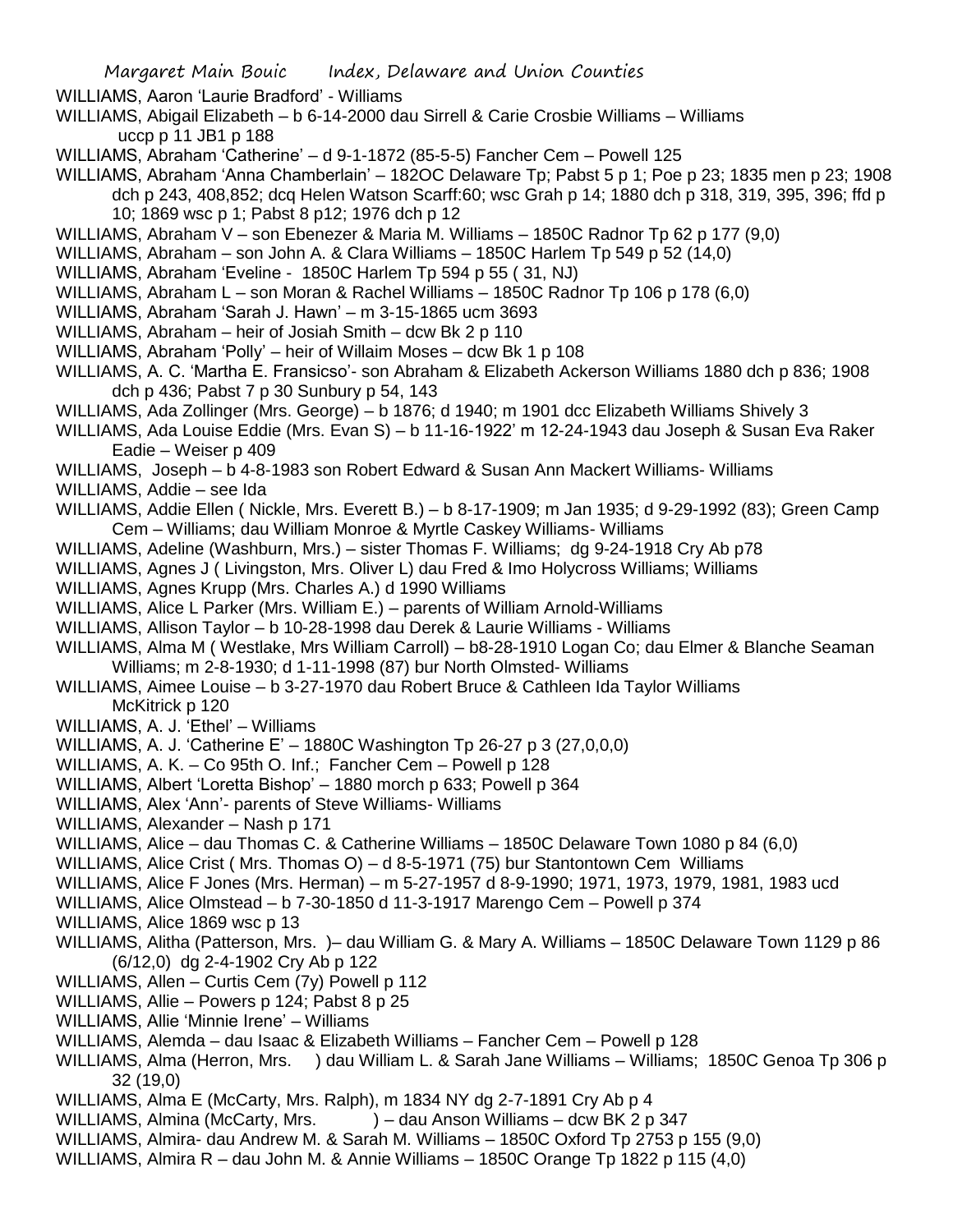Margaret Main Bouic Index, Delaware and Union Counties

- WILLIAMS, Alta (Sheets, Mrs. Herman) b 1898; m 1927 dau Clark S. & Murza Oliver Wiliams McKitrick p 106
- WILLIAMS, Althea (Pattison, Mrs. John M.) b Delaware 12-10-1849 d 3-25-1891 -dau W. G. & Mary Davis
- Williams dg 4-3-1891 Cry Ab p 51

WILLIAMS, Alvatine Horn (Mrs. Ralph) – Williams

WILLIAMS, Alvira D – dau John M. & Annias Holcomb Williams – 1880 dch p 677

- WILLIAMS, Amanda (Mrs. Henry) Williams
- WILLIAMS, Amanda- b 1977 dau Craig A. & Druan I. Williams 1980 dcd
- WILLIAMS, Amanda J. Heminger (Mrs. Shawn P.) m 6-12- dau Steve & Linda Williams
- WILLIAMS, Amenia Stewart (Mrs. James) (Americus) m 6-6-1861 ucm 3185; 1883 uch V p 455; 1880C Allen Tp 44-49 p 5 (39,0, Penn, Virginia)
- WILLIAMS, America V.- Un Co Prob II p 24 (1879-1886)
- WILLIAMS, Amon 'Cora' McKitrick p 96
- WILLIAMS, Amos 1908 dch p 408; Pabst 7 p 30
- WILLIAMS, Amos mt 8-23-1854; d 7-28-1903 Cry Ab p 193
- WILLIAMS, Amos son William & Licinda Phelps Williams 1850C Genoa Tp 306 p 32 (26, 0)
- WILLIAMS, Amos A uccp p 10 judge JBI p 159, 178 uccp p 13; uccp 44 sec JB4 p 357 examiner JB1 p 292 uccp p 19 appr – JB2 p 165; uccp p 21 sec JB2 p 223; uccp p 31 appr JB3 p316
- WILLIAMS, Amos A uccp p 5 sheriff JBI p 23 uccp p6 Judge JFI p 60, 70 uccp p 7 Judge JBI p 82, 83, 87; uccp p 8 Judge JBI p 95, 120; uccp p9 Judge JBI p 146
- WILLIAMS, Amos A 'Eleanor Stewart' M lic 3-31-1828; d 10-23-1855; ucm 149; 1830C Allen Tp 393 p 294 (30-40); 1850C Allen Tp 1517-1536 p 225 (52, Ct) 1915 uch p 135, 186, 255, 523; 1883 uch III p 288,
	- 372, 374; V p 288, 455, 463, 471; unec II p 26 1982
- WILLIAMS, Amos J. 'Mary' b 8-1841 1900C Milford 4 p 1 A (58,0,0,0) m 10y
- WILLIAMS, Amy dau William & Mary Williams 1850C Genoa Tp 362 p 38 (12,0)
- WILLIAMS, Amy J (Mrs. Walter L) 1967 ucd
- WILLIAMS, Amy b 1971 dau James E. & Jan E. Williams 1979, 1981 ucd
- WILLIAMS, Amy (Mrs. Ernest B) 1980 dcd
- WILLIAMS, Amy Elizabeth b 5-6-1957 dau David Lockwood & Virginia Talley Williams Weiser p 685
- WILLIAMS, Amy Katherine 'Kitty' b 7-18-1996; dau Willaim & Jeanne Williams Williams
- WILLIAMS, Anderson L- son Jerome T. & Lydia Williams 1915 uch p 328; 1850C Troy Tp 2626 p 138 (14,0)
- WILLIAMS, Anderson 'Mattie T. Beard' m 4-29-1863 ucm 4381
- WILLIAMS, Andrew, Rev. lic to marry- uccp p15 JB2 p 357
- WILLIAMS, Andrew 'Bertha Duffy' dg 3-19-1915; Cry Ab p 29
- WILLIAMS, Andrew O 'Barbara C' 1969, 1981, 1980 dcd
- WILLIAMS, Andrew b 1971 son Craig A. & Druan I. Williams 1980 dcd
- WILLIAMS, Andrew Franklin b 1964 son Joseph Vernon & Susan Paulette Grose Williams ; 1967, 1975 ucd
- WILLIAMS, Andy Columbus d owned café on N 14th St. dg 4-7-1908 Cry Ab p 125
- WILLIAMS, Angela b 1977 son Gene & Juanita A. Williams 1981 ucd
- WILLIAMS, Angela dau Rev. & Mrs. Gary Williams Williams; engaged to David White
- WILLIAMS, Angelina (Finley, Mrs. George W) m 7-21-1850 dcm b 1828 dau Rev. John & Anna Smart Williams- 1850C Thomson Tp 34 p 187 (22,0) 1880 dch p 757; 1883 uch V p 617; dcw Bk 3 p 43 (Findley)
- WILLIAMS, Angelina (Mrs. John) Williams
- WILLIAMS, Angenette dau Robert W. Williams Williams
- WILLIAMS, Anis C dau C. E. & S. J. d 9-4-1859 (3m 26d) Old Eden Cem Powell p 67; Old Kilbourne Cem p 1
- 
- WILLIAMS, Anita Jean Lease (Mrs. Jerry Lee) m 3-4-1978 dau Thomas Lease-Williams
- WILLIAMS, Ann (Mrs. Alex) Williams
- WILLIAMS, Ann (Lewis, Mrs. David R) m 12-15-1853 dcm
- WILLIAMS, Ann (Lloyd, Mrs. Abraham) m 7-20-1845 dcm
- WILLIAMS, Ann rtc p 8
- WILLIAMS, Ann (Mrs.) rtc  $p$  7, 8, 9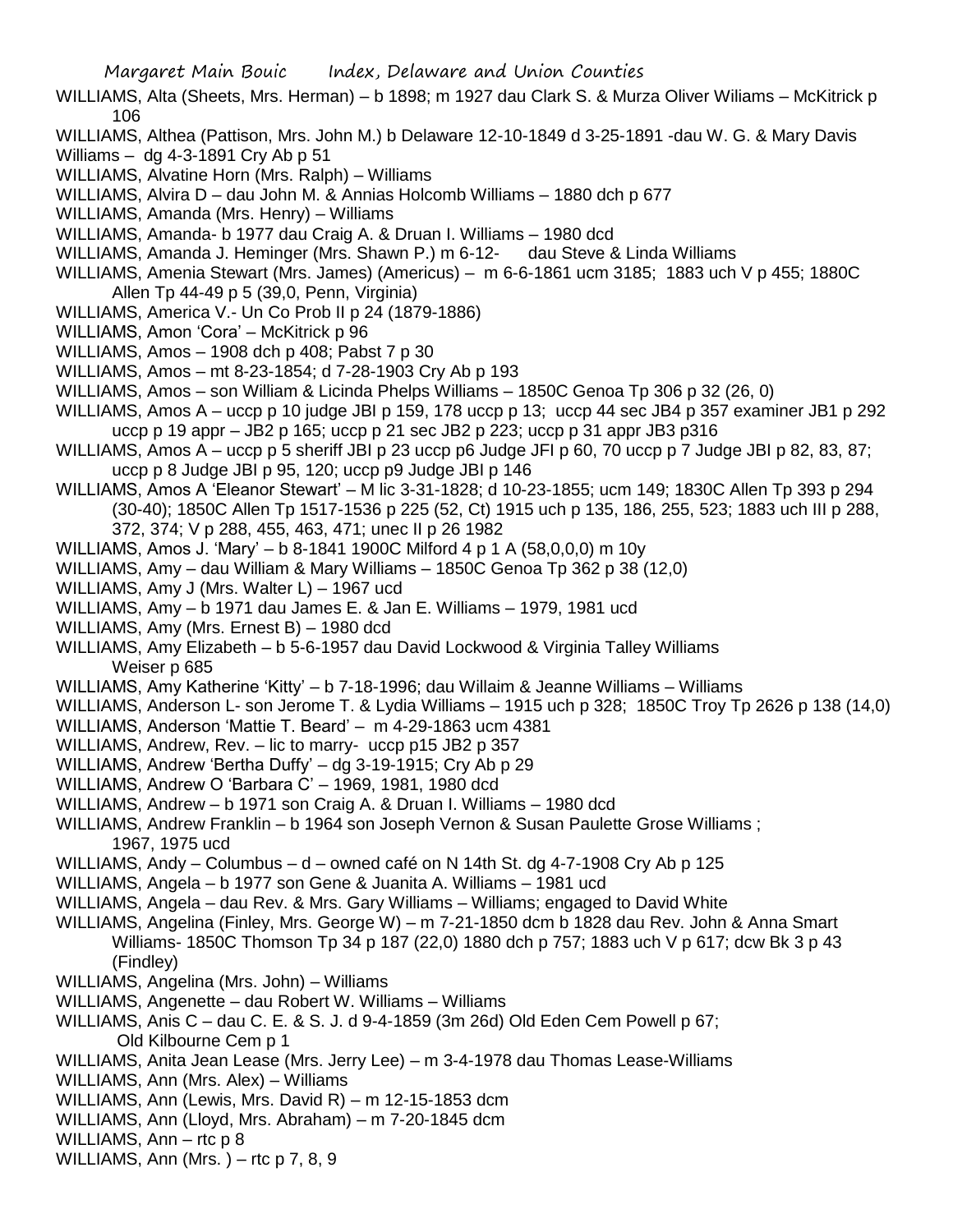Margaret Main Bouic Index, Delaware and Union Counties WILLIAMS, Ann Eliza – dau John Williams – dcw Bk 3 p 63 WILLIAMS, Ann (Chaney, Mrs.) – dau John Williams – dcw Bk 2 p 366 WILLIAMS, Ann E. Washburn (Mrs. Chester) – m 5-3-1840 dcm WILLIAMS, Ann (Kahle, Mrs. Richard B. Jr.) – Weiser p 684 WILLIAMS, Ann (Mrs. Rees) – 1850C Radnor Tp 197 p 181 (33, Wales) WILLIAMS, Ann – dau Rees & Ann Williams – 1850C Radnor Tp 197 p 181 (7,0) WILLIAMS, Ann (Mrs. John) – 1850C Thomson Tp 34 p 187 (46,0) WILLIAMS, Ann Browning (Mrs. Morgan) – dau Thomas Browning – Hutchisson p 12 WILLIAMS, Ann L (Mrs. Abram) – d 11-30-1865 (67-3-21) Fancher Cem – Powell p 125 WILLIAMS, Ann – d 10-2-1852 (21-3-6) Randor Cem Powell p 225 dau John & Mary Davies Williams – dumch p 118 WILLIAMS, Frederick 'Jane Parks' – m 4-6-1865 dcm WILLIAMS, Gail Denise (Jeffrey, Mrs. )(Mrs. Dana)- m(2) 12-31- Dau Gerald & Rachel Thompson WILLIAMS, Garland Elvin "Sonny" 'Cynthia Mary McDuell' – b 9-5-1941 WVa; m 1-18-1961 Md; d 2-1-2003 (61) Raymond Cem; son Garland & Williams – raised by paternal grandparents J.W. Bessie Williams – Williams WILLIAMS, Garland E – died before son Garland was WILLIAMS, Garland E "Sonny" 'Terr' – son Garland Elvin & Bynthia Mary McDuell Williams - Williams WILLIAMS, Garnet (Mrs. Harry)- parents of Charles Williams Williams- Williams WILLIAMS, Gary 'Brenda'- son Harold L & Lois Jean Sarton Williams- Williams WILLIAMS, Gary ' '- m 6-27-1926- Williams WILLIAMS, Gary – son Ralph & Alvatine Horn Williams – Williams WILLIAMS, Rev & Mrs. Gary – parents of Angela Williams WILLIAMS, Gaylan – ch Rev. Paul & Lelan A. Williams – 1961 dcd (9) Williams WILLIAMS, Gayle (Welling, Mrs. Brenton) - dau Paul C. & Helen G. Spurrier Williams- Williams WILLIAMS, Rev. G. D. – 1908 dch p 264 WILLIAMS, Gene E. 'Sharon' – son Floyd O & Martha A. Miller Williams - Williams WILLIAMS, Gene – son Conley I & Winnie Inez Holbrook Williams – 1971, 1973 ucd WILLIAMS, Genette (Mrs. Randy) - Williams WILLIAMS, Geneva Clark (Mrs. Clarence L) – b 9-14-1909 Warrensburg; d 12-5-2000 (91) Radnor Cem – dau Edward C & Rilla Jackson Clark Williams WILLIAMS, Geneva Lehman (Mrs. Charles C) – d 1938 – Williams WILLIAMS, George 'Ada Zollinger' – b 1870; m 1901; d 1940 dcc Eliabeth Williams Shively 2 WILLIAMS, George F "Henrietta Maine – m 1870; Asp (1254) WILLIAMS, nie – b 1-1888; dau George W. & Olive Bird Williams – 1900C Wahsington Tp 85-85 p 4 B6 (12,0,0,0) WILLIAMS, George – step son of Mrs Phebe Williams; dg 5-1-1879 Cry Ab 38 WILLIAMS, George 'Lura Norris'- b Orange Tp m 6-25-1887 d Pulman Co 1-14-1888 (23y 16d) bur Kalida – dg 1-27-1888 Cry Ab p 177 WILLIAMS, George – brother Jacob Williams; dg 9-16-1890 Cry Ab p 32 WILLIAMS, George – buried 1-1-1891; dg 1-9-1891 Cry Ab p 43 WILLIAMS, George P./I. – son David D. & Mary A. Jones Williams; dg 6-11-1907 Cry Ab p 48; dg 6-7-1907 Cry Ab p 48; dg 5-28-1907 Cry Ab p 46 WILLIAMS, George – dcw Bk 4 p 362 (38) appraiser WILLIAMS, George – 1835 men p 6 # 62 p 3 Berkshire Tp WILLIAMS, George – son John M. & Annias Holcomb Williams – 1880 dch p 677; Powell p 168 WILLIAMS, George 'Sarah Case' – Williams WILLIAMS, George Conrad – son George Edward & Anna Lepps Williams; dg 10-21-1910 Cry Ab p 166 WILLIAMS, George Darcus Richardson 'Darcus Rizor' – b 9-18-1811; m (1) 1833 (2) 4-1842; son John & Rachel Williams- Marden letter WILLIAMS, George D 'Hannah Savage' 'Caroline Elizabeth Johnson' - b 1881 m 9-10-1837 dcm d 1890 Fancher Cem – Powell p 125; hadc p 28 (Harlem Tp) WILLIAMS, George Edward 'Anna Lepps' – m 1883; dg 10-21-1910 Cry Ab p 166 WILLIAMS, George I 'Fay E Lawhon' – Williams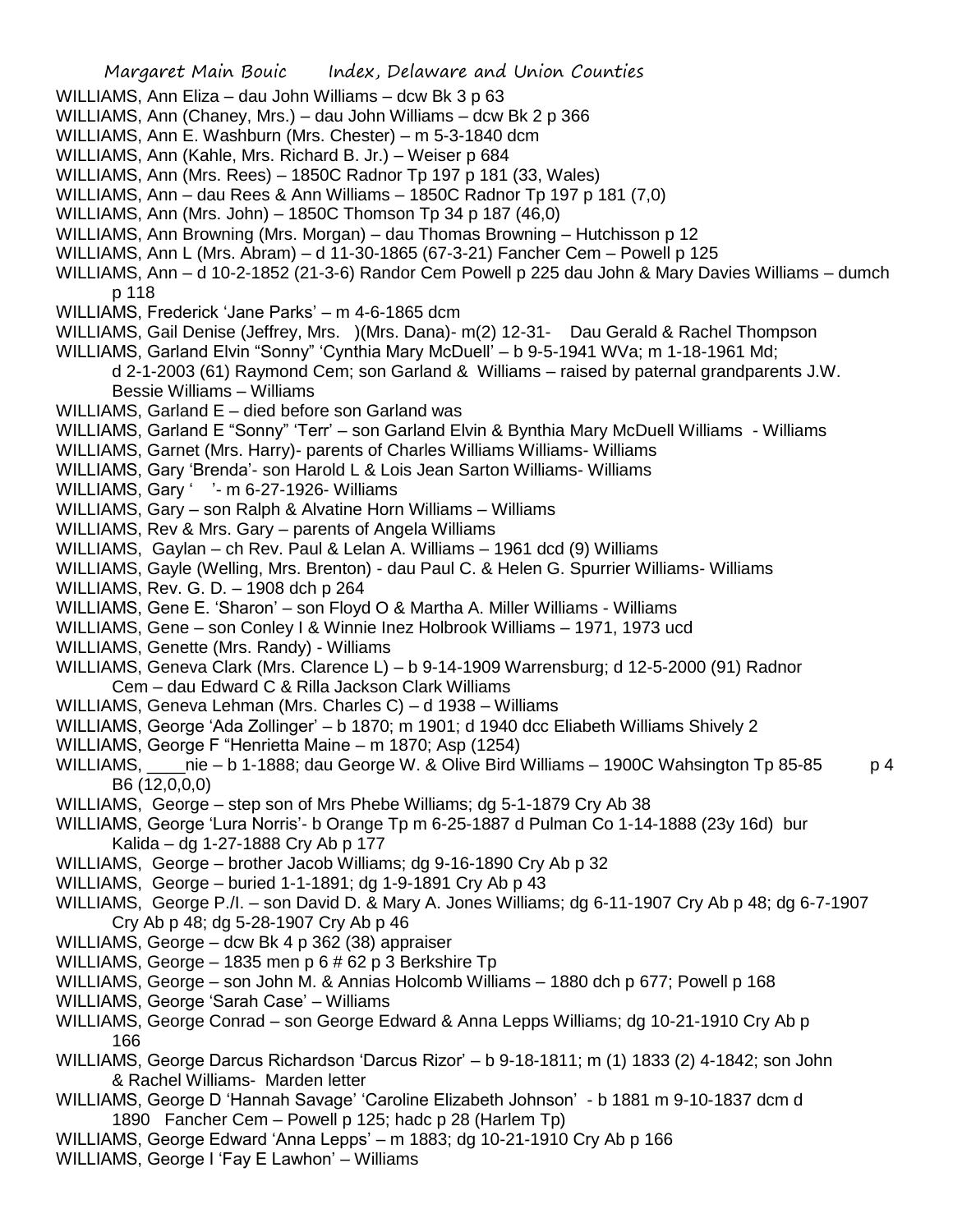Margaret Main Bouic Index, Delaware and Union Counties WILLIAMS, George 'Margaret' – 1860C Allen Tp 894-904 p 123 (31,0) WILLIAMS, George P – b 1878; d 7-12-1959 York Cem C62 p 83 WILLIAMS, George P – Powers p 124 WILLIAMS, George 'Sarah' – parents of David C Williams; dg 2-14-1911, 2-28-1911 Cry Ab p 9-12 WILLIAMS, George T – son D. D. Williams; dg 5-28-1907 Cry Ab p 46 WILLIAMS, George W 'Olive Bird' – b 3-1848 m 1-25-1871; ucm 4870; 1880C Washington Tp; 89-93 p 10 (32,0,0,0); b 3-1848; 1900C Washington Tp 85-85 p 4B (52,0,0,0) m30y 1910C Washington Tp 258- 216 p 1013 (62,0,0,0,) m 32y; WILLIAMS, George E 'Jean V' – 1980 dcd WILLIAMS, George 'Lottie Connolly' – 1915 uch p 959 WILLIAMS, George – grson Anson Williams – dcw Bk 2 p 347 WILLIAMS, George – son Henry & Minerva Williams – 1883 uch V p 673; 1860C Washington Tp 1447-1457 p 196 (9,0)1870C Washington Tp 16- 16 (19,0); WILLIAMS, George – 1883 uch V p 471 WILLIAMS, George 'Hannah' – 1850C Harlem Tp 550 p 52 (39, NJ) WILLIAMS, George M – son Katy A. Williams – 1850C Orange Tp 1821 p 115 (11,0) WILLIAMS, George – Pabst 6 p 76; 1880 dch p 204 WILLIAMS, George M – 1908 dch p 408; Pabst 8 p 61, 63, 66, 71 WILLIAMS, George W – 1908 dch p 408; Pabst 6 p 74 WILLIAMS, George 'Carrie Stamets' – b 2-18-1878; m 7-9-1909; d 7-12-1959 son Stephen & Mary Morris Williams – 1915 uch p 1099; Fish (1131) 1985 uch p 133; 1910C York Tp (35, Ind, Eng, Eng) p 10B WILLIAMS, George Pugh – son David D. & Mary A. Jones Williams – Williams p 3; 1880 dch p 783; dg 5- 28-1907; dg 6-11-1907 Cry Ab p 48 WILLIAMS, George – son Thomas & Pirces Bell Williams – 1880 dch p 855; 1850C Genoa Tp 310 p 32 (34,0) WILLIAMS, George 'Paula' – Williams WILLIAMS, George W. 'Laura Lolliss' – Williams WILLIAMS, George – son James D. & Rebecca Wheeler Williams – Williams WILLIAMS, George L – b 2-16-1904 son Irvin J. & Ada Swadling Williams – Asp 2346-1 WILLIAMS, George O 'Carrie' – 1949, 1959 ucd WILLIAMS, George E – 1979, 1981 ucd ; Williams WILLIAMS, George E. – son George E. Williams – Williams WILLIAMS, George P – d 9-29-1960 (83) bur. Radnor – Williams WILLIAMS, George H 'Myrtle Craig' – Williams WILLIAMS,George – b 4-12-1841;d 1842 son Elias K. & Sarah Ann Cheesebrough Williams Asp 166-1-5 WILLIAMS, Gerald – son Richard W. & Laura Williams – Williams WILLIAMS, Gerald W – Williams WILLIAMS, Gerald W 'Phyllis' – 1980 dcd WILLIAMS, Gerald – son Leland & Eleanor Bishop Williams – Williams WILLIAMS, Gerald 'Mary Ann Fry' – McKitrick p 286 WILLIAMS, Geraldine Oborn (Mrs. Trenton) – Williams WILLIAMS, Gertrude Walker (Mrs. Fred) – b 12-19-1899; d 9-29-1969 bur. Oakdale Cem; dau John Walker – 1915 uch p 677 WILLIAMS, Gertrude – b 10-1886; dau Harry & Adella Williams; 1900C Liberty Tp Un Co 183-187 p 8B (13,0,Iowa,0); 1910C Lib Tp Un Co 1-1 p 1 (21,0,Iowa,0) WILLIAMS, Gertrude – d St. Louis – oldest dau Russel & Lizzie Converse Williams – dg 5-13-1875 Cry Ab p 5 WILLIAMS, Little Gillie – Curtis Cem – Powell p 109 WILLIAMS, Glenn E 'Sarah E' 1959, 1967, 1971, 1973, 1975, 1979, 1981, 1983 ucd WILLIAMS, Glen Eldwin 'Ellie' – son Floyd O & Martha Miller Williams - Williams WILLIAMS, Glenn – son Floyd Odell & Monnie Shelton Williams – Williams WILLIAMS, Glenn David – b 1-9-1959 son Robert Bruce, Sr. & Dolores Catherine Evans Williams – McKitrick p 120 WILLIAMS, Goldie – Pabst 7 p 21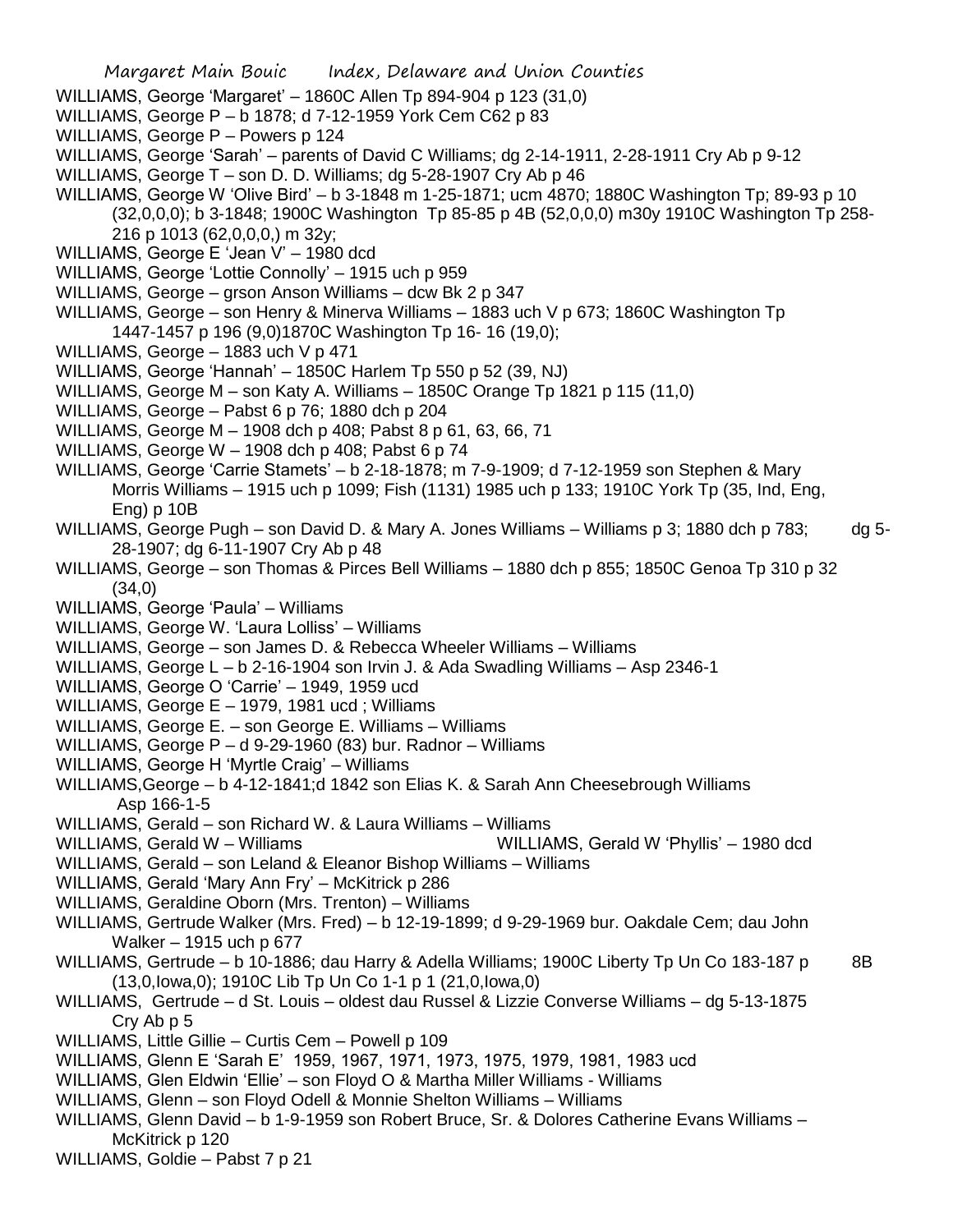- Margaret Main Bouic Index, Delaware and Union Counties WILLIAMS, Goldie – dua Williams E. & Bella Ely Williams – Williams WILLIAMS, Golda M (Gale, Mrs. Sperry) – d 2-9-1976 (88) bur. Green Mound – sister Frank L. Williams –Williams WILLIAMS, Gordon – parents of Trinna Lou Williams - Williams WILLIAMS, Gordon 'Caroline Ogden Schwab' – m 1939 – Weiser p 190 WILLIAMS, Gordon 'Aubrey L' – 1980 dcd WILLIAMS, Gordon – brother Paul R. Williams, Sr. – Williams WILLIAMS, Gordon Wayne – d 12-11-1971 (15) son Gordon M. Williams – Williams WILLIAMS, Grace (Gill, Mrs. ) – dau Mary Williams – dcw Bk 1 p 26 WILLIAMS, Grace – 1961 dcd WILLIAMS, Grace – d 4y 5 ms; youngest dau Wm F. & Lydia A. Williams; dg 3-11-1875 Cry Ab p 2 WILLIAMS, Grace – pallbearer for Grace Worline – dg 11-30-1915 Cry Ab p 94 WILLIAMS, Grace Lucille Cackler (Mrs. Williams A) – b 1-10-1923; d 6-13-1997 (74) Greenmound Cem, dau Henry Sr. & Clara Wheeler Cackler- Williams WILLIAMS, Grace G – dau Sherman D & Evaline Williams – 1910C Liberty Tp 241 p 10A (7/12,0,0,0) WILLIAMS, Grace L (Mrs. William Arnold) – Williams WILLIAMS, Grace G - d 2-1882 dau Thomas C & Esther B. Williams - 1900C Washington Tp 97-97 p p 5A (18,0,0,0) WILLIAMS, Grace (Fisher, Mrs. David) – 1985 uch p 12 WILLIAMS, Grace Loucenda "Lucy" (Lilley, Mrs. Harry Howard) – 1985 uch p 16 WILLIAMS, Granmtle C. – son George W. & Olive Bird Williams – 1910C Washington Tp 258-260 p 10 B (17,0,0,0) WILLIAMS, Gregory G – 1980 dcd WILLIAMS, Gregory – 1981 ucd WILLIAMS, Gregory 'Shelley' – parents of Victoria Lea Williams – Williams WILLIAMS, Gurnett B (Mrs. William O) – 1910C Claib Tp Richwood 346-353 p 12B (34,0,0,0) m 12y 4 ch 3 living WILLIAMS, Guy – son Caroline Williams – dg 3-18-1898 Cry Ab p 148 WILLIAMS, Guy H. – b 6-1881 son Timothy J. & Margaret C. Kyle Williams – 1883 uch V p 655; 1900C Richwood 281-295 p 11 A (18,0,0,0) at school WILLIAMS, Gusta (Clapen, Mrs. ) – dua Jacob & Mary Fairchilds Williams; dumch p 267 WILLIAMS, G. W. – 1908 dch p 408; CCC (1875 Orange Tp) Sgt Co E 77th 001;dg 5-28-1915 Cry Ab 54 WILLIAMS, G. W. – adopted son of Mrs. Catherine Baker – dg 5-1-1906 Cry Ab p 96 WILLIAMS, G. W. 'Mary A' – dg 9-1-1911 Cry Ab p62 WILLIAMS, G. W. – d Oak Harbor Mich – Wed – Oak Grove dg 2-20-1914 Cry Ab p 96 WILLIAMS, G. W. 'Hannah' – parents of Anna Williams – dg 3-22-1889 Cry ab p 223 WILLIAMS, Gwen – dau David & Ann Powell William s- 1880 dch p 781 WILLIAMS, Gwen (Jones, Mrs. William) – 1908 dch p 850 WILLIAMS, Gwen (Mrs. John) – d 12-31- (77-11-12) Radnor Cem Powell p 232 WILLIAMS, Gewndolyn (Rudolph, Mrs. Herber Carl) – b 8-22-1905; m 5-19-1924 dau Ardie & Emma Bradburn Williams – McKitrick p 254 WILLIAMS, Gwinn Davis (Mrs. John) – m 9-4-1848 dcm WILLIAMS, H. – Powell p 103 WILLIAMS, H. A. – 1915 uch p 266; father of Edward Williams; dg 3-15-1907 Cry Ab p 26 WILLIAMS, H. A. – Mr & Mrs. – parents of Ella Cumins – dg 3-30-1909 Cry Ab p 19 WILLIAMS, Rev. Hamilton Bertel 'Olive Tewell' – b 10-20-0873 son Rev. Lyman Brown & Mary W. James Williams – McKitrick p 117 WILLIAMS, Hannah Powers (Mrs. Samuel) – b 4-12-1744; m 7-11-1765 dua Thomas & Hannah Morgan Powers – Powers Pat p 139, 140, 143
	- WILLIAMS, Hannah Ann (Van Dyke, Mrs. William) b 7-28-1833 dau Elias E. & Sarah Ann Cheesebrough Williams – Asp 166-1-1
	- WILLIAMS, Hannah (Mrs. Robert) 1850C Radnor Tp 27 p 176 (31,0)
	- WILLIAMS, Hannah M. dau Ebenezer & Maria M. Williams 1850C Radnor Tp 62 p 177 (8/12, 0)
	- WILLIAMS, Hannah (Mrs. G. W.) parents of Anne Williams dg 3-22-1889 Cry Ab p 223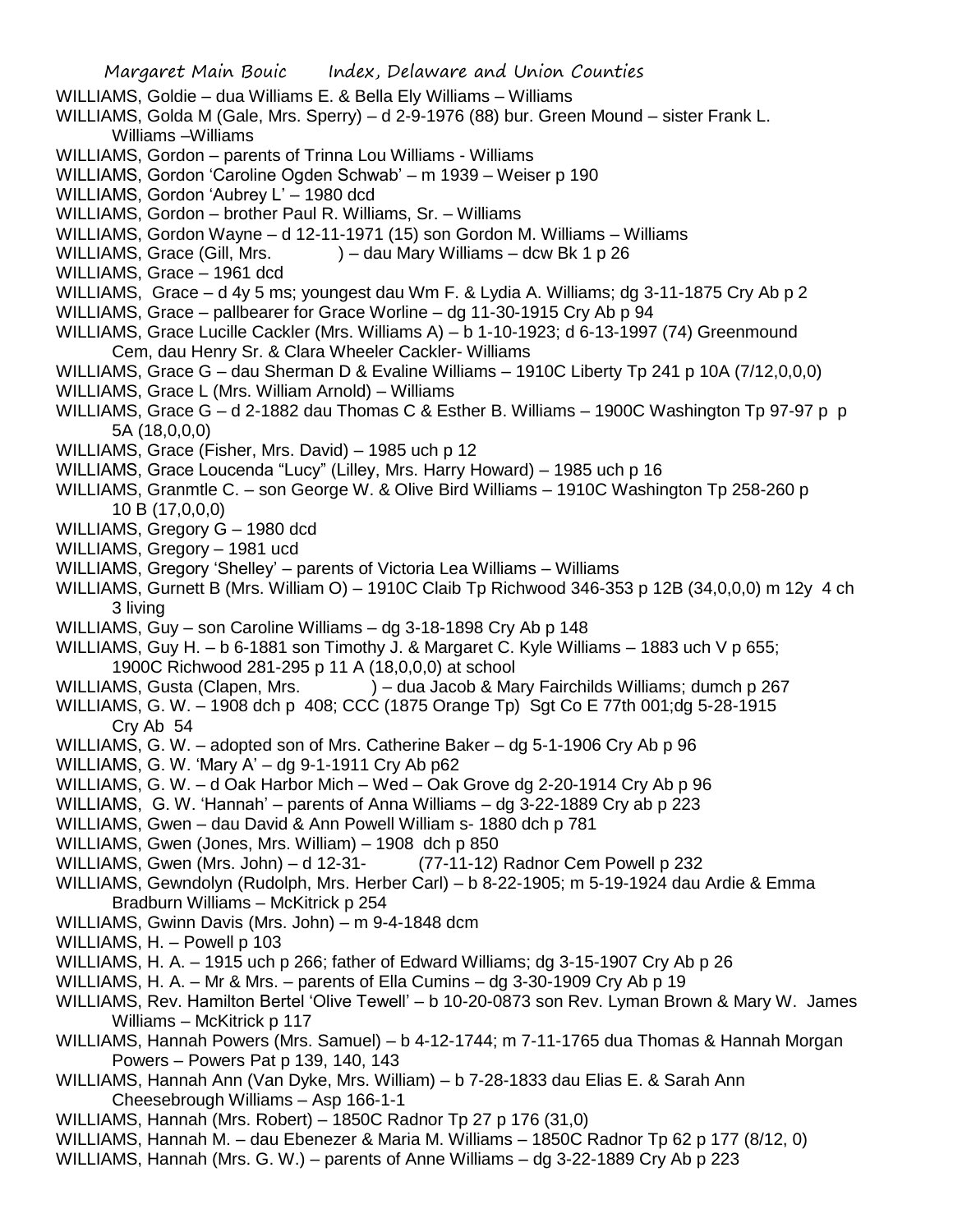- WILLIAMS, Hannah dau Amos A. & Eleanor Stewart Williams 1850C Allen Tp 1517-1536 p 225 (13,0); d age 15; 1883 uch V p 455
- WILLIAMS, Hannah b 4-28-1779 dau Samuel & Hannah Powers Williams Powers Pat p 143
- WILLIAMS, Hannah (Robinson, Mrs. Seth) Asp p 161a
- WILLIAMS, Hannah (Jordan, Mrs. James) m 8-5-1845 dcm
- WILLIAMS, Hannah Brint (Mrs. Jesse) Williams 1880 C Jackson Tp 4-4 p 221B (45,0,0,0)
- WILLIAMS, Hannah 1850C Orange Tp 1823 p 115 (58, NY)
- WILLIAMS, Hannah Savage (Mrs. George D) 1850C Harlem Tp 550 p 52 (33,0)
- WILLIAMS, Hannah Worden (Mrs. Frank) –dau Richard & Lucinda Schooley Worden dumch p 427
- WILLIAMS, Hannah Phillips (Mrs. Anson) 1880 dch p 677; dcw Bk 2 p 347; Thomas Graveyard; Powell p 168; dcc Elmo Thomas Hall 25
- WILLIAMS, Hannah (Lewis, Mrs. David) dau Williams B. & Margaret Davis Williams Williams p 1; 1880 dch p 783; 1850C Troy Tp 2522 p 134 (8,0)
- WILLIAMS, Hannah Clark (Mrs. Robert) m 10-13-1846 dcm
- WILLIAMS, Dr. Harold B. Williams
- WILLIAMS, Harlo Pabst 7 p 62
- WILLIAMS, Harley- brother Frank L. Williams- Williams
- WILLIAMS, Harley 'Toni' Williams
- WILLIAMS, Harlow- son William & Lucinda Phelps Williams- 1850C Genoa Tp 306 p 32 (20.O)
- WILLIAMS, Harold 'Annabelle'- son Emmett & Pearl M. Robinson Williams- Williams
- WILLIAMS, Rev. Harold B. 'Lenore Brown'- b 6-1-1902 Tuscarawas Co m 67y d 7-29-1994 teacher Methodist Theological School- Williams
- WILLIAMS, Harold Eugene 'Mary Josepine McShamne'- b 12-15-1910 d 8-6-1969 son Fred & Gertrude Walker Williams- 1915 uch p 677
- WILLIAMS, Harold H.- b 3-8-1908 Sunbury d 7-11-1992 (85) Oak Grove Cem son Charles E. & Anna May Jenkins Williams- Williams; WWII
- WILLIAMS, Harold L. 'Lois Jean Saxton'- m 10-11-1958 d 8-20-1993- Williams
- WILLIAMS, Harold 'Mabel May Flowers'- d 1973 Williams
- WILLIAMS, Harold 'Nellie Atkinson'- Williams
- WILLIAMS, Harold 'Wava'- son Harley & Toni Williams- Williams
- WILLIAMS, Harriet A. (Wilcox, Mrs. Benjamin F.)- 12-31-1856 dcm
- WILLIAMS, Harriet(te) (Mrs. Carl)- d 6-7-1993 (79) Oak Grove Cem Williams; 1959, 1971, 1973, 1975 ucd
- WILLIAMS, Harriet C. (Richard, Mrs. )- dau Earl & Norma Dougal Williams- Williams
- WILLIAMS, Harriet Elizabeth (Coulter, Mrs. Emmett)- b 1856 d 1932 dau Elbridge G. & Rachel Ellen McKitrick Williams- McKitrick p 106
- WILLIAMS, Harriet (Jones, Mrs. Judge Thomas C.)- m 11-17-1842 dcm d (92) dau Judge Hosea & Charlotte Elizabeth Avery Williams- dg 8–16-1892 Cryder Ab p 100; dg 6-30-1914, Cryder Ab p 133, 134; 1908 dch p 852, 867; ffd p 12 ; dcw Helen Watson Scharff 15
- WILLIAMS, Harriet Josephine- d 11-15-1874 (20mos) dau r. B. & Lizzie Williams- dg 11-19-1874; Cryder Ab p 122
- WILLIAMS, Harriet (Maine, Mrs. Benjamin)- Asp (546)
- WILLIAMS, Harriet Newell (Wheeler, Mrs. Stephen Hazard)- Asp (395-1)
- WILLIAMS, Harriet Sebring (Mrs. Leonard)- m 10-4-1860 dcm
- WILLIAMS, Harriet (Wilcox, Mrs. Thomas )- b 6-27-1843 d 1927 dcq BCu 7; dcc Leta Curtiss dg 9- 24- 1915 Cryder Ab p 78; sister Mona F. Williams
- WILLIAMS, Harriet- d 7-23-1830 (3y) Curtis Cem- Powell p 112- dau William & L. Williams
- WILLIAMS, Harrison- son John & Marcella Converse Williams- 1870C Union Tp 13 p 2 (8/12,O)
- WILLIAMS, Harry- 1883 uch V p 397
- WILLIAMS, Harry A.- son Clinton A. & Emily E. Williams- 1860C Union Tp 601-607 p (3,Iowa) 1880C Liberty Tp Un Co 1 p 1 (23,Iowa,O,O)
- WILLIAMS, Harry- son A. Williams- grandson G. W. Cooksey- 1880C Jackson Tp 6-6 p 233 (4,O,O,Va)
- WILLIAMS, Harry A. 'Adella- b 12-1856; 1900C Liberty Tp Un Co 183-187 p 8B (43,Iowa,O,O,) farm
- WILLIAMS, Harry son Cyrus C. & Margaret A. Filler Williams- 1915 uch p 677
- WILLIAMS, Harry Dean- b 9-3-1900 son Homer Clyde & Margaret Darry Williams- McKitrick p 117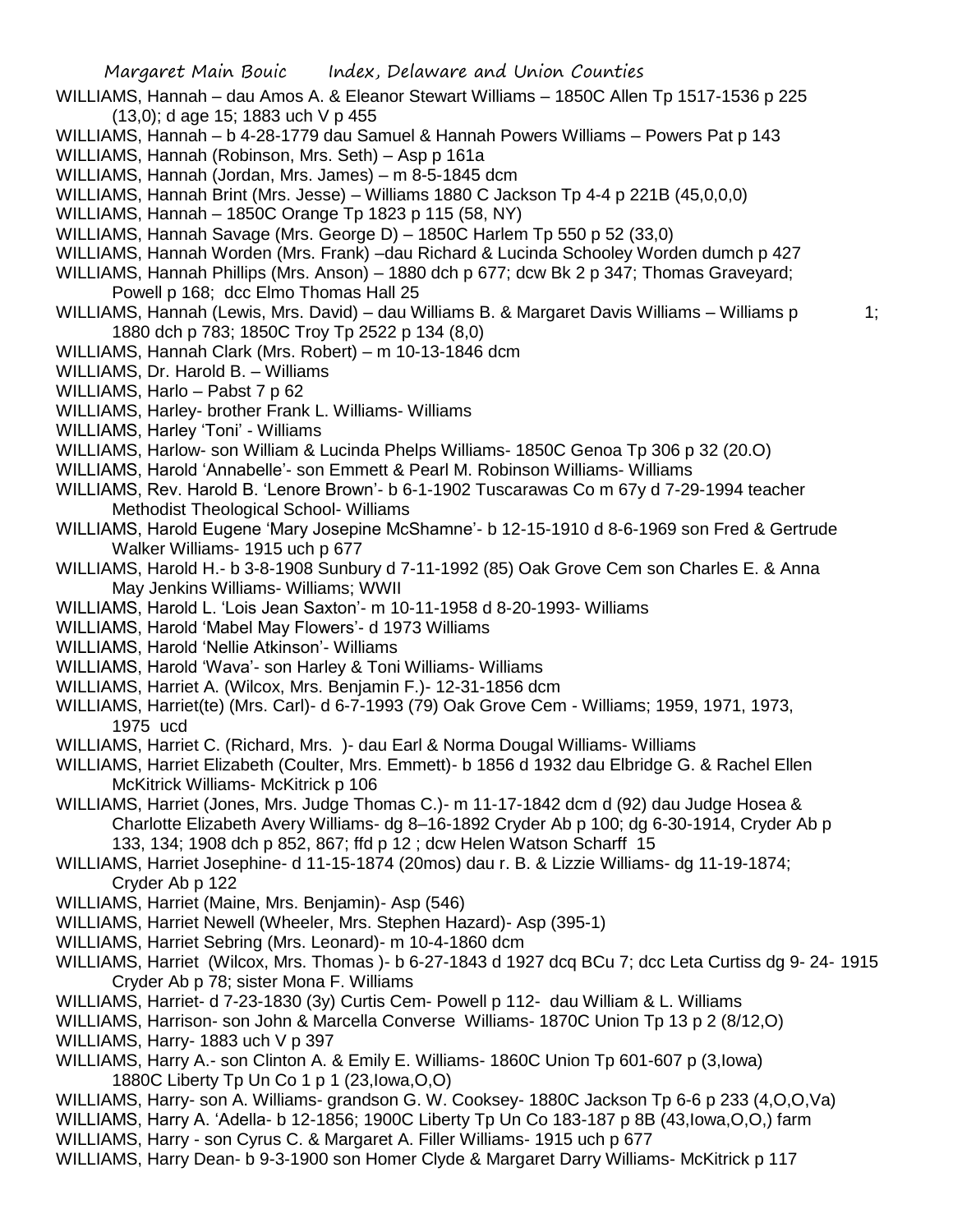- WILLIAMS, Harry E.- son John & Williams- 1880C Union Tp 152-p 25 (10, O, O, O)
- WILLIAMS, Harry 'Eliza A. Lyon'- 1883 uch V p 408
- WILLIAMS, Harry 'Garnet'- parents of Charles William Williams- Williams
- WILLIAMS, Harry 'Sherrie'- son Richard W. & Laura Smart Williams- Williams
- WILLIAMS, Harry V. 'Noma'- d 6-27-1975 (92) Oak Grove Cem Williams
- WILLIAMS, Hattie/Hettie (Slack, Mrs. Dr. George)- Fowler p 19; 1908 dch p 361
- WILLIAMS, Hattie M. (Long, Mrs. )(Mrs. Joseph)- m 7-20-1881 ucm 6989
- WILLIAMS, Hattie- b 7-1867 niece of Timothy & Margaret C. Williams- 1900C Richwood 281-295 (32,O,O,O) dressmaker
- WILLIAMS, Hazel- 1969, 1971 dcd
- WILLIAMS, Hazel Ann- dau Carey & Louise Williams- Williams
- WILLIAMS, Hazel (Blevins, Mrs. )- dau Courtney L. & Lonis Williams- Williams
- WILLIAMS, Hazel (Mrs. Dalton)- Williams
- WILLIAMS, Hazel I. (Mrs. William N.)- 1973, 1975 ucd
- WILLIAMS, Hazel (Mrs. Ned W.)- 1979 ucd
- WILLIAMS, Hazel (Mrs. Otho)- 1961 dcd
- WILLIAMS, H. E,.- 1915 uch p 266
- WILLIAMS, Heather (Mrs. James)- Williams parents of Madison Nicole b 6-4-2001
- WILLIAMS, Heather- ch Lonnie & Barbara Williams- 1980 dcd
- WILLIAMS, Heidi- b 1966 dau Nelson A. & Marilyn L. Williams- 1975 ucd
- WILLIAMS, Heidi- b 1970 dau Samuel K. & Nancy Williams- Williams; engaged to Charley Reese 1979, 1981, 1983 ucd
- WILLIAMS, Helen Coons (Mrs. Walter R. Jr.)- 1967, 1971, 1973, 1975, 1979, 1981, 1983 ucd
- WILLIAMS, Helen Elizabeth (Meddles, Mrs. )- dau Norman G. & Blanche Dean Williams- Williams
- WILLIAMS, Helen G. Spurrier (Mrs. Paul C.)- d 7-1-1967 (64) Oakdale Cem dau Oliver L. & Bessie Gray Spurrier- Williams
- WILLIAMS, Helen (Hamilton, Mrs. John M.)- d Monday. Dg 10-17-1911, Cryder Ab p 670 dau Prof W. G. Williams- dg 2-4-1902, Cryder Ab p 121; dg 9-26-1905, Cryder Ab p 53
- WILLIAMS, Helen J. (Mrs. Richard G.)- 1969, 1971 dcd
- WILLIAMS, Helen L. (Mrs. Omer P.) Williams- parents of Donald Lee Williams- Williams
- WILLIAMS, Helen (Massey, Mrs. )- dau Caleb Williams- Williams
- WILLIAMS, Helen Maxine Phillians (Mrs. Keith)(Christensen, Mrs. Glen) b 1913 dau Ernest & Nellie Shaeffer Moon Phillians- Maugans Anc p 8
- WILLIAMS, Helen M. (Grover, Mrs. William C.)- m 2-22-1857 dcm
- WILLIAMS, Helen M.- dau William G. & Mary A. Williams- 1969 wsc p 12; 1850C Delaware Town 1129 p 86 (2,O); Pabst 8 p 24
- WILLIAMS, Helen Patricia -b 11-15-2002 dau William & Jeanne Livingston Williams- Williams
- WILLIAMS, Helen ( )(Mrs. Walter Rollin, Jr.)- b 8-14-1907 Un Co m 1931 d 1-16-1995 (97)-Williams
- WILLIAMS, Helen Yoak(Mrs. Vernon)- Williams
- WILLIAMS, Henriett- dau Thomas & Phebe Williams- 1850C Genoa Tp 310 p 32 (13,O)
- WILLIAMS, Henrietta Bailey (Mrs. Joseph)- m 11-13-1864 ucm 3637
- WILLIAMS, Henrietta (Jones, Mrs. Judge Thomas)- dau Hosea & Charlotte Elizabeth Avery Williams 1976 dch p 96
- WILLIAMS, Henrietta Maine (Mrs. George F.)- b 1838 m 1870 dau Thomas V. & Harriet Wilson Maine Asp 1254
- WILLIAMS, Henrietta (Maine, Mrs. Thomas Jefferson)- m 2-13-1847- Asp (828)
- WILLIAMS, Henry- Pabst 8 p 66, 71
- WILLIAMS, Henry A.- father of Edward Lewis & William W. Williams- dg 3-12-1907, dg 3-15-1907, Cryder Ab p 25, 26
- WILLIAMS, Henry 'Amanda'- Williams
- WILLIAMS, Henry- grandson Anson Williams- dcw Bk 2 p 347
- WILLIAMS, Henry- son Edward & Margaret Williams- Nash p 164
- WILLIAMS, Henry J.- b 7-26-1856 d 1-9-1903 Cheshire Cem, Powell p 54 son J. R. & Lydia A. Williams- dg 1-23-1903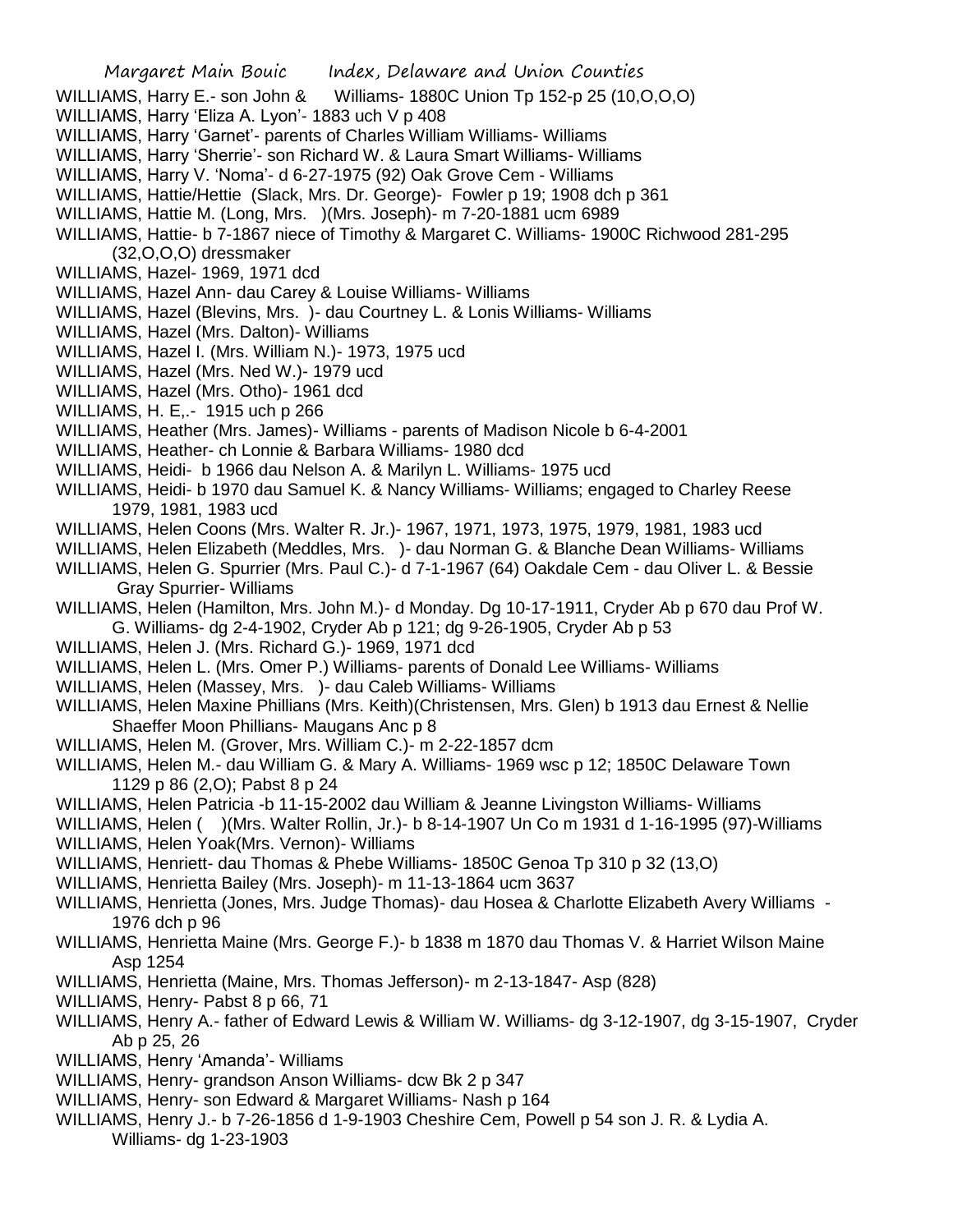- WILLIAMS, Henry- son John M. & Annis Williams- 1880 dch p 677; 1908 dch p 408; dumch p 267; 1850C Orange Tp 1822 (8,O)
- WILLIAMS, Henry Mason 'Lurana N. Saunders'- son Luke A. & Sally Bagley Williams- Bagley p 8
- WILLIAMS, Henry 'Minerva Green'- b 4-9-1820 m 7-1844 son Obadiah & Susan Williams- 1883 uch V p 673; 1850C Washington Tp 1170-1188 p 174 (30,O); 1860C Washington Tp 1447-1457 p 196 (40,O); 1870C. Wash Tp16-16 (50,O)
- WILLIAMS, Henry- b 8-19-1781 son Samuel & Hannah Powers Williams- Powers Pat p 143
- WILLIAMS, Henry, Mr. And Mrs.- Parents of Ralph Albert Williams- dg 4-30-1912 Cryder Ab p 122
- WILLIAMS, Henry- son William Williams- Powers Pat p 143
- WILLIAMS, Henry S.- d 1-8-1871 (5 mos) Marlborough Cem p 163; Powell 286 son C. B. & R Williams
- WILLIAMS, Herbert H. "Bill"'Doris L.'- son Herbert & Hilda Williams- Williams; 1983 ucd
- WILLIAMS, Herbert L. 'Hilda'- d 3-16-1962 (57)- Williams
- WILLIAMS, Herman W. 'Alice F.'- b 11-19-1929 Ky m 5-27-1951 bur Milford0 son Courtney L. & Doris Williams- Williams- Korean War; ; 1971, 1973, 1975, 1979, 1981, 1983 ucd
- WILLIAMS, Hester Ann R.(Landsdown, Mrs. J. W.)-dau Daniel & Christiana Badley- 1883 uch V p 358
- WILLIAMS, Hesther- son William & Myrtle Williams- 1900C Claibourne tp North precinct (2,O,O,O)
- WILLIAMS, H. H. 'Jessie Blanche Monson'- d 1-3-1939- Oakdale Cem -Williams
- WILLIAMS, Hilah K.- dau Richard G. & Helen J. Williams- Williams; 1969, 1971 dcd
- WILLIAMS, Hilda (Mrs. Herbert L.)(Gribble, Mrs. Luther)- m 7-13-1966- Williams
- WILLIAMS, H. J.- Pabst 8 p 71
- WILLIAMS, Holly- ch lonnie & Barbara Williams- 1980 dcd
- WILLIAMS, Homer- son William & L. Williams- Curtis Cem- Powell p 112
- WILLIAMS, Homer B.- son Wm. J. & Lydia A. Coonfare Williams- dg 10-26-1909, Cryder Ab p 67
- WILLIAMS, Homer Clyde 'Margaret Derry'- b 2-22-1876 son Rev. Lyman Brown & Mary W. James Williams-McKitrick p 117
- WILLIAMS, Homer- son Samuel T. & Mary Williams- 1880C Washington Tp 56-59 p 7 (12,O,O,O)
- WILLIAMS, Horace- d 7 -15-1832 (3y6m6d)
- WILLIAMS, Dr. Horace N.- Fowler p 87
- WILLIAMS, Horen? A.- son Jesse & Hannah Brent Williams- 1880C Jackson tp 4-4 p 221B (13,O,O,O)
- WILLIAMS, Hosea 'Charlotte Elizabeth Avery''Clarinda Starling'- b 1792, d 1876 Oak Grove Cem , Powell p 444- son Abraham & Anna Chamberlain Williams- dcq Helen Watson Scarff 30; 1880 dch p 203, 214, 237, 269, 270, 312, 319, 328, 336, 347, 357; 1908 dch p 81, 84, 89, 91, 92, 109, 120, 130, 144, 154, 155, 274, 298, 352m 381, 450, 511, 823, 852, 867, 869; 1976 dch p 12, 77, 95, 96, 125, 236, 275; Pabst 1 p 51, 2 p 9, 7 p 49; ffd p 9, 10, 12, 13; sf P 29; hadc p 23, 66; ccc (1849 Delaware Tp); Pabst Pion II p 162; Powers Pat p 153, 191; 1835 men p 25 #233 p 41 Delaware Tp; dg 4-26-1861, Cryder Ab p 16; dg 8 -10-1876, Cryder Ab p 13; dg 6-27-1878 Cryder Ab p 31; dg 5-6-1886, Cryder Ab p 131; dg 8-16-1892, Cryder Ab p 100; dg 9-14-1894, Cryder Ab p 180, dg 12-1-1896,Cryder Ab p 93; dg 6-30- 1914 Cryder Ab p 133, 134
- WILLIAMS, Mrs. Hosea- 1908 dch p 162
- WILLIAMS, Hosea H. 'Muriel/Merle Irene Schank'- parents of Eleanor, Evelyn, Charles A.- Williams
- WILLIAMS, Howard A.- d 10-24-1974 (68) Oak Grove Cem brother Miss Leatha R. Williams- Williams
- WILLIAMS, Howard- b 8-1861 son Rev. Clinton A. & Emily E. Williams- 1880C Liberty Tp Un Co 1 p 1
- (18,O,O,O); 1900C Lib Tp 80-81 p 4A (38,O,O,O); 1910C Lib Tp 372 p 15B (48,O,O,O)
- WILLIAMS, Howard 'Eleanor M. Cooper'- m 47y- Williams
- WILLIAMS, Howard 'Elsie Irene Chambers'- Maugans Anc p 139
- WILLIAMS, Howard M. 'Cecile Cramer'- d 5-7-1976 (79) bur Waldo- Williams
- WILLIAMS, -----Van Fleet (Mrs. Hoyt)- dg 1-30-1914, Cryder Ab p 89
- WILLIAMS, E. Hubbard- 1969 dcd
- WILLIAMS, Hugh Byers- grandson of Mrs. Hugh L. Williams; son John G. Williams; dg 10-6-1908, Cryder Ab p 160
- WILLIAMS, Hugh- boy pallbearer for Irene Baker- dg 4-13-1909 Cryder Ab p 24
- WILLIAMS, (Mrs. Hugh G.)- funeral dg 10-6-1908, Cryder Ab p 160, mother John G.;wsc Grah p 42
- WILLIAMS, Hugh 'Hazel Marie Carr'- m 9-8-1914 d 6-24-1970 New Millcreek Cem- Bean (111925); Anderson 4,5; Maugans p 96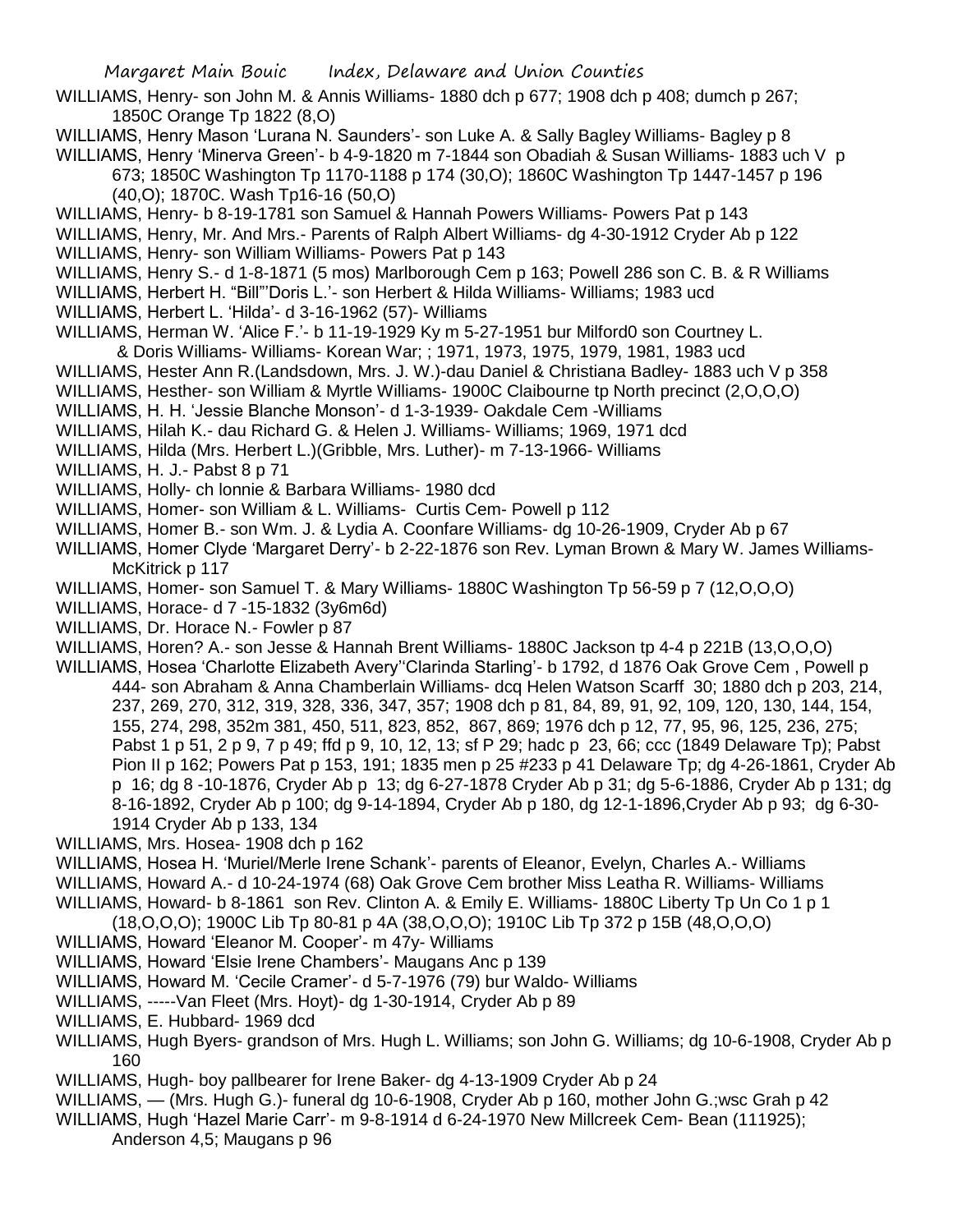Margaret Main Bouic Index, Delaware and Union Counties

- WILLIAMS, —(Mrs. Hugh L.)- b 7-5-1843 (65) d Thursday dg 10-6-1908, Cryder Ab p 160; Oak Grove Cem mother of John G. Williams- Matron of Aged People's Home
- WILLIAMS, Huldah (Pettibone, Mrs. Noah,Sr.)- m 1745 dcc Dorothy Swam Swisher 125
- WILLIAMS, C. Hunter- d 10-13-1979 (76) Africe Cem- Williams
- WILLIAMS, I. D.- 1908 dch p 459; pallbearer for A. E. Copper- dg 3-29-1910, Cryder Ab p 111
- WILLIAMS, Ida (Darst, Mrs. ) sister Jesse J. Williams Williams
- WILLIAMS, Ida (or Addie?)- dau James & Mary Williams- 1870C Allen Tp 165-158 p 11 (1,O); 1880C Allen Tp 38-42 p 5 (11,O,O,O)
- WILLIAMS, Ida Lucretia Geist (Mrs. Cyril Bliss)- b 11-18-1893 m 9-15-1915 d 11-6-1868 dau Jacob & Ida Schwartz Geist- McKitrick p 119
- WILLIAMS, Ida M.- step-dau Rebecca McKinley- dg 3-12-1907, dg 3-22-1907, Cryder Ab 25, 36
- WILLIAMS, Ida Weiant (Mrs. Eugene)- dau Thomas & Mary McKinley Williams- 1908 dch p 875
- WILLIAMS, Ila May- b 1-1880 dau Timothy J. & Margaret C. Kyle Williams- 1883 uch V p 655; 1880C Richwood 240-254 p B20 (5/12,O,O,O) 1900C Richwood 281-295 p 11A (20,O,O,O) at school
- WILLIAMS, Imo (Mrs. Frank)- b 1894 d 1958 Marengo Cem- Powell p 375, 377
- WILLIAMS, Imo (Mrs. Richard)- b 12-1873; 1900C Washington Tp 259 p 11B (26,O,O,O) m 5y, 2 ch
- WILLIAMS, Imogene S. (Mrs. Calvin R.)- 1980 dcd
- WILLIAMS, Imo Holycross (Mrs. Fred)- Williams
- WILLIAMS, Winnie Inez Holbrook (Mrs. Conley I.)- b 11-6-1914 m 12-21-1942 d 10-1-1963 Williams; 1967, 1971, 1973, 1979 ucd
- WILLIAMS, Inis- dau J. W. & Edna Earl White Williams- dg 8-11-1916. Cryder Ab p 81
- WILLIAMS, In---- lived with Anderson family; black; 1880C Claib. Tp 164-176 p 217D (65, Pa,-,-)
- WILLIAMS, Irwin J. 'Ada Swadling'- b 3-8-1875 m 12-29-1899 son Wilton M. & Frances L. Maine Williams- Asp 2346
- WILLIAMS, Isaac- Nash p 45
- WILLIAMS, Isaac B. 'Jane'- d 2-21-1885 (64-7-16) Fancher Cem Powell p 138
- WILLIAMS, Isaac D.- bro Mrs. A. E. Copper- son Isaac & Jane Williams- dg 1-18-1910, Cryder Ab p 87
- WILLIAMS, Isaac 'Elizabeth- d 9-27-1863 (74-2-9) Fancher Cem- Powell p 128; 1908 dch p 748
- WILLIAMS, Isaac- son George & Darius Richardson Williams- Marden letter
- WILLIAMS, Isaac H.- son Abraham & Eveline Williams- 1850C Harlem Tp 594 p 55 (3,O)
- WILLIAMS, Isaac 'Jane'- parents of Eureka Williams Copper- dg 1-14-1910, Cryder Ab p 86
- WILLIAMS, Isaac M.'Louisa'- son Henry & Minerva Green Williams- 1883 uch V p 673; 1850 Washington Tp 1170-1188 p 124 (5,O); 1860C Wash Tp 1447-1457 p 196 (15,O); 1870C Wash Tp 17-17 p 3 (24,O); 1880C Wash. Tp 109-113 p 12 (34,O,O,O)
- WILLIAMS, Isaac 'Margaret Smith- dcc Edith Smart Mitchell 18
- WILLIAMS, Isaac Newton- son John Williams- dcw Bk 1 p 1; 1835 men p 55 # 64 p 101, Scioto Tp
- WILLIAMS, Isabel McKitrick (Mrs. John)- b 1840 dau Ebenezer & Mary Ferguson McKitrick- McKitrick p 74
- WILLIAMS, Isabelle Brianne- b 2002 dau Brian & Brandi Bennington Williams- Williams
- WILLIAMS, Isabelle Irwin (Mrs. Thomas F.)- 1880 dch p 854; dg 12-19-1905 Cryder Ab p 168 dg 9-24-1915, Cryder Ab p 78; sister Abraham Irwin
- WILLIAMS, Isaiah- 1908 dch p 27`; 1850C Genoa Tp 310 p 32 (28,O)
- WILLIAMS, Isaiah- son Andrew M. & Sarah Ann Williams- 1850c Oxford Tp 2753 p 155 (15,O)
- WILLIAMS, Isaiah 'Mary A. Elliott'- m 4-19-1857 dcm
- WILLIAMS, Isariah- nephew of William Williams- dg 7-16-1885 Cryder Ab p 114
- WILLIAMS, I. W. (JP) conducted marriage 230; unec 1982, II p 27
- WILLIAMS, J.- son Daniel A. & Lucy Williams- 1860C Allen Tp 704-710 p 97 (1,O)
- WILLIAMS, J. A..- dcw Bk 4 p 1(1) executor of Basel Cross
- WILLIAMS, J. A. 'Nina Agnew'- dumch p 65
- WILLIAMS, Rev, J. 'Margaret'- d 4-7-1814 (57y) Curtis Cem- Powell p 112
- WILLIAMS, Jack 'Becky'- parents of Kellie & Lori Williams- Williams
- WILLIAMS, Jack- son Josephine Bice Williams- Williams
- WILLIAMS, Jack, Mr. & Mrs.- parents of Morris M. (10m) colored; dg 5-6-1913, Cryder Ab p 35
- WILLIAMS, Jack Martin- b 10-6--1930 d 12-15-1971 Jerome IOOF Cem, Darby Jerome Cem p 109 son William & Josephine Williams- Williams
- WILLIAMS, Jack R. 'Carolyn Marie Combs'- Williams; 1969 dcd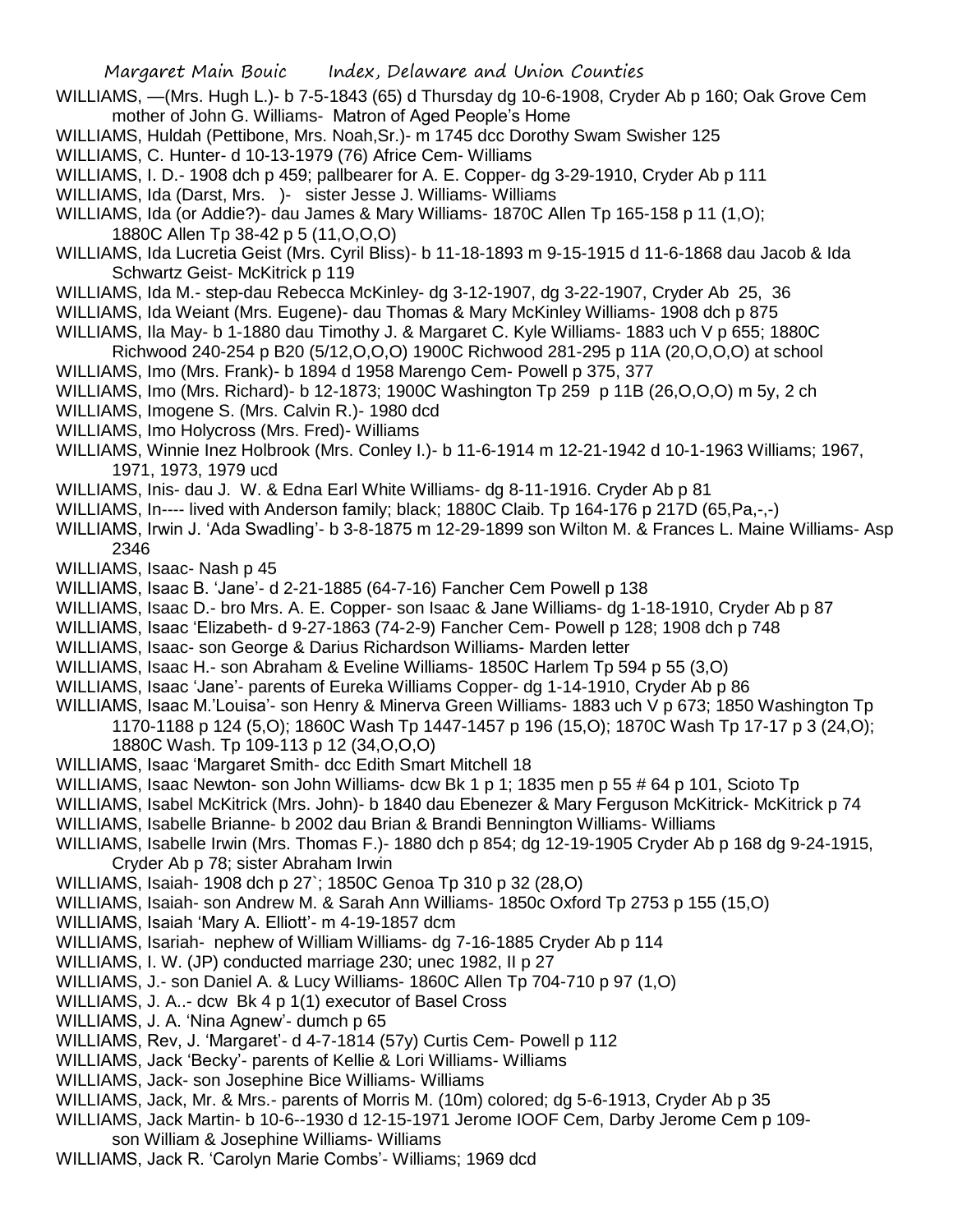WILLIAMS, Jackie- ch Arnold & Alice Williams- 1961 (?) dcd WILLIAMS, Jackson- 1908 dch p 408 WILLIAMS, Jackson 'Mary'- 1910C Union Tp 38-38 p 2B (63, ) m2 19y WILLIAMS, Jackye S. (Cluff, Mrs. Scott A.)- parents of James W. Cluff- Williams WILLIAMS, Jacob- Nash p 161 WILLIAMS, Jacob- d last week in Berlin- dg 7-25-1890, Cryder Ab p 24 WILLIAMS, —(Mrs. Jacob)- funeral 9-16-1892 dg 10-21-1892, Cryder Ab p 106 WILLIAMS, Jacob- dcw Bk 4 p 1(1) witness of Basil Cross WILLIAMS, Jacob- father of Coleman Williams- dg 7-20-1888; Cryder Ab p 198 WILLIAMS, Jacob E.- son Sherman F. & Mary E. Wickham Williams- dumch p 267 WILLIAMS, Jacob- father of Frank, James Grant- dg 2-24-1888, dg 4-13-1888, Cryder Ab p 183, 188 WILLIAMS, Jacob- d Harlem Tp brother George Williams- dg 9-16-1890 Cryder Ab p 32 WILLIAMS, Jacob 'Lydia' - parents of Emaline Williams- dg 2-6-1912, Cryder Ab p 95 WILLIAMS, Jacob 'Mary Fairchilds'- b 9-19-1818 d 9-15/13-1890 (72) Fancher Cem- Powell p 130- son Abraham & Sarah Ackerson Williams- dumch p 267; hadc p 28 (1849 Harlem Tp) WILLIAMS, Jacob- father of Nettie (7y old dau, died) dg 5-1-1888. Cryder Ab p 191 WILLIAMS, Jacob R.- b 9-10-1811 d 7-17-1890 Cheshire Cem- Powell p 54 WILLIAMS, Jacob T.- son Jacob & Mary Fairchilds Williams- dumch p 267 WILLIAMS, Jacquelyn Nicole- dau Roger Wayne Williams- Williams WILLIAMS, Jake- funeral Monday Oak Grove Cem ; dg 5-4-1888, Cryder Ab p 192 WILLIAMS, Jake- d today dg 12-13-1889 consumption Cryder Ab p 253 WILLIAMS, James- Curtis Cem, (16y)- Powell p 112 WILLIAMS, James- 1850C Delaware Town 1221 p 90 (20,O) WILLIAMS, James- Nash p 159 WILLIAMS, James- 1883 uch V p 57, 573 WILLIAMS, James- 1915 uch p 257; 1883 uch IV p 501 WILLIAMS, James (estate)- Delaware Patron & Chronicle- dcga p 26 WILLIAMS, James- d 10-27-1824 (24y) Marlborough Cem p 163, Powell p 287; dcga p 26, Delaware Patron & Franklin Chronicle WILLIAMS, James A. 'Virginia M.'- 1979, 1971 ucd WILLIAMS, James Alexander- b 3-2-1851- d 6-30-1853 son Elam & Elizabeth Sarah McKitrick Williams-McKitrick p 117 WILLIAMS, James 'Amenia Stewart'- m 6-16-1861 ucm 3185 son Amos A. & Eleanor Stewart Williams- 1883 uch V p 455, 471 WILLIAMS, James- son Andrew M. & Sarah Ann Williams- 1850C Oxford Tp 2753 p 155 (18,O) WILLIAMS, James 'Betty'- 1971 dcd WILLIAMS, James E.- b 2-1882 son Amos J. Williams- 1900C Milford 4 p 1A (18,O,O,O) WILLIAMS, Dr. James A.- son William A. & Amelia E. Durnell Williams- Williams WILLIAMS, James B.- 1980 dcd James- 1961 dcd WILLIAMS, James 'Annia Stillings'- Williams; 1910C Union Tp 89-89 p 4B (28,O,O,O) m 5y farmer WILLIAMS, James 'Barbara Deall'- b Columbus m 23y d 1-21-1994 Trenton Cem- son Ardrie & Bertha Dennis Williams- Williams WILLIAMS, James- son Conley & Winnie Inez Holbrook Williams- Williams WILLIAMS, James D. 'Rebecca Wheeler'- Williams WILLIAMS, James- son Edward Williams- Nash p 163, 164 WILLIAMS, James E.- son James H. & Elizabeth Williams- 1850C Delaware Town 1228 p 90 (1,O) black WILLIAMS, James E. 'Jane E.'- 1979, 1981 ucd WILLIAMS, James E. 'Margaret'- 1850C Marlborough Tp 52 p 184 (26,Va) WILLIAMS, James- ch Ernest B. & Amy Williams- 1980 dcd WILLIAMS, James F.- d 9-13-1861 (18-10-12) Old Eden/Kilbourne Cem p 5, Powell p 69 WILLIAMS, James Finley- son Jacob & Mary Fairchild Williams- dumch p 267 WILLIAMS, James F. 'Martha Gunderman'- b 12-80-1909 d 1-22-1973 Oakdale Cem son James & Annis Stillings Williams- Williams; 1910C Union Tp 89-89 p 4B (4/12,O,O,O) WILLIAMS, James- son George & Hannah Williams- 1850C Harlem Tp 550 p 52 (3,O) WILLIAMS, James Grant d (9) Monday- son Jacob Williams- dg 4-13-1888, Cryder Ab p 188

Margaret Main Bouic Index, Delaware and Union Counties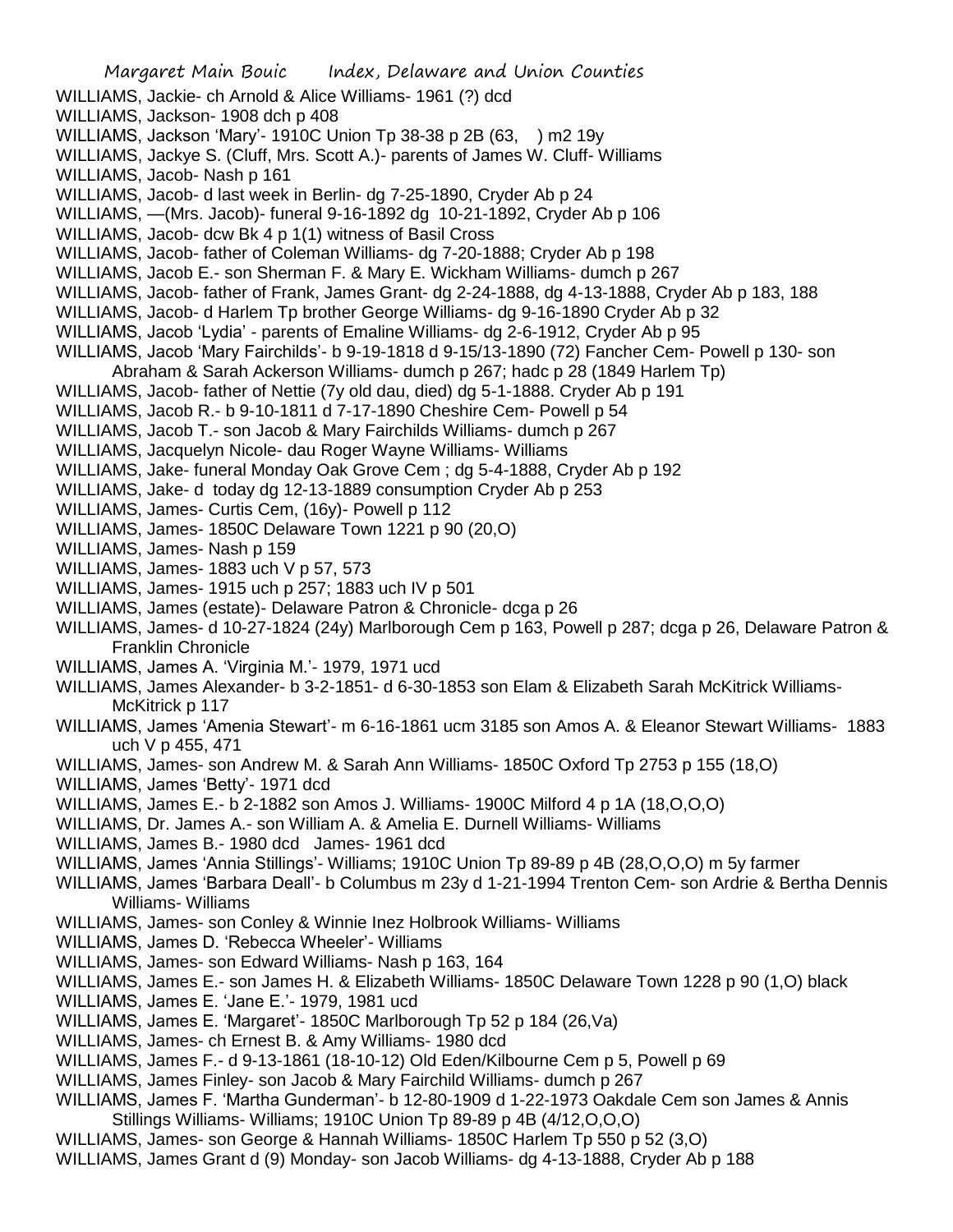- WILLIAMS, James- son Harley & Toni Williams- brother Donald H. Williams- Williams
- WILLIAMS, James Harvey 'Elizabeth Shorter'- m 4-27-1848 dcm
- WILLIAMS, James 'Heather'- parents of Madison Nicole Williams- Williams
- WILLIAMS, James H. 'Elizabeth'- 1850C Delaware Town 1228 p 90 (24,?) black
- WILLIAMS, James H. 'Juliette'- d 5-7-1885 (31-10-6) son John M. Williams- Powell p 168
- WILLIAMS, James H. 'Marian'- d 7-27-1974 bur New York; Williams
- WILLIAMS, James H.- son John M. & Annias Holcomb Williams- 1880 dch p 677
- WILLIAMS, J. James- b 1924 d 1977 WWII; York Cem p 87
- WILLIAMS, James- son Jack & Becky Williams- Williams engaged to Mary Jo Little
- WILLIAMS, James- son James E. & Annis Stillings Williams- 1915 uch p 717
- WILLIAMS, James- son James H. & Marian Williams- Williams
- WILLIAMS, James- son John & Isabel McKitrick Williams- McKitrick p 174
- WILLIAMS, James K. ' Lydia Martin'- m 10-22-1835 dcm d 1-14-1876 (65-9-29) Powell p 286
- WILLIAMS, James L.- Powell p 119
- WILLIAMS, James- son Lonnie Williams- Williams
- WILLIAMS, James 'Margaret'- Asp p 155
- WILLIAMS, James 'Margaret'- d 7-26-1858 (33-8-26) Marlborough Cem p 159; Powell p 288; 1880 dch p 605; 1908 dch p 379, 453 son Rev. John Williams; Pabst 6 p 28
- WILLIAMS, James 'Margaret Trindle'- m 10-28-1847 dcm; 1850C Troy Tp 2603 p 137 (25,O)
- WILLIAMS, James 'Mary'- son Amos & Eleanor Stewart Williams- 1850C Allen Tp 1517-1536 p 225 (12,O); 1860C Allen Tp 812-821 p 111 (22,O); 1870C Allen Tp 165-158 p 11 (32,O); 1880C Allen tp 38-42 p 5 (42,O,Conn,Penn)
- WILLIAMS, James- son Nehemiah & Mary Williams- dcw Bk 1 p 26, 41
- WILLIAMS, James R. 'Susan'- 1980 dcd
- WILLIAMS, James 'Susanna'- 1850C Liberty Tp Un Co 987-1004 p 148 (42,L. Wales)
- WILLIAMS, James W.- Williams;
- WILLIAMS, James W.- 1971 dcd
- WILLIAMS, James W. 'Sylvia'- 1969 dcd
- WILLIAMS, James- son William & Mary Williams- 1850C Genoa Tp 362 p 38 (18,O)
- WILLIAMS, Jan E. (Mrs. James E.)- 1979, 1981 ucd
- WILLIAMS, Jane- 1880 dch p 403
- WILLIAMS, Jane- dau Andrew M. & Sarah Ann Williams- 1850C Oxford Tp 2753 p 155 (4,O)
- WILLIAMS, Jane B.- d 3-7-1830 Burnside Cem- Powell p 10 6
- WILLIAMS, Jane (Bradley, Mrs. )- sister Elijah J. Williams- Williams
- WILLIAMS, Jane (Mrs. Caleb L.)- 1973, 1975, 1979, 1981, 1983 ucd
- WILLIAMS, Jane Evans (Mrs. William)- m 3-12-1841 dcm
- WILLIAMS, Jane (Gibson, Mrs. )- dau Lewis Williams- dcw Bk 3 p 51
- WILLIAMS, Jane (Mrs. Isaac)- parents of Eureka B. Cipper- dg 1-14-1910 Cryder Ab p 86
- WILLIAMS, Jane (Mrs. Isaac B.)- d 4-7-1877 (54y1d) Fancher Cem, Powell p 128
- WILLIAMS, Jane (Mrs. John)- 1850C Genoa Tp 358 p 37 (65,–)
- WILLIAMS, Jane- dau John Williams- dcw Bk 1 p 1
- WILLIAMS, Jane- dau John & Mary Davies Williams- dumch p 118
- WILLIAMS, Jane (Mrs. Lewis)- d 5-31-1860 (66y) Radnor Cem- Powell p 230; 1850C Radnor Tp 21 p 175 (54,Wales)
- WILLIAMS, Jane (Moorhead, Mrs. Forgy)- m 12-25-1806 onwq I
- WILLIAMS, Jane Overturf (Mrs. Clark E.)- d 3-7-1914, Cryder Ab p 112
- WILLIAMS, Jane Parks (Mrs. Frederick)- m 4-6-1865 dcm
- WILLIAMS, Jane (Pritchard, Mrs. Griffith)- b 1856 d 1896- 1985 uch p 140
- WILLIAMS, Jane- dau Ralph & Alvatine Horn Williams- Williams
- WILLIAMS, Jane White (Mrs. Terry O.)- dau Maurice White- Williams; 1979 ucd
- WILLIAMS, Janet Kay (Converse, Mrs. William Albert)- dau Donald S. & Beulah Williams- Williams, 1985 uch p 32; parents of William Louis Converse
- WILLIAMS, Janet (Mrs. Phill)- Williams; 1979, 1981, 1983 ucd
- WILLIAMS, Janet (Rosette, Mrs. David A.)- b 1940 m 1959, 1985 uch p 119
- WILLIAMS, Janet- dau Paul O. & Virginia Senters Williams- Williams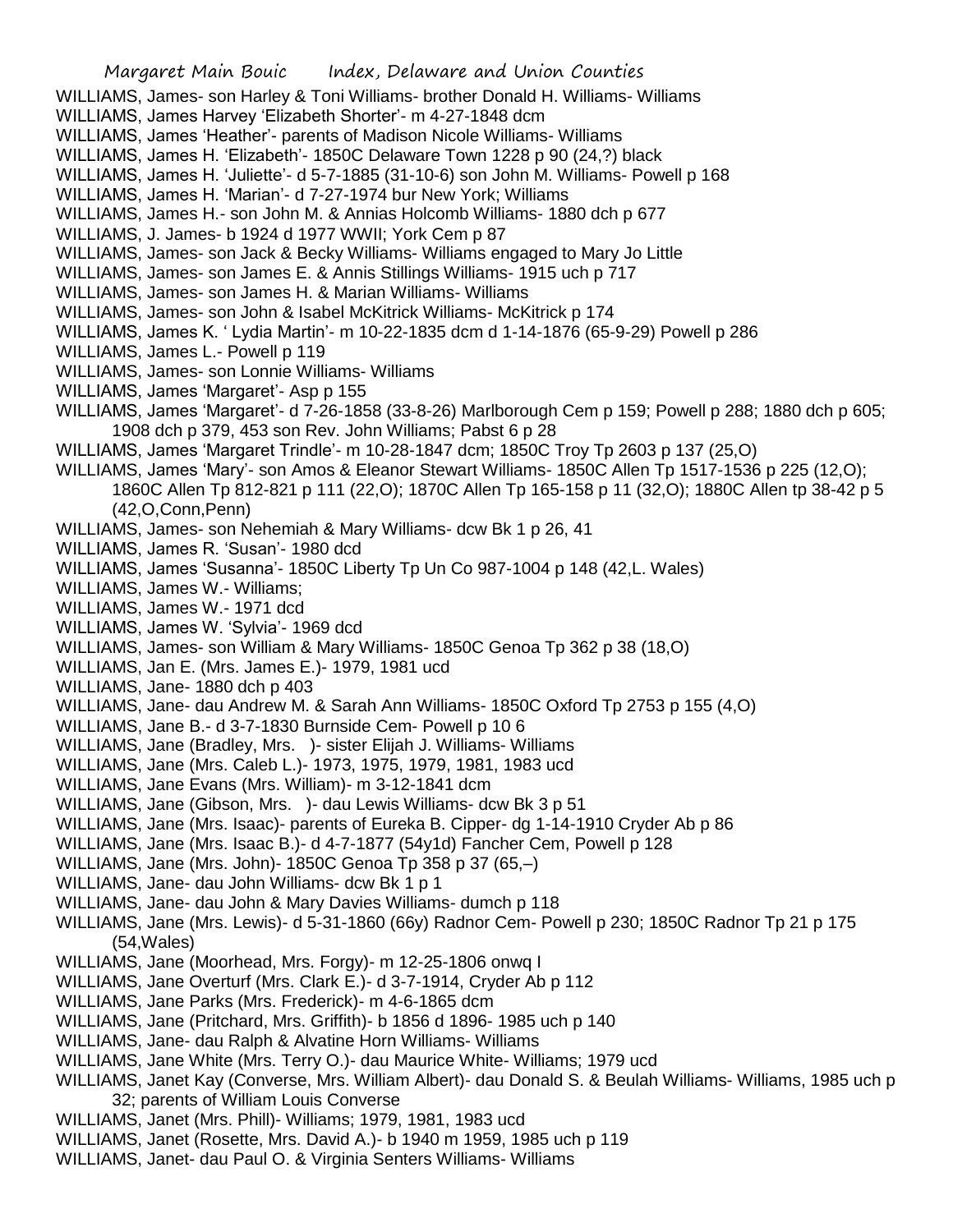- WILLIAMS, Janet Trindle (Mrs. Nehemiah)- m 12-30-1847 dcm
- WILLIAMS, Janice Diane (Hastings, Mrs. James D.)- m 8 -22-1980 dau John Roger & Cornelia B. Van Strian Williams- Williams; 1967, 1971, 1973 uce
- WILLIAMS, Janice Ellen Milstead (Mrs. Kreig Lee)- m 9-17-1977- Williams
- WILLIAMS, Jared S.- son Anson Williams- dcw Bk 2 p 347
- WILLIAMS, Jason Robert- b 12-7-1980 son Robert Williams- Williams
- WILLIAMS, Dr. J. B.- 1869 wsc Dr. J. D.- 1880 dch p 238
- WILLIAMS, J. B. W.- 1915 uch p 262
- WILLIAMS, J. E.- pallbearer for Mrs. L. A. Williams- dg 4-11-1911, Cryder Ab p 26
- WILLIAMS, Dr. J. E. 'Miriam'- 1880C Jackson Tp 3-3 p 235C (47,O,NJ.NJ)
- WILLIAMS, Jean (Balo, Mrs. Wolford E.)- d 7-18-1966 bur Akron- dau D. F Williams- Williams
- WILLIAMS, Jean- dau Delmer & Esther Williams- 1910C Liberty Tp Un Co 86 p 4A (9,O,O,O)
- WILLIAMS, Jean (Jackson, Mrs. )- dau Omer P. & Helen L. Williams- Williams
- WILLIAMS, Jean- b 1965 dau Samuel K. & Nancy Williams- 1981, 1983 ucd
- WILLIAMS, Jean V. (Mrs. George E.)- 1980 dcd
- WILLIAMS, Jeanne K. (Travis, Mrs. Art)- dau William A. & Amelia E. Durnell Williams- Williams
- WILLIAMS, Jeanne Livingston (Mrs. William)- parents of Amy Katherine, Frances Janes Williams- Williams
- WILLIAMS, Jeanette (Kuba, Mrs. )- dau Walter E.,Sr. & Ruth Ward Williams- Williams
- WILLIAMS, Jeanette (Monska, Mrs. Herman)- b 5-30-1880 dau John & Matilda Marie Freshwater Williams-Freshwater p 198
- WILLIAMS, Jefery- 1883 uch IV p 529
- WILLIAMS, Jeffrey A. 'Mary E.'- (Jeffrey Sott) son Jack Martin Williams- Williams; 1980 dcd
- WILLIAMS, Jeffrey- son Obadiah & Susan Williams- 1883 uch V p 673
- WILLIAMS, Jeffrey son Sterl & Julia E. Cooper Williams- Williams
- WILLIAMS, Jennette- dau John M. & Annias Holcomb Williams- 1880 dch p 677
- WILLIAMS, Jennie d Tuesday (62) sister Mrs. Emma Meeley, dg 7-12-1907, Cryder Ab p 54; practiced osteopathy in California
- WILLIAMS, Jennie D.- b 11-2-1879 dau William & Carrie E. Evans Williams- 1883 uch V p 673; 1880C Washington Tp 143-149 p 16 (7/12,O,O,O)
- WILLIAMS, Jennie (Fegley, Mrs. William)- White (185)
- WILLIAMS, Jennie- dau James & Mary Williams- 1880c Allen Tp 38-42 p 5 (9,O,O,O)
- WILLIAMS, Jennifer Belinda- dau John & Katie Williams- Williams; engaged to Jason Patterson
- WILLIAMS, Jennifer Jewel b 4-25-1982 dau Eric & Karen Daum Williams- Williams
- WILLIAMS, Jenny (Crabtree, Mrs. Glenn)- dau Charles William Williams- Williams
- WILLIAMS, Jeremia- 1850C Thomson Tp 34 p 187 (15,O)
- WILLIAMS, Jeremiah- 1880 dch p 528; 1908 dch p 492; dcga p 34
- WILLIAMS, Jeremiah E.- 1908 dch p 408
- WILLIAMS, Jeremiah M.- Pabst 3 p 9, 18
- WILLIAMS, Jerome K. 'Lydia'- 1850C Troy Tp 2626 p 138 (39,Va); hadc p 56
- WILLIAMS, Jerry Lee 'Anita Jean Lease'- m 3-4-1978 son Carey & Louise Williams- Williams
- WILLIAMS, Jerry 'Phyllis'- son Richard & Laura Smart Williams- Williams
- WILLIAMS, Jerry- b 1968 son S. F. & Shelby T. Williams- 1969, 1980 dcd
- WILLIAMS, Jerry convicted of murder in death of Shadrack Westbrock- dg 7-5-1907; Cryder Ab p 52
- WILLIAMS, Jerusha- dau John A. & Clara Williams- 1850c Harlem Tp 549 p 52 (6,O)
- WILLIAMS, Jess- pallbearer for Ezra Bale- dg 8-18-1905, Cryder Ab p 44
- WILLIAMS, Jesse- CCC (1875) Delaware Tp
- WILLIAMS, Jesse 'Elizabeth'- 1870C Washington Tp 58-55 p 8 (46,O)
- WILLIAMS, Jesse 'Hannah Brint'- Williams; 1883 uch IV p 495; mt 3 p 19;; 1880C Jackson Tp 4-4 p 221B
- (40,O,O,O) farmer; 1910C Jackson Tp 235-238 p 10A (67,O,Va,Va) m 48y
- WILLIAMS, Jesse J. 'Nellie McEntire'- d 1-21-1969 (78) Shoup Cem- Williams; 1961 dcd
- WILLIAMS, Jesse 'Lucy Denison'- b 1-26-1784 m 9-10-1810 d 9-25-1862- dcc David Williams 32
- WILLIAMS, Rev. Jesse 'Lydia Ann Park'- m 1850; dg 4-7-1911,dg 4-18-1911. Cryder Ab p 24, 28;
- , son Thomas O. & Alice Crist Williams- Williams
- WILLIAMS, Jessica- dau Joseph Steven & Laura Hitchcock Williams- Williams
- WILLIAMS, Jessie A. (Babcock, Mrs. Edwin H.)- m 12-23-1884; Asp (498-3)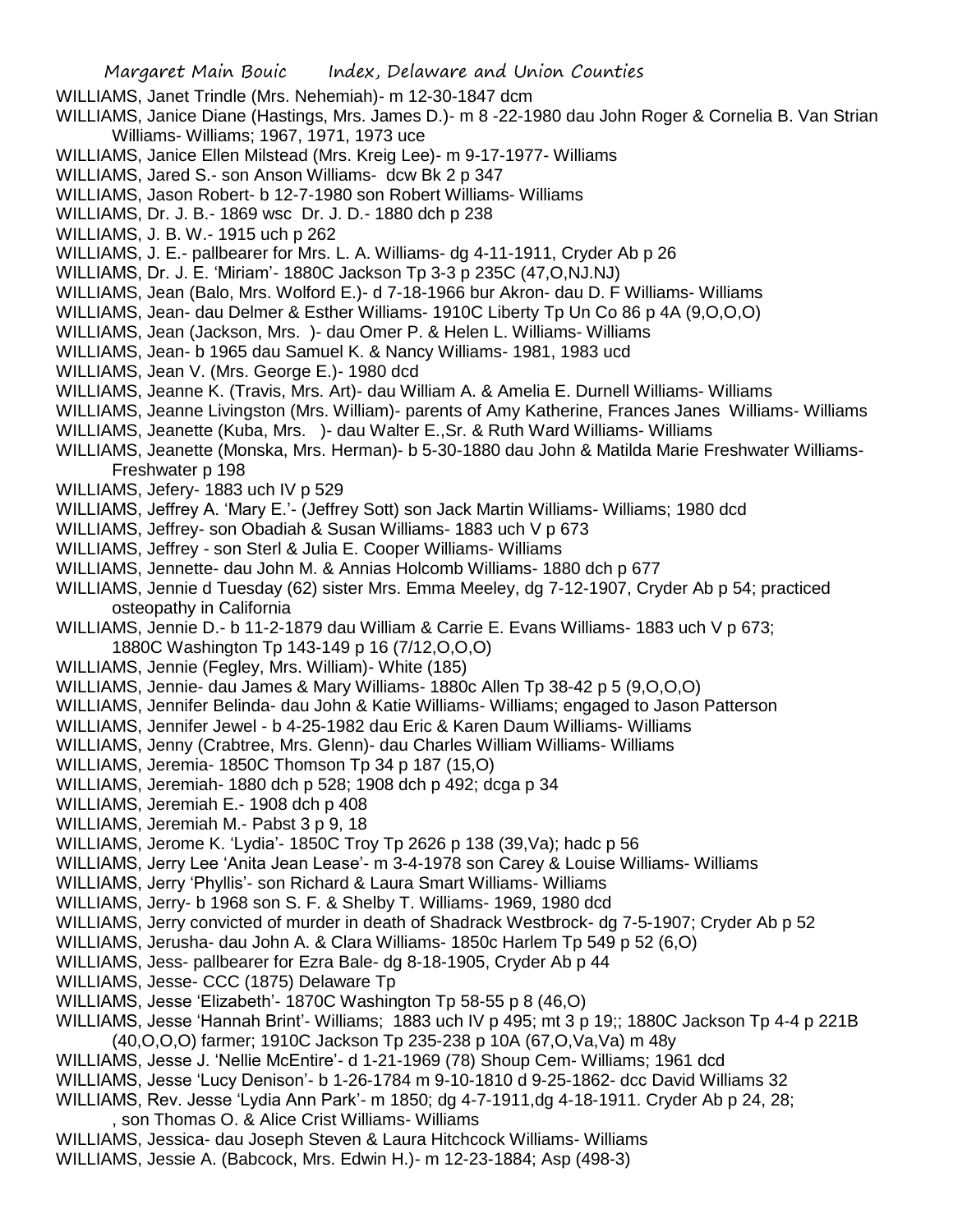- WILLIAMS, Jessie Blanche Manson (Mrs. H. H,)- dau William & Sarah Littler Manson- Williams
- WILLIAMS, J. F.- brother Eliza Williams Hempstead- dg 9-16-1910, Cryder Ab p 157
- WILLIAMS, Dr. J. F.- pallbearer for Mr. & Mrs. Robert Larimore- dg 2-11-1910. Cryder Ab p 98
- WILLIAMS, ----(Mrs. J. G.)- dau Mrs. A. G. Byers- dg 5-14-1907, Cryder Ab p 42
- WILLIAMS, --(Mrs. J)-dau-in-law of Nathan & Frances Brown Williams- dg 10-11-1901,
	- Cryder Ab p 103
- WILLIAMS, J. H.- 1840C Milford 510 (20-30)
- WILLIAMS, Jim- son James & Betty Williams- 1971 dcd
- WILLIAMS, Jim 'Karen' son Charles & William Williams- Williams
- WILLIAMS, J. K.- Pabst Pion II p 205
- WILLIAMS, Dr J. L.- b Morrow Co d Thursday (60) Indianapolis, brother Wm. Williams- dg 3-1-1907 Cryder Ab p 21, 23; dg 8-28-1908. Cryder Ab p 152
- WILLIAMS, Joanna (Mrs. John)- d 11-27-1824 (74y) Curtis Cem- Powell p 113
- WILLIAMS, Joanna L.- d 2–16-1848 (4 mos) Old Eden Cem Powell p 69, Old Kilbourne Cem p 5 dau William & Joanna Williams
- WILLIAMS, Joanna Loofburrow (Mrs. William)- m 1839 d 1861; dg 7-16- 1885, Cryder Ab p 114; 1880 dch p 816
- WILLIAMS, Jo Anne (Mrs Michael)- Williams
- WILLIAMS, Joanne Partridge (Holcomb, Mrs. Maurice Stasser)- b 5-8-1934 m 6-20-1955- Weiser p 35
- WILLIAMS, Joan A. Henthron (McClain, Mrs. )(Mrs ) b 7-19-1924 Ky dau A. W. & Clara Newman Henthron- Williams
- WILLIAMS, Joan Ellen- b 11-8-1943 dau Dwight Williams- Williams
- WILLIAMS, Job- son Thomas Williams- dcw Bk 1 p 99; 1835 men p 21 Freshwater 18, p 33, Del Tp.
- WILLIAMS, Jody (Mrs. Charles E.)- 1983 ucd
- WILLIAMS, Joe 'Mary'- parents of Danyel Williams- Williams
- WILLIAMS, Joel 'Catherine Kritzwizer'- b 11-9-1818 m 3-30-1839 d 2-15-1905 son Anthony & Sarah Cook Williams- dcc Herbert Eagon 14
- WILLIAMS, Joel- b 1976 son Donald J. & Deborah S. Williams- 1979, 1981, 1983 ucd
- WILLIAMS, Joel 'Roma'- son Karl E & Rosella Ewen Williams- Williams
- WILLIAMS, Joellen Marie- dau Robert C. Williams- Williams
- WILLIAMS, Joey Michael- b 7 -22-1983 son Robert III & Terri Lynn Johnson Williams- Williams
- WILLIAMS, John- 1835 men p 48 #41 p 107 Trenton Tp
- WILLIAMS, John- 1820C Haarlem Tp; 1880 dch p 193; Pabst 7 p 2
- WILLIAMS, John- 1835 men p 51 #8 p 94 Radnor Tp; 1840C Radnor Tp 103 (50-60)
- WILLIAMS, John- 1840C Radnor Tp p 105 (60-70)
- WILLIAMS, John- Revolutionary War- Marlborough Cem p 144; Powell p 298
- WILLIAMS, John- b 1744 d 2-2-1837 (93) Curtis Cem, Sunbury, Powell p 35 113 Rev. War
- WILLIAMS, John- Pabst 5 p 2; 1820C Sunbury Tp; 1880 dch p 605; 1908 dch p 274
- WILLIAMS, John- 1880C Union Tp 152 p 25 (36, O, Eng, NH)
- WILLIAMS, Rev. John- d 4-7-1914 (57-9-9) Curtis Cem- Powell p 112
- WILLIAMS, John- 1840C Dover Tp 1376 (40-50)
- WILLIAMS, John- 1915 uch p 462, 466, 506; mt 10-13-1852
- WILLIAMS, John- hadc p 23; CCC (1849 Delaware TpP
- WILLIAMS, John- d 5-1850; mt 5-15-1850
- WILLIAMS, John- Pabst Pion II p 209
- WILLIAMS, John- Powers Pat p 112
- WILLIAMS, John- Nash p 45, 58, 105, 160, 168, 171
- WILLIAMS, John- 1880 dch p 697
- WILLIAMS, John- 1883 uch IV p 434, 460, 513, V p 184, 486, 661
- WILLIAMS, John- 1860C Jerome Tp 240-239 p 34 (23,O)
- WILLIAMS, John- pallbearer for Henry Hudson- dg 10-21-1916 Cryder Ab p 101
- WILLIAMS, John- Thompson Tp, accidentally killed his son splitting wood; dg 2-10-1888
- Cryder Ab p 179, 180; funeral John dg 3-16-1888, Cryder Ab p 186
- WILLIAMS, ----(Mrs. John)- 1880C Union tp 152 p 25 (32,O,O,Vt)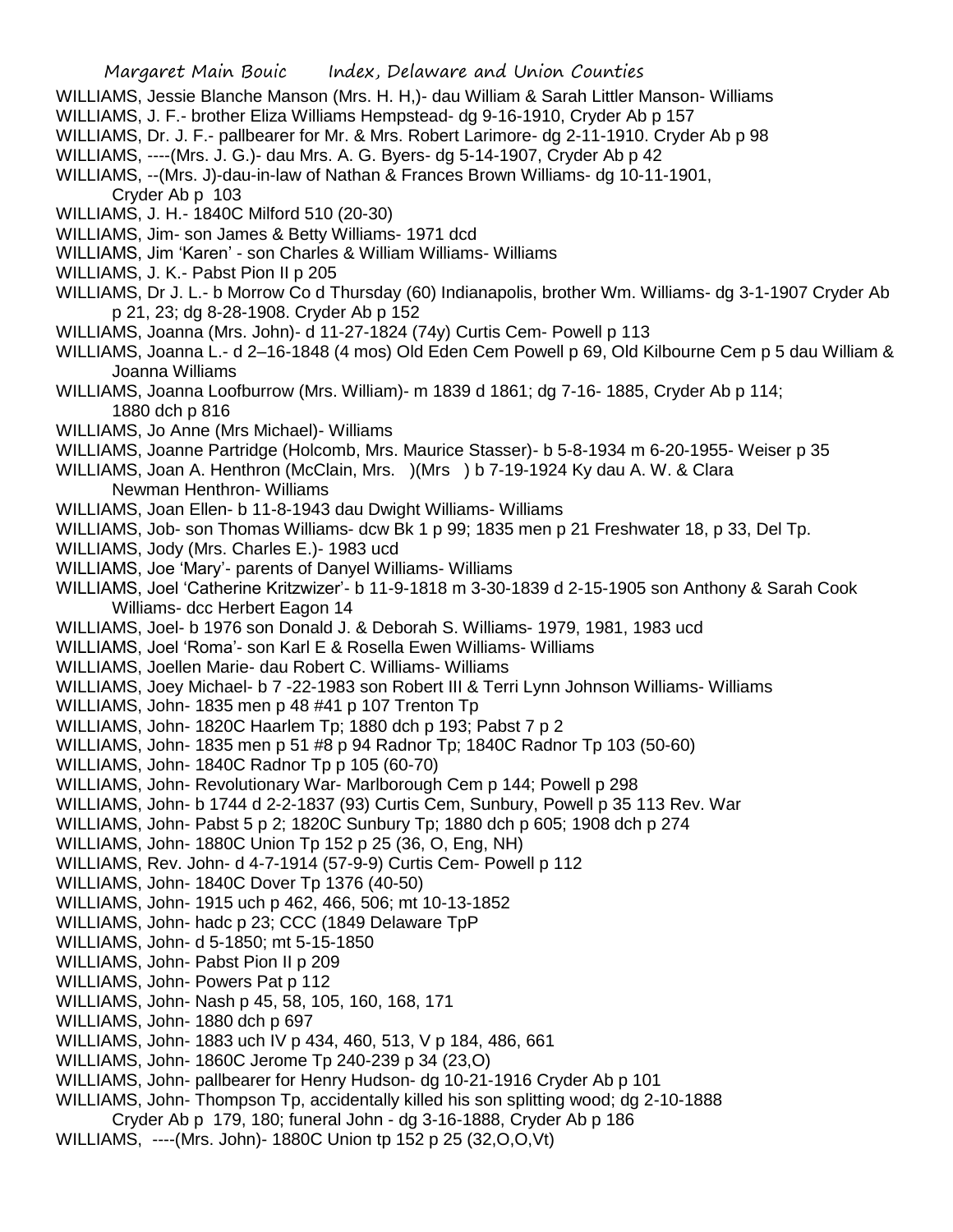WILLIAMS, John A. 'Clara'- d 7-20-1891 (80-8-18) Fancher Cem- Powell p 124; 1850C Harlem Tp 549 p 52 (39,NJ); hadc p 28

- WILLIAMS, John A.- son Jesse & Elizabeth Williams- 1870C Washington Tp 58-55 p 8 (11,O)
- WILLIAMS, John A.- brother William C. Williams- 1880C Washington Tp 55-57 p 7 (21,O,O,Pa)
- WILLIAMS, John 'Angelina'- son Steve & Debra Ann Decker Williams- Williams
- WILLIAMS, John- pallbearer for Mrs. Allen J. Smith- dg 8-17-1909, Cryder Ab p 54, for E. M. Jocelyn, dg 12-4-
	- 1913, Cryder Ab p 75, for Ellis E. Spaulding, dg 3-16-1915, Cryder Ab p 27, for Mrs. E. M. Jocelyn- dg 4-20-1915, Cryder Ab p 42, for Henry Hudson, dg 10-21-1916, Cryder Ab p 101
- WILLIAMS, John 'Ann'- 1850C Thomson Tp 34 p 187 (48,Pa); dcw Bk 3 p 43
- WILLIAMS, John- heir of Anson Williams- dcw Bk 2 p 347
- WILLIAMS, Rev. John 'Anna Smart'- 1883 uch V p 617
- WILLIAMS, John 'Anna McGuire'- brother Daniel Williams- 1883 uch V p 358
- WILLIAMS, John Burrell 'Katie'- son John Melvin & Klara Williams- Williams
- WILLIAMS, John C.- d 1-1-1985 Oakdale Cem O-191 SE 1/4
- WILLIAMS, John- grandson Catherine Williams- dcw Bk 2 p 425
- WILLIAMS, John 'Christiana'- 1850C Dover Tp 783-799 p 119 (56,Md)
- WILLIAMS, ----- (Mrs. John Clark)- Pabst 8 p 27
- WILLIAMS, John C.- pallbearer for Samuel J. Harrison- dg 10-3-1905, Cryder Ab p 55
- WILLIAMS, John C. 'Nora'- parents of Rebecca Williams Rausch 1985 uch p 113
- WILLIAMS, John- son David & Ann Powell Williams- 1880 dch p 781
- WILLIAMS, John- son David D,. & Mary A. Jones Williams- dg 5-28-1907, Cryder Ab p 46, dg 6-7-1807, dg 6- 11-1907, Cryder Ab p 48
- WILLIAMS, John D. 'Margaret Thomas'- m 6-21-1859 dcm
- WILLIAMS, John D. 'Margaret'- parents of Daisy Margaret Williams- dg 1-26-1912, Cryder Ab p 91
- WILLIAMS, John D. 'Susan'- 1880 dch p 536; tcmc p 4
- WILLIAMS, John- son Ebenezer P. & Maary Davis Williams- 1880 dch p 781; 1850C Troy Tp 2521 p 134  $(13,0)$
- WILLIAMS, John E. 'Elizabeth A.'- 1880C Richwood 271-207 p A203 (48,Mass,Wales,Irel) blacksmith
- WILLIAMS, John 'Elizabeth E. Runyan'- d 1952- Williams
- WILLIAMS, John 'Elizabeth Shoon'- 1880 dch p 783; Williams p 1
- WILLIAMS, John E.'Maude Oliver- attorney- d Idaho,Radnor Cem- son D. D. & Mary Williams- dg 9-17-1915, dg 9-24-1915, Cryder Ab p 77, 78; dg 10-26-1915, Cryder Ab p 87
- WILLIAMS, John 'Emeline Crane'- m 4-8-1852 dcm
- WILLIAMS, John E.- brother Nellie E.- dg 5-28-1907, Cryder Ab p 46
- WILLIAMS, Dr. John F.- Nash p 172
- WILLIAMS, John F.- b 1903 d 1907, Powell Cem- Powell p 167
- WILLIAMS, John F. P. 'Sarah Wait'- b 8-12-1826 Delaware m 3-3-1861 d 7-5-1893 (66-11-6) dg 7-14-1893 Cryder Ab p 127
- WILLIAMS, John F. P. 'Sarah Wright'- m 3-3-1845 dcm
- WILLIAMS, John- son Fred & Gertrude Walker Williams- Williams; 1915 uch p 677
- WILLIAMS, John G.- son Hugh & Marie Carr Williams- Williams; Bean 1112951; Anderson 5; dg 10-6-1908, Cryder Ab p 160
- WILLIAMS, (Mrs. John G.)- niece of Mrs. Anna Durst- dg 1-16-1914, Cryder Ab p 86
- WILLIAMS, John- son George & Darcus Richardson Williams- Marden letter
- WILLIAMS, John Gregory- b 1952 son Keith & Helena Maxine Phillips- adopted by Glen Christensen-Maugans Anc p 236
- WILLIAMS, John 'Gwen'- d 12-31- (77-11-12) Radnor Cem, Powell p 232
- WILLIAMS, John 'Gwinn Davis'- m 9-4-1848 dcm
- WILLIAMS, John H. 'Nancy F. Shearman'- m 12-2-1837 dcm
- WILLIAMS, John 'Isabel McKitrick'- McKitrick p 74
- WILLIAMS, John J.- Marysville p 35
- WILLIAMS, John J.- 1915 uch p 130; 1883 uch III p 370
- WILLIAMS, John J. 'Elizabeth Nutter'- son William & Betty Dunbar Williams- dcc Columbus Williams III p 32
- WILLIAMS, John 'Jane'- 1850C Genoa Tp 358 p 37 (66, )
- WILLIAMS, John 'Joanna'- b 1744 d 1837 Curtis Cem, Powell p 113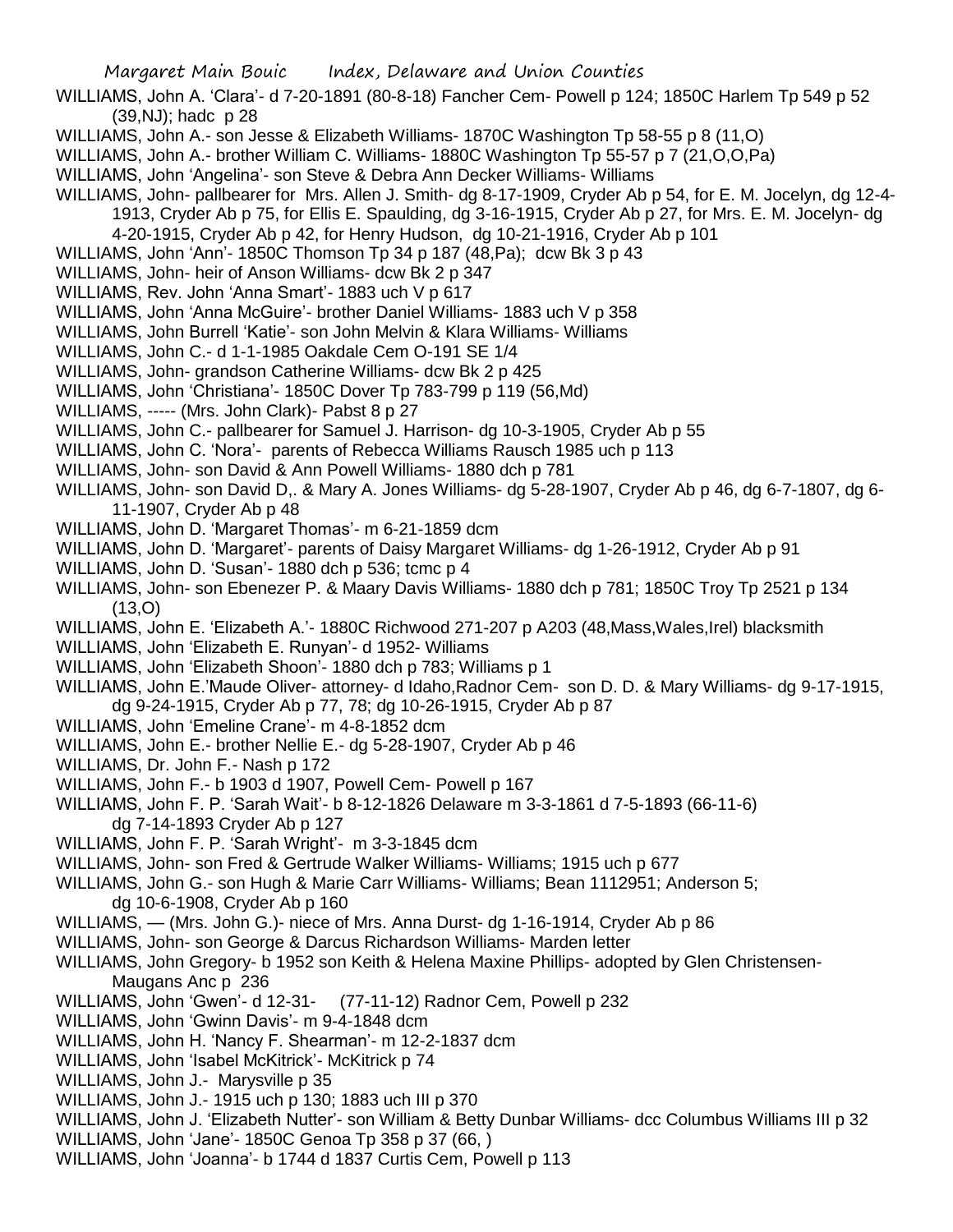- WILLIAMS, John- son John Williams- dcw Bk 3 p 43
- WILLIAMS, John- son john D. & Susan Williams- tcmc p 4
- WILLIAMS, John- son John & Mary Davies Williams- dumch p 118
- WILLIAMS, John- son John M. & Annias Holcomb Williams- 1880 dch p 677l 1908 dch p 453
- WILLIAMS, John- son John & Rebecca Grover Williams- 1850C Union Tp 1252-1270 p 188 (5,O); 1860C Union Tp 570-574 p 80 (15,O)
- WILLIAMS, John 'Katie'- parents of Jennifer Belinda Williams- Williams
- WILLIAMS, John L.- b Madison Co d 8-26-1929 (30y) Oakdale Cem 4166 (H99)
- WILLIAMS, John L. 'Dorothy'- parents of Craig A. Williams- Williams
- WILLIAMS, John L. 'Emily Jane Hardy'- b 4-23-1849 m 2-4-1875 d 3-8-1895 son William S. & Mary B. Williams- dcc David Williams 8
- WILLIAMS, John L.- son William & Joanna Lloofburrow Williams- 1880 dch p 816
- WILLIAMS, John- brother Lucinda Williams Sherman- dg 9-21-1906, Cryder Ab p 120
- WILLIAMS, John M.- 1883 uch V p 368, 371
- WILLIAMS, John M.- hadc p 40 (1849 Orange Tp)
- WILLIAMS, John M. 'Annie/Annias Holcomb'- b 11-22-1823 m 2-14-1841 dcm d 7-28-1899 -son Anson & Hannah Phillips Williams- 1880 dch p 677; Powell p 168; dg 1-27-1888, Cryder Ab p 177; 1850C
- Orange Tp 1822 p 115 (27,NY); CCC (1875 Orange Tp)
- WILLIAMS, John M.- heir of Anson W. Williams- dcw Bk 2 p 347
- WILLIAMS, John 'Marcilla Converse'- m 10-8-1868 ucm 4445; 1870C Union Tp 13 p 2 (24,O)
- WILLIAMS, John 'Margaret' d 9-16-1847 (70y) Radnor Cem- Powell p 232; dcw Bk 1 p 366
- WILLIAMS, John 'Margaret or Marian'- dcw Bk 1 p 1
- WILLIAMS, John 'Martha E. Fryman;- 1908 dch p 588
- WILLIAMS, John 'Mary Davies'- d 8-5-1850 (61y6m) Radnor Cem, Powell p 225; dcq William Cross 10
- WILLIAMS, John 'Mary Jackson'- 1915 uch p 646
- WILLIAMS, John 'Mary'- b ca 1768 dcc Mary Myers Baker 52
- WILLIAMS, John 'Mary'- parents of Wm J. Williams- dg 10-26-1909 Cryder Ab p 67
- WILLIAMS, John 'Matilda Marie Freshwater Freshwater p 198
- WILLIAMS, John M. 'Elizabeth Laraway'- m 12-19-1844 ucm 1006 son John & Anna McGuire Williams- 1883 uch V p 358; 1850C Dover Tp 784 (31,O)
- WILLIAMS, John Melvin 'Klare J.'- b 12-11-1917 Champaign Co d 12-29-2000 (83) Maple Grove Cem- son John Anderson & Elizabeth Runyan Williams- Williams
- WILLIAMS, ----Morgan (Mrs. John)- dau Azah & Laura Morgan- dg 1-14-1916 Cryder Ab p 8
- WILLIAMS, John- son Morris & Elizabeth Williams- 1850C Troy Tp 2532 p 134 (3,O)
- WILLIAMS, John- son Nicholas Williams- Nash p 137, 138, 169
- WILLIAMS, John- son Otto D. & Avis Vnce Williams- Williams- brother Daniel R. Williams
- WILLIAMS, John P.- 1908 dch p 408;
- WILLIAMS, John P. hjt p 106, picture p 121, 192, 194, 196
- WILLIAMS, John 'Peggy Worthington'- m 6-7-1807 onwq I
- WILLIAMS, John 'Rachel'- Marden letter
- WILLIAMS, John Ray, Jr. 'Sandra Jane Love'- m 8-19-1962- Maugans Anc p 178
- WILLIAMS, John 'Rebecca Grover'- b 10-19-1792 m 8-25-1844 ucm 976 d 11-7-1850 Calif.; Hathaway Cem, Union Allen Cem p 82; 1850C Union Tp 1252- 1279 o 188 (53,England)
- WILLIAMS, John- son Robert & Hannah Williams- 1850C Radnor Tp 27 p 176 (2,O)
- WILLIAMS, John- brother Robert, Benjamin Margaret, etc- dg 2-5-1915, Cryder Ab p 14
- WILLIAMS, John Roger 'Cornelia B. Van Strien'- b 5-15-1901 m 5-25-1934 d 10-29-1982 son William & Mary Williams- Williams; 1967, 1971, 1973, 1979, 1981, 1983 ucd
- WILLIAMS, John S.- d 10-8-1846 (29-11-25) Harlem Cem- Powell p 136
- WILLIAMS, John S.- b 9-21-1841 d 3-13-1863 Ebenezer Cem, Powell p 326- son Benjamin F. & Martha A. Williams
- WILLIAMS, John A. -dropped dead Monday 7-24-1891; dg 7-24-1891, Cryder Ab p 64
- WILLIAMS, John- b 4-22-1766 son Samuel & Hannah Powers Williams- Powers Pat p 143
- WILLIAMS, John 'Sarah'- Maugans Anc p 236
- WILLIAMS, John 'Sarah E. Foster'- m 2-14-1861 dcm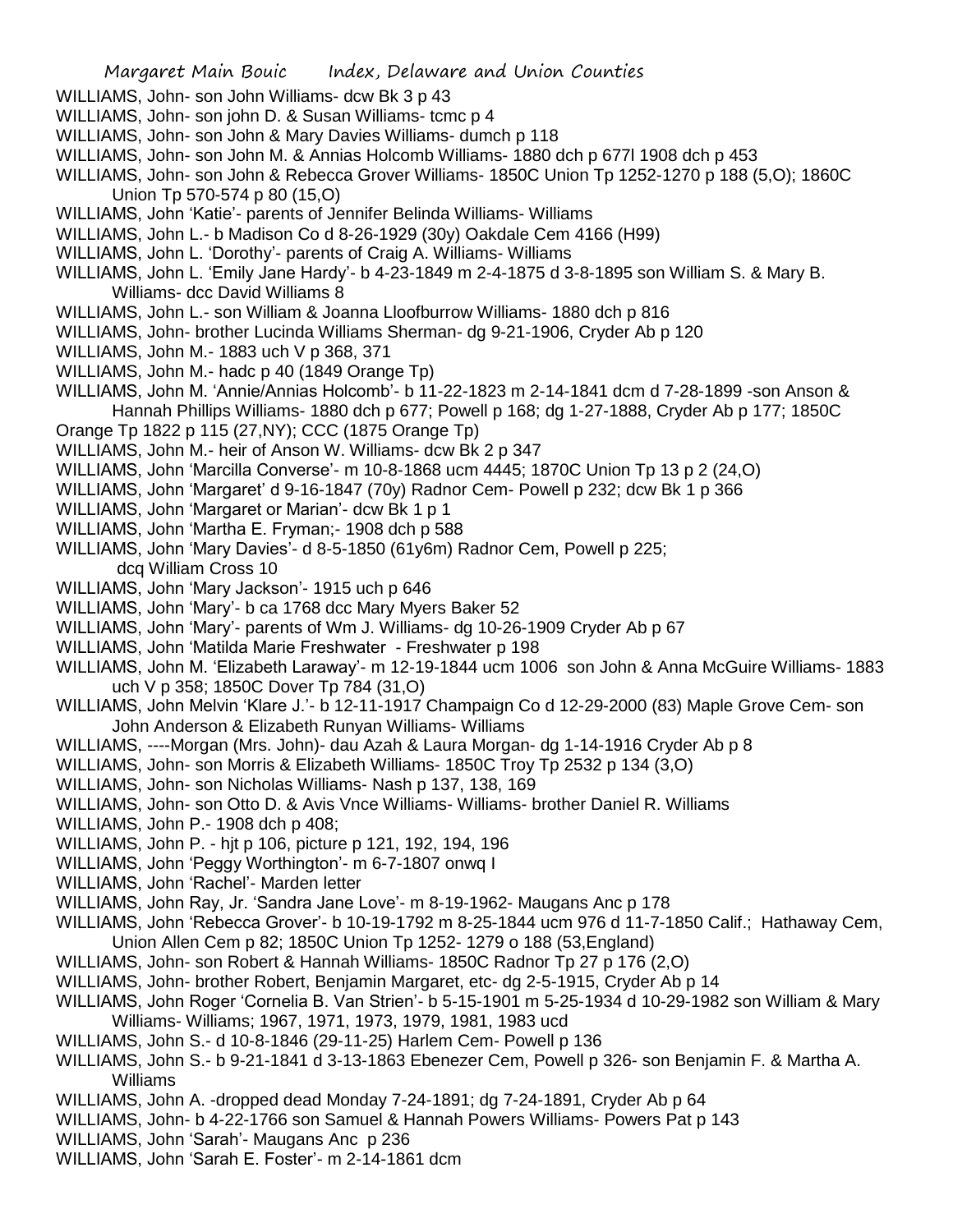- WILLIAMS, John S. 'Polly Budd'- m 10-19-1839 dcm
- WILLIAMS, John- son Thomas & Margaret Williams- Powers p 319
- WILLIAMS, John- uncle of Thomas Evans- dcw Bk 1 p 134
- WILLIAMS, John 'Tryphena Maine'- Asp (166)
- WILLIAMS, John W.- 1883 uch V p 471; Union Allen Cem p 89
- WILLIAMS, John W.- b d 1836 Oak Grove Cem Powell p 444
- WILLIAMS, John W.- son Jacob & Mary Fairchilds Williams- Fancher Cem- Powell p 130; dumch p 267
- WILLIAMS, John W.-d 4-23-1879 (24-5-22) Fancher Cem, Powell p 139
- WILLIAMS, John- b 1963 son Walter L. & Amy J. Williams- 1967 ucd
- WILLIAMS, John- son Walter Rollin & Myrtle May Hosack Williams- Williams
- WILLIAMS, John W. 'Elizabeth Roberts'- m 2-16-1851 dcm
- WILLIAMS, John W.- son John & Ann Williams- 1850C Thomson Tp 34 p 187 (18,O)
- WILLIAMS, John- b 1956 son William D. & Josephine Williams- 1971 dcd
- WILLIAMS, John William- b 8-17-1962 son Robert & —Evans Williams- Williams
- WILLIAMS, John- son William B. & Margaret Davis Williams- d 8-1-1852 (6-10-2) Radnor Cem. Powell p 222, 223; 1880 dch p 783; 1850C Troy Tp 2522 p 134 (6,O)
- WILLIAMS, John W,.- son Sherman & Mary E. Wickham Williams- dumch p 267
- WILLIAMS, John- son William & Mary Williams- 1850C Genoa Tp 362 p 38 (21,Va)
- WILLIAMS, John- son William Williams- Williams
- WILLIAMS, Jon Michael- son Michael Williams- Williams
- WILLIAMS, Jonathan- b 1980 son Donald J. & Deborah S. Williams- 1981, 1983 ucd
- WILLIAMS, Jonathan P 'Delilah White'- m 9-18-1873 ucm 5328 son Samuel E. & Miriam Brookins Williams-1883 uch V p 492, 513; 1850C Jackson Tp 71 p 11 (1,O); 1860C Jackson Tp 1174-1186 p 155 (11,O); 1880C Jackson Tp 4-4 p 26 (29,O,O,O); 1910C Jackson Tp 230-233 (59,O,O,NY) m 36y house carpenter
- WILLIAMS, Joseph- 1883 uch V p 328
- WILLIAMS, Joseph- 1820C Millcreek Tp 224 (26-45); 1883 uch III p 341
- WILLIAMS, Joseph- 1870C Claibourne Tp 44-43 p 6 (65,Pa)
- WILLIAMS, Joseph- d 12-18-1825 (26-1-29) Bokescreek Cem p 46; Powell p 24; 1820C Scioto Tp; Pabst 7 p 3
- WILLIAMS, Joseph 'Elizabeth Mayo'- m 6-27-1861 ucm 3197
- WILLIAMS, Joseph E. 'Mary'- 1961 dcd
- WILLIAMS, Joseph Emerson- Williams
- WILLIAMS, Joseph G.- b 1956 son Conley & Winnie Inez Holbrook Williams- Williams; 1967, 1975 ucd
- WILLIAMS, Joseph Emerson, Jr.- son Joseph Emerson Williams- Williams
- WILLIAMS, Joseph- son Gene & Juanita Williams- 1981 ucd
- WILLIAMS, Joseph 'Hattie M. Long'- m 7-20-1881 ucm 6989
- WILLIAMS, Joseph 'Henrietta Bailey'- m 11-13-1864 ucm 3637
- WILLIAMS, Joseph- son James Williams- Williams
- WILLIAMS, Joseph- son James & Susanna Williams- 1850C Liberty Tp Un Co 987-1004 p 148 (2/12,O)
- WILLIAMS, Joseph- son John Williams- dcw Bk 1 p 1
- WILLIAMS, Joseph- son Joseph Williams admitted to Children's Home 6-30-1884 (18y) indentured 8-8-1887 to Seymour Wilkins- Williams; Children's home Tape
- WILLIAMS, Joseph 'Maria- 1883 uch V p 575, 611
- WILLIAMS, Joseph- Nash p 31, 289
- WILLIAMS, Joseph 'Rachel Hannaman'- 1883 uch V p 357
- WILLIAMS, Joseph- brother Robert, Margaret, Charles, etc 2-9-1915, Cryder Ab p 14
- WILLIAMS, Joseph 'Sarah Sinclair'- b 5-15-1800 m 10-21-1828 d 9-7-1899/90 son Joseph & Sarah Wood(w)ard Williams- dcc Susan Cain Jackson 62
- WILLIAMS, Joseph 'Sarah Wood(w)ard'- b 1762 d 12-3-1838 dcc Susan Cain Jackson 124 ; son Judea Williams
- WILLIAMS, Joseph Steven 'Laura Lee Hitchcock'- b 3-31-1952 Columbus m 11-19-1976 Van Wert d 4-10- 1992 (40) Plumwood Cem- son Dwight & Ollie Gardner Williams- Williams
- WILLIAMS, Joseph Vernon 'Susan Raulette Cross'- Williams; 1967, 1971 ucd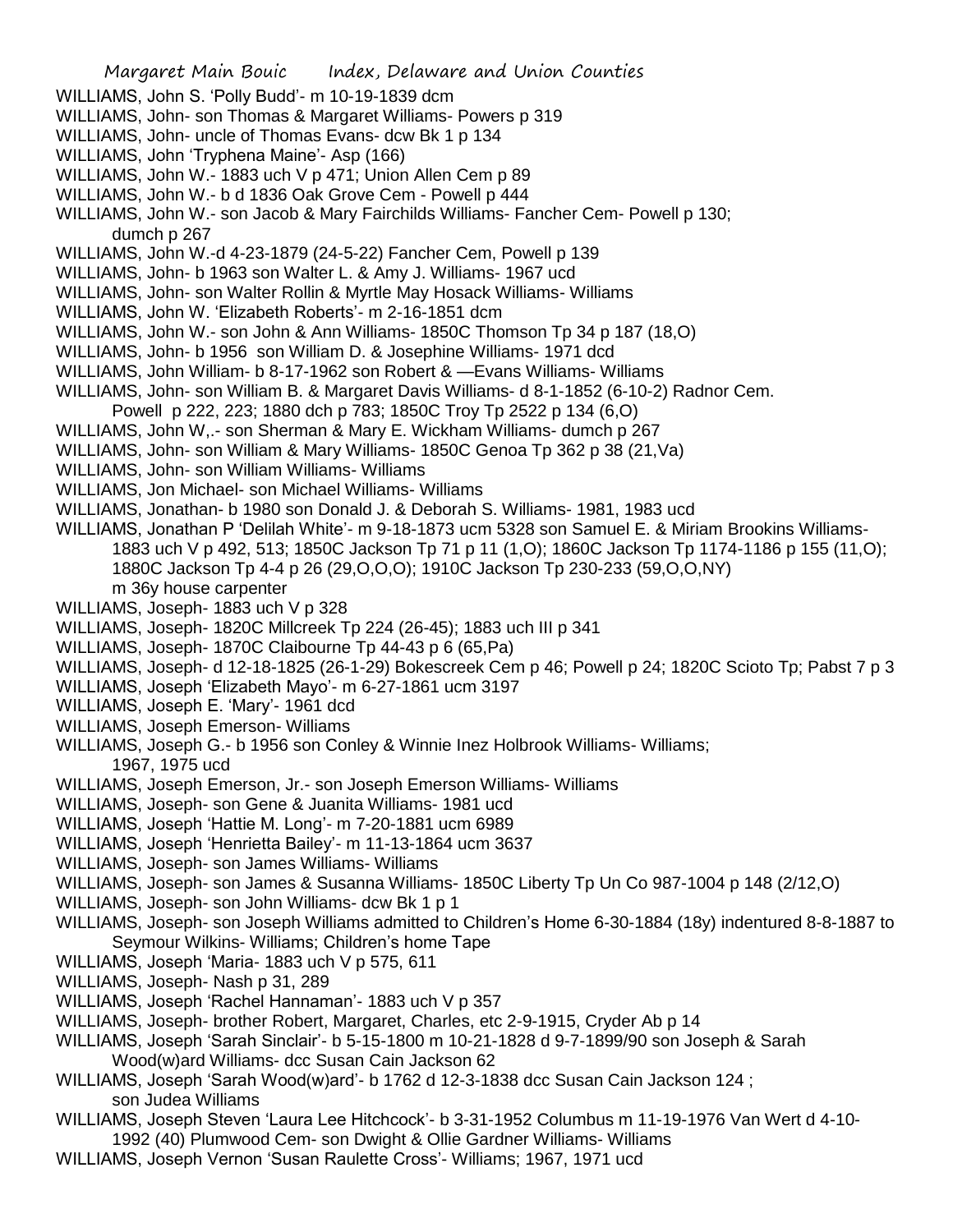- WILLIAMS, Joseph B.- 9-19-1907 Darby-Jerome Cem p 109, 120
- WILLIAMS, Josephine Bice (Mrs. )- b 9-19-1907 Orrville d 5-4-1994 (86) Jerome Cem- dau Eugene & Edna Beard Bice- Williams
- WILLIAMS, Josephine (Dickey, Mrs. )- dau James & Margaret Williams- Asp p 155
- WILLIAMS, Josephine Edson (Mrs. Donald B.)- b 11-19-1904 m 1943 d 5-20-1978 dau Allen & Myrtle Enix Edson- Williams; 1949, 1959, 1967, 1971, 1973, 1975 ucd
- WILLIAMS, Josephine- dau James & Margaret Williams- dcw Bk 3 p 393
- WILLIAMS, Dr. Josephine Kaye (Mrs. Rev. William Asbuty)- McKitrick p 118
- WILLIAMS, Josephine (Mrs. William D.)- Williams; 1971, 1980 dcd
- WILLIAMS, Josh- b 1982 son Donald J. & Deborah S. Williams- 1983 ucd
- WILLIAMS, Joshua- Nash p 74
- WILLIAMS, Joyce Ann Oehler, (Mrs. Reginald W.)- m 9-3-1966 dau Robert E. Oehler- Williams
- WILLIAMS, Joyce Darlene Buffington (Mrs. Melvin J. J.)- b 10-11-1933 m 8-19-1950 dau Donald Arthur & Elizabeth Malinda Buckley Buffington- Weiser p 303
- WILLIAMS, Joyce (Lynch, Mrs. John)- dau Dwight & Ollie Gardner Williams- Williams
- WILLIAMS, J. R., Sr. Maugans Anc p 178 Williams, J. R. 1971, 1973 ucd
- WILLIAMS, J. S.- heir of Anson Williams- dcw Bk 2 p 347
- WILLIAMS, Juanita A. (Mrs. Gene)- 1979, 1981, 1983 ucd
- WILLIAMS, Judea- dcc Susan Cain Jackson 248
- WILLIAMS, Judge- dg 10-20-1865- Henry Butler d at his home, Cryder Ab p 40
- WILLIAMS, Judge- d 10-1855; mt 10-24-1955
- WILLIAMS, Judith Faye (Buck, Mrs. Darwin Eugene)- m 4-22-1961 dau Rev. Paul W. Williams- Williams
- WILLIAMS, Judith Robin- b 10-3-1972 dau Robert Bruce & Cathleen Ida Taylor Williams-

McKitrick p 120

- WILLIAMS, Judy (Mrs. Roger)- Williams
- WILLIAMS, Judy (Myers, Mrs. Ned)- b 1958 m 5-7-1983 dau William D. & Josephine Williams- Williams; 1971 dcd
- WILLIAMS, Julia- d 9-11-1843 Fancher Cem- Powell p 124
- WILLIAMS, Julia E. Cooper (Mrs. Sterl)- d 11-17-1970 dau Clarence Cooper Williams- Williams
- WILLIAMS, Julia E. (Edgecomb, Mrs. Nathan S.)- Asp see (504)
- WILLIAMS, Julia Lorillard Edgar (Mrs. Richard H.)- m 4-25-1905 dau Newbold Leroy & Agnes Strachan Edgar-Weiser p 211
- WILLIAMS, Julia N.- b 1852 d 1878 Oak Grove Cem Powell p 443
- WILLIAMS, Julia (O'Kane, Mrs. James)- 1810 m 1829 d 1860- 1880 dch p 636; dumch p 367
- WILLIAMS, Julia (Raile, Mrs. )- sister Questa W. Williams- Williams
- WILLIAMS, Juliaette- dau Rev. Clointon A. & Emily E. Williams- 1880C Liberty Tp Un Co (16,O,O,O)
- WILLIAMS, Julian O.- b 1-6-1975 son Orlando J. & Antoinette Celestine Maine Williams- Asp 1845
- WILLIAMS, Julie Ann- dau Neil A. Williams- Williams
- WILLIAMS, Juliette (Mrs. James H,.)- d 4-10-1881 (23-9-8)- Powell p 168
- WILLIAMS, June- dau H. H. & Jessie Blanche Monson Williams- Williams
- WILLIAMS, Justin Robert- b 2-25-1982 son Robert III & Terri Lynn Johnson Williams- Williams
- WILLIAMS, J. W. 'Bessie'-raised grandson Garland Elwin Williams- Williams
- WILLIAMS, J W. 'Edna Earl White'- ,m 1-29-1897 dg 8-11-1916, Cryder Ab p 84
- WILLIAMS, Dr. J. W.- brother Thomas J. Williams- 1908 dch p 366; 1850C Delaware Town 1048 p 82 (24,O)
- WILLIAMS, Karen- dau C. Vernon & Ruth Williams- 1961 (17) dcd
- WILLIAMS, Karen Daum (Mrs. Eric)- 1983 ucd
- WILLIAMS, Karen (Mrs. Jim)- Williams
- WILLIAMS, Karen (Kuaile, Mrs. Michael)- dau Coburn & Maxine Sumner- Williams
- WILLIAMS, Karen Sue- dau Charles Williams- Williams
- WILLIAMS, Karl E. 'Rosella Ewen'- b 8-9-1914 Columbus d 8-1-1991 (76) son Edwin Carl & Edna Marie Ferris Williams- Williams' 1979, 1981, 1983 ucd
- WILLIAMS, Karla (Holton, Mrs. Richard)- m 8-16-1975 dau Austin & Edith L. Miller Williams- Williams
- WILLIAMS, Kate (Mrs. Ben)- 1969, 1971 dcd
- WILLIAMS, Kate (Tippett, Mrs. Thomas)- m 7-31-1855 dcm
- WILLIAMS, Katharine (Maine, Mrs. John Tyler)- Asp (1614)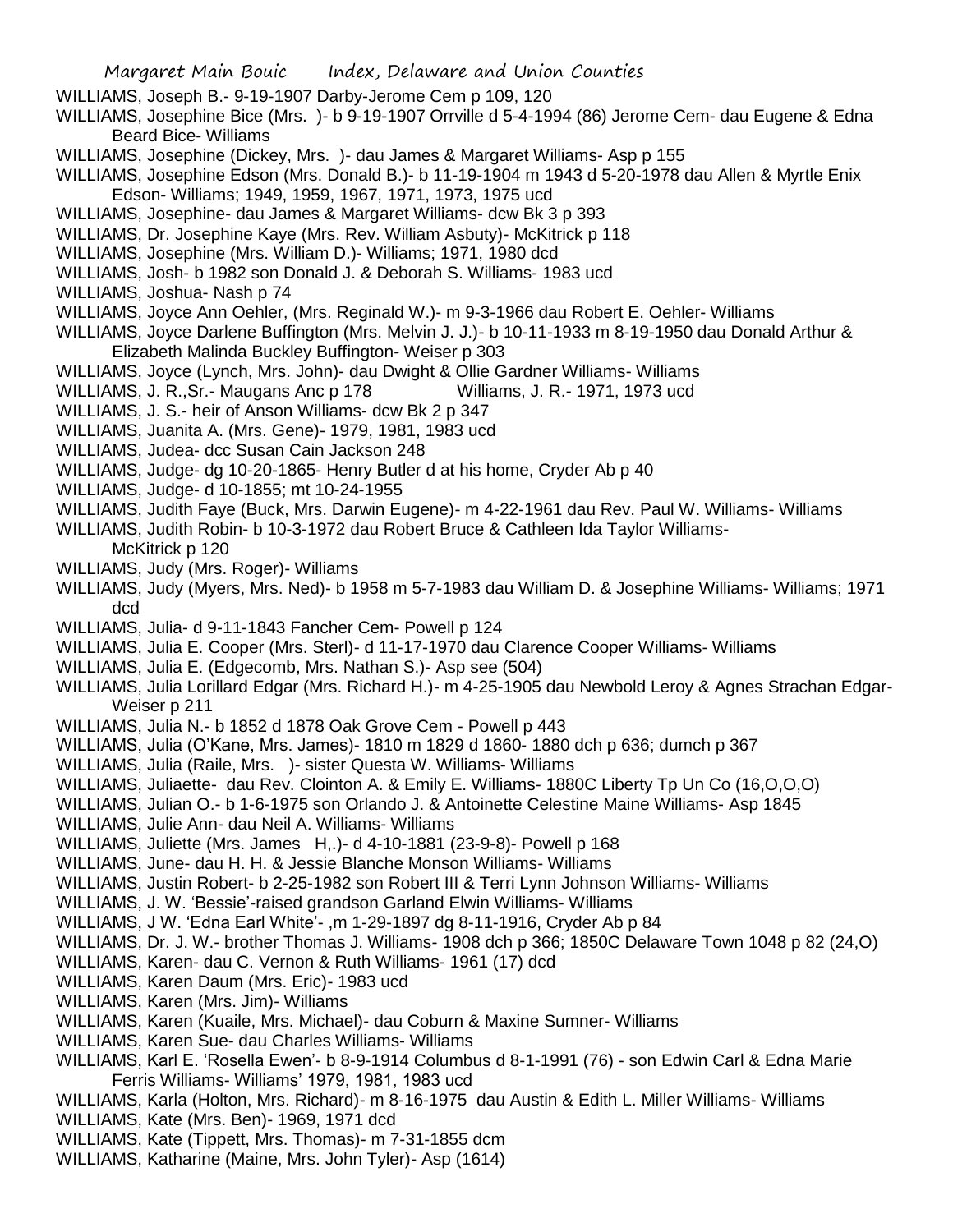- WILLIAMS, Katherine Isabel Kahle (Mrs. Oliver Lockwood)- b 4-16-1899 m 9-3-1924 dau Raymond David & Nellie Adelle Strickland Kahle- Weiser p 685
- WILLIAMS, Katherine "Kay" (Ricketts, Mrs. George)- b 5-26-1907 Ind m 1948 d 11-9-1984 Maple Grove Cemdau E. J. & Laura B. Johnson Williams- Williams
- WILLIAMS, Katherine Virginia- b 7-7-1954 dau David Lockwood & Virginia Talley Williams-Weiser p 685
- WILLIAMS, Kathleen- b 1-30-1980 dau Robert E. & Barbara Anne Baker Williams- 1985 uch p 7; 1981, 1983 ucd
- WILLIAMS, Kathryn (Mrs. )- d 1-17-1982 sister Col. Frank Williams- Williams
- WILLIAMS, Kathy- dau Arnold & Alice Williams- 1961 (6) dcd
- WILLIAMS, Kathy- b 1955 dau Donald H. & Beulah Williams- 1961, 1971 dcd
- WILLIAMS, Kathy- dau Dwight & Ollie Gardner Williams- Williams
- WILLIAMS, Kathy (Mrs. Larry)- Williams
- WILLIAMS, Kathy L. (Mrs. Richard)- 1981 ucd
- WILLIAMS, Kathy (Messer, Mrs. Elmer)- dau Donald & Beulah Williams- Williams
- WILLIAMS, Katie E.- dau John E. & Elizabeth A. Williams- 1880C Richwood 271-287 p A203 (1,O,Mass,Pa)
- WILLIAMS, Katie (Mrs. John Burrell)- Williams
- WILLIAMS, Katy A.- 1850C Orange Tp 1821 p 115 (35,NY)
- WILLIAMS, Keith Benge 'Rebecca A. Kern'- m 6-3- son Kenneth Williams- Williams
- WILLIAMS, Keith 'Helena Maxine Phillians'- b 1925 d 1955 Maugans Anc p 8
- WILLIAMS, Keith H.- son William O. & Gurnett Williams- 1910c Claibourne Tp Richwood 346-353 p 12B (11,O,NH,O)
- WILLIAMS, Kellie Ann (Kopp, Mrs. Thomas Mark)- m 7-8-1995 dau Roy W. & Joyce A. Williams- Williams
- WILLIAMS, Kellie- dau Jack & Becky Williams- Williams engaged to Tim Jackson
- WILLIAMS, William Kelly 'Darlene J.'- 1971, 1973, 1975, 1979, 1981, 1983 ucd
- WILLIAMS, Kelly- b 1973 son William Kelly, Jr. & Darlene J. Williams- 1979, 1981, 1983 ucd
- WILLIAMS, Kendra Suzanne Black (Mrs. Derek Jackson)- m 12-14-1977 dau Thomas & Sandra Black-Williams
- WILLIAMS, Kenneth C. 'Donna Lee McKitrick'- Williams p 78
- WILLIAMS, Kenneth Earl 'Anna Babeck'- b 11-27-1933 m 8-18-1956 son Cyril Bliss & Ida Lucretia Geist Williams- McKitrick p 119 120
- WILLIAMS, Kenneth- son Harley & Toni Williams- brother Donald H. Williams- Williams
- WILLIAMS, Kenneth Lee 'Mathelle Griffith'- m 1-22-1931 d 3-11-1979 (70) Oak Grove Cem son Otho Williams- Williams; dcq MGW 1
- WILLIAMS, Kenneth- brother Questa Williams- Williams
- WILLIAMS, Kermit- 1961 dcd
- WILLIAMS, Kevin (Mrs. Conley W.)- 1971 dcd
- WILLIAMS, Kim Smith (Mrs. Roger Wayne)- m 12-31-1992- Williams
- WILLIAMS, Kitsy (Dunmire, Mrs. Otho)- 1985 uch p 44
- WILLIAMS, Klare (Mrs. John Melvin)- Williams
- WILLIAMS, Kreig Lee 'Janice Ellen Milstead'- m 9-17-1977 son Charles R. Williams- Williams
- WILLIAMS, Kristina Nicole- b 10-18-2003 dau Daniell Daft
- WILLIAMS, Kurt Ralph- b 9-12-1951 son Roger Henry & Betty Vrginia Gohl Williams- Weiser p 822
- WILLIAMS, L.-pallbeaarer for James Cullins- dg 4-24-1914, Cryder Ab p 115
- WILLIAMS, Laron 'Carol J.'- 1971, 1980 dcd
- WILLIAMS, Larry- b 1955 son Andrew O. & Barbara Williams- 1969, 1971 dcd
- WILLIAMS, Larry- b 1963 son Bill L. & Ethel Williams- 1969 dcd
- WILLIAMS, Larry 'Kathy'- son Omer P. & Helen L. Williams- Williams
- WILLIAMS, Larry 'Mary Louise Warner'- m 10-17-1964 son Paul R.,Sr. & Frances Williams- 1961 dcd
- WILLIAMS, Larry Michael 'Linda Lou Frazier'- m 11-9-1974 son Mrs. Penny Kreyer- Williams
- WILLIAMS, Larry 'Sue'- parents of Derek Jackson Williams- Williams
- WILLIAMS, Latham 'Lucy Stanton'- Bagley p 8
- WILLIAMS, Laura- d 9-6-1922- York Cem p 104
- WILLIAMS, Laura A.- dau George & Margaret Williams- 1860C Allen Tp 894-904 p 123 (4,O)
- WILLIAMS, Laura B. Johnson (Mnrs. E. J.)- Williams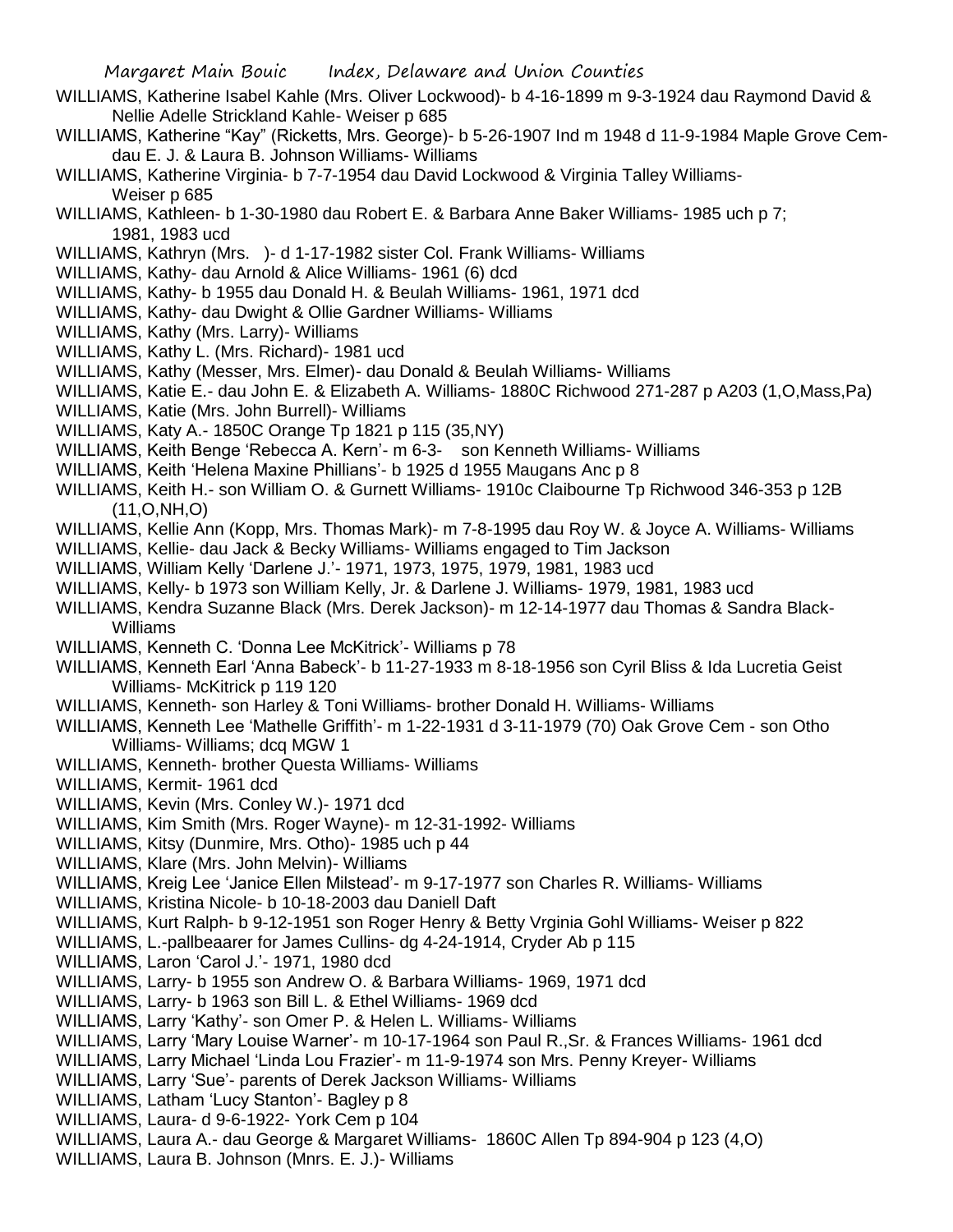- WILLIAMS, Laura- dau Charles & Sally Williams- Williams
- WILLIAMS, Laura (Cox, Mrs. )- dau Dock Franklin & Catherine Riggs Williams- Williams
- WILLIAMS, Laura (Mrs. Dane)- parents of Caitlen Ashley Williams- Williams
- WILLIAMS, Laura (Mrs. Daniel)- d Saturday (33) dg 10-1-1907, Cryder Ab p 72
- WILLIAMS, Laura Elizabeth- d 8-31-1959 dau Samuel Wesley Williams- Pabst 7 p 18; Powers p 124
- WILLIAMS, Laura I.- 1961, 1969 dcd
- WILLIAMS, Laura Joan (Baren, Mrs. Robert Alan)- m 8-5-1979- Williams
- WILLIAMS, Laura Lee Hitchcock (Mrs. Joseph Stephen)- m 11-19-1976 dau Jesse Franklin Hitchcock-Williams
- WILLIAMS, Laura L. Evans (Mrs. Samuel W.)- m 5-8-1860 dcm
- WILLIAMS, Laura Lolliss (Mrs. George W.)- Williams
- WILLIAMS, Laura L. (Mrs. Richard W.)- Williams; Smart; 1961 dcd
- WILLIAMS, Laura Page- b 7-29-1942 dau Gordon & Caroline Ogden Schwab Williams- Weiser p 190
- WILLIAMS, Laura Smart (Mrs. Richard)- b 3-17-1912 Ostrander d 2-23-1999 (87) Fairview Mem. Pk- dau Frank & Edith Grieble Smart- Williams
- WILLIAMS, Laura Weiser Reitz (Mrs. Bert)- b 3-11-1878 d 8-12-1938 dau Peter M. & Catherine Jane Weiser Reitz- Weiser p 824
- WILLIAMS, Lauri Bradford (Mrs. Aaron)- parents of Maleva Jewell Williams- Williams
- WILLIAMS, Laurie (Mrs. Derek)- Williams
- WILLIAMS, Laurie Ellen Tanner (Mrs. Mark Edward)- m 10-10-1982 dau Murray & Esther Tanner- Williams
- WILLIAMS, Laurie (Mrs. Ricky)- Williams
- WILLIAMS, Lavinia- dau Jesse & Elisabeth Williams- 1870C Washington Tp 58-55 p 8 (12,O)
- WILLIAMS, Lawrence- 1971 dcd
- WILLIAMS, Lawrence- 1850C Orange Tp 1780 p 113 (28,Ireland)
- WILLIAMS, Lawrence- son Isaac N. & Louisa Williams- 1880C Washington Tp 109-115 (1,O)
- WILLIAMS, Lawson 'Florence May Hill;- Williams
- WILLIAMS, Leander- Pabst 8 p 71
- WILLIAMS, Leatha- sister Howard A. Williams- Williams
- WILLIAMS, Dr. Lee- d Monday, N. Lewisburg- dg 12-27-1898 Cryder Ab p 176 studied in office of Dr. T. B. Williams
- WILLIAMS, Lee Anne (Monroe, Mrs. Kelly)- dau Harold L. & Lois Jean Saxton Williams- Williams
- WILLIAMS, Leigh- b 1978 ch James E. & Jan E. Williams- 1979, 1981 ucd
- WILLIAMS, Lela (Lohmuller, Mrs. William)(Stubbs, Mrs. John)- b 1900 m 1927 dau Clark S. & Murza Olive Williams- McKitrick p 106
- WILLIAMS, Lelah (Mrs. Rev. Paul)- 1961, 1980 dcd
- WILLIAMS, Leland 'Eleanor Bishop'- m 3-6-1929- Williams
- WILLIAMS, Lena- b 3-1894 dau Cassius & Mary A. Williams- 1900C Liberty Tp Un Co 207-211 p 10A (6,O,O,O); 1910C Allen Tp 171-173 p 6B (16,O,O,O)
- WILLIAMS, Lena V. (Mrs. Elijah H.)- Williams; 1969, 1971, 1980 dcd
- WILLIAMS, Lenore Brown (Mrs. Rev. Harold B.)- b 2-20-1903 d 2-26-1999 (96) Kinsman Cem- dau Will & Clarissa Brown- Williams
- WILLIAMS, Leona (Cutlip, Mrs. )- dau Charles E. & Anna May Jenkins Williams- Williams
- WILLIAMS, Leona Della (Downing, Mrs. Rufus Erwin) m 12-31-1899- Williams; Giffen (167621)
- WILLIAMS, Leona (Haney, Mrs. )- dau David Williams- dg 8-21-1914 Cryder Ab p 143
- WILLIAMS, Leonard 'Harriet Sebring'- m 10-4-1860 dcm -son Thomas & Phoebe Williams- 1850C Genoa Tp 310 p 32 (19,O)
- WILLIAMS, Leonard- brother Thomas P. Williams- dg 9-24-1915 Cryder Ab p 78
- WILLIAMS, Leonidas W. 'Maude B. Allen'- m 2-15-1903 d 7-1957- Williams
- WILLIAMS, Leota (Farmer, Mrs. )- dau David Williams- dg 8-21-1914, Cryder Ab p 143
- WILLIAMS, Leroy, Sr. 'Louise McInnes'- d 9-5-1976 bur W. Alexandria- son George H & Myrtle Craig Williams- 1985 uch p 85, School Supt.
- WILLIAMS, Leroy, Jr.- son Leroy & Louise McInnes Williams- Williams; Marysville o 16
- WILLIAMS, Leroy 'Martha Jennings'- m 9-5-1877 ucm 6117
- WILLIAMS, Lester L.- son Floyd O. & Martha A. Miller Williams- Williams
- WILLIAMS, Letha Rose- b 5-2-1921 d 10-16-1993 (72) Oak Grove Cem dau Mrs. Florence Williams-Williams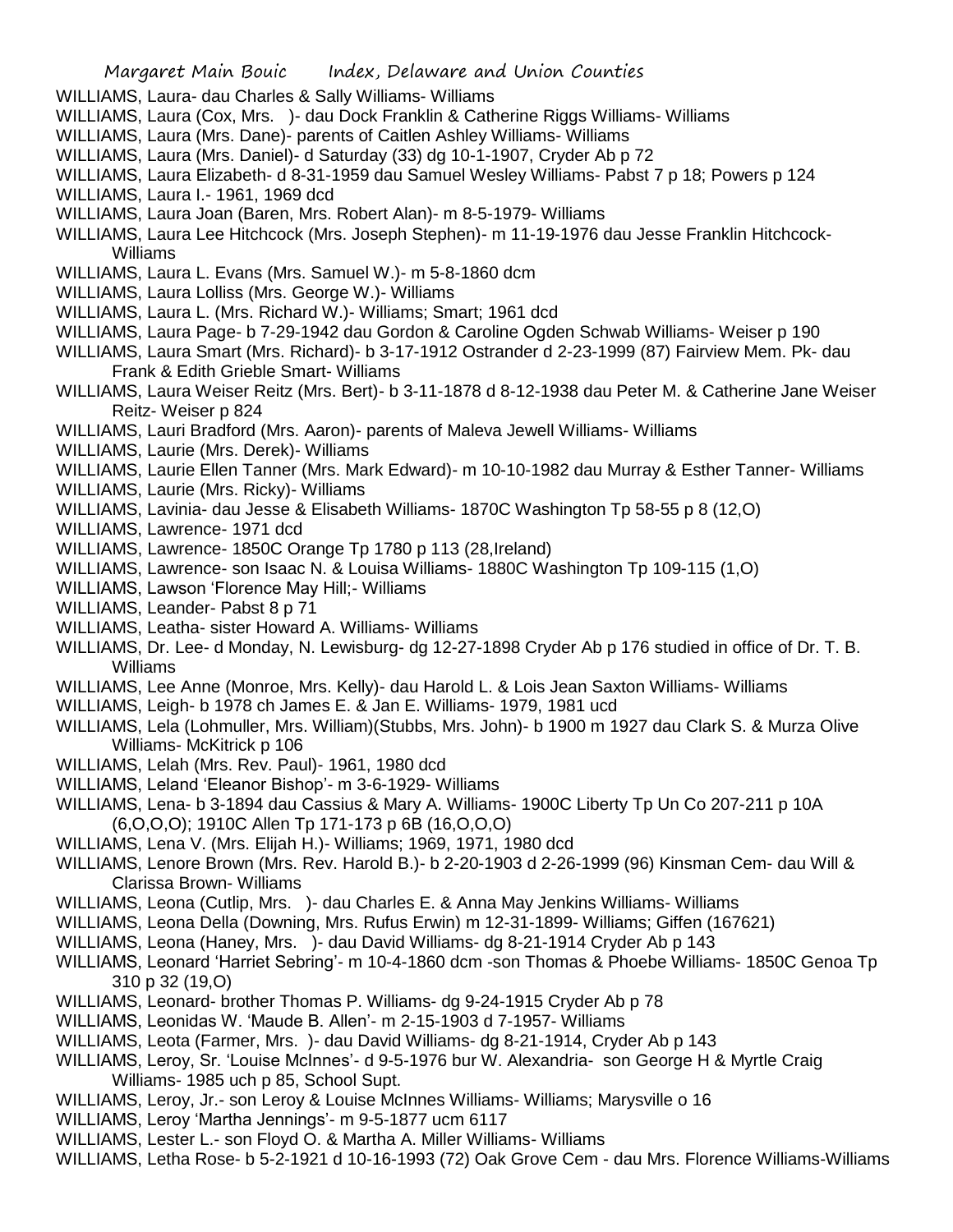- WILLIAMS, Lettie (Talbot, Mrs. )- dau Clark E. & Jane Overturf Williams- dg 4-14-1914, Cryder Ab p 112
- WILLIAMS, Levi Curtis 'Revee Merrit Geho- b 5-21-1895 m 10-2-1919 d 2-2-1923 son Thomas Blake & Sylvia May Boyce Williams- dcc Columbus Williams III 8
- WILLIAMS, Levi- son Robert & Hannah Williams- 1850C Radnor Tp 27- p 176 (8/12,O)
- WILLIAMS, Lewis- Nash p 169
- WILLIAMS, Lewis- 1850C Genoa Tp 277 p 29 (23,O)
- WILLIAMS, Lewis- b 1961 son Bill L. & Ethel Williams- 1969 dcd
- WILLIAMS, Lewis C.- son Mrs. C. C. Williams- dg 6-23-1911 Cryder Ab p 43
- WILLIAMS, Lewis- son Cyrus C. & Margaret N. Williams- dg 6-23-1911, Cryder Ab p 43;
	- 1880C Dover Tp 160-169 p 35 (8,O,O,O)
- WILLIAMS, Lewis- son Henry A. Williams, brother William Edward- dg 3-12-1907, Cryder Ab p 25
- WILLIAMS, Lewis 'Jane'- d 8-6-1851 (55y) Randor Cem, Powell p 230; 1850C Radnor Tp 21 p 175 (52,Wales) WILLIAMS, Lewis- son Lewis Williams- dcw Bk 3 p 5 1
- WILLIAMS, Lewis 'Mary'- 1835 men p 41 #17 p 94 Radnor Tp; 1840C Radnor Tp p 101 (40-50)
- WILLIAMS, Lewis 'Verta Hobeert'- b 8-1871 Williams; 1900C Dover Tp 130-132 p A6 (28,O,O,O) m 5y
- WILLIAMS, Lewis- son William & Mary Williams- 1850C Genoa Tp 362 p 38 (22,Va)
- WILLIAMS, Lillian H,. (Williams, Mrs. )- dau Abner W. & Matilda Jones Cunninghamn- dg 6-24-1913, Cryder Ab p 44
- WILLIAMS, Liddie H. (Mrs. Edward H.)- 1880C Washington Tp 55-57 p 7 (25,O,O,O)
- WILLIAMS, Liddie R.- sister William C. Williams- 1880C Washington Tp 55-57 p 7 (12,O,O,O)
- WILLIAMS, Lillie Wallace (Mrs. )- dau Robert & Sarah Wallace- Williams; query
- WILLIAMS, Linda (Bilger, Mrs. Herb)- dau Omer P. & Helen L. Williams- Williams
- WILLIAMS, Linda- dau Clarence L. & I. Geneva Clark Williams- Williams
- WILLIAMS, Linda (DiPietre, Mrs. Fred)- dau Fred & Marjorie D Becky Williams- Williams
- WILLIAMS, Linda (Fisher, Mrs. )- dau Paul O. & Virginia Senters Williams- Williams
- WILLIAMS, Linda- dau Judge & Mrs. Frederick T. Williams- Williams
- WILLIAMS, Linda- b 1962 dau Laron & Carol J. Williams- 1971 dcd
- WILLIAMS, Linda Lee- dau Kenneth Lee & Mathelle Griffith Williams- Williams; dcq MGW 1
- WILLIAMS, Linda Lou Frazier (Mrs. Larry Michael)- m 11-9-1974 dau Delbert Frazier- Williams
- WILLIAMS, Linda- dau Paul W. & Lelah A. Williams- 1961 (14) dcd
- WILLIAMS, Lindsey- b 1979 ch Craig A. & Druan I. Williams- 1980 dcd
- WILLIAMS, Linus E.- b 1820 d 1910 Trenton Cem, Powell p 270; father of Mrs. Whitehead & Mrs. Emma Jewett- dg 5-31-1910, Cryder Ab p 127
- WILLIAMS, Lisa Ann (Hart, Mrs. Scott Christopher)- b 1979 dau Gene & Juanita A. Williams; parents of Sidnee Ann Marie Hart- Williams; 1971 ucd
- WILLIAMS, Lisa Marie- dau Jack Martin Williams- Williams
- WILLIAMS, Lizzie- Pabst 8 p 72 (19-1891)
- WILLIAMS, Lizzie A. (Pugh, Mrs. John)- see Eliza A.
- WILLIAMS, Lizzie Converse (Mres. Russell)- parents of Gertrude dg 5-13-1875, Cryder Ab p 5
- WILLIAMS, Lizzie (Mrs. R. B.)- parents of Harriett Josephine Williams- dg 11-19-1974 Cryder Ab p 122
- WILLIAMS, Lizzie- sister William C. Williams- 1880C Washington Tp 55-57 p 7 (16,O,O,Pa)
- WILLIAMS, L. L.- 1915 uch p 433
- WILLIAMS, L. L. 'Nila'- 1910C Dover Tp 31-31 p 2A (28,O,O,O) m 18y; farmer,
- WILLIAMS, Llewellyn- son David & Ann Powell Williams- 1880 dch p 781
- WILLIAMS, Logan Douglas 'Mary Creech'- ped John Stribling 12 # 206
- WILLIAMS, Lois- b 1962 dau Bill L. & Ethel Williams- 1969 dcd
- WILLIAMS, Lois Clapsaddle (Mrs. Pearl R.)- m 46y- Williams
- WILLIAMS, Lois M. (Mrs. Everett)- 1969 dcd
- WILLIAMS, Lois Jean Saxton (Mrs. Harold L.)- b 4-28-1932 Marion m 10-11-1958 d 5-9-2003 (71) Frame (Meeker) Cem- dau Bert & Helen Marine Saxton- Williams
- WILLIAMS, Loisa A. (Mrs. Michael)- 1850C Trenton Tp 926 p 74 (24,O)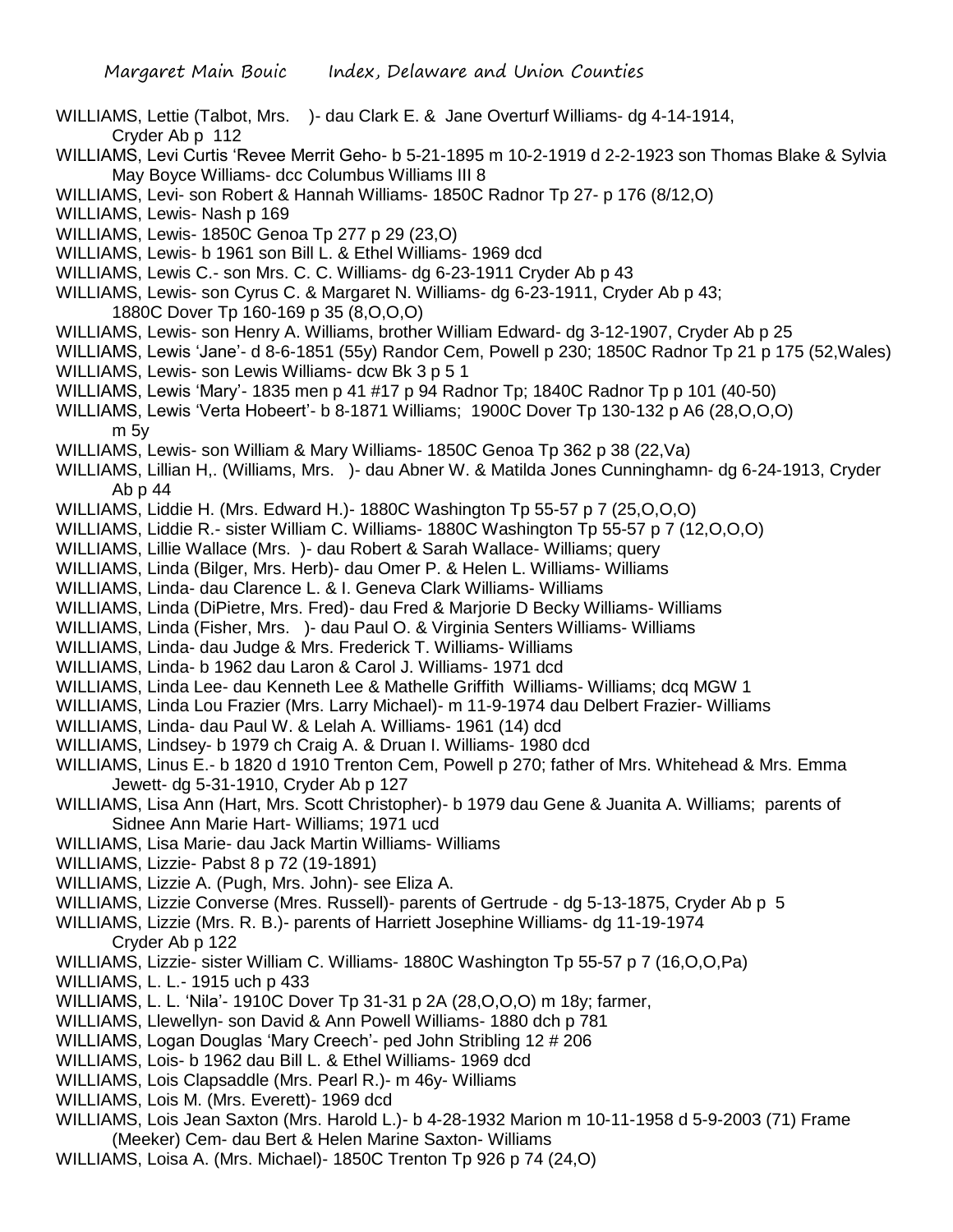- WILLIAMS, Lola (Stuart, Mrs. )- dau Lawson & Florence May Hall Williams- Williams
- WILLIAMS, Lonnie 'Barbara'- 1980 dcd
- WILLIAMS, Lonnie 'Beatrice'- d 3-8-1983 (73 Trenton Tp Cem- Williams; 1969, 1971, 1980 dcd
- WILLIAMS, Lonnie- b Tenn d 11-11-1931 (70y) Oakdale Cem 4380 (G166)
- WILLIAMS, Lonnie 'Kenneth'- d 8-17-1983 (72) Trenton Tp Cem- Williams; 1969, 1971, 1980 dcd
- WILLIAMS, Lora (Plotner, Mrs. James Rae)- Maugans Anc p 27
- WILLIAMS, Lorena- dau Obadiah & Susan Williams- 1883 uch V p 673
- WILLIAMS, Loretta A. Bishop (Mrs. Albert)- dau Joseph & Sally M. Place Bishop- dumch p 241; 1880 morch p 633; Powell p 364
- WILLIAMS, Loretta- b 1960 dau Bill L. & Ethel Williams- 1969 dcd
- WILLIAMS, Loretta L.- b 4-3-1934 Delaware d 11-6-2000 (66) Fairview Mem. Park Cem- dau Richard W. & Laura Smart Williams- Williams
- WILLIAMS, Loretta Lewis (Mrs. Ethan)- dau Joseph & Phoebe Hinton Lewis- dumch p 307
- WILLIAMS, Lori Ann (Turpin, Mrs )- dau Fred & Marjorie D. Becket Williams- Williams
- WILLIAMS, Lori (Bernardo, Mrs. Kenneth L.)- dau Jack & Becky Williams- m 10-10 Williams
- WILLIAMS, Lori Eadie- b 6-26-1957 dau Evan S. & Ada Louise Eadie Williams- Weiser p 409
- WILLIAMS, Lorraine (Mrs. Paul)- 1980 dcd
- WILLIAMS, Lottie Connolly (Mrs. Geore)- dau Edward & Charlotte Wilson Connelly- 1915 uch p 759
- WILLIAMS, Lottie Mae Gulley(Mrs. William)- m 3-3-1920 d 2-27-1971(71) Oak Grove Cem Williams
- WILLIAMS, Louis E. (Mrs. Courtney L)- b 1898; Union Allen Tp Cem p 73;; 1981. 1983 ucd
- WILLIAMS, Louis S.- b 3-22-1884 son Orlanodo J. & Antoinette Celestine Maine Williams- Asp 1847
- WILLIAMS, Louisa (Mrs. Isaac N.)- 1870C Washington Tp 17-17 p 3 (18,O); 1880C Washington Tp 109-113 p 12 (27,O,O,O)
- WILLIAMS, Louisa (Knight, Mrs. )(Mrs. Edmund L.)- m 9-9-1875 ucm 5734; mt 3 p 16
- WILLIAMS, Louisa Mahaffey (Mrs. Ed L.)- dau James T. & Matilda Kent Mahaffey- 1883 uch V p 411
- WILLIAMS, Louise (Mrs. Carey)- div?- Williams
- WILLIAMS, Louise- cousin Laura Elizabeth Williams- Williams
- WILLIAMS, Louise McInnes (Mrs. LeRoy, Sr)- d 11-1-1991 (88) bur W. Alexandria, O.- dau John & Louisa Thomson McInnes- Williams
- WILLIAMS, Louise (Watts, Mrs. Williams)- dau Lonnie Williams- Williams
- WILLIAMS, Lovilla- ch William & Lucinda Phelps Williams- 1850C Genoa Tp 306 p 32 (13,O)
- WILLIAMS, L. P.- uccp p 30, NAT JB p 262
- WILLIAMS, Lynn 'Debbie'- son Austin & Edith L. Miller Williams- Williams
- WILLIAMS, M????- son L. R. & Nila Williams- 1910C Dover Tp 31-31 p 2A (17,O,O,O)
- WILLIAMS, ????? dau L. R. & Nila Williams- 1910C Dover Tp 31-31 p 2A (14,O,O,O)
- WILLIAMS, Lucille (Trippier, Mrs. )- sister Paul R. Williams-, Sr.- Williams
- WILLIAMS, Lucinda- 1883 uch V p 575
- WILLIAMS, Lucinda- 1870C Claibourne Tp 44-43 (8/12,O)
- WILLIAMS, Lucinda P. (Mrs. William)- d 11-25-1873 (76y) Powell p 112
- WILLIAMS, Lucinda Phelps (Mrs. William)- 1908 dch p 626; 1850C Genoa Tp 306 p 32 (53, Conn)
- WILLIAMS, Lucinda (Sherman, Mrs. George W.)- b 8-26-1848 m 10-26-1871 d 9-6-1906 (58y, 11d); sister John Williams- dg 9-21-1906, p 126
- WILLIAMS, Lucinda- dau Victor Arold & Priscilla Martin Williams- 1908 dch p 627
- WILLIAMS, Lucinda (Mrs. William)- Union-Allen Tp Cem p 92
- WILLIAMS, Lucissa Powers (Mrs. William)- dau John & Hannah Spicer Powers- Powers Pat p 142
- WILLIAMS, Lucius D.- d 1-2-1954 (82) Cheshire Cem- Pabst 8 p 66,68, 71
- WILLIAMS, Lucy (Mrs. Daniel A.)- 1860C Allen tp 704-710 p 97 (28,O)
- WILLIAMS, Lucy Denison (Mrs. Elisha)- b 2-9-1750 m 12-22-1767 dau George & Jane Smith Denisondcc David William 65
- WILLIAMS, Lucy Denison (Mrs. Jesse) b 8-28-1785 n 9-10-1819 d 9-5-1840 dau William Denison & Anna Slack Denison- dcc David Williams 33
- WILLIAMS, Lucy Esther (Brewer, Mrs. Lewis)- b 10-17-1836 dau Elias K. & Sarah Ann Cheesebrough Williams- Asp 166-1-3
- WILLIAMS, Lucy Johnson (Mrs. David)- 3-2-1854 ucm 2086
- WILLIAMS, Lucy L.- dau Johnathan & Delila White- 1880C Jackson Tp 4-4 p 26 (5,O,O,O)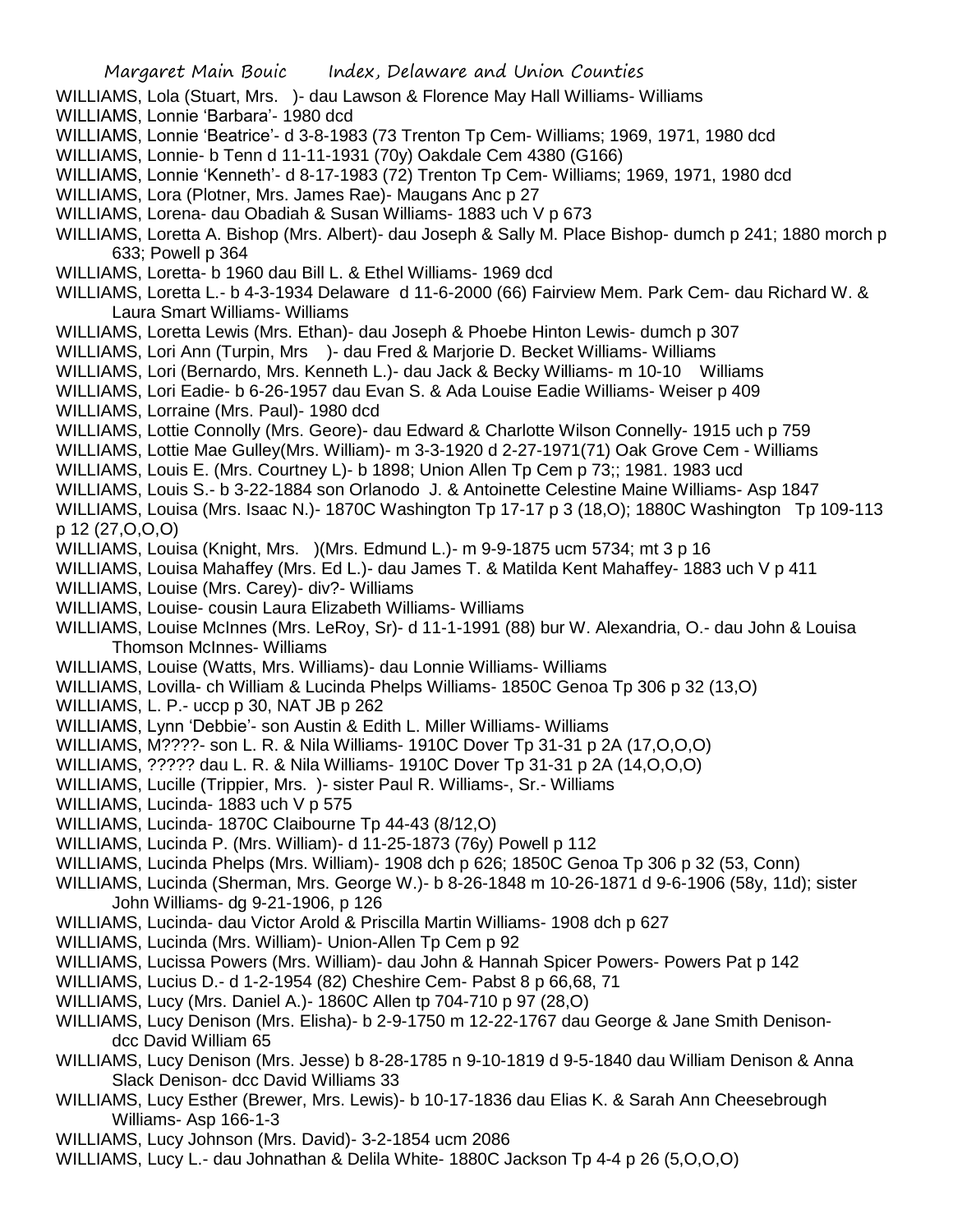- WILLIAMS, Lucy (Moore, Mrs. Henry Monroe)- 1908 dch p 762, sister Edward Williams- dg 1-8-1901, Cryder Ab p 52
- WILLIAMS, Lucy Stanton (Mrs. Latham)- Bagley p 8
- WILLIAMS, Lucy W.- dau James & America Stewart Williams- 1880C Allen Tp 44-49 p 5 (2,O,O,O)
- WILLIAMS, Lue L (Miller, Mrs. Harry G.)- parents of Harriet Miller
- WILLIAMS, Luke A. 'Sally Bagley- b ca 1802m ca 1826 d 9-6-1829 son Latham & Lucy Stanton Williams-Bagley p 7
- WILLIAMS, Luke 'Mary Ellen Powell– Weiser p 233
- WILLIAMS, Lulu (McKitrick, Mrs. Albert)- b 1918 dau Amon & Cora Williams- McKitrick p 96
- WILLIAMS, Lura Norris (Mrs. George)- m 6-25-1887 dg 1- 27-1888, Cryder Ab p 177
- WILLIAMS, Lurana H. Saunders Mrs. Henry Mason)- dau Aaron & Polly Crandall Saunders- Bagley p 8
- WILLIAMS, Lureena (Webberley, Mrs. Charles)- dau Walter Williams- Williams
- WILLIAMS, Lurena (Paxton, Mrs. Benjamin F.)- m 12-3-1881 ucm 7080
- WILLIAMS, Lurilla (Vincent, Mrs. William)- m 12-21-1854 dcm
- WILLIAMS, Luther R.- d 10-24-1911 (44)0 nephew O. H. Williams dg 11-3-1911, Cryder Ab p 70
- WILLIAMS, Lyalagua- ch George & Hannah Williams- 1850C Harlem Tp 550 52 (2/12,O)
- WILLIAMS, Lydia A.,- b 12-3-1815 d ?-14-1882 Cheshire Cem- Powell p 54
- WILLIAMS, Lydia (Abel, Mrs. Eliphalet)(Porter, Mrs. Jonathan)- dau Daniel & Elizabeth Toogood Williams- Asp p 64
- WILLIAMS, Lydia A. (Jones, Mrs. William Wallace)- b 10-27-1844/5 m 3-25-1866 d 5-28-1883; dcc Mary Myers Baker 13- dau William J. & Lydia Coonfare Williams- 1883 uch V p 441; dg 10-26-1909, Cryder Ab p 67; 1850C Troy Tp 2535 p 134 (4,O)
- WILLIAMS, Lydia Ann Parks (Mrs. Rev. Jesse)- d Wed. Sister C. C. Parks; dg 4-7-1911, Cryder Ab p 24
- WILLIAMS, Lydia (Mrs. )- d Bradford- dg 2-9-1894, Cryder Ab p 153; dg 10-14-1892 dg 10-18-1892 Cryder Ab p 105
- WILLIAMS, Lydia A. (Mrs. Wm. F.)- dg 3-11-1875, Cryder Ab p 2; parents of Mary E. & Grace Williams; dg 3- 11-1875 Cryder Ab p 2
- WILLIAMS, Lydia Ann Coonfare (Mrs. William)- b 6-2-1819 m 2-6-1844 d 1-12-1902 dau Peter & Eve Fester Coonfare- 1883 uch V p 441; dcc Mary Mayers Baker 27; dg 10-26-1909 Cryder Ab p 67; 1850C Troy Tp 2535 p 134 (34,O)
- WILLIAMS, Lydia Cadwallader (Mrs. William F.)- m 12-13-1853 dcm
- WILLIAMS, Lydia (Mrs. Jacob)- parents of Emaline Williams Nash- dg 2-6-1912, Cryder Ab p 45
- WILLIAMS, Lydia (prob. Mrs. James K.)- d 2-4-1894 (75-3-27) Marlborough Cem p 173; Powell p 286
- WILLIAMS, Lydia (Mrs. Jerome K.)- 1850C Troy Tp 2626 p 138 (33,O)
- WILLIAMS, Lydia (Maine, Mrs. Thomas Jefferson)- m 2-13-1847- Asp ( 828)
- WILLIAMS, Lydia Martin (Mrs. James K.)- m 10-22-1835 dcm
- WILLIAMS, Lydia Moore (Mrs. Ephraim)- McKitrick p 117
- WILLIAMS, Lydia Morgan (Bagley, Mrs. Washington) m 12-24-1834 d 12-7-1853 (39y) dau Capt. Stephen & Mary Williams Williams- Bagley p 11
- WILLIAMS, Lydia (Mrs. William)- 1949 ucd
- WILLIAMS, Lydia- dau William, Sr. & Nancy Thomson Williams- 1883 uch V p 673
- WILLIAMS, Lyman Brown 'Mary W. James'- b 10-10-1846 son Elam & Elizabeth Sarah McKitrick Williams-McKitrick p 117
- WILLIAMS, Lynne (Mrs. Ronald L.)- 1980 dcd
- WILLIAMS, M.- hmp p 51; CCC (Brown Tp); Pabst 3 p 10
- WILLIAMS, McDonald M.- son Cassius C. & Mary A. Williams- 1910C Allen Tp 171-173 p 7A (6,O,O,O)
- WILLIAMS, --- (McGee, Mrs. William)- 1883 uch V p 444
- WILLIAMS, McKendre- Fancher Cem- son Isaac B. & Jane Williams- Powell p 128
- WILLIAMS, Mabel (Clifford, Mrs. )- sister James H. Williams- Williams
- WILLIAMS, Mabel (Fenton, Mrs. )- sister Pauline Williams- Williams
- WILLIAMS, Mabel May Flowers (Wolfe, Mrs. Byrd)(Mrs. Harold)- b 1-16-1916 W Va d 9-27-1992 dau James & Dora Hall Flowers- Williams
- WILLIAMS, Mabel Smith (Mrs. Everett)- parents of Thelma Obec Marsh- Williams
- WILLIAMS, Madaline (Mayfield, Mrs )- dau George & Carrie Stamats Williams-1985 uch p 133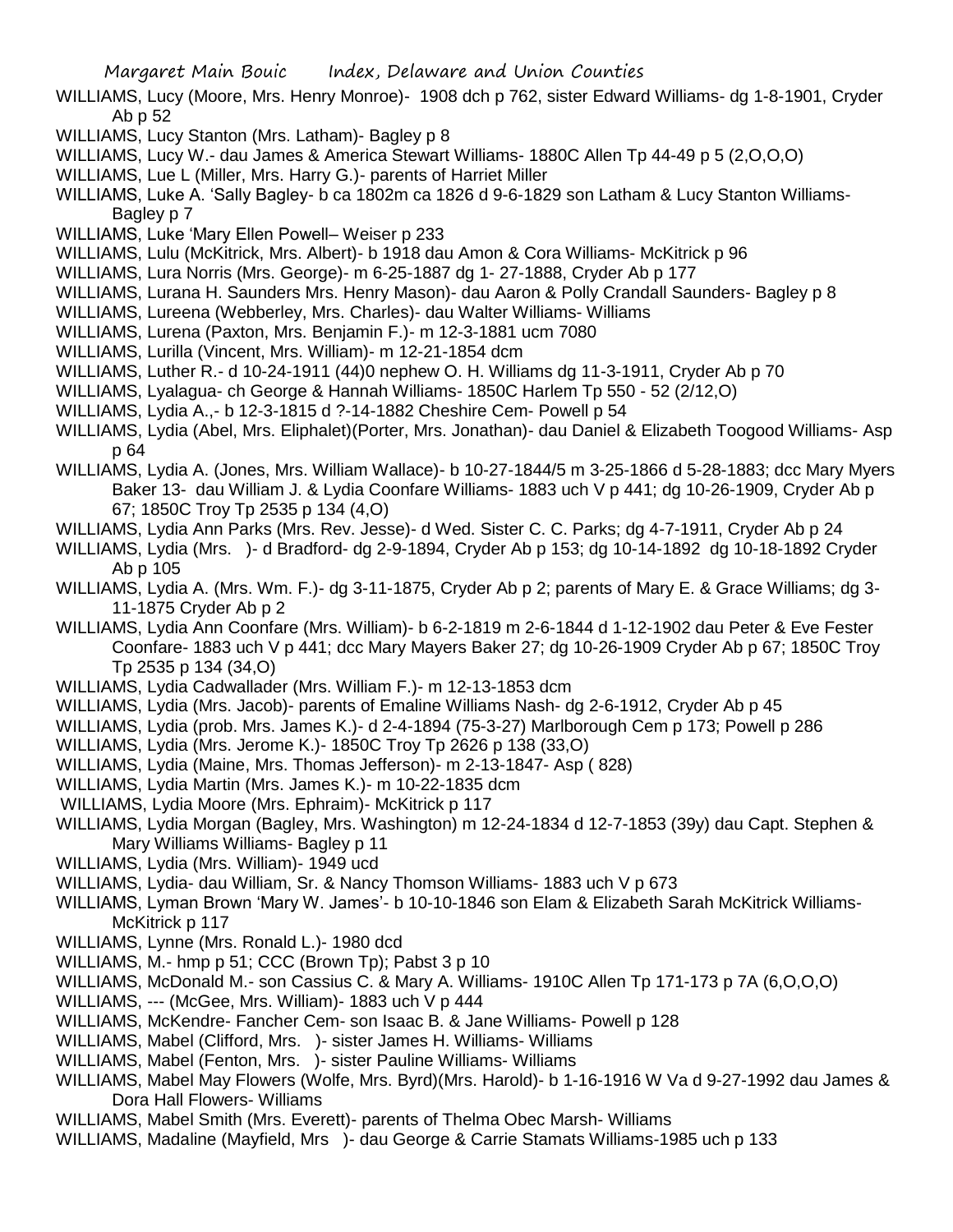- WILLIAMS, Madge- b 3-1885 dau Harry & Adella Williams- 1900C Liberty Tp Un Co 183-187 p 8B (15,O,Iowa,O)
- WILLIAMS, Madison 'Elizabeth Bolen'- m 2-4-1870 ucm 4690- son Henry & Minerva Green Williams- 1883 uch V p 673; 1850C Washington Tp 1170-1188 p 174 (2,O); 1860C Washington Tp 1447-1457 p 196
- (13,O); 1870C Wash. Tp 16-16 (23,O); 1880C Wash Tp 110-114 p 12 (33,O,O,O)
- WILLIAMS, Madison Nicole- b 6-4-2001 dau James & Heather Williams- Williams
- WILLIAMS, Mae- sister William Arnold Williams- dau William E. & Alice R. Williams- Williams
- WILLIAMS, Maggie E.- dau John Williams-1880C Union Tp 152 p 25 (6,O,O,O)
- WILLIAMS, Maggie Mader (Mrs. Charles)- 1915 uch p 677
- WILLIAMS, Mahala- dau John A.. & Clara Williams- 1850C Harlem Tp 549 p 52 (2,O)
- WILLIAMS, Malena Jewell- b 7-19-1999 dau Aaron & Lauri Bradford Williams- Williams
- WILLIAMS, Malinda- d infancy. -dau Amos A. & Eleanor Stewart Williams- 1883 uch V p 455
- WILLIAMS, Malissa (Knowlton, Mrs. William P) b 1844 m ca 1860 d aft. 1900 dcc Paul Stimmel, Jr. 21
- WILLIAMS, Manuel 'Sarah Kelly'- Williams
- WILLIAMS, Marcella (Brown, Mrs. )- dau Paul R,, Sr. & Frances Williams- Williams
- WILLIAMS, Marcella Converse (Mrs. John)- m 10-8-1868 ucm 4445; 1870C Union Tp 13 p 2 (23,O)
- WILLIAMS, Mardo- ch Leonidas W. & Maude B. Allen Williams- Williams
- WILLIAMS, Margaret- 1850C Delaware Tp 1311 p 94 (25,O)
- WILLIAMS, Margaret- 1850C Radnor Tp 216 p 182 (27,Wales)
- WILLIAMS, Margaret- 1850C Radnor Tp 18 p 175 (58,Wales)
- WILLIAMS, Margaret- rcc p 4
- WILLIAMS, Margaret- 1850C Troy Tp 2529 p 134 (4,O)
- WILLIAMS, Margaret- 1870C Leesburg Tp 249-257 p 32 (50,O); 1880C Leesburg Tp 40-40 p 4 (62,O,O,O); boarder, weaver
- WILLIAMS, Margaret (Mrs. )- d 109 N. Franklin St- from Radnor Tp dg 11-28-1893 Cryder Ab p 141
- WILLIAMS, Margaret A.- dau Ebenezer & Maria M. Williams- 1850C Radnor Tp 62 p 177 (13,O)
- WILLIAMS, Margaret A. Filler (Mrs. Cyrus C.)- b 10-1846 m 4-12-1866 ucm 3950; d g 6-23-1911, Cryder Ab p 43; 1870C Dover Tp 77-79 p 10 (23,O); 1880C Dover Tp 160-169 p 35 (33,O,VA,Va); 1900C Marysville 1st ward p B8 (188) (53,O,Va, Md) 7 ch, 6 living
- WILLIAMS, Margaret A. Griffith (Mrs. David L.)- m 7-3-1860 dcm- dau John & Anna McKinley Griffith- dumch p 79
- WILLIAMS, Margaret Ann Carr (Mrs. Frederick T.)- dau H. W. Carr- Williams
- WILLIAMS, Margaret Ann (Cummins, Mrs. James)- m 1-24-1861 dcm
- WILLIAMS, Margaret C. (Mrs. Timothy J.)- b 10-1850; 1880C Richwood 240-254 p B201 (29,O,O,O); 1900C Richwood 281-295 p 11A (49,O,O,O) m 30y, 3 ch, 2 living; 1910C Richwood 306-313 p 11B (59,O,O,O)
- WILLIAMS, Margaret (Mrs. Charles)- b 4-1875; 1900C Marysville 1st ward 301-312 p B13 (25,O,Ger,O)- m 1y, no ch
- WILLIAMS, Margaret C. Kyle- dau James Kyle- Pabst Pion I p 134, 137, 138
- WILLIAMS, Margaret (Closson, Mrs. Daniel W.)- m 11-10-1836 dcm
- WILLIAMS, Margaret Cook (Mrs. Stephen)- dcc David Williams- 2049
- WILLIAMS, Margaret Davis (Mrs. William B.)- b 3-25-1808 N. Wales m 6-25-1834 d 3-25-1887 (78-11-28) Radnor Cem, Powell p 223' dau David & Margaret Jones Davis; dcq Ellis Gallant 11; 1880 dch p 783; 1908 dch p 599; dumch p 311; to America age 12;dg 7-8-1886, Cryder Ab p 135;dg 3-25-1887, dg 4- 12-1887, Cryder Ab p 154, 155; 1850C Troy Tp 2522 p 134 (42,Wales)
- WILLIAMS, Margaret Deiry (Mrs. Homer Clyde)- b 8-17-1878- McKitrick p 117
- WILLIAMS, Margaret- d 9-30-1852 (5-4-27) Radnor Cem, Powell p 214 dau E. A. & M.
- WILLIAMS, Margaret (Mrs. Edward)- Nash p 164
- WILLIAMS, Margaret (Mrs. Evan Evans)- dcq William Cross 21
- WILLIAMS, Margaret Gailey (Mrs. William D.)- m 8-10-1865 dcm
- WILLIAMS, Margaret Gayle- b 6-26-1932 dau Paul Williams- Williams
- WILLIAMS, Margaret (Mrs. George)- 1860C Allen Tp 894-904 p 123 (32,O)
- WILLIAMS, Margaret (Hills, Mrs. Chauncey)- m 11-4-1847 dcm dau Hosea & Charlotte Elizabeth Avery Williams- 1908 dch p 852; 1976 dch p 96; ffd p 12
- WILLIAMS, Margaret Huntington (Tracy, Mrs. )(Mrs. Samuel) Powers Pat p 143
- WILLIAMS, Maargaret (Mrs. Rev. J.)- d 2-13-1833 (71y) Curtis Cem- Powell p 112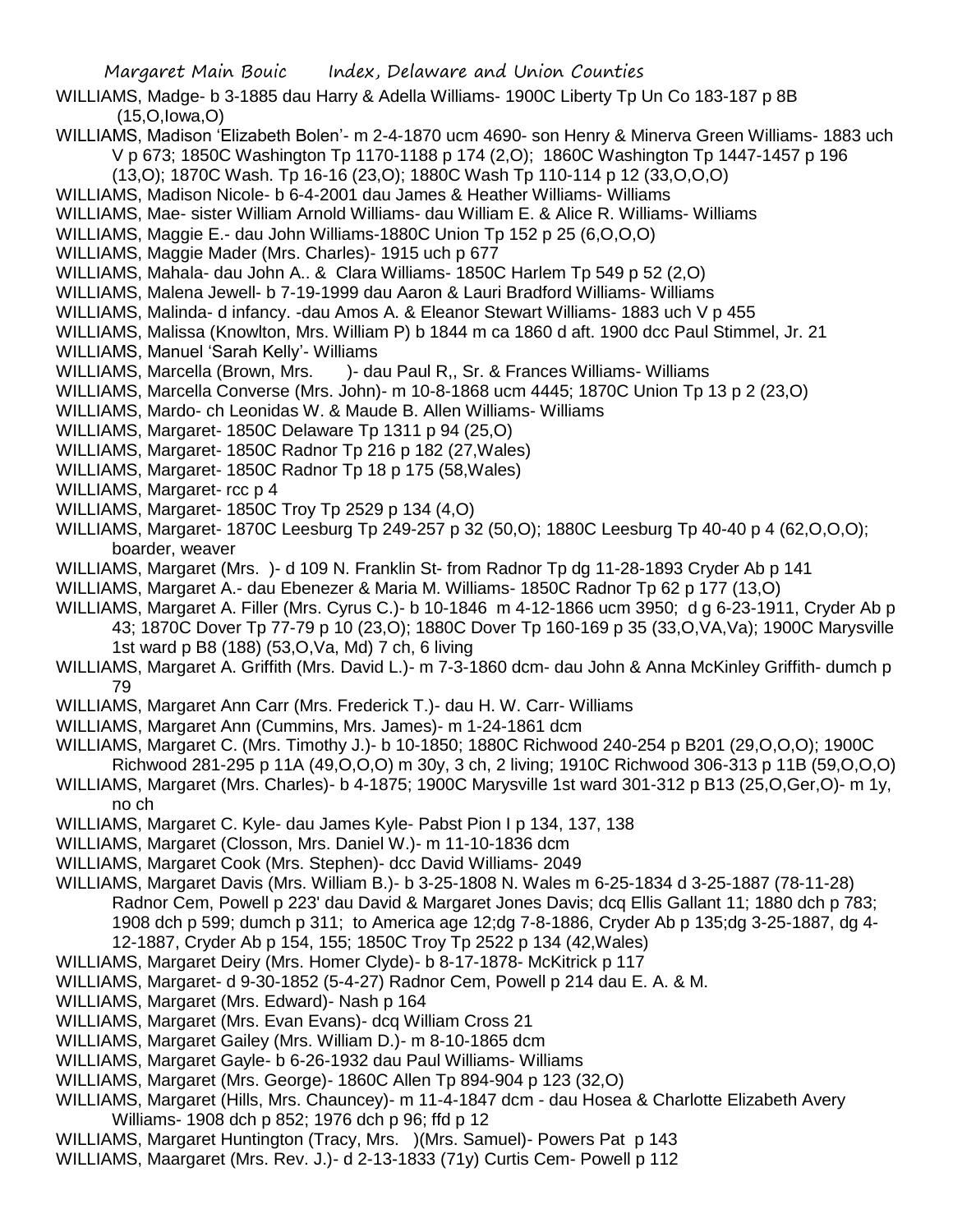- WILLIAMS, Margaret (Mrs. James)- 1850C Troy Tp 2603 (21,O)
- WILLIAMS, Margaret (Mrs. James)(Maine, Mrs. Jonas)- b 4-1-1828 m 4-4-1861 dcm d 12-10-1868; Asp p 155 ; dg 12-1-1905, Cryder Ab p 66
- WILLIAMS, Margaret (Mrs. James E.)- 1850C Marlborough Tp 52 p 184 (23,O)
- WILLIAMS, Margaret- dau James & Margaret Williams- dcw Bk 3 p 393
- WILLIAMS, Margaret (Mrs. John)- dcw Bk 2 p 366
- WILLIAMS, Margaret (Mrs. John)- d 8-1-1865 (93) Radnor Cem- Powell p 32
- WILLIAMS, Margaret or Marion (Mrs. John)- dcw Bk 1 p 1
- WILLIAMS, Margaret (Mrs. John D.)-mother Daisy Margaret Williams-dg 1-26-1912, Cryder Ab p 91
- WILLIAMS, Margaret Kathryn Woolridge (Mrs. Earl) (Attwatter. Mrs. Roy)- b 6-28-1895 m(1) 9-8-1927 dau John & Amanda Frances Weiser Woolridge- Weiser p 110
- WILLIAMS, Margaret (Lewis, Mrs. Daniel W.)- m 12-15-1859 dcm dau William b. & Margaret Davis Williams-Lewis p 3; 1880 dch p 783; 1850C Troy Tp 2522 p 134 (13,O)
- WILLIAMS, Margaret Mader (Mrs. Charles)- Williams
- WILLIAMS, Margaret M. "Maggie"(Mrs. Charles F.)- 1910C Marysville 85-88 p 4A (36,O,Ger,O)
- WILLIAMS, Margaret (Main, Mrs. James)(Mrs. James)- d 12-10-1869 (40-8-9) Marlborough Cem p 159, Powell p 288; dcw Bk 3 p 393
- WILLIAMS, Margaret (Maize, Mrs. James)- m 10-9-1855 dcm; 1880 dch p 805; sister T. B. Williams- m 10- 1853; dg 3-18-1886, Cryder Ab p 126
- WILLIAMS, Margaret (Martin, Mrs. )- dau Mary Williams- dcw Bk 1 p 26
- WILLIAMS, Marget O.- d 6-18-1911 (65y3m) Oakdale Cem 2396; (190E)
- WILLIAMS, Margaret Patience (Cross, Mrs. George)- dau John & Mary Williams- dcq William Cross 5 ;dumch p 118; 1915 uch p 657
- WILLIAMS, Margaret Price (Mengel, Mrs. Charles Weiser)- b 11-28-1843 m 11-17-1868 d 9-20-1926- Weiser p 155
- WILLIAMS, Maggie (Shoemaker, Mrs. Oscar W.)- dumch p 390
- WILLIAMS, Margaret Smith(Mrs. Isaac)-dau Stewart & Sarah Marks Smith-dcc Edith Smart Mitchell 19
- WILLIAMS, Margaret Thomas (Mrs. John D.)- m 6 -21-1859 dcm
- WILLIAMS, Margaret (Mrs. Thomas)- Powers p 318
- WILLIAMS, Margaret (Thornton, Mrs. John)- dau Carl F. & Caroline Williams- Williams m 4y, 3 ch
- WILLIAMS, Margaret Trindle (Mrs. James)- m 10-28-1847 dcm
- WILLIAMS, Margaret Troutner (Mrs. Samuel) b Pa d 1883 1880 dch p 697; dumch p 15; dg 2-4-1902. Cryder Ab p 121
- WILLIAMS, Margaret (Wells, Mrs. G. W.)- dau John Williams- 1880 dch p 697
- WILLIAMS, Margaret- dau William & Mary Williams- 1850C Genoa Tp 362 p 38 (16,O)
- WILLIAMS, Margaret (Mrs. )- d Wednesday at home of son W. W. Williams- Troy Tp; dg 3-25-1887; Cryder Ab p 154
- WILLIAMS, Margaret (Mrs. William)(Lloyd, Mrs. )- d 12-1-1863 (85y) Radnor Cem, Powell p 228
- WILLIAMS, Margie- opc 179
- WILLIAMS, Margie (Frank, Mrs. William)- dau Harry & Noma Williams- Williams
- WILLIAMS, Marguerite- b 12-15-1841 d 4-26-1873, Mother, Radnor Cem, Powell p 216
- WILLIAMS, Marguerite Elizabeth d 8-4-1997 (96) Oakdale Cem —258- dau Charles & Margaret Mader
- Williams- Williams; 1915 uch p 677; 1910C Marysville 85-88 p 4A (8,O,O,O)
- WILLIAMS, Marguerite- dau Dr. J. R. & Amanda E. Wood Williams- dg 11-25-1915, Cryder Ab p 73
- WILLIAMS, Margurite (Mrs. Earle)- 1969, 1971 dcd
- WILLIAMS, Maria- d 7-13-1902 (10y, 5m) Oakdale Cem 1547 (106F)
- WILLIAMS, Maria (Mrs. Joseph)- 1883 uch V p 611
- WILLIAMS, Maria M. (Mrs. Ebenezer)- 1850C Radnor Tp 62 p 177 (37,O)
- WILLIAMS, Maria (Mrs. Edward D.)- d 8-3-1875 (33-4-25) Radnor Cem- Powell p 215
- WILLIAMS, Mariah Reynolds (Mrs. Evan D.)- m 1-5-1865 dcm
- WILLIAMS, Marian (Mrs. James H.)- Williams
- WILLIAMS, Marianna Carl Gabriel (Mrs. Baraton Joseph)- m 9-7-1975 dau Deurelle Lawrence, Jr. & Eula Maxine Daum Gabriel- Gabriel 164(11)14)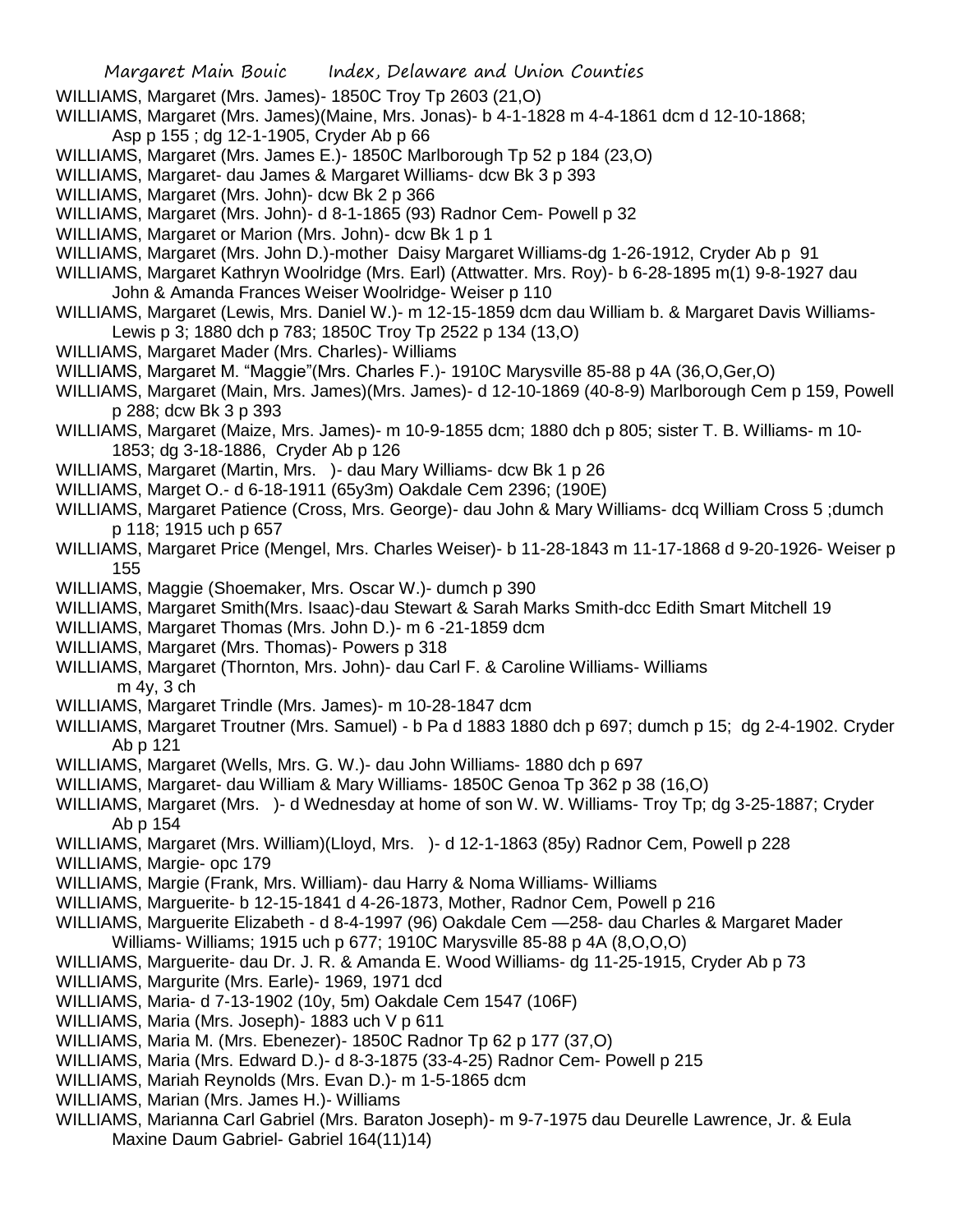- WILLIAMS, Marianna M. Hamilton b 5-11-1925 Wilmington m 54y d 11-22-2002 (77) Kingwood Mem. Pkdau Ray & Hazel Osborn Hamilton- Williams; 1961, 1969, 1971 dcd
- WILLIAMS, Marie Ethel- b 2-1892 dau Willard L. & Anna Williams- 1880C Marysville 1st ward 270- 276 p 112 (8,O,O,O) WILLIAMS, Marie- 1971 ucd
- WILLIAMS, Marie Gladys (Lackey, Mrs. Herbert Ray)- b 4-4-1910 Shreve m 3-24-1932 d 10-24-1997 (87) Cheshire Cem- dau Cortie & Florence Stevenson Williams- Williams
- WILLIAMS, Hazel Marie Carr (Mrs. Hugh)- b 10-21-1889 m 9-8-1914 dau Solomon T. & Elizabeth David Carr-Bean 111925; Anderson 4; 1908 dch p 701; Maugans Anc p 96
- WILLIAMS, Marie- dau Dr. J. R. & Amanda E. Wood Williams- dg 11-25-1915 Cryder Ab p 73
- WILLIAMS, Mariette- dau James & Margaret Williams- 1850C Troy Tp 2603 p 137 (2,O)
- WILLIAMS, Marilla- dau Dr. Samuel E. & Miriam A. Brookens Williams- 1860C Jackson Tp 1178-1186 p 155  $(4.0)$
- WILLIAMS, Marilyn (Mrs. Bryant)- parents of Patrick Williams- Williams
- WILLIAMS, Marilyn (Mrs. Charles R.)- 1971, 1973, 1975, 1979, 1981, 1983 ucd
- WILLIAMS, Marilyn (Cozad, Mrs. Charles R.)- m 6-12-1971 dau Donald B. & Josesphine Williams- Williams; 1959 (12), 1967 ucd
- WILLIAMS, Marilyn L. (Mrs. Nelson A.)- 1975 ucd
- WILLIAMS, Marilyn (Mrs. Robert)- 1967 ucd

WILLIAMS, Marilyn Virginia- b 8-17-1931 d 1-17-1932 dau Frank harry Mead & Pearl Pickup Williams-McKitrick p 120

- WILLIAMS, Marion- d 10-24-1881 (1-7-5) Powell p 168 Thomas Graveyard; son J H. & J.
- WILLIAMS, Marion (Kuebler, Mrs. Robert Edward)- m 10-18-1939 Weiser p 441
- WILLIAMS, Marion- ch Thomas F. & Isabelle Irwin Williams- 1880 dch p 854
- WILLIAMS, Marjorie (Chevalier, Mrs. Clair DeWitt)- b 7-23-1923 m 8-22- Weiser p 767
- WILLIAMS, Marjorie D. Beckel (Mrs. Fred)- b 2-27-1913 Columbus d 3-20-1998 (85) Forest Lawn Mem. ,Columbus- dau William & Margaret Arms Becker- Williams
- WILLIAMS, Marjorie Louise Adams (Mrs. Elbert Thomas, Jr.)- dau Harley Adams- Adams
- WILLIAMS, Mark A.- 1980 dcd
- WILLIAMS, Mark Anthony 'Pamela Kay Blosser'- m 11-20-1982 son Gordon M. Williams- Williams
- WILLIAMS, Mark- son Carl F. & Caroline Williams- 1979 ucd
- WILLIAMS, Mark- son Charles & Sally Williams- Williams
- WILLIAMS, Mark Edward 'Laurie Ellen Tanner'- m 10-10-1982 son George & Paula Williams- Williams
- WILLIAMS, Mark- son John M. & Annias Holcomb Williams- 1880 dch p 677
- WILLIAMS, Mark 'Sandy'- son Omer P. & Helen L. Williams- Williams
- WILLIAMS, Marsha L. (Mesi, Mrs. Troy J.)- m 9-22-1980 dau LeRoy Williams- Williams
- WILLIAMS, Marsha- dau Ralph & Alvatine Horn Williams- Williams
- WILLIAMS, Marsha Simpson (Mrs. Dean A.)- m 10-9-1965 dau John M. Simpson- Williams
- WILLIAMS, Martha- 1840C Berkshire Tp 183 (40-50)
- WILLIAMS, Martha A. Melick (Mrs. Benjamin F.)- d 12-23-1884 (76-7-25) Ebenezer Cem-Powell p 326, 335
- WILLIAMS, Martha A. Miller (Mrs. Floyd O.)- b 4-5-1927 Waterloo d 7-29-1999 (72) Marlborough Cem dau Henry & Anna Miller Miller- Williams
- WILLIAMS, Martha Beard (Mrs. )- dau Andrew & Martha Robinson Beard- hit p 38
- WILLIAMS, Martha C.- d 10-31-1875 (19y29d) Africa Cem, Powell p 181- dau S. & B.
- WILLIAMS, Martha Conover (Mrs Sherman Miner)- Asp (166-1-4)
- WILLIAMS, Martha E.- d 10-25-1856 (2-7-27) Ebenezer Cem, Powell p 326; dau Benjamin F. & Martha A. Melick Williams
- WILLIAMS, Martha Edith (Pettay, Mrs. William A.)- b 3-9-1892 m 11-27-1912 dau Rev. Lyman Brown & Mary W. James Williams- McKitrick p 117
- WILLIAMS, Martha E. Francisco (Mrs. A. C.)- dau Rev. William Francisco- 1880 dch p 836
- WILLIAMS, Martha E. Fryman(Mrs. John) dau George & Margaret Porterfield Fryman-1908 dch p 588
- WILLIAMS, Martha (Fulk, Mrs. Harvey)- m 9-26-1854 ucm 2173
- WILLIAMS, Martha G. (Ackers, Mrs. Hiram)- m 5-27-1856 dcm
- WILLIAMS, Martha Gunderman (Mrs. James F.)- m 1931- Williams
- WILLIAMS, Martha J.- dau Ebenezer & Maria M. Williams- 1850C Radnor Tp 62 p 177 (16,O)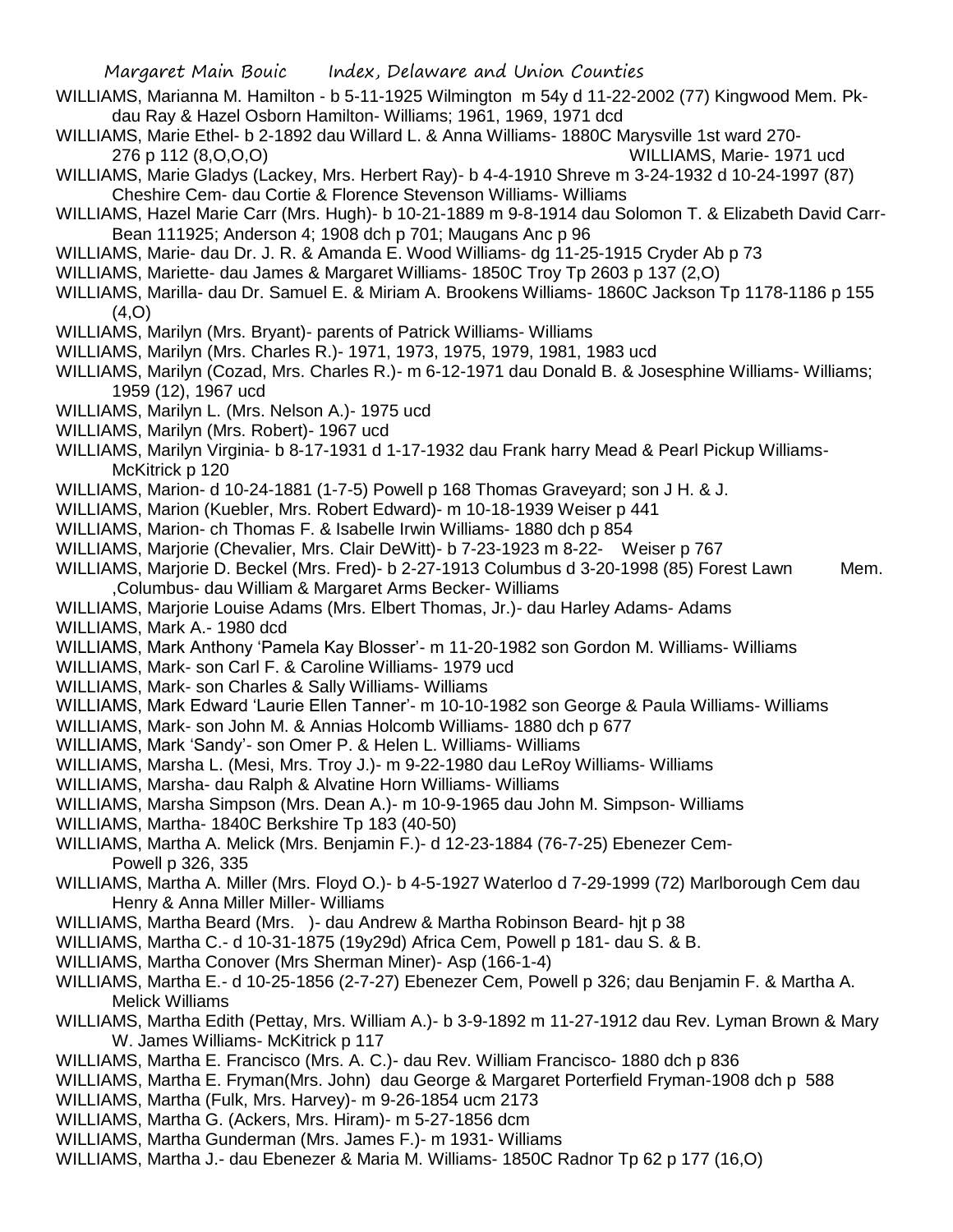- WILLIAMS, Martha Jane-b 4-19-1849dau Elam & Elizabeth Sarah McKitrick Williams-McKitrick p 117
- WILLIAMS, Martha Jennings (Mrs. Leroy)- m 9-15-1877 ucm 6117
- WILLIAMS, Martha, Miss- b 12-5-1882 d 5-29-1967 Price Cem- dau Jesse & Hannah Brentlinger Williams-Williams
- WILLIAMS, Martha- dau Jesse & Elisabeth Williams- 1870C Washington Tp 58-55 p 8 (4,O)
- WILLIAMS, Martha- mother of Lester Leroy Carter- Williams
- WILLIAMS, Martha P. (Mrs. William P.)- 1883 uch V p 415, 4 16
- WILLIAMS, Martha (Randall, Mrs. Alfred)- m 12-29-1824; Maugans Anc p 113
- WILLIAMS, Martha Thurston (Mrs. Thomas)(Stevens, Mrs. James)- b 1-21-1783 d 1-12-1866 dau Edward & Thankful Maine Thurston- Asp 188
- WILLIAMS, Marvin E. 'Shirley'- 1979 ucd
- WILLIAMS, Marvin 'Elsie'- 1969, 1971 dcd
- WILLIAMS, Mary- 1850C Troy Tp 2529 p 134 (5,O)
- WILLIAMS, Mary- dcw Bk 1 p 126
- WILLIAMS, Mary- York Presbyterian Church p 3; unec 1981, I p 16
- WILLIAMS, Mary A. (Case, Mrs. Albert)- m 2-17-1853 dcm
- WILLIAMS, Mary A. (Mrs. Cassius)- b 3-1873 1900C Liberty Tp Un Co 207-211 p 10A (27,O,Can,Eng); 1910C Allen Tp 171-173 p 6B (37,O,Can, Irel)
- WILLIAMS, Mary A. (Davis, Mrs. David S)- m 2-8-1866 Radnor Tp; dg 1-25-1910, Cryder Ab p 90' 1880 dch p 752
- WILLIAMS, Mary A. D. (Mrs. Prof. Wm. G.)- d Monday (49) dg 2-9-1872 Cryder Ab p 94
- WILLIAMS, Mary A. Elliott (Mrs. Isaiah)- m 4-19-1857 dcm
- WILLIAMS, Mary A. Jones (Mrs. David D.)- dau Thomas Jones- 1880 dch p 783; 1908 dch p 828
- WILLIAMS, Mary Alice Cruikshank (Lukes, Mrs. George)(Mrs. William)- dau William & Harriette Newhouse Cruikshank- Newhouse p 72
- WILLIAMS, Mary A. (Mrs. David D.)- parents of John E. Williams- dg 10-26-1915, Cryder Ab p 86
- WILLIAMS, Mary A.- dau Jesse & Elisabeth Williams- 1870C Washington Tp 58-55 p 8 (22,O)
- WILLIAMS, Mary A. Jones (Mrs. David D.)- m 3-2-1871; dg 6-11-1907 Cryder Ab p 48
- WILLIAMS, Mary A. (Long, Mrs. Daniel)- m 11-1-1842 dcm
- WILLIAMS, Mary A. Marriott (Mrs. G. W.)- d Wednesday, Galena (69) dg 9-1-1911, Cryder Ab p 62- dau Thomas Homewood & Drusilla McClelland Marriott- 1880 dch p 844
- WILLIAMS, Mary A.- dau Obadiah & Susan Williams- 1883 uch V p 673
- WILLIAMS, Mary A.- sister William C. Williams- 1880C Washington Tp 55-57 p 7 (33,O,O,Pa)
- WILLIAMS, Mary (Adolph, Mrs. )- dau Harold Eugene & Mary Josephine McShane Williams- Williams
- WILLIAMS, Mary (Mrs. Amos J.)- b 10-1866 1900C Milford 4 p 1A (33,O,O,O) m 10y, 1 ch
- WILLIAMS, Mary- d 7-23-1834 (2y19d) Buck Run Cem, Union Allen Tp Cem p 89
- dau Amos & Eleanor Stewart Williams 1883 uch V p 455
- WILLIAMS, Mary Ann- dau Andrew M. & Sarah Ann Williams- 1850C Oxford Tp 2753 p 155 (13,O)
- WILLIAMS, Mary Ann Davis (Mrs. William G.)- b 1822 m 1847 d 1872 Oak Grove Cem , Powell p 444;
- 1880 dch p 650; dumch p 17; dg 2-4-1902, Cryder Ab p 121; 1850C Delaware Town 1129 p 86 (27,O)
- WILLIAMS, Mary Ann Fry (Mrs. Gerald)- dau Walter & Clara Hinderer Fry- McKitrick p 286
- WILLIAMS, Mary Ann- dau Joseph Emerson Williams- Williams
- WILLIAMS, Mary Ann- dau Lewis & Jane Williams- 1850C Radnor Tp 21 p 175 (13,O)
- WILLIAMS, Mary Ann (Miller, Mrs. William H.)- m 11-20-1859 dcm
- WILLIAMS, Mary (Beltz, Mrs. )- dau John Anderson . & Elizabeth Runyon Williams- sister William R.- Williams
- WILLIAMS, Mary (Mrs. Beriman)- 1850C York Tp 423-430 p 65 (50,Va)
- WILLIAMS, Mary B. Tallman (Mrs. Robert M.)- m 5-4-1882 ucm 7172; dg 4-3-1891Cryder Ab p 9
- WILLIAMS, Mary B. (Williams, William S.)- b 7-7-1813 m 12-17-1840 d 11-28-1905 dau Stephen & Sarah Bond Williams- dcc David Williams 17
- WILLIAMS, Mary (Chidlaw, Mrs. Benjamin)- dau Thomas & Margaret Williams- dcq Eugene Richey David 43; 1880 dch p 504, 756; 1908 dch p 483; Powers p 318
- WILLIAMS, Mary Coates (Mrs. Ernest)- m 6-12-1937 d 9-22-1974 (63) bur Marion- dau Fred & Josephine Coates- Williams
- WILLIAMS, Mary (Cone, Mrs. John W.)- m 12-29-1831 dau William Williams- 1908 dch p 321, 607, 678, 817; 1880 dch p 750, 801; dg 12-11-1891, Cryder Ab p 74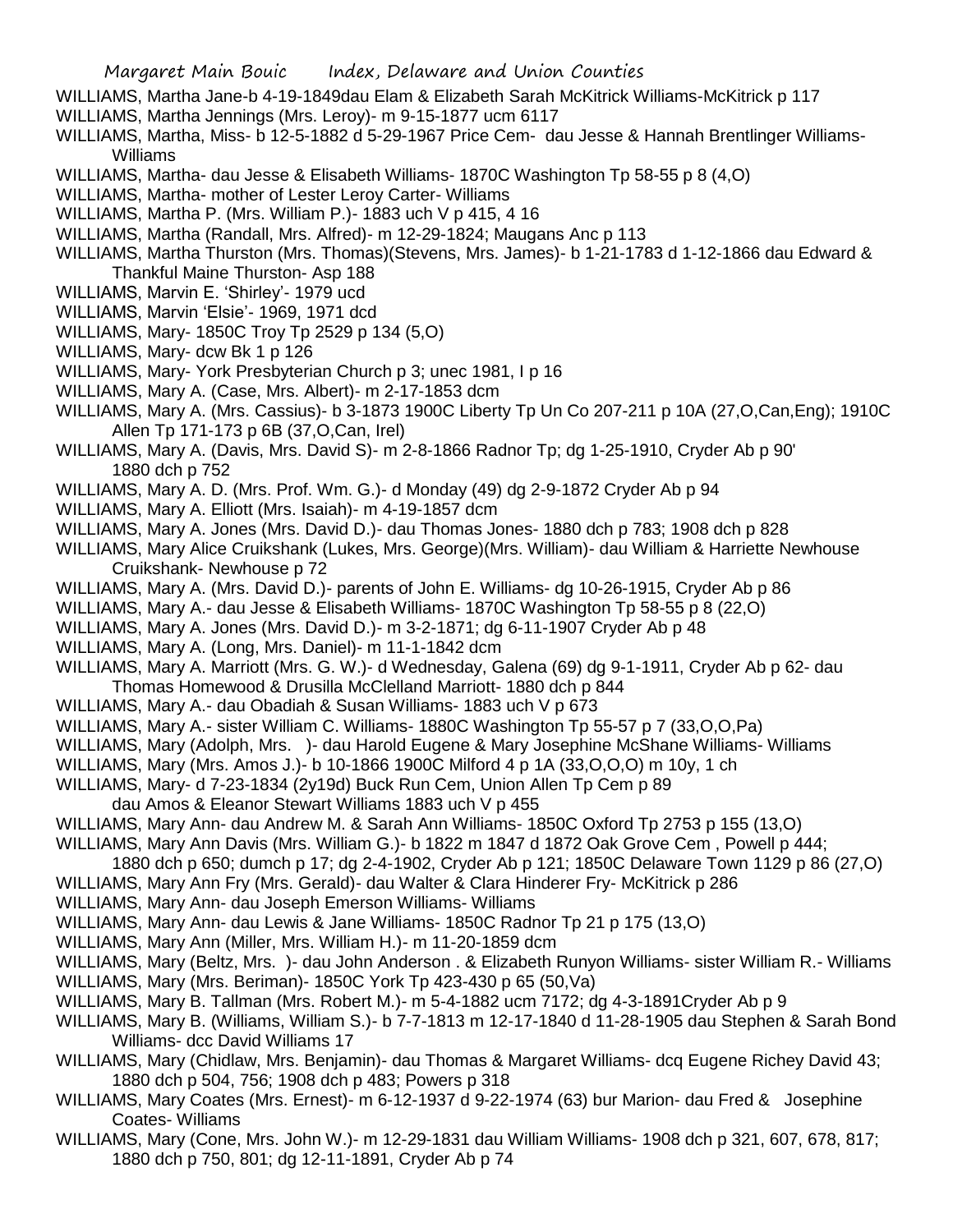WILLIAMS, Mary- dau Cyrus C. & Margaret A. Filler Williams- 1915 uch p 677; dg 6-23-1911, Cryder Ab p 43 WILLIAMS, Mary (Mrs. Daniel)- 1883 uch V p 617

- WILLIAMS, Mary David (Mrs. Ebenezer)- m 3-27-1837 dcm see Mary Davis
- WILLIAMS, Mary Davies (Mrs. John)- d 8-7 -1850 Radnor Cem- Powell p 225 dau Thomas & Jane Griffith Davies- dcq William Cross 11
- WILLIAMS, Mary Davis (Mrs. Ebenezer P.) d 5-20-1849(39y) Radnor Cem, Powell p 231 dau Robert & Catherine Davis- 1880 dch p 781; dcw Bk 2 p 82
- WILLIAMS, Mary Davis (Mrs. Prof. W. B.)- parents of Althia Williams Pattison- Williams
- WILLIAMS, Mary (Dodd, Mrs. Isaac)- m 4-27-1845 ucm 1044.dau John & Anna McGuire Williams- 1883 uch V p 358
- WILLIAMS, Mary (Dodd, Mrs. Jamison)- 1883 uch V p 357
- WILLIAMS, Mary (Dunfee, Mrs. William Benedict)- b 1830; 1985 uch p 43
- WILLIAMS, Mary E.- b 7-1892' 1900C Marysville 1st ward 188-188 po B8 (7,O,O,O); 1910C Paris Tp 103-104 (17,O,O,O)
- WILLIAMS, Mary (Mrs. E. A.)- d 8-20-1848 (24-9-13) Radnor Cem Powell p 21 4
- WILLIAMS, Mary E. "Libby" (Bushong, Mrs. Rev. J. .W.)- m 6-15-1859 dcm dau William & Joanna Loofburrow Williams- 1880 dch p 816
- WILLIAMS, Mary (Mrs. Ebenezer)- d 1849; 1883 uch V p 328
- WILLIAMS, Mary E.- dau Ebenezer & Maria Williams- 1850C Radnor Tp 62 p 177 (6,O)
- WILLIAMS, Mary E. d Wed (67) funeral A. M. E. Church Oak Grove Cem mother of Henry Johnson- dg 12- 12-1913, Cryder Ab p 76, 77
- WILLIAMS, Mary E. (Mrs. Jeffrey A.)- Williams; 1980 dcd
- WILLIAMS, Mary E.- d 6-4-1850 (2y) Radnor Cem, Powell p 228; dau M. & P.
- WILLIAMS, Mary E. -d 12-18-1874 (19) scarlet fever- dau Wm. F. & Lydia H, Williams- dg 3-11-1875 Cryder Ab p 2
- WILLIAMS, Mary Elizabeth- gr-dau Catherine Williams- dcw Bk 2 p 425
- WILLIAMS, Mary Elizabeth Lanning (Mrs. Rev. William Asbury)- b 6–16-1857 m 6-7-1877 dau George Briggs & Elizabeth Jane Justice Lanning- McKitrick p 118
- WILLIAMS, -----(Moore, Mrs. H. M.)- sister David, Daisy, Mary E.- dg 3-19-1901, Cryder Ab p 73
- WILLIAMS, Mary Ellen Powell (Eliott, Mrs. Albert Wesley)(Mrs. Luke)- b 7-4-1865 m(1) 6-22-1822 dau Frederick & Susan Williams Powell- Weiser p 235
- WILLIAMS, Mary Ellen Wood (Mrs. Walter)- b 8-25-1909 Dayton d 5-30-1993 (83) Trenton Cem- dau James Elmer & Rilla Jeannette Bruton Williams- Williams
- WILLIAMS, Mary E. (Rice, Mrs. C. W.)- m 9-21-1854 dcm
- WILLIAMS, Mary E.- dau Sherman & Mary E. Wickham Williams- dumch p 267
- WILLIAMS, Mary E. (Smales, Mrs. )- d Friday sister Edwards Williams- dg 1-8-1901 Cryder Ab p 52; dg 3-19- 1901, Cryder Ab p 73
- WILLIAMS, Mary E. (Mrs. Thomas J.)- b 1852 d 1916 York Cem L164 p 43
- WILLIAMS, Mary Ethel- d infancy dau Sherman F. & Mary Elizabeth Wickham Williams- dg 12-14-1906, Cryder Ab p 139
- WILLIAMS, Mary (Evans, Mrs. William B.)- 1880 dch p 753
- WILLIAMS, Mary E. Wickham (Mrs. Sherman F.)- b 1-13-1852 m 10-22-1871 d 11-30-1906 (54-10-17) Fancher Cem- dau Joseph W. & Phoebe Thompson Wickham- dumch p 267; dg 12-14-1906 Cryder Ab p 139
- WILLIAMS, Mary F. (Mrs. Mason C)- 1971 dcd
- WILLIAMS, Mary Fairchilds (Mrs. Jacob)- b 7-17-1821 d 3-2-1889 Fancher Cem, Powell p 310- dau B. M. Fairchilds; dumch p 267
- WILLIAMS, Mary Gertrude- dau Harold E. Williams- Williams
- WILLIAMS, Mary (Hinsdale, Mrs. Elias)- m 3-28-1844 dcm
- WILLIAMS, Mary J.- 1880C Washington Tp 26-27 p 3 (1,O,O,O) (or Short?)
- WILLIAMS, Mary Jackson (Mrs. John)- 1915 uch p 646
- WILLIAMS, Mary (Mrs. Jackson)- 1910C Union Tp 38-38 p 2B (43) m 29y, 1 ch
- WILLIAMS, Mary (Mrs. James)- 1870C Allen Tp 165-158 p 11 (31,O)
- WILLIAMS, Mary Jane (Cronkleton, Mrs. Chester)- m 12-10-1863 dcm ; dcq Maary Jane Forider 7
- WILLIAMS, Mary Jane (Graham, Mrs. Robert)- 1870; 1883 uch V p 28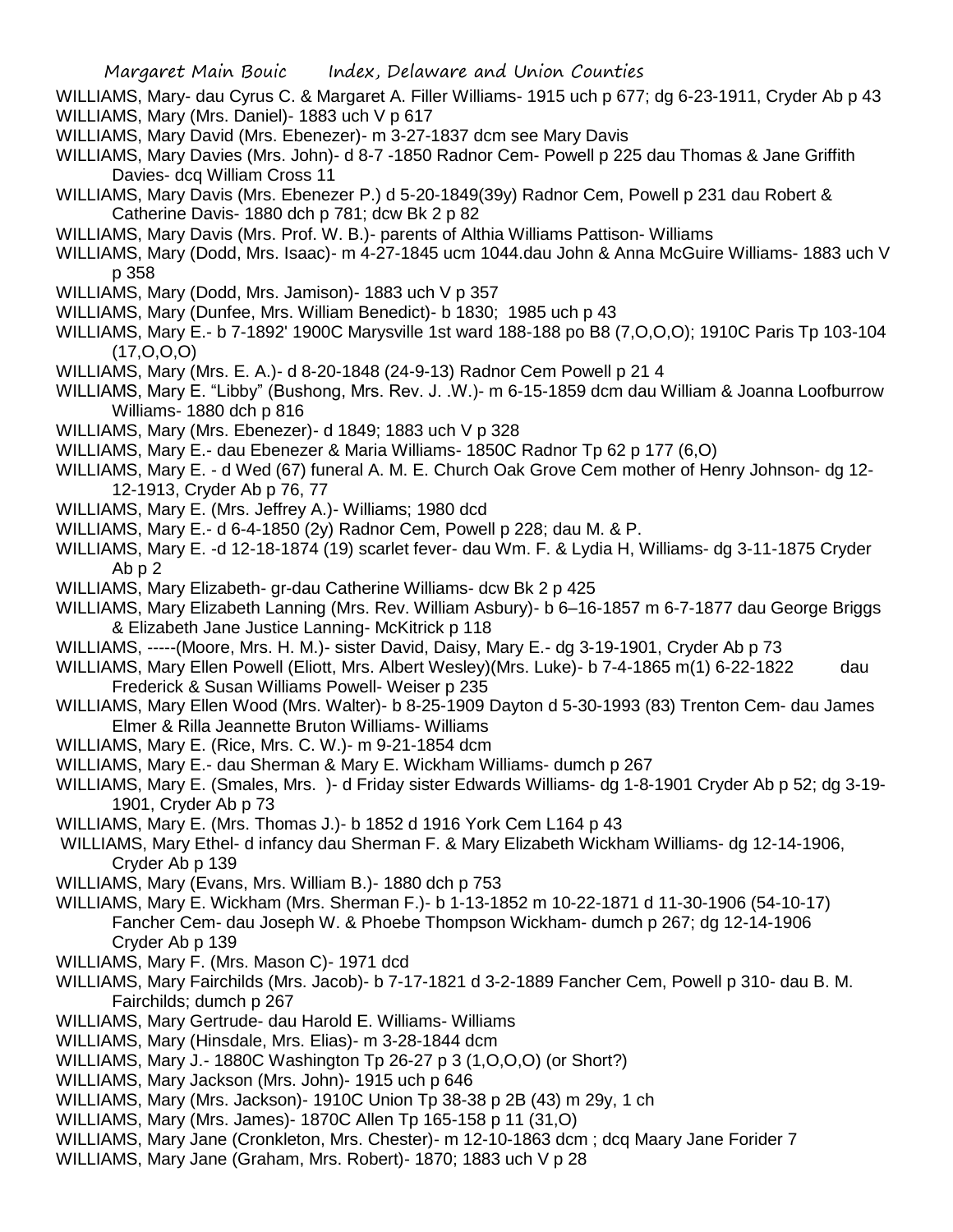- WILLIAMS, Mary Jane (Hobson, Mrs. John)- McKitrick p 385
- WILLIAMS, Mary Jane (Miller, Mrs. )- dau Rev. Harold B. & Lenore Brown Williams- Williams
- WILLIAMS, Mary (Mrs. Joe)- parents of Dongal Williams- Williams
- WILLIAMS, Mary (Mrs. John)- b ca 1768; dcc Mary Myers Baker 53
- WILLIAMS, Mary (Mrs. John)- parents of Wm. J. Williams- dg 10-26-1909, Cryder Ab p 67
- WILLIAMS, Mary- dau John & Mary Williams- dumch p 118
- WILLIAMS, Mary- d 7 -9-1867 (1-3-14) Burk Run Cem, Union Allen Tp Cem p 89;
	- dau J. & America V. Williams
- WILLIAMS, Mary J. (Brenizer (Mrs. B. W.)- m 1852- Powell p 335
- WILLIAMS, Mary J. (Mrs. )(Graham, Mrs. Robert)- m(2) 1-5-1870 ucm 4672 Graham (17),
- 1883 uch V p V p 28, 346; 1880C Marysville 198-214 p 10 (58,Va,Va,Va)
- WILLIAMS, Mary (Mrs. Joseph E.)- 1961 dcd
- WILLIAMS, Mary Josephine McShane (Mrs. Harold Eugene)- Williams
- WILLIAMS, Mary J. (Kerns, Mrs William)- dau John & Mary Jackson Williams- 1915 uch p 646
- WILLIAMS, Mary J. McShane (Mrs. )(Rupprecht, Mrs. John G.)- Williams
- WILLIAMS, Mary J. Sherman (Mrs. Charles W.)- 1908 dch p 339
- WILLIAMS, Mary J. (Taylor, Mrs. Shelby)- m 7-8-1845 ucm 1059
- WILLIAMS, Mary- dau Katy A. Williams- 1850C Orange Tp 1821 p 115 (17,NY)
- WILLIAMS, Mary L. (Beltz, Mrs. )- dau John & Elizabeth E. Runyan Williams- Williams
- WILLIAMS, Mary- youngest dau Lewis Williams- dcw Bk 3 p 51
- WILLIAMS, Mary (Mrs. Lewis)- dcw Bk 3 p 51
- WILLIAMS, Marylou Rhone (Mrs. Charles)- b 7-25-1932 dau Earl & Thelma Sara Fasold Rhone- Weiser p 573
- WILLIAMS, Mary Lou (Bailey, Mrs. Carrol)- dau William A. & Amelia E. Durnell Williams- Williams
- WILLIAMS, Mary Lou Witherick (Mrs. Donald Merrill)- m 7-30-1955 dau Milton Edward & Mary Margaret O'Donnell Witherick- McKitrick p 120
- WILLIAMS, Mary Macey (Mrs. Thomas)- dcq George Hodges 131
- WILLIAMS, Mary (Maine, Mrs. )- dau Mary Williams- dcw Bk 1 p 26
- WILLIAMS, Dr. Mary Margaret- dau Fred & Gertrude Walker Williams- Williams
- WILLIAMS, Mary Marriott (Mrs. )- dau Thomas H. & Drusella Marriott, sister Madison H. Marriott- dg 3-21- 1916, Cryder Ab p 35
- WILLIAMS, Mary Marriott (Cutler, Mrs. )(Mrs, G, W)- d Wed (69) dg 9-1-1911, Cryder Ab p 62
- WILLIAMS, Mary McShane (Rupprecht, Mrs. John)- 1985 uch p 121
- WILLIAMS, Mary (Meacham, Mrs. Elam) Asp (147a}
- WILLIAMS, Mary- dau Morgan & Rachel Williams- 1850C Radnor Tp 106 p 178 (2,O)
- WILLIAMS, Mary Morris (Mrs. Robert)- dau John Morris- 1880 dch p p 781
- WILLIAMS, Mary Morris (Mrs. Stephen)- Williams
- WILLIAMS, Mary (Mrs. Nehemiah)-d 5-21-1822 (63y)Marlborough Cem p 162; will, dcw Bk 1 p 26, 41
- WILLIAMS, Mary Pauline- b 10-3-1900 d 11-10-1901 dau Rev. William Asbury & Mary Elizabeth Lanning Williams- McKitrick p 118
- WILLIAMS, Mary P.- dau John M. & Annias Holcomb Williams- 1880 dch p 677; 1850C Orange Tp 1822 p 115 (7/12,O)
- WILLIAMS, Mary (Mrs. Raymond?) 1910C Liberty Tp 30 p 212 (14,O,Ky,O)
- WILLIAMS, Mary- heir of Robert Davis- dcw Bk 2 p 83
- WILLIAMS, Mary- adopted dau Rosann Lawrence- 1880C Marysville 285-312 p 191 (13,O,O,O)
- WILLIAMS, Mary Ruhama (Chappelear, Mrs. Thornton)- White (123)
- WILLIAMS, Mary S.- 1908 dch p 424
- WILLIAMS, Mary (Mrs. Samuel)- 1880C Washington T[ 56-59 p 7 (42,O,Pa,O)
- WILLIAMS, Mary (Shaw, Mrs. John W.)- Pabst Pion II p 231
- WILLIAMS, Mary S. (Latimer, Mrs. John F.)- b 1-16-1805 Ct. dg 9-24-1884 Cryder Ab p 100, funeral 9-24-1884
- WILLIAMS, Mary (Smith, Mrs. )- dau Nicholas Williams- Nash p 137
- WILLIAMS, Mary Sophronia (Abery, Mrs. William)- b 5-14-1843 dau Elias K. & Sarah Ann Cheesebrough Williams- Asp 166-6
- WILLIAMS, Mary Starrick (Mrsl Daniel T.)- m 1-5-1865 -dau William & Keturah Starrick; 1883 uch V p 673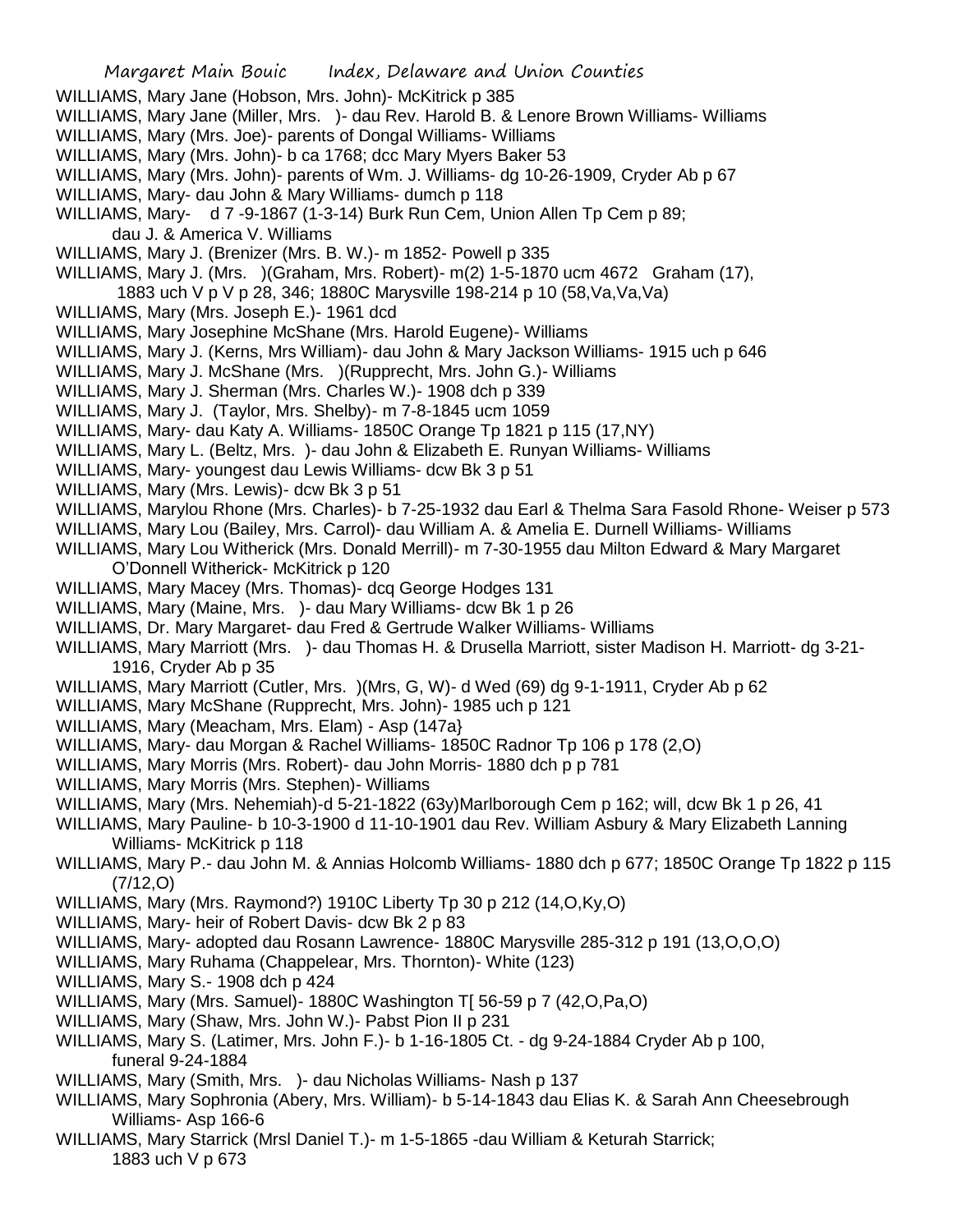- WILLIAMS, Mary- dau Thomas C. & Catherine Williams- 1850C Delaware Town 1080 p 84 (8,O)
- WILLIAMS, Mary W. (Eaton, Mrs. Stephen L.)- 1-8-1846 dcm
- WILLIAMS, Mary- dau William & Lucinda Williams- 1850C Genoa Tp 306 p 32 (22,O)
- WILLIAMS, Mary- dau William & Mary Williams- 1850C Genoa Tp 362 p 38 (49,Va)
- WILLIAMS, Mary (Mrs. William)- 1850C Genoa Tp 362 p 38 (49,Va)
- WILLIAMS, Mary Williams (Williams, Mrs. Capt. Stephen)- Bagley p 11
- WILLIAMS, Mary (Williams, Mrs. William)- Williams
- WILLIAMS, Mary W. James (Mrs. Rev. Lyman Brown)- McKitrick p 117
- WILLIAMS, Mary (Wright, Mrs. George W.)- dau William B. & Margaret Davis Williams- 1880 dch p 783; 1850C Troy Tp 2522 p 134 (12,O)
- WILLIAMS, Mary (Young, Mrs. Andrew)- m 3-20-1845 dcm
- WILLIAMS, Maryette (Ward, Mrs. )- dau James & Margaret Williams- Asp p 155
- WILLIAMS, Mason C. 'Mary F.'- 1971 dcd
- WILLIAMS, Mathelle Griffith (Mrs. Kenneth L.)- b 9-28-1906 d 10-1-1994 (88) Oak Grove Cem dau Reuben H. & Aquilla Schaffer Griffith- dcq MGW 1
- WILLIAMS, Matilda Beckman (Mrs. )- dau John Beckman- dg 5-10-1910, Cryder Ab p 122
- WILLIAMS, Matilda Condit- dau Simon Condit- dcw Bk 2 p 81
- WILLIAMS, Matilda (Mrs )- Harlem Cem- mother of I. C. Budd- dg 3-18-1913 Cryder Ab p 24, 25
- WILLIAMS, Matilda Marie Freshwater (Mrs. John)(Beckley, Mrs. Dan)- b 3-6-1858/1862 m(2) 1-31-1899 -dau David & Louise Ashbaugh Freshwater; dcc Emo Thomas Hall 7 ; Freshwater p 198
- WILLIAMS, Matilda (Peckham, Mrs. Gideon)- ped Hallie Ermine Carhart 11; Clara Davis letter
- WILLIAMS, Mathew 'Elizabeth'- 18650C Washington Tp 1173-1191 p 175 (48,Va), Mathias- 1860C Washington Tp 1450-1460 p 191 (57,Va)
- WILLIAMS, Matt- b 1978 ch Caleb L. & Janie Williams- 1983 ucd
- WILLIAMS, Matthew Robert- b 8-9-1982 son Jeff & Mary Williams- Williams
- WILLIAMS, Matthew 'Sally'- Williams
- WILLIAMS, Matthew 'Sarah Mather'- son Daniel & Christiana Badley Williams- 1883 uch V p 661; 1915 uch p 676; 1850C Paris Tp 573-586 p 87 (34,O); 1860C Marysville 1478-1470 p 194 (41,O); 1870C Dover Tp 77-78 p 10 (54,O); 1880C Dover 22-26 p A174 (63,O,Va,Penn)
- WILLIAMS, Matthew 'Sarah Wingfield'- m 1-23-1845 ucm 1019; 1870C Dover Tp 77-78 p 10 (54,O)
- WILLIAMS, Matthew- b 1981 son William J. & Debby S. Williams- 1983 ucd
- WILLIAMS, Matthew Tennyson 'Sally Anne Hudnut'- b 1958 m 8-4-1979 son Dr. Tennyson & Mariana Hamilton Williams- Williams; 1961, 1969, 1971 dcd
- WILLIAMS, Mattie- dau Jesse A. & Hannah Williams- 1910C Jackson Tp 235-239 p 109 (25,O,O,O)
- WILLIAMS, Mattie- sister William C. Williams- 1880C Washington Tp 55-57 p 7 (14,O,O,O)
- WILLIAMS, Maude B. Allen (Mrs. Leonidas W.)- b 10-23-1883 m 2-15-1903 dau Arthur & Lenora Wilson Allen-Williams
- WILLIAMS, Maureen Powers (Mrs. Dean A.)- Williams
- WILLIAMS, Max E.- b 2-1893- son Lewis & Vertie Hobert Williams- 1915 uch p 677; 1900C Dover Tp 130-132 p A6 (7,O,0,O)
- WILLIAMS, Maxine Sumner (Mrs. Coburn C.)- b 4-16-1932 W Va d 2-22-1993 (60) dau Hiley & Martha Elizabeth Underwood Sumner- Williams; 1973, 1975, 1983 ucd
- WILLIAMS, May Oney (Mrs. A. J.) d 2-1954 Tuesday, California, bur Los Angeles- dg 6-25-1912, Cryder Ab p 237, sister Mrs. O. S/J. Lenhart
- WILLIAMS, Melanie (Mrs. Shawn)
- WILLIAMS, Melinda- d 6-18-1843 (2-11-14) Buck Run Cem, Union Allen Tp Cem p 89- dau Amos A . & Eleanor Williams
- WILLIAMS, Melinda- dau Jesse & Hannah Brint Williams- 1880C Jackson Tp 4-4 p 221B(19.O,O,O)
- WILLIAMS, Melissa Ann- dau Roger & Pamela Ann Darts Williams- Williams
- WILLIAMS, Melissa Thrasher (Mrs. Washington) m 2-23-1859 dcm
- WILLIAMS, Melvin- son John & Elizabeth Runyan Williams- Williams
- WILLIAMS, Melvin J. 'Joyce Darlene Buffington'- b 4-7-1928 m 8-19-1950- Weiser p 303
- WILLIAMS, Mercy Morgan (Mrs. )- b 5-1675 dau John & Rachel Deming Morgan- Powers Pat p 129
- WILLIAMS, Merle/Muriel Irene Schenck (Mrs. Hosea H.) -d 1938- Williams
- WILLIAMS, Mian- 1835 men p 11 #74 p 13 Bennington Tp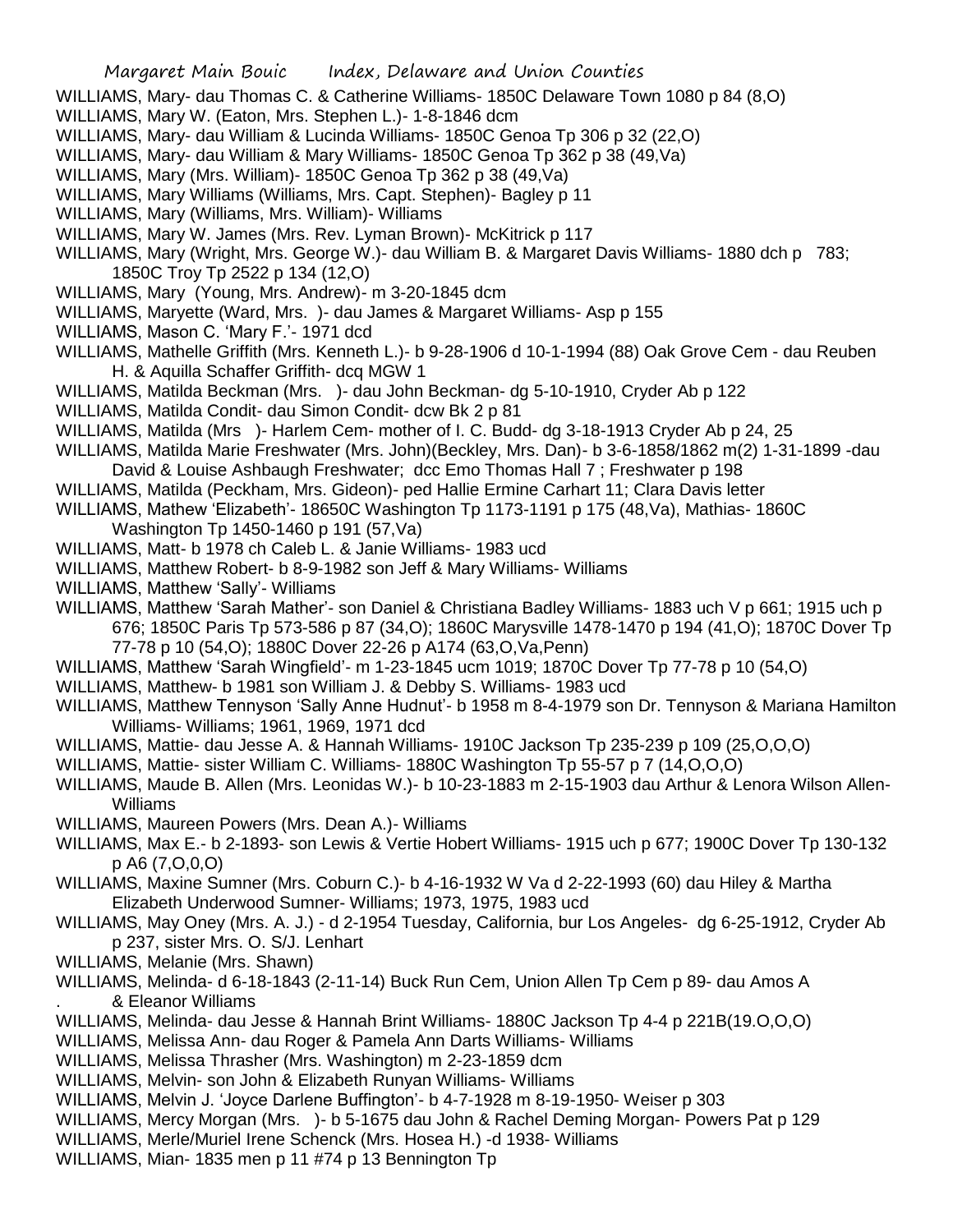WILLIAMS, Miar, dcga p 34

- WILLIAMS, Michael Anthony- son Roger & Pamela Ann Darts Williams- Williams
- WILLIAMS, Michael 'Bonnie Bradford'- m 3-16-1968 son Mrs. Sylvenia Williams- Williams
- WILLIAMS, Michael- b 1962 son Charles Robert & Marilyn Williams- 1971, 1973, 1975, 1979 ucd
- WILLIAMS, Michael Dean- b 5-3-1967 son Dean A. & Marsha Simpson Williams- Williams
- WILLIAMS, Michael 'Jo Anne'- son Floyd Owen & Martha A. Miller Williams- Williams
- WILLIAMS, Michael- b 1969 son James E. & Jan E. Williams- 1979, 1981 ucd
- WILLIAMS, Michael- b 1964 son Laron & Carol J. Williams- 1971, 1980 dcd
- WILLIAMS, Michael 'Loisa A.'- 1850C Trenton Tp 926 p 74 (23,O)
- WILLIAMS, Michael- b 1963 son Robert T. & Nancy Williams- 1973, 1975, 1979, 1981, 1983 ucd
- WILLIAMS, Michelle C.- dau Richard Williams- Williams
- WILLIAMS, Michelle- b 1963 ch Gary D,. & Barbara J. Williams- 1973 ucd
- WILLIAMS, Michelle- b 1977 ch Ronald L. & Lynne Williams- 1980 dcd
- WILLIAMS, Mike 'Vickie'- son Harold L. & Lois Jean Saxton Williams- Williams
- WILLIAMS, Milburn D.- son Norman C. & Blanche Dean Williams- Williams[ 1959, 1967, 1971, 1973, 1975, 1981 ucd
- WILLIAMS, Mildred Fout (Mrs. Don)(Jolliff, Mrs. Edwin)- b 2-21-1907 Zanesfield m(1) 1931 m(2) 1946 d 12-15- 1994 (87) Zanesfield Cem- dau Earl & Stella Barnes Fout- Williams
- WILLIAMS, Mildred- b 9-3-1904 dau Homer Clyde & Margaret Derry Williams- McKitrick p 117
- WILLIAMS, Mildred (Scott, Mrs. )- dau Elijah J. Williams- Williams
- WILLIAMS, Miles- d 10-21-1849 (27y) Curtis Cem- son William & L. Williams- Powell p 112
- WILLIAMS, Millie (Mrs. Bill)- Williams
- WILLIAMS, Millie D. (Eckler, Mrs. Albert)- b 12-11-1871 m 12-14-1888 dau Milton M. & Frances L. Maine Williams- Asp 2345
- WILLIAMS, Millie F.- b 1-1894 dau Richaard & Imo Williams- 1900c Washington Tp 259-259 p 11B  $(1, 0, 0, 0)$
- WILLIAMS, Milo G.- 1880 dch p 275
- WILLIAMS, Milton M. 'Frances L. Maine'- m 11-30-1869- Asp (1707)
- WILLIAMS, Milton Oscar- b 4-1902 son Irvin J. & Ada Swadling Williams- Asp 2346-1
- WILLIAMS, Milton- pallbearer for Miss Rose Anna Ford- dg 2-15-1916 Cryder Ab p 25
- WILLIAMS, Milton- d 7-29-1835 (15y) Curtis Cem, Powell p 112- son William & L. Williams
- WILLIAMS, Minerva Green (Mrs. Henry)- m 7-1844 d 2-18-1870 dau Leo R. & Ruth Green- 1883 uch V p 673; 1850C Washington Tp 1170-1188 p 174 (27,O); 1860C Wash. Tp 1447-145 7 p 196 (36,O)
- WILLIAMS, Minerva Mary (Davis, Mrs. )- dau William J. & Lydia Ann Coonfare Williams- dg 10-26-1909.
	- Cryder Ab p 67; 1850C Troy Tp 2535 p 134 (2,O)
- WILLIAMS, Minnie (Cunningham, Mrs. )- sister Jesse J. Williams- Williams
- WILLIAMS, Minnie E.- d 9-1875 Radnor Cem, Powell p 215; dau Edward D. & Maria Williams
- WILLIAMS, Minnie Irene (Mrs. Allie)- d 7-12-1965 (100) bur Sunbury- Williams; Sunbury p 59
- WILLIAMS, Minnie (Linnabarry, Mrs. )- sister Frank l. Williams- Williams
- WILLIAMS, Minnie M.- d 6-25-1873 (3y10m) Old Eden Cem, Powell p 267- dau D. W. & P. E.
- WILLIAMS, Minnie McCullough (Mrs. Norman)- m 1948- 1949, 1959 ucd
- WILLIAMS, Minnie (Mrs. Richard)- m 1881 d 1-1-1892 (25-10-15) Radnor Tp ; dg 1-12-1892 Cryder Ab p 80
- WILLIAMS, Miriam A. Brookins (Mrs. Samuel E.)- b 8-4-1826 m 12-9-1847 dcm d 7-30-1916 dau Jonathan B. & Marilla Brookins- 1883 uch V p 513; dcc Ardith Waters Leibold 27; 1850C Jackson Tp 71 p 11 (24,O)
- WILLIAMS, Miriam Freshwater (Mrs. Frederick E.)- b 11-26-1899 m 6-26-1945 dau Benjamin Franklin & Ella Louise Babcock Freshwater - dcw MFW 1
- WILLIAMS, Miriam Henry (Pralol, Mrs. Charles Allen)- m 6-10-1995- Williams
- WILLIAMS, Miriam (Mrs. Dr. J. E.)- 1880c Jackson Tp 3-3 p 235C (43,O,Vt,Vt)
- WILLIAMS, Miriam (Mrs. Samuel E,.)- 1860C Jackson Tp 1174-1186 p 155 (32,NY); 1870C Jackson Tp 151- 143p 21 (44,O) 1910C Jackson Tp 2320-233 p 9B (84, NY,Vt,Vt) 6 ch 3 living
- WILLIAMS, Miss— sister Hugh Kyle- dg 6-8-1915, Cryder Ab p 56
- WILLIAMS, ---- George (Mrs. )- sister Benjamin J. George- dg 2-8-1910, Cryder Ab p 96
- WILLIAMS, Missy A. La Cross (Mrs. Ralph, Jr.)- m 9-17-1983 dau Thomas M. LaCross- Williams
- WILLIAMS, Mollie- 1869 wsc p 12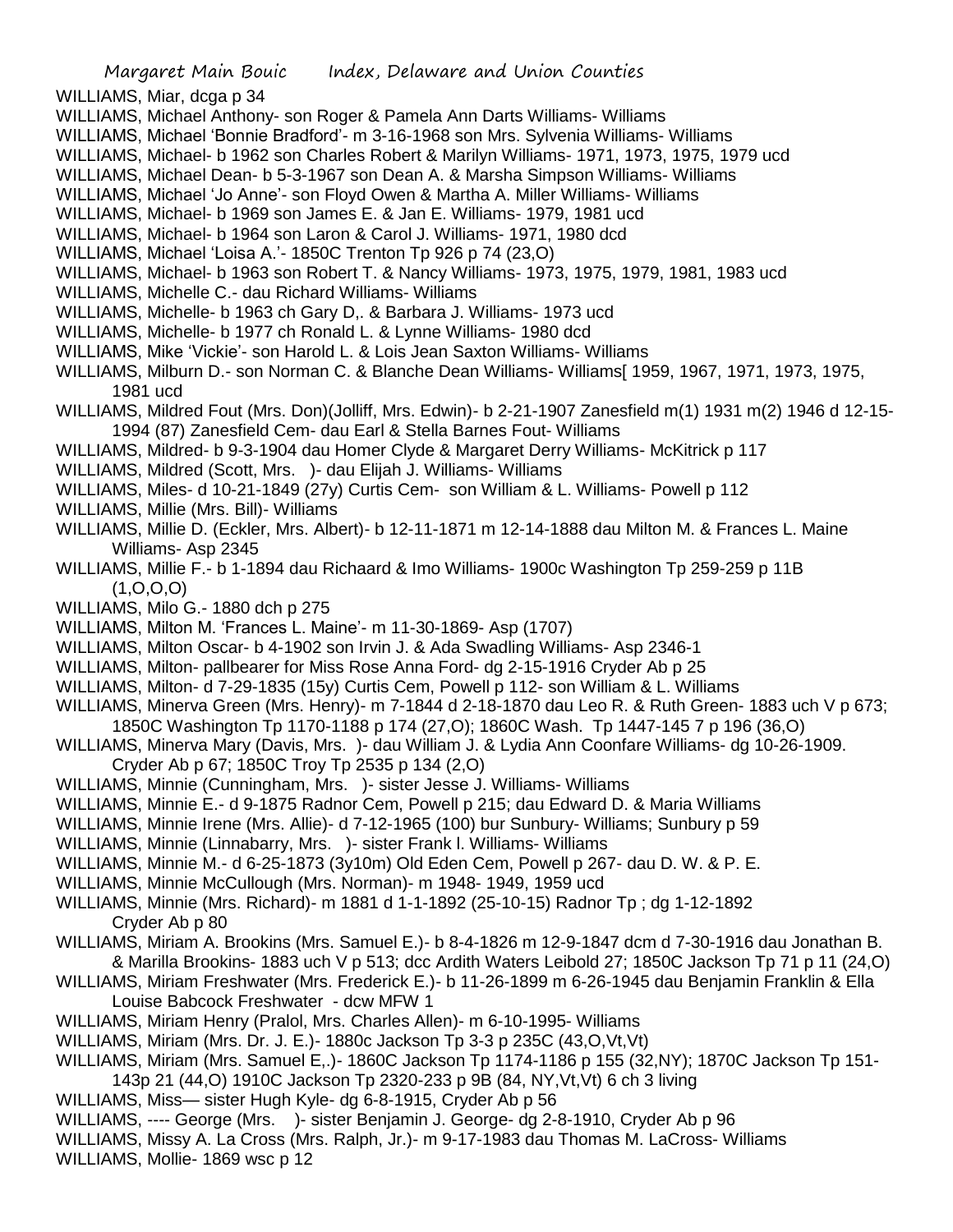- WILLIAMS, Monnie (Bayles, Mrs. )- dau Floyd Odell & Monnie Elizabeth Shelton Williams- Williams WILLIAMS, Monnie Elizabeth Shelton (Mrs. Floyd Odell)- d 7-14-1975 (69) bur. Caledonia- Williams
- WILLIAMS, Morgan- Nash p 380
- WILLIAMS, Rev. Morgan- d 2-11-1975 (85) bur Ann Arbot- performed marriage- dg 4-7-1905, Cryder Ab p 20; Pabst 8 p 5; Williams
- WILLIAMS, Morgan 'Ann Browning'- Hutchisson p 12
- WILLIAMS, Morgan 'Rachael Rogers'- m 10-24-1835 dcm d 6-13-1850 (47y) Radnor Cem, Powell p 228; 1880 dch p 214, 509, 510; 1908 dch p 84, 287, 817; Powers p 285, brother Mary W. Cone, dcga p 65 Olentangy Gaz.; `1835 men p 52 #48 p 95 Radnor Tp; 1840C Radnor Tp 100 (30-40); 1850C Radnor Tp p 178 (47,Wales)
- WILLIAMS, Morgan 'Sarah;- dcga p 63 Ohio State Gazette
- WILLIAMS, Morris- funeral week ago Sunday- dg 12-21-1894, Cryder Ab p 187
- WILLIAMS, Morris 'Betsy Coonfare'- m 12-23-18141 dcm
- WILLIAMS, Morris 'Elizabeth'- 1908 dch p 408; 1835 men p 23 #135 p 38 Delaware Tp; 1850C Troy Tp 2532 p 134 (35,Wales)
- WILLIAMS, Morris M.-d Saturday- son Mr. & Mrs. Jack Williams- dg 5-6-1913, Cryder Ab p 35, color
- WILLIAMS, Morton A. 'Arlie May Thompson'- Thompson p 3
- WILLIAMS, Morton- son Norton A. & Arlie May Thompson- Thompson p 3
- WILLIAMS, Murza Oliver (Mrs. Clark L.)- b 1868 d 1927 McKitrick p 106
- WILLIAMS, Myrtle Caskey (Mrs. William Monroe)- parents of Addie Ellen Nickle- Williams
- WILLIAMS, Myrtle Craig (Mrs. George H.)- Williams
- WILLIAMS, Myrtle Kay Hosack (Mrs. Walter Rollin)- d 1968- Williams
- WILLIAMS, Myrtle (Mrs. William)- 1910C Claibourne North Prec. 6-6 p 1 (22,O,O,O) m 5y, 3 ch
- WILLIAMS, Nan E. (McCloud, Mrs. Rodney C.)- m 3-4-1875 ucm 5659; mt 3 p 10
- WILLIAMS, Nancy- 1971, 1973, 1975, 1979, 1981 ucd
- WILLIAMS, Nancy- 1869 wsc; Pabst 8 p 21
- WILLIAMS, Nancy- mother of Anthony Alan Williams- Williams
- WILLIAMS, Nancy A. (Mrs. William C.)- 1900C Washington Tp 63-63 p 3B (52,O,pa,O) m 13y, 1 ch; 1910C Wash. Tp 116-118 p 5B (62, O US,O) n 22y, 1 ch
- WILLIAMS, Nancy C. (Mrs. )- b 1-16-1894 d 8-31-1983 Claibourne Cem- dau James D. & Rebecca Wheeler Williams- Williams
- WILLIAMS, Nancy (Davidson, Mrs. Noah)- m 4-10-1864 dcm
- WILLIAMS, Nancy E.- dau John & Ann Williams- 1850C Thomson Tp 34 p 187 (4,O)
- WILLIAMS, Nancy E.- dau John M. & Annias Holcomb Williams- 1880 dch p 677; 1850C Orange Tp 1822 p 115 (7,O)
- WILLIAMS, Nancy Ellen- dau John Williams- dcw Bk 3 p 43
- WILLIAMS, Nancy E. Noteman (Mrs. David)- m 1-24-1863 ucm 3400; Williams
- WILLIAMS, Nancy F. Shearman (Mrs. John H.)- m 12-2-1837 dcm
- WILLIAMS, Nancy Lynn- dau Dwight & Ollie Gardner Williams- Williams
- WILLIAMS, Nancy M. Richey (Mrs. Dr. T. B)- d Saturday (81), dg 1-6-1914; 1908 dch p 350; Fowler p 55; dg 1-6-1914, Cryder Ab p 83; Grad OWU 1855
- WILLIAMS, Nancy- dau Obadiah & Susan Williams- 1883 uch V p 673
- WILLIAMS, Nancy (Mrs. Robert T.)- 1973, 1975, 1979, 1981, 1983 ucd
- WILLIAMS, Nancy (Mrs. Roger)- Williams
- WILLIAMS, Nancy (Mrs. Samuel K.)- 1979, 1981, 1983 ucd
- WILLIAMS, Nancy Thomson (Mrs. William,Sr)- d 10-29-1869; 1883 uch V p 673
- WILLIAMS, Nannie- d (28) dg 3-22-1889 Cryder Ab p 223 dau G. W. Williams
- WILLIAMS, Naomi (Rausch, Mrs. Walter)- m 1939 d 7-18-1989 dau Walter E.,Sr. & Ruth Ward Williams-Williams; Rausch (13141)
- WILLIAMS, Napoleon J. 'Clarissa Jane Train'- m 11-8-1846 dcm
- WILLIAMS, Natalie- b 1983 dau Phillip & Janet Monroe Williams- Williams; 1983 ucd
- WILLIAMS, Nathan- 1915 uch p 487, 488; 1883 uch V p 562, 563, 564, 565
- WILLIAMS, Nathan C 'Francis Brown '- b Ct 1814 m 1836 d 10-11-1901 Cryder Ab p 103
- WILLIAMS, Nathan 'Elizabeth Lewis'- son Charles Williams- 1908 dch p 852; hadc p 66
- WILLIAMS, Nathan Phillip b 4-8-1980 son Phillip & Janet Monroe Williams- Williams; 1983 ucd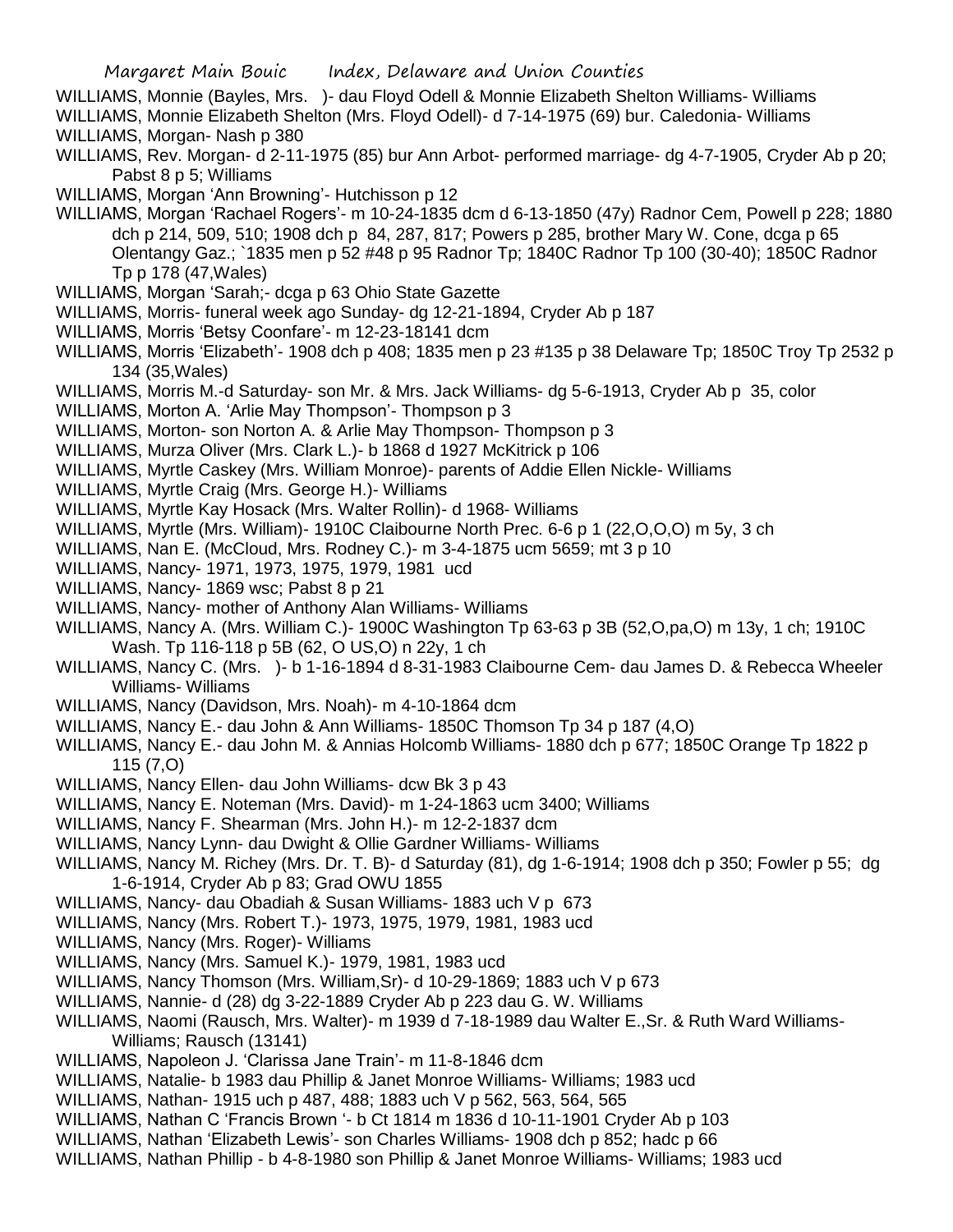- WILLIAMS, Nathaniel- son Lonnie & Barbara Williams- 1980 dcd
- WILLIAMS, Ned- 1908 dch p p 5; 1976 dch p 20
- WILLIAMS, Ned W. 'Hazel I.'- 1979 ucd
- WILLIAMS, Nehemiah 'Deborah Williams' b 2-4-1695 m 6-16-1719 d 8-25-1778 dcc David Williams 258
- WILLIAMS, Nehemiah 'Janet Trindle'- m 12-30-1847 dcm
- WILLIAMS, Nehemiah 'Mary'- d 10-20-1821 (84y) Marlborough Cem p 162; dcw Bk 1 p 41, will,
- WILLIAMS, Nehum- Pabst 7 p 4; 1820C Troy Tp
- WILLIAMS, Neil A. 'Connie Sue Reeder'- m 7-1-1972 son Austin Williams- Williams
- WILLIAMS, Neil- son Austin R. & Edith L. Miller Williams- Williams
- WILLIAMS, Neil B. 'Willa'- 1969, 1971 dcd
- WILLIAMS, Neil- son Tim & Tammy Williams- 1981, 1983 ucd
- WILLIAMS, Nelle (Thomas, Mrs. Milton Eugene)- 1985 uch p 135
- WILLIAMS, Nellie Atkinson (Mrs. Harold)- d 11-22-1956 (55) bur Hopewell Cem- dau C. J. & Nora Decker Atkinson- Williams
- WILLIAMS, Nellie- b 8-1891 dau Cassius & Mary A. Williams- 1900C Liberty Tp Un Co 207-211 p 10A (8,O,O,O)
- WILLIAMS, Nellie E.- dau David D. & Mary A. Jones Williams- Pabst 7 p 12; dg 5-28-1907, dg 6-11-1907, Cryder Ab p p 46, 47
- WILLIAMS, Nellie McEntire (Mrs. Jesse J.)- b 7-17-1893 dau John & Laura Orders McEntire- Williams; 1961, 1969 dcd
- WILLIAMS, Nelson A. 'Marilyn L.'- 1975 ucd
- WILLIAMS, Nelson- d 7-121-1894 father-in-law of F. P. Hills- dg 7-17-1894
- WILLIAMS, Nelson- son George & Margaret Williams- 1860C Allen Tp 894-904 p 123 (7,O)
- WILLIAMS, N. E. M.- Fancher Cem- Powell p 124
- WILLIAMS, Nettie- 1949 ucd
- WILLIAMS, Nettie G. (Mrs. Francis O.)- b 1888 d 3-7-1914 York Cem A67 p 55
- WILLIAMS, Nettie G. Wheeler (Mrs. Owen T.)- dau Dayton P Wheeler- 1910C Washington Tp 165-167 p 7B (21,O,O,O)
- WILLIAMS, N. 'Frances C.'- parents of Effie G. Williams- dg 9-23-1864 Cryder Ab p 43
- WILLIAMS, Nicholas- Nash p 131, 137, 138, 169, 186
- WILLIAMS, Nicole- b 1981 ch Timothy A. & Tamara J. Williams- 1983 ucd
- WILLIAMS, Nila? (Mrs. L. R.)- 1910C Dover Tp 31-31 p 2A (39,O,O,O) m 18y 2 ch
- WILLIAMS, Nina L. Agnew (Mrs. J. A.)- sister Esther Agnew, dau James K. & Jane A. Bibbler Agnewdumch p 65; dg 3-1-1912, Cryder Ab p 103
- WILLIAMS, N. J.- Pabst p 66
- WILLIAMS, Nola E.- b 1-1884 step-dau Lewis & America White- 1900C Dover Tp 167-169 p 8A (16,O,Alabana, NY)
- WILLIAMS, Nola (Wilcox, Mrs. Calvin)- dau Richard & Larua Smart Williams- Williams
- WILLIAMS, Nollie- Pabst 8 p 24
- WILLIAMS, Noma (Mrs. Harry V.)- Williams
- WILLIAMS, Nora (Mrs. John C.)- 1985 uch p 113
- WILLIAMS, Norma- b 1961 ch A. J. & Ethel Williams- 1969 dcd
- WILLIAMS, Norma (Carlson, Mrs. )- dau William & Josephine Williams- Williams
- WILLIAMS, Norma Dougal (Mrs. Earl E. )- b 7-19-1903 d 12-3-1993 (90) Fulton Cem dau George & Minnie Dougal- Williams
- WILLIAMS, Norma- b 1957 dau Laron & Carol J. Williams- Williams; 1971 dcd
- WILLIAMS, Norman C.- 1900C Liberty Tp Un Co 45-45 p B2 (18,O,O,O) farm labor; 1910C Lib. Tp 51 p 3A (28,O,O,O) m 4y, farm labor
- WILLIAMS, Norman G. 'Minnie McCullough''Blanche Dean'- b 12-1-1881 d 10-19-1858 York Cem O42 ½ p 91; son Edward & Siddie Paxton Williams- Williams
- WILLIAMS, O.- CCC (1975 Delaware Tp)
- WILLIAMS, O.. B.- 1915 uch p 137, 529; 1883 uch III p 373, V p 52-58
- WILLIAMS, Oba- b 11-1860 family of Sarah D. Odor- 1900C Washington Tp 38-38 p 2B (39,O,O,O)
- WILLIAMS, Obadiah H.- mt 3 p 19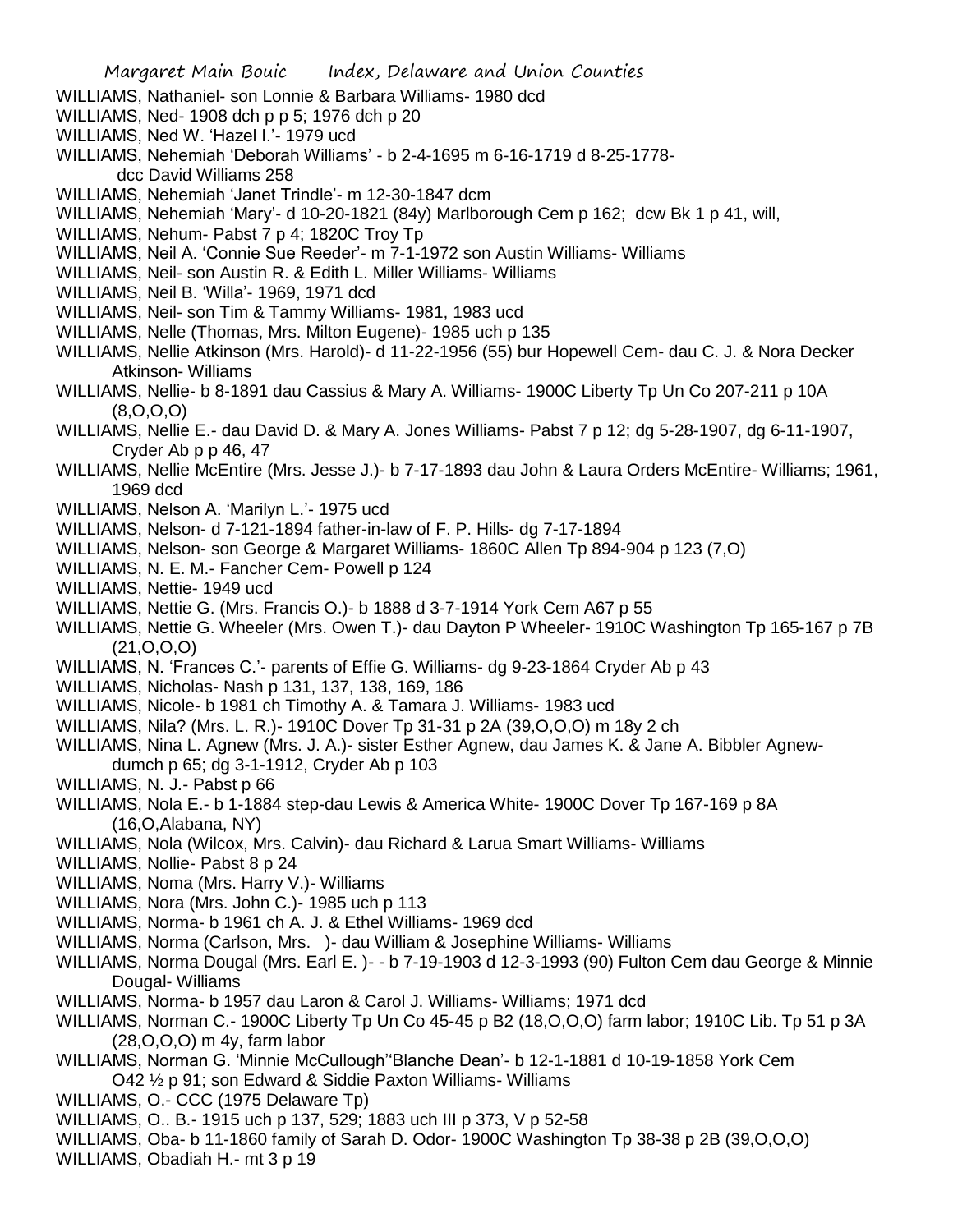- WILLIAMS, Obadiah- son Henry & Minerva Green Williams- 1883 uch V p 673; 1870C Washington Tp 16-16 (9,O); 1880C Wash Tp 109-113 p 12 (19,O,O,O)
- WILLIAMS, Obadiah- son Obadiah & Susan Williams- 1883 uch V p 673
- WILLIAMS, Obadiah 'Susan'- 1915 uch p 238; 1883 uch V p 666, 673
- WILLIAMS, O. H. 'Clarissa A. Hough' 1880 dch p 216, 684; uncle of Lluther R. Williams- dg 11-3-1911 Cryder Ab p 70
- WILLIAMS, J. Olen 'Bertha McDonald'- parents of Betty C. Williams- Williams
- WILLIAMS, Olive Bird (Mrs. George W.) b 9-1853 m 1-25-1871 ucm 4870; 1880C Washington Tp 89-98 p 10 (26,O,O,O); 1900C Washington Tp 85-85 p 4B (46,O,O,O); 1910C Wash Tp 258-260 p 10B
	- (55,O,O,O) m 30y, 10ch, 5 living
- WILLIAMS, Olive Owen (Mrs. )- dau Warren & Rachel Ray Owen- dg 2-11-1887, Cryder Ab p 151
- WILLIAMS, Olive Tewell (Mrs. Hamilton Bertel)- McKitrick p 117
- WILLIAMS, Oliver Cromwell- son William G. Williams- dg 2-4-1902 Cryder Ab p 122
- WILLIAMS, Oliver Holcomb- b 1878 d 1903 Thomas Graveyard- Powell p 168
- WILLIAMS, Oliver Lockwood 'Katherine Isabel Kahle'- b 1-21-1899 m 9-3-1924- Weiser p 685
- WILLIAMS, Oliver- b 11-3-1779 son Samuel & Hannah Powers Williams- Powers Pat p 143
- WILLIAMS, Oliver 'Zuriah Ballaard'- b ca 1748 m 11-10-1775 d 12-1833 son Samuel Williams-

Powers Pat p 143

- WILLIAMS, Ollie Demoss (Mrs. David)- b 12-18-1887 dau William & Eliza Jane Eikelberner Demoss- Weiser p 157
- WILLIAMS, Ollie Gardner (Mrs Dwight)- parents of Joseph Steven Williams- Williams
- WILLIAMS, Ollie (Grisham, Mrs. )- dau Dock Franklin & Catherine Riggs Williams- Williams
- WILLIAMS, Ollie Lahmon (Mrs. Dalton)- parents of Richard D. Williams- Williams
- WILLIAMS, Omar E.- b 2-11-1868 son Daniel T. & Mary Sharrick Williams- 1883 uch V p 673
- WILLIAMS, Opal- 1961 dcd
- WILLIAMS, Opal (Caldwell, Mrs. )- sister Lonnie Williams- Williams
- WILLIAMS, Ora D.- b 8-1896 son Elmer & Blanche Williams- 1900C Wash. Tp 68-68 p 3B (3,O,O,O)
- WILLIAMS, Ora- dau Dr. J. L. & Amanda E. Wood Williams- dg 3-1-1907, Cryder Ab p 21;
	- dg 11-25-1913 Cryder Ab p 73
- WILLIAMS, Ora Schanck- btp p 15
- WILLIAMS, Orlando J. 'Antoinette Celestine Maine'- m 3-26-1871 Asp (921)
- WILLIAMS, Orlando- b 4-10-1885 son Orlando J. & Anoinette Celestine Maine Williams- Asp 1848
- WILLIAMS, Orlando S.- son Abraham & Evaline Williams- 1850C Harlem Tp 594 p 55 (1,O)
- WILLIAMS, Orrie Kingman (Mrs )- sister Wm. Williams- dg 8-28-1908, Cryder Ab p 152
- WILLIAMS, Orson B. 'Pamelia L.- 1870C Marysville 70-70 (35,O) hardward merchant
- WILLIAMS, Orson- son Ralph & Alvatine Horn Williams- Williams
- WILLIAMS, Otho Henry . 'Clarissa Almira Hough'- b 11-30-1825 m 8-31-1856 d 3-23-1912 (87) son Rev. John & Anna Smart Williams-dcc Mary Denison Cummins 10; dcc Cynthia Cummins 26; 1908 dch p 834; dg 3-26-19121, Cryder Ab p 111, 112; dcw Bk 3 p 43; 1850C Thomson Tp 34 p 187 (24)
- WILLIAMS, Otho- uncle of Dr. Otho Hill- dg 2-16-1909, Cryder Ab p 11
- WILLIAMS, Otmer- son Elijah H. Williams- Williams
- WILLIAMS, Otto D. 'Avis Vance'- parents of Daniel R. , Robert, Phillip, John Williams- Williams
- WILLIAMS, Otto- farm- dg 12-31-1907 home of John Hiller, Cryder Ab p 94
- WILLIAMS, Otto- brother John Williams- dcw Bk 3 p 43
- WILLIAMS, Floyd Owen- son Floyd Odell & Monnie Elizabeth Shelton Williams- Williams
- WILLIAMS, Owen T. 'Nettie G. Wheeler'- 1910C Washington Tp 165-167 p 7B (22,O,O,O)
- WILLIAMS, Pam (Johnson, Mrs. Richard, Jr.)- dau Trenton W. & Geraldine Williams- Williams
- WILLIAMS, Pam (Larimer, Mrs. Don)- dau Charles William Williams- Williams
- WILLIAMS, Pam (Mrs. Richard)- Williams
- WILLIAMS, Pam- dau Ronald O. & Jane Stewart Williams- Williams
- WILLIAMS, Pamela Ann Darts (Mrs. Roer)- d 8-27-1974 (22)- Williams
- WILLIAMS, Pamela- b 10-1955 dau Howard & Elsie Irene Chambers Williams- Maugans Anc p 139
- WILLIAMS, Pamela Kay Blosser (Mrs. Mark Anthony)- m 11-20-1982 dau Homer C. & Doris Blosser-Williams; 1981 ucd
- WILLIAMS, Pamela- b 1970 dau Kelly & Darlene J. Williams- 1971, 1973, 1975, 1979, 1981, 1983 ucd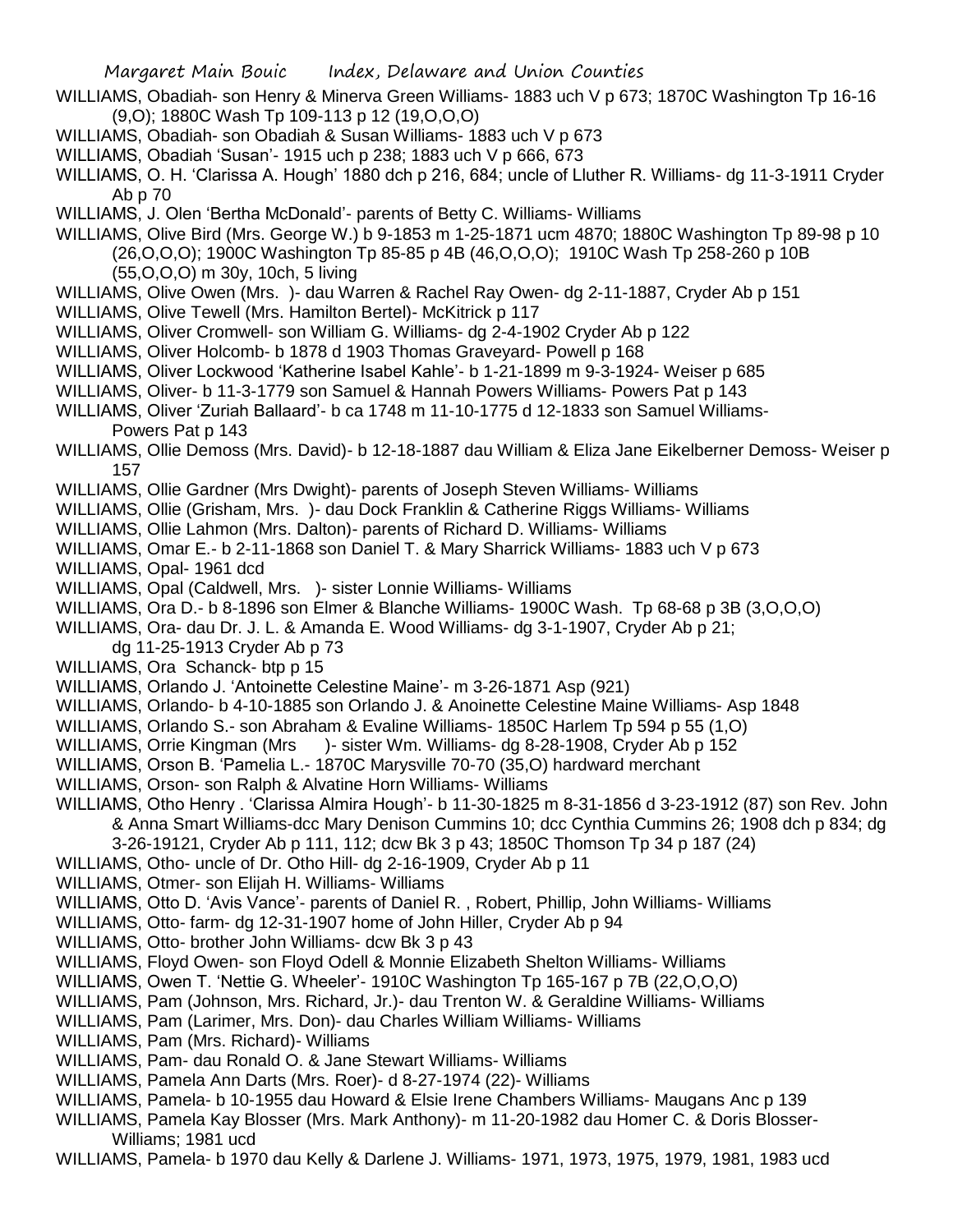## Margaret Main Bouic Index, Delaware and Union Counties

- WILLIAMS, Pamelia (Cummins, Mrs. Squire P. V.)- m 7-9-1835 dcm
- WILLIAMS, Pamelia L. (Mrs. Orson B.)- 1870C Marysville 70-70 (32,NY)
- WILLIAMS, Parl 'Stella Whipps'- b 7-1-1883 m 1908 d 10-9-1975 (92) Otterbein Cem- son Manuel & Sarah Kelly Williams- Williams;1915 uch p 1065;1900C York Tp 56-56 p 3A (16,O,O,O) farm labor
- WILLIAMS, Patience (Cross, Mrs. )- b 8-3-1833- dumch p 118
- WILLIAMS, Patricia (Hoosier, Mrs. John)- dau Richard D. & Barbara Williams- Williams
- WILLIAMS, Patrick- b 1967 son Robert Elwood & Carol Williams- 1967,m 1971, 1973, 198 3 ucd
- WILLIAMS, Patrick- b 1974 son Russell & Betty Williams- 1975, 1979, 1981, 1983 ucd
- WILLIAMS, Patrick 'Stacy Hunter'- son Bryant & Marilyn Williams- Williams
- WILLIAMS, Patty- dau Katy A. Williams- 1850C Orange Tp 1821 p 115 (13,O)
- WILLIAMS, Paul- Powers p 212; Marysville p 47. 49; Williams
- WILLIAMS, Paul C. 'Helen Spurrrier''Blanche Stover'- b 6-2-1904 d 1-23-1986 (81) Oakdale Cem retired president of O. M. Scott; 1985 uch p 123; 1910C Marysville 85-88 p 4A (5,O,O,O); brother Marguerite
- Williams; 1979, 1981, 1983 ucd
- WILLIAMS, Paul son Cyrus Charles & Maggie Mader Williams- 1915 uch p 677; Williams
- WILLIAMS, Paul David- b 6-27-1960 son Kenneth Earl & Anne Babeck Williams- McKitrick p 120
- WILLIAMS, Paul Ernest- d (62) Grad OWU 1862 son William G. Williams- dg 2-4-1902 Cryder Ab p 122; dg 11-28-1913, Cryder Ab p 73
- WILLIAMS, Paul- son Harley & Tani Williams- brother David Williams- Williams
- WILLIAMS, Paul 'Lorraine'- 1980 dcd
- WILLIAMS, Paul O. 'Virginia Senters'- parents of Roger Wayne Williams- Williams
- WILLIAMS, Paul P. C.- d 1-22-1986 Oakdale Cem <=258
- WILLIAMS, Rev. Paul Richard- 'Leah Scott'- m 5-26-1938 son Ernest & Mary Coates Williams- Williams; 1980 dcd
- WILLIAMS, Paul R.. Sr. 'Frances M. Brown'- d 11-7-1973 (63) bur Fairview Memoiral- Pabst 6 p 103; 1961, 1969, 1971 dcd
- WILLIAMS, Paul R. Jr. 'Vera Jean Hagelgans'- son Paul R.,Sr. & Frances M. Brown Williams- Williams; 1961 dcd
- WILLIAMS, Paul- son Walter Rollin & Myrtle May Hosack Williams- Williams
- WILLIAMS, Paul W. 'Lela A.'- 1961 dcd
- WILLIAMS, Paula (Mrs. George)- Williams
- WILLIAMS, Paula Jeanne- b 10-3-1958 dau Donald Merrill & Mary Lou Witherick Williams-McKitrick p 121
- WILLIAMS, Pauline (Ansley, Mrs. Lauren)- dau Leonidas W. & Maude B. Allen Williams- Williams
- WILLIAMS, Pauline Lemaster (Mrs. Austin R.)- Williams
- WILLIAMS, Pauline (Ward, Mrs. Arlie)- dau W. M. & Mae Gulley Williams- Williams
- WILLIAMS, Pearl Almeda- dau George Edward & Anna Lepps Williams- dg 10-21-1910 Cryder Ab p 166
- WILLIAMS, Pearl Carl- b 10-15-1894 son Billy & Elnora Williams- adm 4-28-1898; Chjildren's Home Tape p 46; black
- WILLIAMS, Pearl Estella (Newhouse, Mrs. Paul)- dau Christopher Columbus & Cordelia Cline Williams-Newhouse p 48; Richey 5,6
- WILLIAMS, Pearl- dau Ethan & Loretta Lewis Williams- dumch p 307
- WILLIAMS, Pearl Pickuip (Mrs. Frank Harry Mead)- b 6-22-1899 m 6-30-1925 dau William Wesley & Annie Drinkwater Pickup- McKitrick p 120
- WILLIAMS, Pearl R. 'Lois Clapsaddle'- b 1-7-1915 Plain City m 46y d 12-11-1994 (79) Forest Grove Cem- son Emmett & Pearl M. Robinson Williams- Williams
- WILLIAMS, Pearl Stiles- b 1896 d 1921 Galena Cem- Powell p 14
- WILLIAMS, Pearly Salyers (Mrs. Dallas)- Williams
- WILLIAMS, Penny (Cummins, Mrs. Rick E.)- m 9-3-1971 Williams
- WILLIAMS, Peggy (Counts, Mrs. Frank)- dau Richard & Laura Smart Williams- Williams
- WILLIAMS, Peggy Worthington (Mrs. John)- m 6-7-1807 onwq I
- WILLIAMS, Percy Q. 'Blanche Marie Weiser '- m 5-31-1950- Weiser p 649
- WILLIAMS, Peter- 1908 dch p p 407; 1850C Troy Tp 2529 p 134 (7,O)
- WILLIAMS, Peter- 1870C Claibourne Tp 44-43 p 7 (7,O)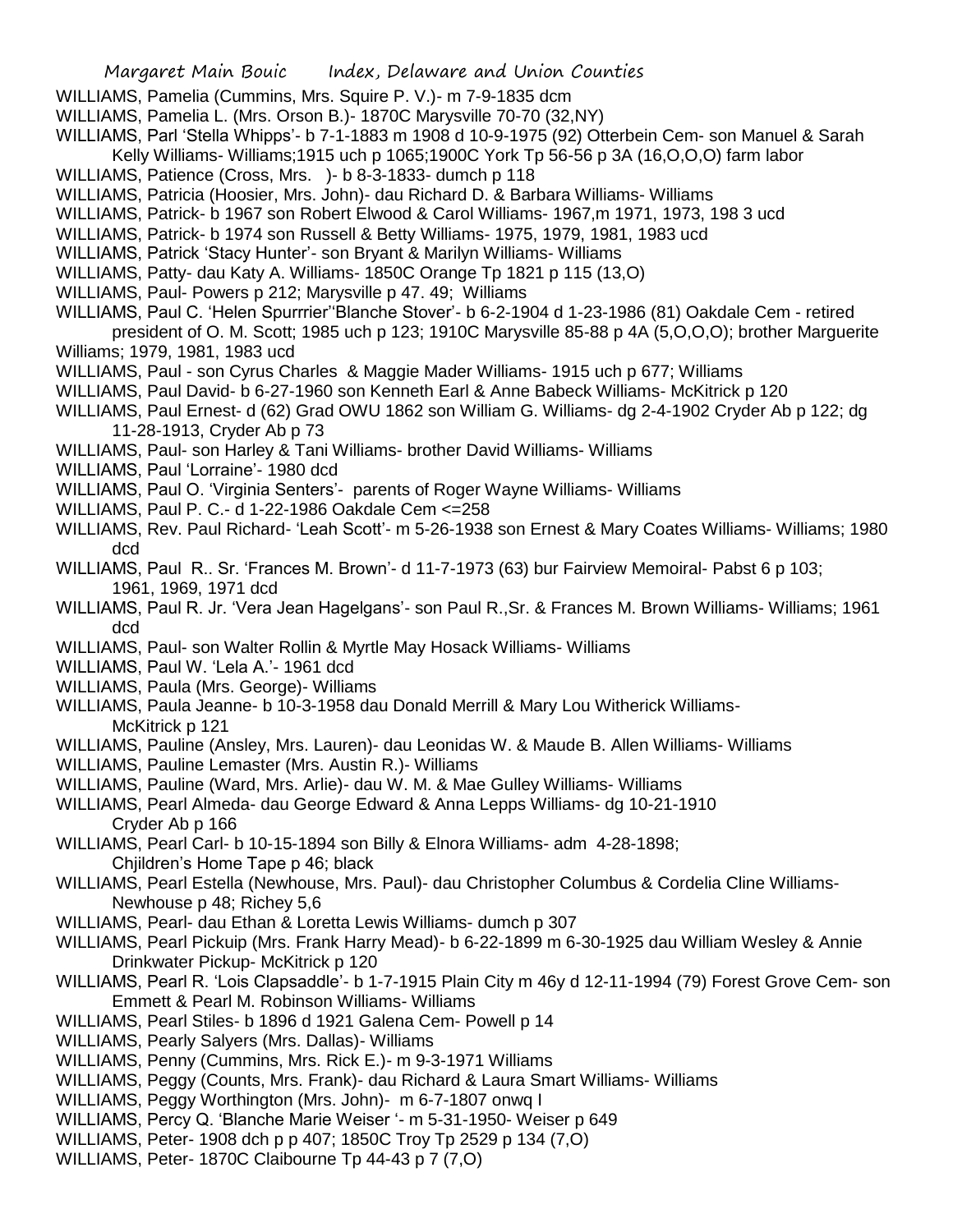- WILLIAMS, Peter- son Jesse & Hannah Brint Williams- Williams; 1880C Jackson Tp 4-4 p 221B (4,O,O,O)
- WILLIAMS, Peter- son Morris & Elizabeth Williams- 1850C Troy Tp 2532 p 134 (6,Pa)
- WILLIAMS, Phebe Andrews (Mrs. Derius)- m 4-25-1847 dcm
- WILLIAMS, Phebe (Bell, Mrs. George W.)- m 11-9-1848 dcm
- WILLIAMS, Phebe (Mrs. Christian)- 1860C Washington Tp 1451-1461 p 196 (25,O)
- WILLIAMS, phebe Curry (Mrs. William H.)- m 6-10-1879 ucm 6497 dau James & Phebe Winget Curry- 1883 uch V p 305, 328; 1915 uch p 547l; hjt p 3
- WILLIAMS, Phebe Eleanor (Mrs. Enos)- d 9-2-1844 (32y) Fancher Cem- Powell p 128
- WILLIAMS, Phebe (Mrs. )- buried 4-23-1879, dg 5-1-1879 Cryder Ab p 38- step-mother of George Williams
- WILLIAMS, Phebe Jane (Fairchild, Mrs. Sherman)- dau Isaac & Elizabeth Williams- 1908 dch p 748
- WILLIAMS, Phebe Sebring (Mrs. Thomas)- 1880 dch p 855; 1850C Genoa Tp 310 p 32 (53,Pa)
- WILLIAMS, Phebe dau William & Mary Williams- 1850c Genoa Tp 362 p 38 (6,O)
- WILLIAMS, Phebe (Mrs., William)- 1880C Jerome Tp 31-32 p 4 (44,O,Va,Va); 1900C Jerome Tp 212 221 p 9B(64,O,Va,Va) 2 ch, 1 living;1910C Jerome Tp 377-383 p 16B (74,O,Va,Pa) m 30y, 2 ch 1 l l
- WILLIAMS, W, Phil 'Janet'- son Omer P. & Helen L. Williams- Williams; 1979, 1981, 1983 ucd
- WILLIAMS, Phillip- 1850C Radnor Tp 80 p 177 (1,O)
- WILLIAMS, Phillip- son Ebenezer P. & Mary Davis Williams- 1880 dch p 781; dg 8-14-1896 Cryder Ab p 80
- WILLIAMS, Phillip ' Monroe'- son Helen Williams- Williams
- WILLIAMS, Phillip- son Otto D. & Avis Vance Williams- Williams
- WILLIAMS, Phoebe (Mrs. Benjamin)- Powell p 32; 1850C Radnor Tp 15 p 175 (28,O)
- WILLIAMS, Phoebe- 1850C Radnor Tp 15 p 175 (2,O) dau Benajmin & Phoebe Williams
- WILLIAMS, Phoebe Ione (Short, Mrs. Joseph)- m 1851 d 1855 dau Benjamin & Phoebe Williams- Powell p 322
- WILLIAMS, Phoebe May- b 4-18-1881 dau William H. & Pheobe Curry Williams- 1883 uch V p 328; 1900C
- Jerome Tp 212-221 p 9B (18,O,O,O) housekeep;1910C Jerome Tp 377-383 p 16B (28,O,O,O)
- WILLIAMS, Phoebe T. (Gooding, Mrs. George)- 1880 dch p 710
- WILLIAMS, Phyllis (Mrs. Gerald W)- 1980 dcd
- WILLIAMS, Phyllis (Mrs. Jerry)- Williams
- WILLIAMS, Phyllis- dau Walter & Mary Ellen Wood Williams- Williams
- WILLIAMS, Pirces Bell (Mrs. Thomas)- d 11-20-1823 (36y) Curtis Cem- Powell p 112; 1880 dch p 855
- WILLIAMS, Polly (Mrs. Abraham)- dcw Bk 1 p 108
- WILLIAMS, Polly A.- d 8-15-1842 (4-11-14) Fancher Cem- Powell p 124 dau John A. & Clara Williams
- WILLIAMS, Polly Budd (Mrs. John S.)- 10-19-1839 dcm
- WILLIAMS, Polly (Gibbs, Mrs. )- dau Anson Williams- dcw Bk 2 p 347
- WILLIAMS, Polly (Good, Mrs. Branson)- m 2-24-1850 dcm
- WILLIAMS, Polly Maria Vanduzer (Mrs. Ebenzer) m 1-1-1834 dcga p 62
- WILLIAMS, Priscilla Martin (Mrs. Victor A.)- m 9-12-1865 dcm dau Richard & Sarah Konkel Martin- 1908 dch p p 626; 1850C Genoa Tp 507 p 49 (5,Pa)
- WILLIAMS, Pritchard-Maurice Jones p 3
- WILLIAMS, Prudence- b 4-12-1772 dau Samuel & Hannah Powers Williams- Powers Pat p 143
- WILLIAMS, Prudence S. (Amy, Mrs. Hollis)- lice 3-16-1829 ucm 171 1883 uch III p 288, V p 455; 1915 uch p 462; unec 1982, II p 26
- WILLIAMS, Pyrena Pierson (Mrs. Silas C.) m 4-25-1839 dcm d 8-13-190? Trenton Cem, Powell p 270; Pabst 5 p 7, 23
- WILLIAMS, Questa- da 3-4-1974 (67) Oak Grove Cem sister Julia Raile- Williams
- WILLIAMS, Rachael- dau Mathew & Elizabeth Williams- 1850C Washington Tp 1173-1191 p 175 (14,O)
- WILLIAMS, Rachael Rogers(Mrs. Morgan)- m 10-24-1835 dcm;1850C Radnor Tp 106 p 178 (37,Wales)
- WILLIAMS, Rachel Ellen McKitrick (Mrs. Elbridge)- b 1838 m 1858 d 1911 dau John & Elizabeth Robertson McKitrick- McKitrick p 103, 106
- WILLIAMS, Rachel Hannaman (Mrs. Joseph)- 1883 uch V p 357
- WILLIAMS, Rachel Jacob- dau Nicholas Williams- Nash p 137
- WILLIAMS, Rachel (Mrs. John)- Marden letter
- WILLIAMS, Rachel (Long, Mrs. Joseph H.)- b 1818 m 1846; dcc Donald Keyser 13
- WILLIAMS, Rachel- dau Matthew & Sally Williams- Williams; engaged to Fred Parrish
- WILLIAMS, Rachel- dau Obadiah & Susan Williams- 1883 uch V p 673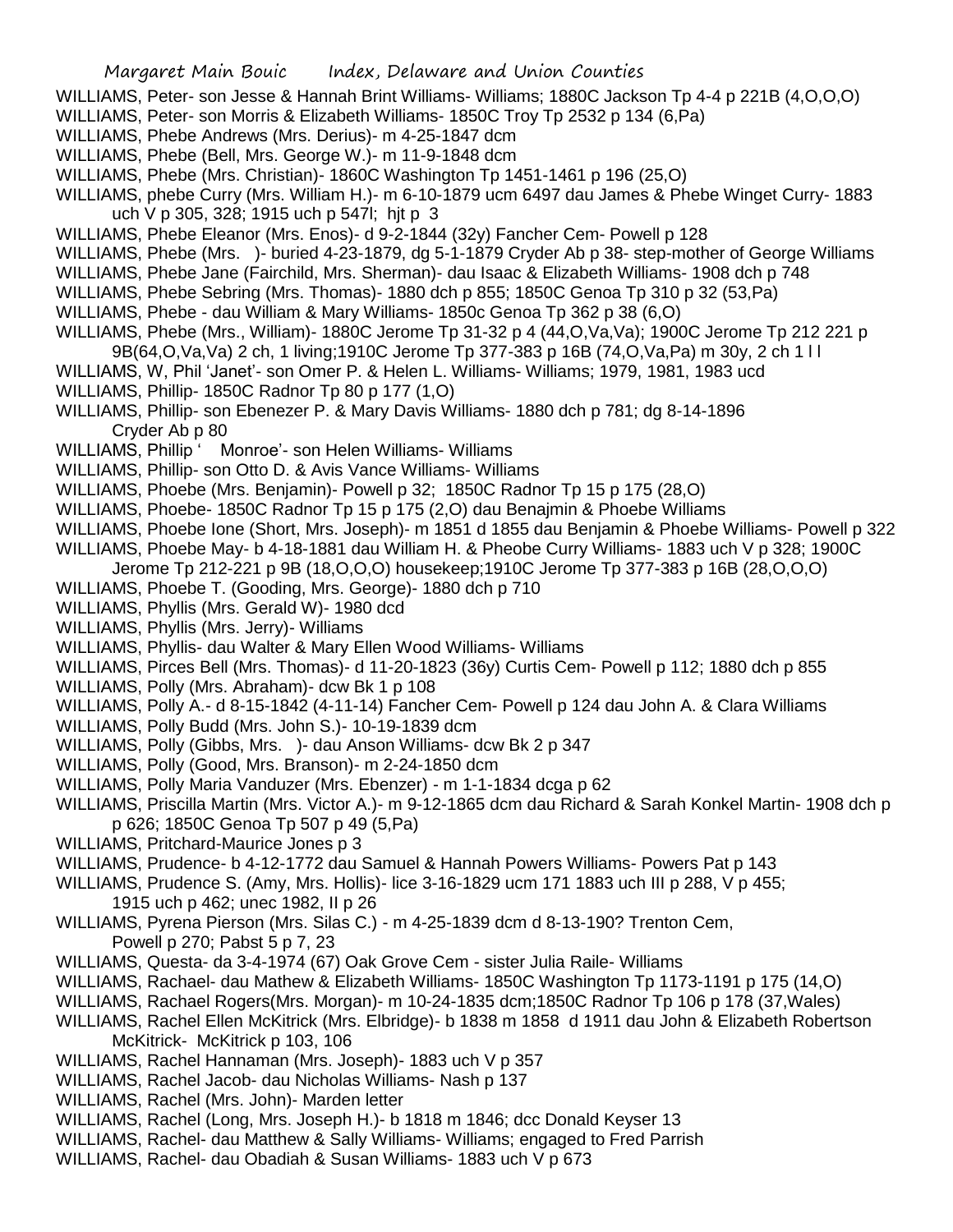WILLIAMS, Rachel (Perry Mrs. David G.)- b 8-8-1840 m 5-28-1865 d 8-2-1924, dcc Herbert Eagon 7 WILLIAMS, Rachel- dau William & Maargaret Williams- 1850C Troy Tp 2522 p 134 (9,O) WILLIAMS, Ralph- Nash p 390 WILLIAMS, Ralph Albert- d Thursday (2) son Henry Williams- dg 4-30-1912, Cryder Ab p 122 WILLIAMS, Ralph 'Alvatine Horn'- Williams WILLIAMS, Ralph E., Jr. 'Missy A. La Cross'- m 9-17-1983 son Ralph Williams, Sr.- 1980 dcd WILLIAMS, Ralph Irwin- b 9-6-1900 Westerville d 1-29-1909 (8-4-23); dg 2-16-1909. Cryder Ab p 11 WILLIAMS, Ralph, nephew Lucius E. Williams- Williams WILLIAMS, Ralph- son Raymond ? & Mary Williams- 1910C Liberty Tp Un Co 30 p 2A (18,O,Ky,O) WILLIAMS, Ralph- son William E. & Alice L. Parker Williams- Williams WILLIAMS, Ralston 'Mrs. Betsey Kennedy'- m 2-15-1872 ucm 5053 WILLIAMS, Ralston B.- b 12-13-1872 son Daniel T. & Mary Starrick Williams- 1883 uch V p 673 WILLIAMS, Randy 'Cindy'- son Donald Lee Williams- Williams WILLIAMS, Randy 'Genette'- son John L. & Dorothy Williams- Williams WILLIAMS, Raulie Gilbert- d 1-22-1963 bur Cincinnati- Williams WILLIAMS, Rawson- son Jesse & Elisabeth Williams- 1870C Washington Tp 58-55 p 8 (21,O) WILLIAMS, Ray- son Benjamin Williams- Williams WILLIAMS, Ray F.- d 9-1-1984 Oakdale Cem M-273-N ½ WILLIAMS, Ray- brother Lonnie Williams- Williams WILLIAMS, Raymond- b 1-1878 1900C Liberty Tp Un Co 260-266 p 12A (22,O,O,O) teamster WILLIAMS, Raymond 'Mary'- 1910C Liberty Tp Un Co 30 p 2A (40,Ky,Ky,Ky) WILLIAMS, Raymond 'Ruth Neely'- b 5-9-1906 m 1937 d 1-13-1972 Mt. Carmel Cem- son Lawson & Florence May Williams- Williams WILLIAMS, R, B. (35-1883) Pabst 6 p 76, 8 p 62 WILLIAMS, R. B. 'Lizzie'- parents of Harriet Josephine Williams- dg 11-19-1874 Cryder Ab p 122 WILLIAMS, Rebecca- mt 10-13-1852 WILLIAMS, Rebecca- Nash p 167 WILLIAMS, Rebecca A.- dau John M.. & Annias Holcomb Williams- 1880 dch p 677 WILLIAMS, Rebecca A. Kern (Mrs. Keith Benge)- m 6-3 dau Charles M. & Mary Jean Kern Williams- Williams WILLIAMS, Rebecca Ann (Norman, Mrs. James H.)- m 8-31-1856 dau John & Sarah Williams- Maugans Anc p 236 WILLIAMS, Rebecca- dau Anson Williams- dcw Bk 2 p 347 WILLIAMS, Rebecca (Bishop, Mrs. Marion)- m 11-20-1864 dcm WILLIAMS, Rebecca (Faulkner, Mrs. Jerome B.)- m 4-23-1848 dcm WILLIAMS, Rebecca Grover (Mrs. John)-b 1807 m 8-25-1844 ucm 976 d 9-14-1865 Hathaway Cem, Union Allen Tp Cem p 82; 1850C Union Tp 1252-1279 p 188 (43,Mass) WILLIAMS, Rebecca- dau Jane Hodgkins- Nash p 163 WILLIAMS, Rebecca Jean (Wausch, Mrs. Duane R.)- m 6-13-1970 dau John C. & Nora Williams- Rausch (11887); 1985 uch p 113 WILLIAMS, Rebecca (K)- dau John, granddau Nicholas Williams- Nash p 137, 169 WILLIAMS, Rebecca (McKee, Mrs. Robert)- dau Edward Williams- Nash p 24, 162 WILLIAMS, Rebecca- dau Mary Williams- dcw Bk 1 p 26 WILLIAMS, Rebecca (Montgomery, Mrs. John C.)- 1915 uch p 966 WILLIAMS, Rebecca (Stephens, Mrs. Justus)- m 11-9-1852 ucm 1876 WILLIAMS, Rebecca Wheeler (Mrs. James D.)- Williams WILLIAMS, Rebecca Wilson (Mrs. Edward)- 1883 uch V p 564; 1830C Jackson Tp 490 p 288 (40-50) WILLIAMS, Rebecca (Woodfill, Mrs. Oliver Fremont)- White II (59)

- WILLIAMS, Rees 'Ann'- rtc p 7, 8, 9; rcc p 2, 3; 1850C Radnor Tp 197 p 181 (36,Wales) dg 2-27-1884 Cryder Ab p 92; mason
- WILLIAMS, Reese- monument erected Welsh graveyard- dg 3-8-1889 Cryder Ab p 221
- WILLIAMS, Reevee Merrit Geho (Mrs. Levi Curtis)- b 9-11-1898 m 10-2-1919 d 6-19-1974 dau Joseph Wiley & Mary Ann Hypsline Smith Geho- dcc Columbus O. Williams- III 9, Columbus O 3
- WILLIAMS, Regenia (Bobb, Mrs. William III) -b 1955 dau Herman & Alice F. Williams- Williams; 1971, 1973 ucd
- WILLIAMS,Reginald W.'Joyce A. Oehler'-son Robert & Laura Smart Williams-Williams; 1961(17) dcd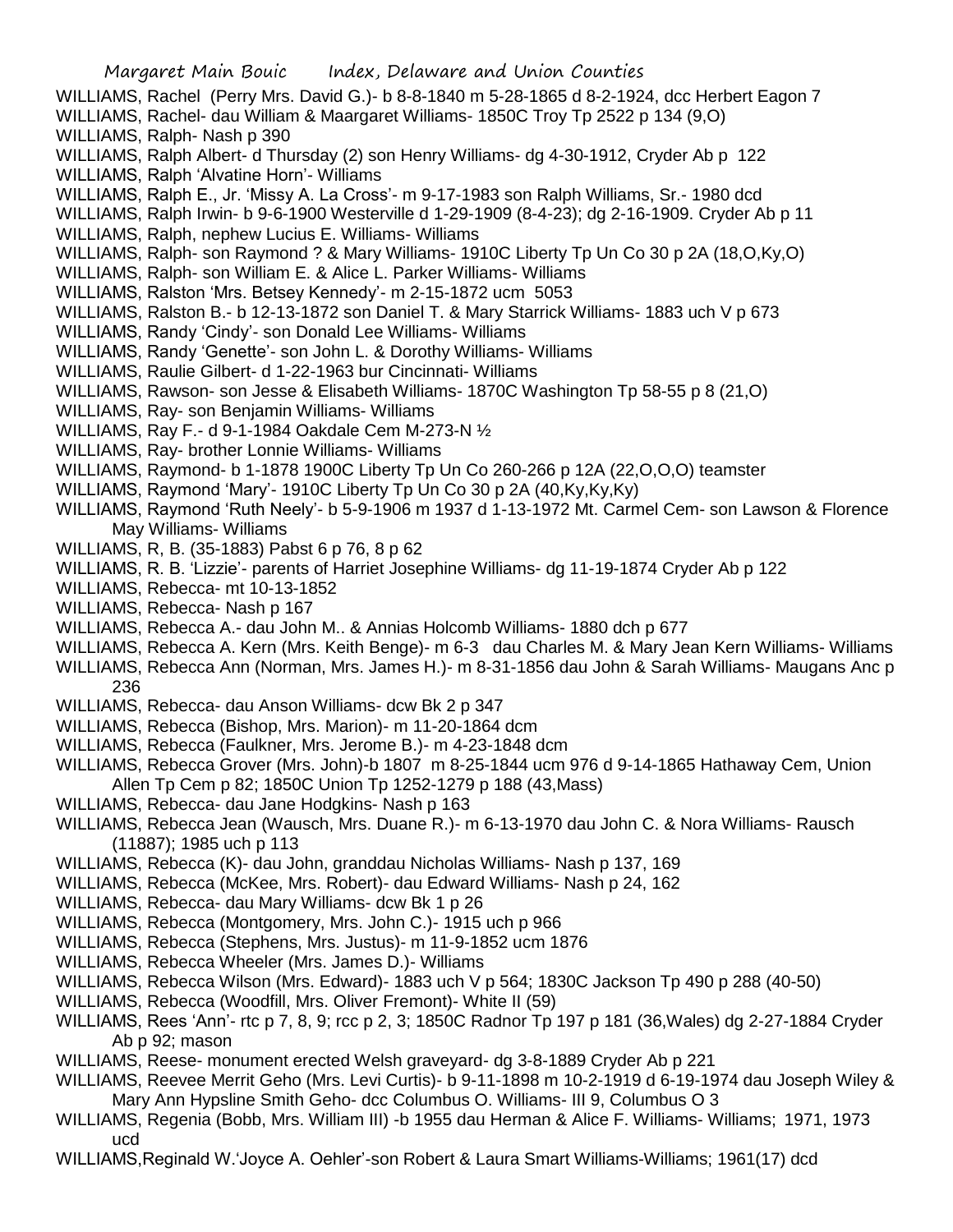WILLIAMS, Reta (Mrs. William H.)- 1971 dcd

- WILLIAMS, Reuben- son Andrew M. & Sarah Ann Williams- 1850C Oxford Tp 2753 p 155 (7,O)
- WILLIAMS, Reuby (Flannigan, Mrs. James)- m 12-1-1846 dcm
- WILLIAMS, Rev.- 1915 uch p 234; funeral of Able Wilson, colored; dg 1-26-1915 Cryder Ab p 10
- WILLIAMS, Rev,- Reformed Ch.- conducted funeral of Mary Ann Strine- dg 2-2-1894, Cryder Ab p 152
- WILLIAMS, Rheuhama (Mrs. Benjamin)- 1870C Union Tp 160-159 p 22 (23,Pa)
- WILLIAMS, Rhoda- dau Andrew M. & Sarah Ann Williams- 1850C Oxford Tp 2753 p 155 (4/12,O)
- WILLIAMS, Richard- former slave- dg 3-15-1892, Cryder Ab p 89
- WILLIAMS, Richard- d 9-23-1849 (55y) Radnor Cem Powell p 214
- WILLIAMS, Richard A.- 1975, 1979, 1983 ucd
- WILLIAMS, Richard C.- Williams
- WILLIAMS, Richard D. 'Barbara L.'- b 11-17-1934 Delaware d (67) Oak Grove Cem son Dalton & Ollie Lahmon Williams- Williams
- WILLIAMS, Richard 'Deborah'- son William A. & Grace Lucille Cackler Williams- Williams
- WILLIAMS, Rickie- son Donald R. & Velda E. Williams- 1961 (3 ½) dcd
- WILLIAMS, Richard E.- 1980 dcd
- WILLIAMS, Richard G. 'Helen J.'- 1969, 1971 dcd
- WILLIAMS, Richard H. 'Julia Lorillard Edgar'- m 4-25-1905- Weiser p 211
- WILLIAMS, Richard 'Imo'- b 4-1874 son Jesse & Hannah Williams- 1880C Jackson Tp 4-4 221B (6,O,O,O); 1900C Washington Tp 259-259 p 11B (26,O,O,O) m 5y
- WILLIAMS, Richard 'Kathy'- 1981 ucd
- WILLIAMS, Richard L.- 1961, 1971 dcd
- WILLIAMS, Richard L- son William Arnold & Grace L. Williams- Williams
- WILLIAMS, Richard- son Margaret Williams- 1850C Radnor Tp 18 p 175 (17,Wales)
- WILLIAMS, Richard 'Minnie'- m 1881, dg 1-12-1892, Cryder Ab p 80
- WILLIAMS, Richard- son Morris & Elizabeth Williams- 1850C Troy Tp 2532 p 134 (9/12,O)
- WILLIAMS, Richard 'Pam'- son Omer P & Helen L. Williams- Williams
- WILLIAMS, Richard- b 1980 son Richard & Kathy L. Williams- 1981 ucd
- WILLIAMS, Richard 'Sandy'- son Richard & Laura Smart Williams- Williams
- WILLIAMS, Richard 'Susan'- d 4-29-1980 (48) Fancher Cem- son Walter Williams- Williams
- WILLIAMS, Richard W. 'Laura L. Smart'- d 4-29-1969 (59) Fairview Memorial Park- son Harry V. & Noma Williams- Williams; 1961 dcd
- WILLIAMS, Ricky 'Laurie'- son Donald Lee Williams- Williams WILLIAMS, Rick- 1981 ucd
- WILLIAMS, Ricky- b 1961 lived with Lee W. & Margaret L. Starks- 1971, 1973, 1983 ucd
- WILLIAMS, R. M.- 1973, 1975 ucd
- WILLIAMS, Robert- 1840C Radnor Tp p 104 (20-30)
- WILLIAMS, Robert A.- 1980 dcd
- WILLIAMS, Robert- 1980 dcd
- WILLIAMS, Robert- d Wed. B 5-25-1834 brother Benjamin, Margaret, etc- dg 2-5-1915 (66) Cryder Ab p 14
- WILLIAMS, Robert Bruce 'Delores Catherine Evans''Cathleen Ida Taylor'- b 11-23-1931 m(1) 4-7-1951 div 9- 29-1965 m(2) 9-24-1966 son Cyril Elias & Ida :Lucretia Geist Williams- McKitrick p 119, 120
- WILLIAMS, Robert C.- Williams
- WILLIAMS, ----Clark (Mrs. Robert)- dau Jacob & Rachel Ann Gorrell Clark- dg 11-13-1906 Cryder Ab p 131
- WILLIAMS, ----Morris (Mrs. Robert)- dau John Morris- dg 8-2-1910 Cryder Ab p 142
- WILLIAMS, Robert-b 1950 son Conley & Winnie Inez Holbrook Williams- Williams; 1967 ucd
- WILLIAMS, Robert 'Debbie'- 1981 ucd
- WILLIAMS, Robert Earl 'Delores'- son Floyd & Margaret Feaster Williams- Williams
- WILLIAMS, Robert E. 'Barbara Anne Baker'- 1985 uch p 7
- WILLIAMS, Rpbert E. 1975, 1979, 1983 ucd
- WILLIAMS, Robert, 1981 ucd
- WILLIAMS, Robert- father of Edith Williams- dg 6-10-1910, Cryder Ab p 130
- WILLIAMS, Robert Edward 'Susan Ann Mackert'- m 1-29-1977 son Edward Williams- Williams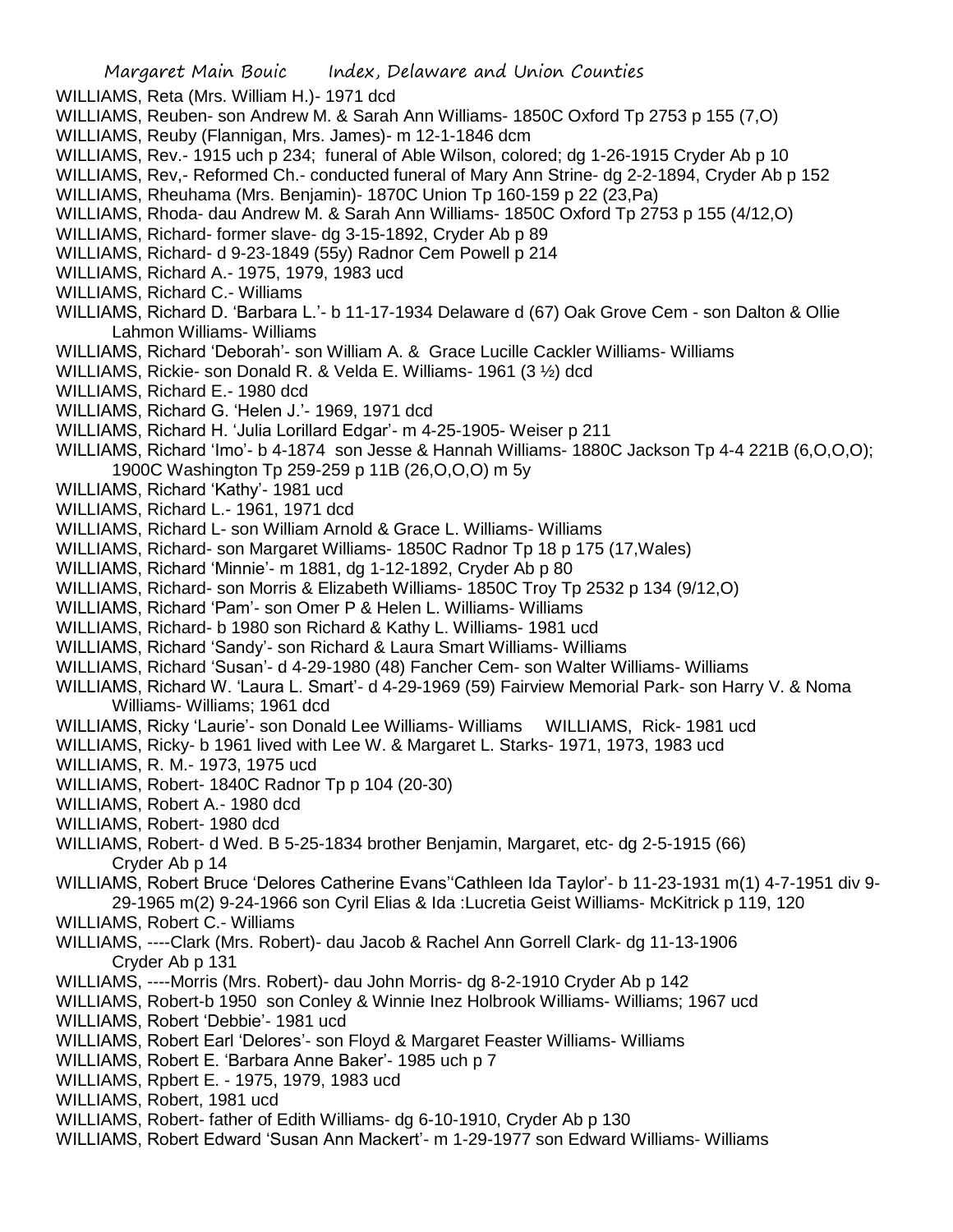- WILLIAMS, Robert 'Elizabeth Stalham'- b 1607 d 9-1-1693 son Stephen & Margaret Cook Williams- dcc David Williams 1024
- WILLIAMS, Robert Elwood- 1973, 1981 ucd
- WILLIAMS, Robert- son Floyd Odell & Monnie Shelton Williams- Williams
- WILLIAMS, Robert- b 1951 son Glen E. & Sarah E. Williams- 1959, 1967 ucd
- WILLIAMS, Robert 'Hannah Clark'- m 10-13-1846 dcm
- WILLIAMS, Robert 'Hannah'- 1850C Rador Tp 27 p 176 (30, Wales)
- WILLIAMS, Robert J. 'Barbara'- 1981, 1983 ucd
- WILLIAMS, Robert Jr. ' Evans'- Williams
- WILLIAMS, Robeert- son John Williams- dcw Bk 2 p 366
- WILLIAMS, Robert J.- son Roger S. Williams- Williams
- WILLIAMS, Robert- pallbearer for Mrs. Margaret Downing- dg 11-5-1912, Cryder Ab p 166
- WILLIAMS, Robert 'Marilyn'- 1967 ucd
- WILLIAMS, Robert 'Mary Morris'- son Ebenezer F. & Mary Davis Williams- 1880 dch p 781;
	- rtc p 10; dg 8-14-1896 Cryder Ab p 81; 1850C Troy Tp 2521 p 134 (3,O)
- WILLIAMS, Robert M. 'Mary B. Tallman'- m 5-4-1882 ucm 7172
- WILLIAMS, Robert- son Matthew & Sarah Mather Williams- 1915 uch p 676
- WILLIAMS, Robert- son Otto D. & Avis Vance Williams- Williams, brother Danieo R. Williams
- WILLIAMS, Robert P. 'Carol S.'- 1980 dcd
- WILLIAMS, Robert- b 1959 son Robert T. & Nancy Williams- 1973, 1975 ucd
- WILLIAMS, Robert II 'Donna Marie Spencer'- b 1959 m 2-23-1985 son Robert Elwood Williams- Williams; 1973, 1975 ucd
- WILLIAMS, Robert 'Tammy'- son Pearl R. & Lois Clapsaddle Williams- Williams
- WILLIAMS, Robert III 'Terri Lynn Johnson'- m 8-5-1978 son Robert Williams- 1979 ucd
- WILLIAMS, Robert- son Thomas & Margaret Williams- Powers p 310
- WILLIAMS, Robert- son Thomas Williams- dcw Bk 2 p 99
- WILLIAMS, Robert, Jr.- grandson Thomas Williams- dcw Bk 2 p 99
- WILLIAMS, Robert T. 'Nancy'- 1973, 1975, 1979, 1981, 1983 ucd
- WILLIAMS, Robert W.- 1971, 1973, 1975, 1979, 1981 ucd
- WILLIAMS, Robert W.- d 9-12-1969 (74) bur Upper Sandusky- Williams
- WILLIAMS, Robert W son William O. & Gurnett B. Williams- 1910C Claibourne Tp Richwood 346-353 p 12B (10/12, O, NH,O)
- WILLIAMS, ---- (Roberts, Mrs. I. M.)- sister Robert Williams- dg 2-5-1915, Cryder Ab p 14
- WILLIAMS, Robertson- son William & Mary Williams- 1850C Genoa Tp 362 p 38 (19,O)
- WILLIAMS, Robin (Mrs. Dan E.)- Williams
- WILLIAMS, Robin Renee- b 1962 dau Gary D. & Barbara J. Williams- 1973, 1975, 1979 ucd
- WILLIAMS, Robinson L.- 1870C Dover Tp 14-14 p 2 (15,O)
- WILLIAMS, Robyn- dau James W. Williams- Williams
- WILLIAMS, Roche- ch Nicholas Williams- Nash p 159
- WILLIAMS, Rodney- 1969 dcd
- WILLIAMS, Roger- Powers Pat p 131
- WILLIAMS, Roger A.- son Rev. Morgan & Clara Bell Williams- Williams
- WILLIAMS, Roger A. 'Nancy'- son William A. & Grace Lucille Cackler Williams- Williams
- WILLIAMS, Roger C.- son Dr. Walter R. Jr. & Helen Coons Williams- Williams
- WILLIAMS, Roger Clark- b 12-5-1945 son Gordon & Carolin Ogden Schwab Williams- Weiser p 190
- WILLIAMS, Roger Henry 'Betty Virginia Gohl'- b 6-12-1914 m 6-27-1942- Weiser p 822
- WILLIAMS, Roger 'Judy'- parents of Shawn P. Williams- Williams
- WILLIAMS, Roger L.- son William Arnold & Grace L. Williams- Williams
- WILLIAMS, Roger 'Pamela Ann Darts'- Williams
- WILLIAMS, Roger S.- Williams
- WILLIAMS, Roger Wayne ' ''Kim Smith;- b 4-18-1953 Dayton m 12-31-1992 d 3-24-1999 (45) car accident- Claridon Cem- son Paul O. & Virginia Senters Williams- Williams
- WILLIAMS, ----- Rogers (Mrs. Thomas)- dau Chauncey & Olive Rogers- dg 12-6-1910 Cryder Ab p 175 WILLIAMS, Roland- d 11-5-1964 (89) Williams
- WILLIAMS, Roland- pallbearer for Ruby May Worline- dg 3-12-1915 Cryder Ab p 26. Her uncle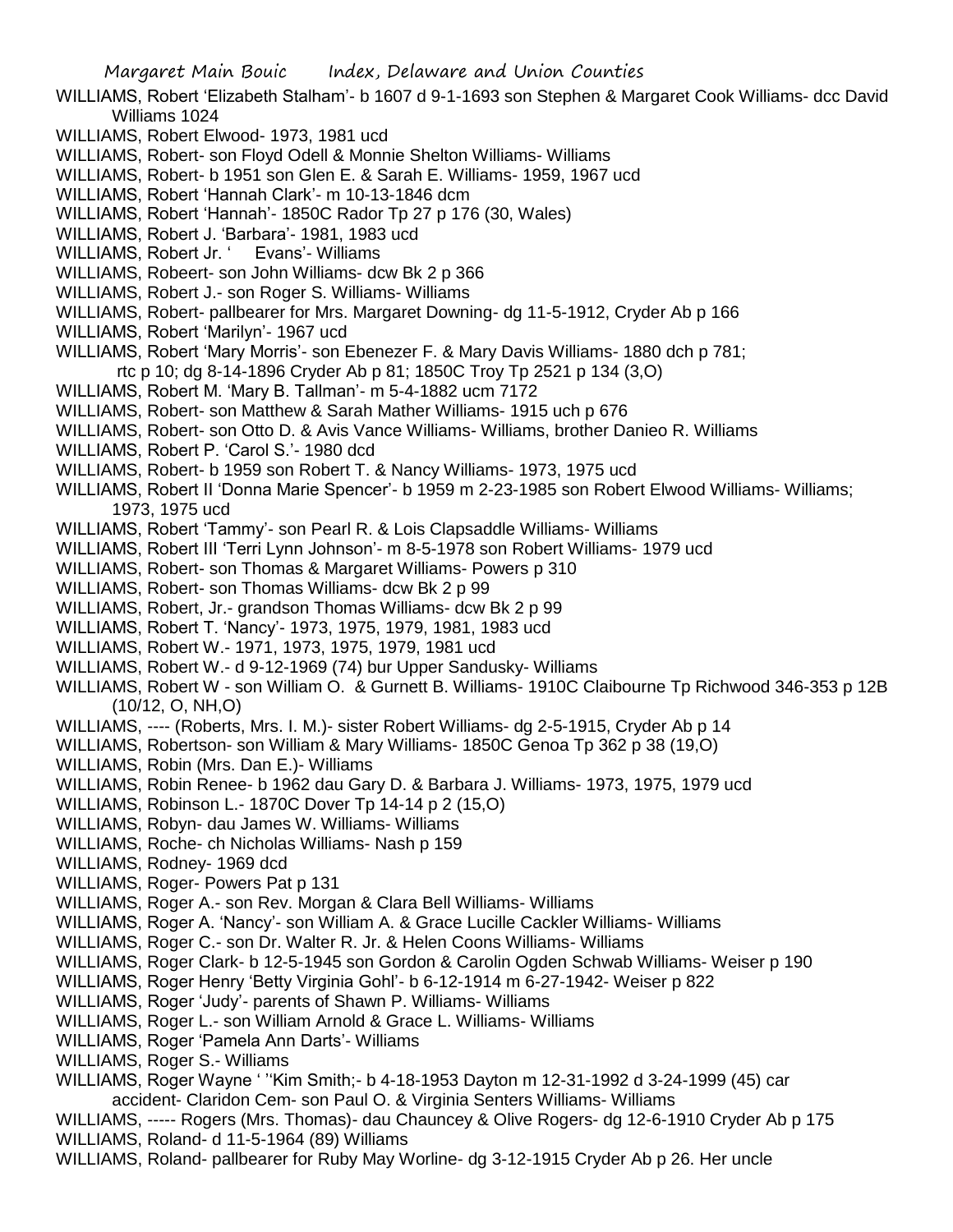- WILLIAMS, Rolie- b 3-1873 1900C Paris Tp 73-76 p A5 (27,O,O,O); farm labor for John W. Southard
- WILLIAMS, Rolland W.- b d 1926, Marlborough Cem p 191
- WILLIAMS, Rollie L. (Dutch)- d 3-4-1975 (56) Waldo Cem- Williams
- WILLIAMS, Ronald- son Harley & Toni Williams- brother Donald H. Williams- Williams
- WILLIAMS, Ronald Le Roy- foster son Roland Williams- Williams
- WILLIAMS, Ronald 'Lynne'- 1980 dcd
- WILLIAMS, Ronald O. 'Jane Stewart'- b 6-10-1935 d 12-8-1982 Bhalia Cem- son Vernon & Helen Yoak Williams- Williams
- WILLIAMS, Ronda Ann- dau Charles Williams- Williams
- WILLIAMS, Ronny 'Sonny'- son Donald Lee Williams- Williams
- WILLIAMS, Rosa N.- d 3-22-1977 (5m9d) Buck Run Cem Union Allen Tp Cem p 89 dau J. & America V. Williams
- WILLIAMS, Rosanna (Deppen, Mrs. Lucien)- m 2-16-1859 m 2-16-1859 dcm; Weiser p 75
- WILLIAMS, Rosalie- dau Harold & Mabel May Flowers Williams- Williams
- WILLIAMS, Rosanna- dau Morris & Elizabeth Williams- 1850c Troy Tp 2532 p 134 (8,O)
- WILLIAMS, Rose Benoy (Mrs. Edmund B.)- m 4-19-1912, dg 5-6-1913, Cryder Ab p 36
- WILLIAMS, Rose Ann (Hall, Mrs. Henry Edward)- m 9-6-1963 dau Marvin Williams- Williams
- WILLIAMS, Rose- dau J. W. & Edna Earl White Williams- dg 8-11-1916, Cryder Ab p 81
- WILLIAMS, Rose (Sweet, Mrs. )- dau Jacob & Mary Fairchilds Williams- dumch p 267
- WILLIAMS, Rose (Mrs. Thomas)- Williams
- WILLIAMS, Rosella A. Ewen (Mrs. Karl E.)- b 2–26-1914 Columbus m 7-2-1934 d 1-14-1997 (82) dau Clifton & Nellie Barbara Schorr Ewen- Williams; 1981, 1983 ucd
- WILLIAMS, Rosemarie (Garrabrant, Mrs. Eugene)- dau Lonnie Williams- Williams
- WILLIAMS, Ross b S. Wales 1815 d 8-2-1887 (72) dg 9-9-1887 Cryder Ab p 163; father-in-law of David Davies
- WILLIAMS, Rev. R. R.- 1880 dch p 507; 1908 dch p 284
- WILLIAMS, Ruby 1967 ucd
- WILLIAMS, Ruby (Mrs; Carmen)- 1969 dcd
- WILLIAMS, Ruby (Prather, Mrs. Alex)- dau William & Mae Gulley Williams- Williams
- WILLIAMS, Rufus J.- son Jerome K. & Lydia W. Williams- 1850C Troy Tp 2626 p 138 (5/12,O)
- WILLIAMS, Russell 'Betty L."- 1973, 1975, 1979 ucd WILLIAMS, Russell- Williams
- WILLIAMS, Russell- son Conley & Winnie Inez Holbrook Williams- Williams
- WILLIAMS, Russell- son Katy A. Williams- 1850C Orange Tp 1821 p 115 (3,O)
- WILLIAMS, Russell 'Lizzie Converse'- parents of Gertrude Williams- dg 5-13-1875 Cryder Ab p 5
- WILLIAMS, Rusty- son George I & Fay E. Lawhon Williams- Williams
- WILLIAMS, Ruth A.- dau Henry & Minerva Green Williams- 1883 uch V p 673; 1850C Washington Tp 1170- 1188 p 174 (1,O)
- WILLIAMS, Ruth (Mrs. C. Vernon)- 1961 dcd
- WILLIAMS, Ruth C.- dau William O. & Gurnett B. Williams- 1910C Claibourne Richwood 346-353 p 12B (4,O,NY,O)
- WILLIAMS, Ruth K.- b 5-1898 dau Elmer & Blanche Williams- 1900C Washington Tp 68-68 p 3B (2,O,O,O)
- WILLIAMS, Ruth (Kirts, Mrs. William)- Powell p 309
- WILLIAMS, Ruth Neely (Mrs. Raymond)- m 1937 Williams
- WILLIAMS, Ruth (Mrs. Walter E.)- 1949 ucd
- WILLIAMS, Ruth- d 1-17-1858 (6y6m) Radnor Cem, Powell p 222, 223; dau William B. & Margaret Davis Williams- Williams; 1880 dch p 783
- WILLIAMS, Ruth Parrott (Mrs. )- 1985 uch p 109; Wilkins 707
- WILLIAMS, Ruth Ward (Mrs. Walter E. Sr)- b 2-28-1900 m 3-1919 d 2-13-1996 (95) Sunset Cem, Columbusdau Robert H. & Maude Smith Ward- Williams
- WILLIAMS, R. V.- hadc p 115 (Porter Tp)
- WILLIAMS, S.- CCC (1875 Orange Tp)
- WILLIAMS, Sabina/Sabnia- dcw Bk 4 p 366 (38) witness
- WILLIAMS, Sabina (Sterns, Mrs. )(Mrs. William)- dg 7-16-1885, Cryder Ab p 114
- WILLIAMS, Sadie- b 2-8-1896 dau Bill & Elnora Williams- adm Children's Home Tape p 46, black
- WILLIAMS, Sallie- dau John D. & Susan Williams- tcmc p 4
- WILLIAMS, Sallie (Nash, Mrs. Noble)- Nash p 218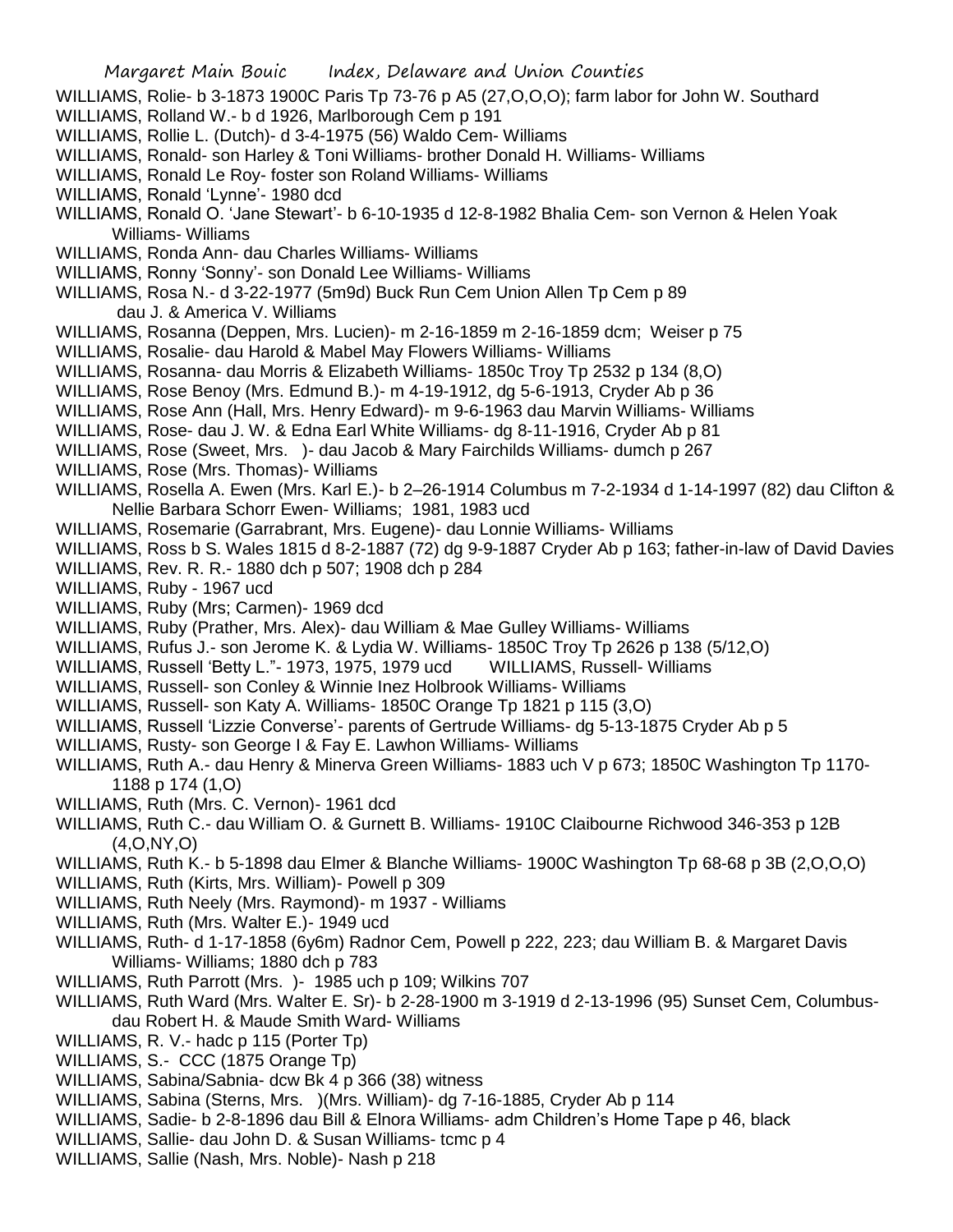- WILLIAMS, Sally Bagley (Mrs. Luke A.)- b c 1804 m 1826 dau Orlando & Dorcas Taylor Bagley- Bagley p 8
- WILLIAMS, Sally (Bovier, Mrs. )- dau Anson Williams- dcw Bk 2 p 347
- WILLIAMS, Sally- dau Edward & Rebecca Wilson Williams- 1883 uch V p 564
- WILLIAMS, Sally Hudnutt (Mrs Mathew Tennyson)- m 8-4-1979 dau Arthur D. Hudnutt- Williams
- WILLIAMS, Sally J.- dau Katy A. Williams- 1850C Orange Tp 1821 p 115 (15,NY)
- WILLIAMS, Sally (Mrs. Paul C.)- Williams; 1971 dcd
- WILLIAMS, Sally (Mrs. Matthew)- parents of Rachel Williams- Williams
- WILLIAMS, Samuel- b 1812 d 1860 Oak Grove Cem Powell p 443
- WILLIAMS, Samuel- son Edward & Elizabeth Williams- Nash p 163, 164
- WILLIAMS, Dr. Samuel E. 'Miriam Brookens'- b 3-4-1823 m 12-8-1853 d 1-29-1906- son Elias & Sarah Williams- 1883 uch III p 397, 398 V p 498, 513; 1915 uch p 167, 168, 170, 171; 472; or m 12-18-1846 dcc Ardith Waters Leibold 26; 1850C Jackson Tp 71 p 11 (26,O); 1860C Jackson Tp 1174-1186 p 155 (35,O)' 1870C Jackson Tp 151-143 p 21 (48,O)
- WILLIAMS, Samuel 'Hannah Powers'- prob b 1746 son Samuel William- Powers Pat p 143
- WILLIAMS, Samuel- son Henry Williams- Powers Pat p 143
- WILLIAMS, Samuel K. 'Nancy'- 1979, 1981, 1983 ucd
- WILLIAMS, Samuel Wesley 'Margaret Troutner'- d 2-3-1859 (73) father of Prof, Wm. G. Williams- dumch p 15l 1880 dch p 368, 376, 649; 1908 dch p 219; dg 2-11-1859, Cryder Ab p 5; dg 2-4-1902, Cryder Ab p 121
- WILLIAMS, Samuel 'Theoda Park'- b 1632 m 3-2-1654 d 9-28-1698 son Robert & Elizabeth Stalham Williamsdcc David Williams 51
- WILLIAMS, Samuel T. 'Mary'- 1880C Washington Tp 56-59 p 7 (42,O,Vir,O)
- WILLIAMS, Samuel W. 'Laura L. Evans'- m 5-8-1860 dcm; hadc p 66
- WILLIAMS, Sandra Jane Love (Mrs. John Ray, Jr.)- b 10-9-1942 m 8-19-1962 dau Valentine & Betty Wolfersberger Love- Maugans Anc p 178
- WILLIAMS, Sandra- b 1962 dau Walter L. & Amy J. Williams- 1967 ucd
- WILLIAMS, Sandra (Wells, Mrs. )- dau Richard W. & Laura Williams- Williams; 1961 (16) dcd
- WILLIAMS, Sandy-1880C Allen Tp 66-73 p 8 (40, Md, Md, Md)
- WILLIAMS, Sandy- b 3-1844- 1900C Union Tp 223-230 p 11B (56,Md,Md,Md)
- WILLIAMS, Sandy (Bookmyer, Mrs. Joe)- dau Howard & Eleanor M. Cooper Williams- Williams
- WILLIAMS, Sandy (Mrs. Mark)- Williams
- WILLIAMS, Sandy (Mrs. Richard)- Williams
- WILLIAMS, Sarah- 1870C Union Tp 13 p 2 (19,O) WILLIAMS, Sarah- Pabst 8 p 63, 66, 71
- WILLIAMS, Sarah (Mrs. )- opc 277
- WILLIAMS, Sarah (Mrs. )- soldier widow- dg 6-2-1914 Cryder Ab p 128
- WILLIAMS, Sarah A.- d 4-4-1876 (22-8-22) Marlborough Cem p 158; Powell p 289
- WILLIAMS, Sarah Ackerson (Mrs. Abraham)- dumch p p 267
- WILLIAMS, Sarah A. (Cunningham, Mrs. William A.)- m 9-21-1854 dcm
- WILLIAMS, Sarah A.- dau John E. & Elizabeth A. Williams- 1880C Richwood 271-287 p A203 (4,O,Mass,Pa)
- WILLIAMS, Sarah A. (Mulvain, Mrs. William)- m 3-7-1855 ucm 2253;; 1850C Paris Tp 472-480 p 73 (18,O)
- WILLIAMS, Sarah Ann (Mrs. Andrew M.)- 1850C Oxford Tp 2753 p 155 (36,O)
- WILLIAMS, Sarah B- 1969 dcd
- WILLIAMS, Sarah Bond (Mrs. Stephen)- b 1788 d 1-11-1863- dcc David Williams 35
- WILLIAMS, Sarah (Case, Mrs. Albert)- m 12-11-1862 dcm; 1880 dch p 655
- WILLIAMS, Sarah Case (Mrs. George)- Williams
- WILLIAMS, Sarah C. Fryman (Mrs. David)-dau George & Margaret Porterfield Fryman- 1908 dch p 588
- WILLIAMS, Sarah Cheesebrough (Mrs. Elias K.)- Asp[ (166-1)
- WILLIAMS, Sarah Cook (Mrs. Anthony)- b 9-7-1782 d 9-1-1873; dcc Herbert Eagon 29
- WILLIAMS, Sarah E.- b 1855 d 3-23-1933 York Cem 136 p 64
- WILLIAMS, Sarah E. Foster (Mrs. John)- m 2-14-1861 dcm
- WILLIAMS, Sarah E. (Mrs. Glen E.)- 1959 1967 1971, 1973, 1975, 1979, 1981, 1983 ucd
- WILLIAMS, Sarah E.- dau John & Rebecca Grover Williams- 1850C Union Tp 1252-1270 p 188 (1,O)
- WILLIAMS, Sarah E. (Mrs. )- mother Sherman D. Williams- 1910C Liberty Tp Un Co 241 p 10A (57,O,O,O)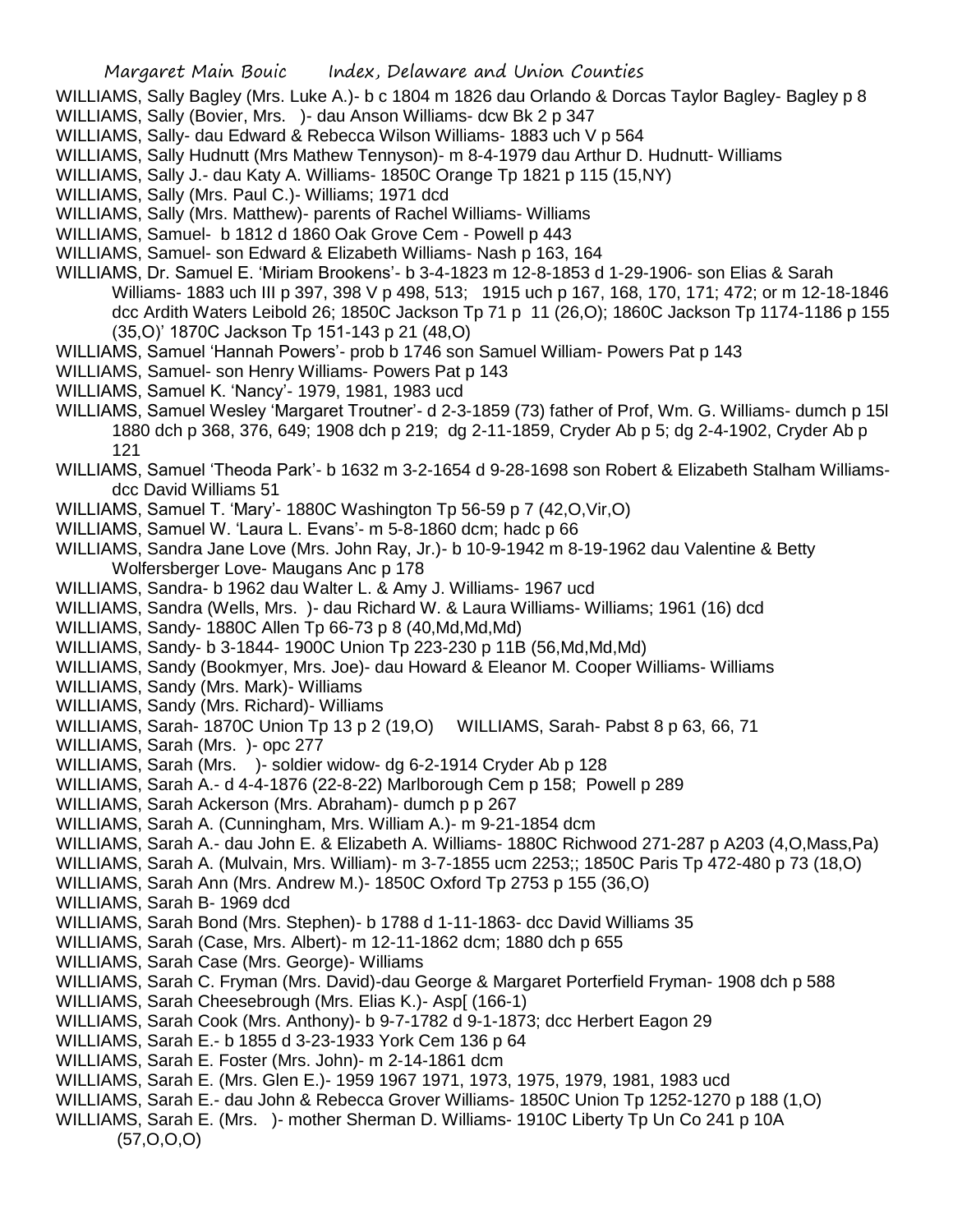- WILLIAMS, Sarah E. (White, Mrs. John David)- b 11-5-1852 m 12-18-1872 ucm 5192 d 5-8-1946 dau Samuel & Miriam Brookins Williams- dcc Ardith Waters Leibold 13
- WILLIAMS, Sarah- dau Edward & Elizabeth Williams- Nash p 163, 164
- WILLIAMS, Sarah (Mrs. Elias)- 1883 uch V p 513
- WILLIAMS, Sarah (Mrs. George)- parents of David C. Williams- dg 2-14-1911, 2-28-1922 Cryder Ab p 9, 12
- WILLIAMS, Sarah (Gilbert, Mrs. Josiah)- dcq Thomas Graham 237
- WILLIAMS, Sarah Hammond (Mrs. Ebenezer)- b 8-3-1675 d 9-5-1751dcc David Williams 257
- WILLIAMS, Sarah (Hough, Mrs,. Sylvester)- 1880 dch p 684, 848; 1908 dch p 712
- WILLIAMS, Sarah Jane (Mrs. William L. " Billy")- b 3-7-1896 Adams Co d 6-8-1992 (96) Radnor Cem-Williams; 1969, 1971, 1980 dcd
- WILLIAMS, Sarah (Jenkins, Mrs. Allen)- m 3-15-1837 dcm
- WILLIAMS, Sarah J. Hawn (Mrs. Abraham)- m 3-15-1865 ucm 3693
- WILLIAMS, Sarah (Mrs John)- Maugans Anc p 236
- WILLIAMS, Sarah (Jones, Mrs. Rees T)- dau David & Elizabeth Davies Williams- 1880 dch p 757; 1908 dch p 709; dcq Mary Price 7
- WILLIAMS, Sarah Kelly (Mrs. Manuel)- Williams
- WILLIAMS, Sarah- dau Margaret Williams- 1850C Radnor Tp 18 p 175 (15,Wales)
- WILLIAMS, Sarah M.- dau Samuel E. & Miriam Brookins Williams- 1883 uch V p 513; 1850C Jackson Tp 151- 143 p 21 (14,O)
- WILLIAMS, Sarah (Maine, Mrs. )- dau Mary Williams- dcw Bk 1 p 26
- WILLIAMS, Sarah Mather (Mrs. Matthew)- dau James Mather) 1915 uch p 676; 1850C Paris Tp 573-586 p 87 (33,O); 1870c Dover Tp 77-78 p 10 (53,O); 1880C Dover 22-26 p A174 (64,O,VaVa)
- WILLIAMS, Sarah Melissa Potter (Mrs. Wesley W.)-d Sunday (69) funeral Tuesday -Oak Grove Cem dg 3-18- 1910 Cryder Ab p 107 dau Thomas & Mary A. Hazlett Potter- dg 1-13-1888 Cryder Ab p 175; Williams
- WILLIAMS, Sarah (Miller, Mrs. James)- m 4-22-1842 dcm
- WILLIAMS, Sarah (Mrs. Morgan)- d 2-19-1834 (30); dcga p 63 Ohio State Gazette
- WILLIAMS, Sarah Overturf (Mrs. Clark)- m 12-24-1857 dcm
- WILLIAMS, Sarah (Patrick, Mrs. Norman)- 1880 dch p 830, 834
- WILLIAMS, Sarah (Randall, Mrs. Levi H.)- m 1825- Maugans Anc p 113
- WILLIAMS, Sarah (Roach, Mrs. )- dau G. Hunter Williams- Williams
- WILLIAMS, Sarah Sinclair (Mrs. Joseph)- b 10-11-1807 m 10-21-1828 d 2-8-1877 dau William & Alice Smith Sinclair- dcc Susan Cain Jackson 63
- WILLIAMS, Sarah Wait (Mrs. John F. P.)- m 3-3-1866, dg 7-14-1893 Cryder Ab p 127
- WILLIAMS, Sarah (Mrs. William)- Monnett p 2, 3; 1850C Delaware Tp 1449 p 100 (46,NY)
- WILLIAMS, Sarah (Wilson, Mrs. William)- m 6-11-1833; ucm 327
- WILLIAMS, Sarah Wingfield (Mrs. Matthew)- m 1845 ucm 1019; 1883 uch V p 358
- WILLIAMS, Sarah Woodard (Mrs. Joseph)- dau George Woodaard- dcc Susan Cain Jackson 125
- WILLIAMS, Sarah Wright (Mrs. John F. P.)- m 3-3-1845 dcm
- WILLIAMS, Scott- son George I. & Fay E. Lawhon Williams- Williams
- WILLIAMS, Sharon (Mrs. Gene E.)- Williams
- WILLIAMS, Shawn 'Melanie'- son George I & Fay E. Lawhon Williams- Williams
- WILLIAMS, Shawn P. 'Amanda J. Heminger'- m 6-12 son Roger & Judy Williams- Williams
- WILLIAMS, Shelby T. (Mrs. S. J.)- 1980 dcd
- WILLIAMS, Shellane- dau Dr. Tennyson & Marianna Williams- 1961 (9), 1969, 1971 dcd
- WILLIAMS, Shelle (Lindholm, Mrs. David)- dau P. Tennyson & Marianna Hamilton Williams- Williams
- WILLIAMS, Shelley (Mrs. Gregory)- Williams
- WILLIAMS, Shelly- b 1971 ch Caleb L. & Jane Williams- 1973, 1975, 1983 ucd
- WILLIAMS, Shelton- son Floyd Odell & Monnie Shelton Williams- Williams
- WILLIAMS, Sherman D. 'Evaline A.'- 1910C Liberty Tp Un Co 241 p 10A (23,O,O,Ind) m 3y son Sarah E. Williams
- WILLIAMS, Sherman F. 'Mary E. Wickham;- son Jacob & Mary Fairchild Williams- dumch p 267; hadc p 103 (1900 Harlem Tp)
- WILLIAMS, Sherman J.- son George & Margaret Williams- 1860C Allen Tp 894-904 p 123 (1,O)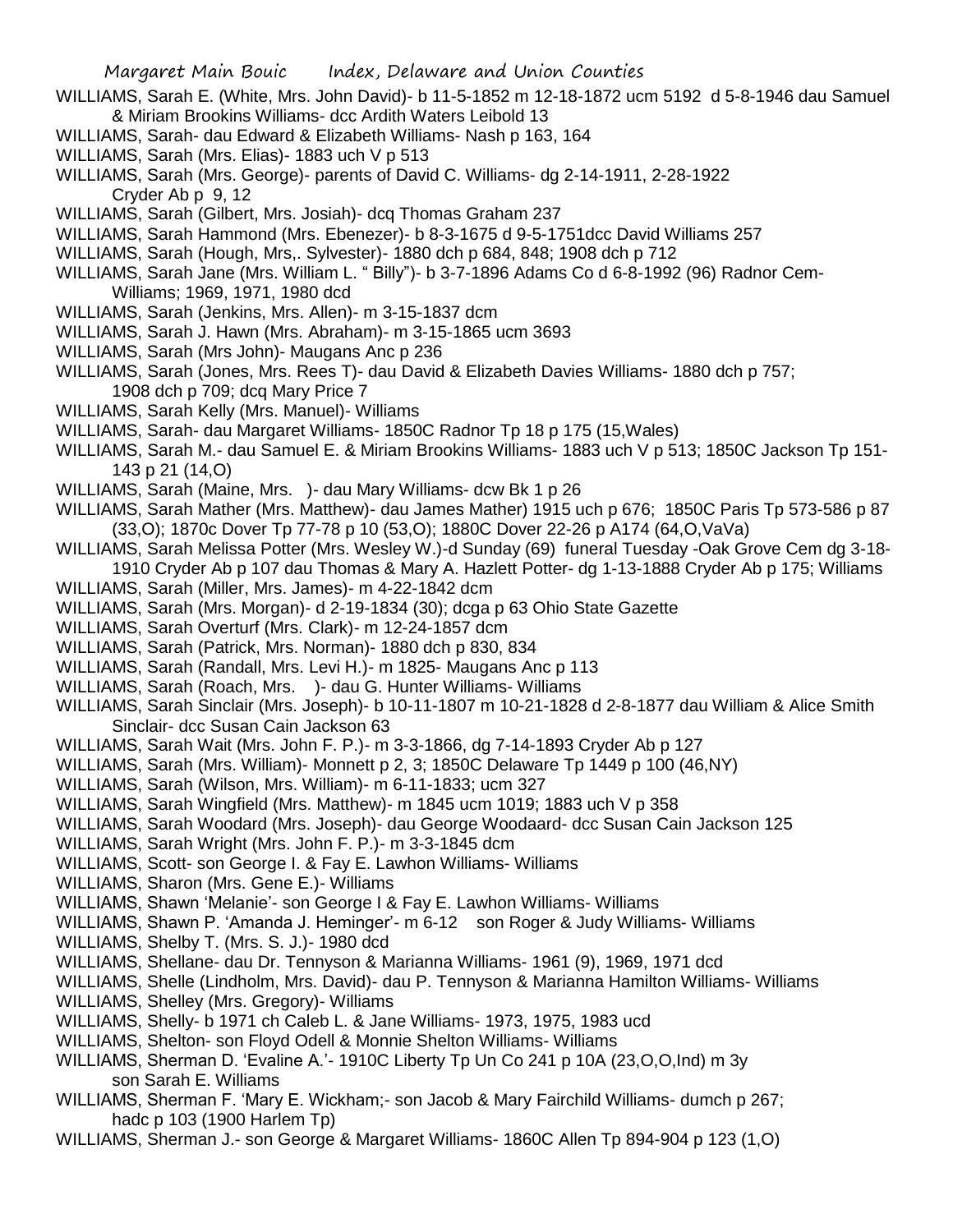- WILLIAMS, Sherman Miner 'Martha Conover'- b 1-14-1839 son Elias K. & Sarah Ann Cheesebrough Williams-Asp 166-1-4
- WILLIAMS, Sherri- b 1962 dau Robert Elwood Williams- 1973, 1981 ucd
- WILLIAMS, Sherrie (Mrs. Harry)- Williams
- WILLIAMS, Sherry (Mrs. George)- 1971 dcd
- WILLIAMS, Shirley (Mrs. Marvin E.)- 1858 ucd
- WILLIAMS, Sibel- b 3-10-1769 ch Samuel & Hannah Ppowers Williams- Powers Pat p 143
- WILLIAMS, Siddie (Mrs. Edward H.) b 11-1856 d 3-10-1943 York Cem O28 p 98
- 1900C Liberty Tp Un Co 45-45 p B2 (43,O,O,O) wid, 5 ch, 3 living
- WILLIAMS, Silas C. 'Pyrena Pierson'-m, 4-25-1839 dcm d 11-5-1895 (79-6-3) Trenton Cem, Powell p 270; Pabst 7 p 2,3; dcw Bk 4 p 144 (16) mentioned
- 
- WILLIAMS, Simon P.- son James H & Elizabeth Williams- 1850C Delaware Town 1228 p 90 (5,O)
- WILLIAMS, Sirrell 'Carie Crosbie'- Williams
- WILLIAMS, S. J. 'Shelby T.'- 1980 dcd
- WILLIAMS, S. M.- d 3-25-1865 1883 uch IV p 523
- WILLIAMS, ---- (Mrs. Sol)- d yesterday- dg 5-26-1893 Cryder Ab p 122
- WILLIAMS, Rev. Solomon- Powers Pat p 144
- WILLIAMS, Solomon S.- son John M. & Annias Holcomb Williams- 1880 dch p 677
- WILLIAMS, Sonny (Mrs. Ronnie)- Williams
- WILLIAMS, Staci Lyn- dau Reginald & Joyce Ann Oehler Williams- Williams
- WILLIAMS, Stacy Hunter (Mrs. Patrick)- dau Don & Sharon Hunter- parents of Brytin Mitchell Williams-Williams
- WILLIAMS, Starling (Booth, Mrs. )- dau George & Carrie Stamats Williams- 1985 uch p 133
- WILLIAMS, Stella Mary (Phillians, Mrs. David Raymond)- b 12-25-1877 d 11-4-1970 dau Thomas Edward & Abbie Adeline Durfey Williams- Maugans Anc p 7; 1908 dch p 431; Phillians, 2,3; Pabst 3 p 14
- WILLIAMS, Stella R. Kellar (Mrs Frank L.)- m 6-16-1917 d 1-24-1983 (88) Green Mound Cem- Williams; 1961 1969, 1971, 1980 dcd
- WILLIAMS, Stella Whips (Mrs. Paul)- dau Franics M. & Caroline Doebert Whips- 1915 uch p 1065
- WILLIAMS, Stella Whipps (Mrs. Paul)- d 4-14-1959 (77) Otterbein Cem- dau Marion & Catherine Doebert Whipps- Williams
- WILLIAMS, Stephen- b 4-1843 son Amos A. & Eleanor Stewart Williams- 1883 uch V p 455; 1850C Allen Tp 1517-1536 p 225 (7,O); 1860C Allen Tp 813-802 p 2 (17,O); 1870C Allen Tp 165-158 p 11 (27,O); 1880C Allen Tp 38-42 p 5 (37, O,Conn,Penn); 1900C Marysville 4th ward 411-429 p B16 (57,O,Ct.,Pa) day laborer; 1910C Taylor Tp 7-7 p 1A (66,O,Vt,Pa) hired hand
- WILLIAMS, Stephen Eliot- b 6-13-1961 son Donald H. & Eliot Williams- Williams
- WILLIAMS, Stephen Elwood- b 11-2-1957 son Charles & Marylou Rhone Williams- Weiser p 573
- WILLIAMS, Stephen Eugene- son Harold Eugene & Mary Josephine McShane Williams- Williams
- WILLIAMS, Stephen 'Margaret Cook'- dcc David Williams 2048
- WILLIAMS, Stephen 'Mary Morris'- Williams
- WILLIAMS, Capt. Stephen 'Mary Williams-'- Bagley 11
- WILLIAMS, Stephen 'Sarah Bond'- b 1782 d 12-18-1867- dcc David Williams 34
- WILLIAMS, Stephen W.- Nash p 172
- WILLIAMS, Sterl 'Julia E. Cooper'- Williams; 1969 dcd
- WILLIAMS, Steve 'Debra Ann Decker'- son Alex & Ann Williams- Williams
- WILLIAMS, Steve 'Stella'- son John Melvin & Klare Williams- Williams
- WILLIAMS, Steven- b 1960 son Robert T. & Nancy Williams- 1973, 1975, 979, 1981 ucd
- WILLIAMS, Sue Ann- b 1-13-1955 dau Evan S. & Ada Louise Eadie Williams- Weiser p 409
- WILLIAMS, Susan Ann Mackert (Mrs. Robert Edward)- m 1-29-1979 dau Robert E. Mackert- Williams
- WILLIAMS, Susan B.- 1980 dcd
- WILLIAMS, Susan (Bauer, Mrs Robert)- m 7-21-1974 dau Donald H. Williams- Williams
- WILLIAMS, Susan (Fish, Mrs. Jonathan)- 1880 dch p 706
- WILLIAMS, Susan (Mrs. John D.)- tcmc p 4
- WILLIAMS, Susan L. (Mrs. James R.)- 1980 dcd
- WILLIAMS, Susan (Mrs. Obadiah)- 1883 uch V p 673
- WILLIAMS, Susan P.- 1983 ucd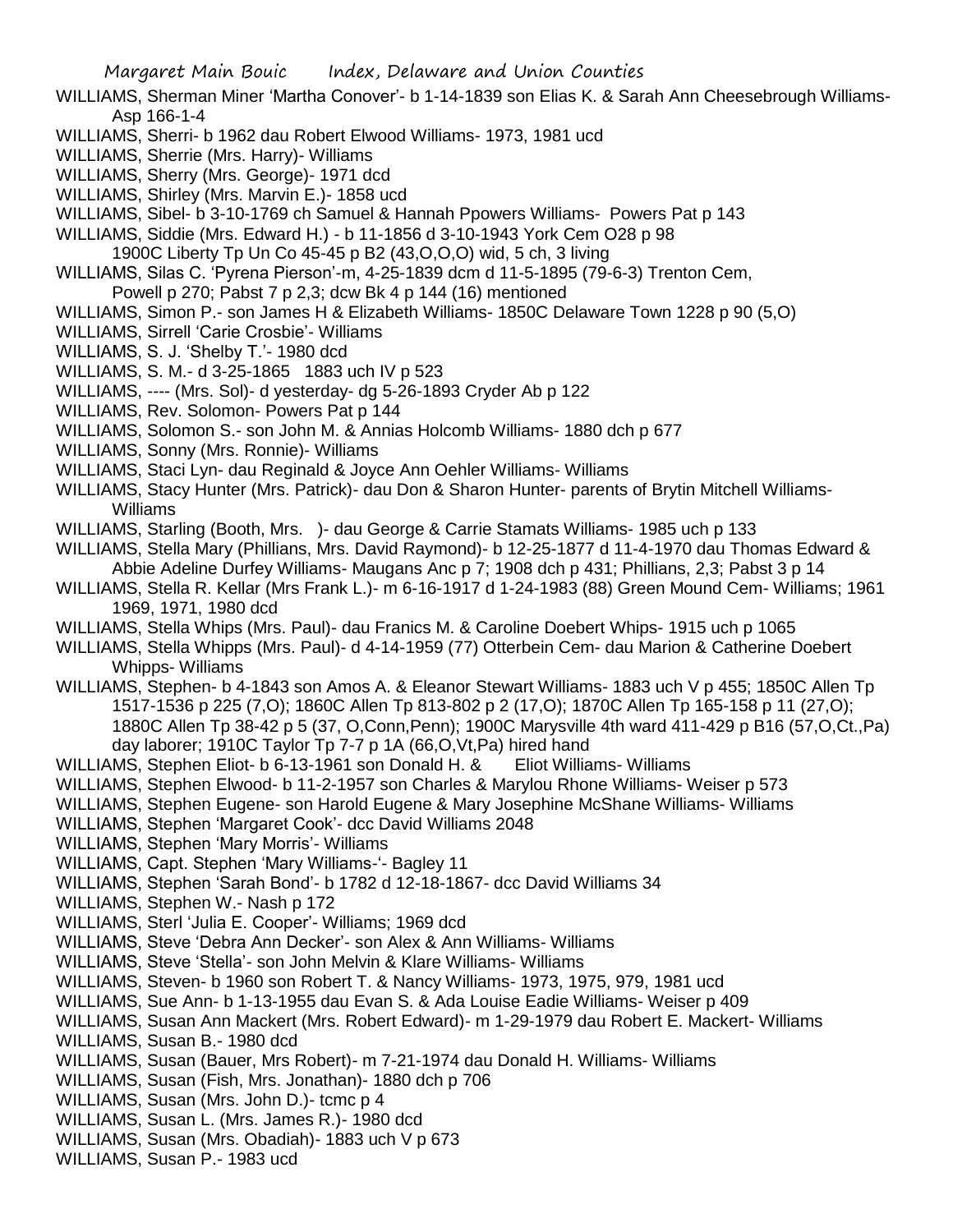- WILLIAMS, Susan Paulette Grosse (Mrs. Joseph Vernon)- dau Paul Grose- 1967, 1971, 1973, 1975, 1979, 1981 ucd
- WILLIAMS, Susan (Powell, Mrs. Frederick)- b 12-10-1829 m 1-1-1851 dcm d 7-25-1904- Weiser p 232
- WILLIAMS, Susan (Mrs. Richard)- Williams
- WILLIAMS, Susan- dau William G. & Sarah Williams- 1850C Delaware Tp 1449 p 100 (21,NY)
- WILLIAMS, Susan(Mrs. William S.)-b 5-19-1843 d 8-23-1898 Milford Cem, Union Allen Top Cem p 63
- WILLIAMS, Susann (Mrs. Charles W.)- d 10-18-1882 (45-11-16) Fancher Cem- Powell p 129
- WILLIAMS, Susanna (Mrs. James)- 1850C Liberty Tp Un Co 987-1004 p 148 (28,L Wales)
- WILLIAMS, Susannah Becktel (Mrs. Thomas R.)- m 11-16-1865 dcm
- WILLIAMS, Susie (Dickson, Mrs. Charlie)- dau Richard S. & Barbara Williams- Williams
- WILLIAMS, Susie- dau Richard & Laura Smart Williams- Williams
- WILLIAMS, Sylvester G.- 1908 dch p 408
- WILLIAMS, Sylvia B.- b April 1894 dau William & Adelia Williams- 1900C Claibourne Tp 151-162 p 7A (6,O,O,O)
- WILLIAMS, Sylvia (Mrs James W.)- 1969 dcd
- WILLIAMS, Sylvia May Boyce (Mrs. Thomas Blake)- b 8-26-1867 m 3-20-1882 d 8-8-1956 W Va- dau Robert Riley & Dema Leona Taylor Boyce- dcc Columbus O Williams 5; Columbus O, III 17
- WILLIAMS, Tammi (Mrs. Tim)- 1981 1983 ucd
- WILLIAMS, Tammy- infant da of Garland Elvin & Cynthia Mary NcDuell Williams- Williams
- WILLIAMS, Tammy (Mrs. Robert)- Williams
- WILLIAMS, Tammy S.- dau Thomas Williams- Williams
- WILLIAMS, Tammy (Snyder, Mrs. Elden)- dau John L. & Dorothy Williams- Williams
- WILLIAMS, T. B.- pallbearer for D. M. Simpson, dg 4-23-1907, Cryder Ab p 37, for Mrs. Wesley Williams- dg 3-18-1910. Cryder Ab p 106. for F. T. Evans, dg 7-25-1911, Cryder Ab p 53
- WILLIAMS, (Mrs. T. B.)- 1908 dch p 162, 163, 164; wsc Grah p 41
- WILLIAMS, T. C. 'Ester B.'- 1880C Washington Tp 51-53 p 6 (33,O,O,O)
- WILLIAMS, Telitha (Mrs. Charles W.)- 1980 dcd
- WILLIAMS, Tempa (Ward, Mrs )- dau Fred & Imo Holycross Williams- Williams
- WILLIAMS, Temperance (Bacchus, Mrs Thomas)- m 11-25-1811, onwq I
- WILLIAMS, Dr. Tennyson 'Marianna'- 1976 dch p 297; 1961, 1969, 1971 dcd
- WILLIAMS, Teresa (Mrs Don)- Williams
- WILLIAMS, Teresa L.- dau LeRoyWilliams- Williams
- WILLIAMS, Terri- b 1976 ch Terry L. & Jane White Williams- 1979 ucd
- WILLIAMS, Terri Lynn Johnson (Mrs. Robert III) m 8-5-1978 dau Frank Johnson Williams- 1979 ucd
- WILLIAMS, Terry 'Carol'- son Charles Williams- Williams
- WILLIAMS, Terry L. 'Jane White'- b 1952 son Conely I. & Inez Willian Holbrook Williams- Williams; 1967, 1971, 1973, 1979 ucd
- WILLIAMS, Terry- b 1970 ch S. J. & Shelby T. Williams- 1980 dcd
- WILLIAMS, Terry W.- son Gerald W. Williams- Williams
- WILLIAMS, T. G.- 1908 dch p 408
- WILLIAMS, Thelma (Obee, Mrs. Latimer)- (Marsh, Mrs. William Dean)- b 2-6-1914 Pennsville, O. m(2) 10-4- 1953 d 2-19-1992 (78) Old Mission Cem- dau Everett & Mabel Smith Williams- Williams; 1985 uch p 95
- WILLIAMS, Theoda Park 'Mrs. Samuel'- b 5-2-1637 m 3-2-1654 d 8-26-1718 dau William Park & Martha Holgrave Park- dcc David Williams 513
- WILLIAMS, Theodore- b 1953- son Glen E. & Sarah E. Williams- 1959,1967, 1971, 1975 ucd
- WILLIAMS, Theresa (O'Connors, Mrs. Brian)- dau Garland Elvin & Cynthia Mary McDuell Williams- Williams
- WILLIAMS, ----Rogers (Mrs. Thomas)- dau Chauncey E. Rogers- dg 1-18-1916, Cryder Ab p 11
- WILLIAMS, Thomas- d 10- -1856 mt 10-8-1856
- WILLIAMS, Thomas- b 4-10-1841 d 5-31-1920- Marlborough Cem p 180
- WILLIAMS, Thomas- 1850C Troy Tp 2529 p 134 (21,Wales)
- WILLIAMS, Thomas- d 1-22-1864 (80-3-23-) Curtis Cem- Powell p 109; Pabst 1 p 43
- WILLIAMS, Thomas- Pabst 5 p 4; 1820C Berlin Tp p 38; 1835 men p 15 #136 p 22 Burlin Tp; 1840C Berlin Tp p 202 (80-90); 1850C Berlin Tp 1980 p 121 (93,Conn)
- WILLIAMS, Thomas- rtc p 8, 10
- WILLIAMS, Thomas- 1908 dch p 408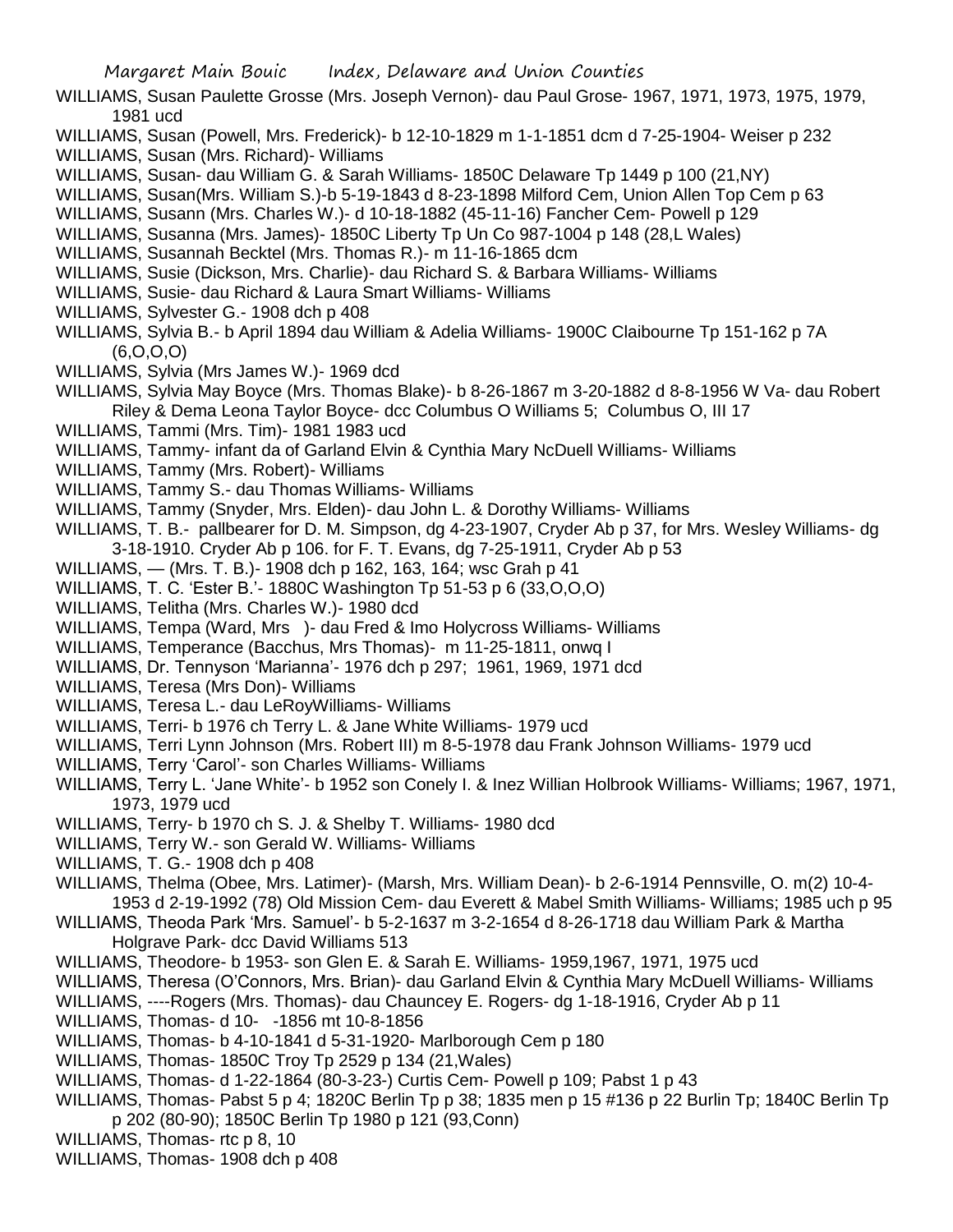WILLIAMS, Thomas- dcq George Hodges 130

WILLIAMS, Thomas- d 1-22-1864 (81) dg 1-29-1864 Cryder Ab p 38; Poe p 24; 1880 dch p p 264, 605; 1820C Genoa Tp

- WILLIAMS, Dr. Thomas. B.'Nancy Ritchey; b 1820 d Monday 1879, Oak Grove Cem dg 8-21-1879 Cryder Ab p 39; Civil War 121st Reg, O. V. I. ; Powell p 444; Powers p 245; 1976 dch p 96, 97; 1880 dch p 236; 1908 dch p 344, 350, 355, 421, 668; Cherrington p 3, 8; Fowler p 10, 13, 16, 23, 25, 52, 53, 67, 85, 128; In Memoriam, dg 9-18-1879 Cryder Ab p 40; brother Margaret Williams Maize, dg 3-18-1886 Cryder Ab p 126; dg 5-24-1895, Cryder Ab p 23; brother Morgan Williams- A. T Jaynes read medicine with him, dg 6-28-1889, Cryder Ab p 235, his student was Dr. Wm. T. Constant, dg 5-13-1890, Cryder Ab p 18; dg 8-9-1895, Cryder Ab p 33; Dr. Lee studied in his office, dg 12-27-1898, Cryder Ab p 176; 1850C Delaware Town 1027 p 81 (30); dcw Bk 3 p 385
- WILLIAMS, Thomas, parents of Benjamin Franklin Williams- dg 1-25-1916, Cryder Ab p 15
- WILLIAMS, Thomas Blake 'Sylvia May Boyce'- m 3-20-1882 son John J. & Elizabeth Nutter Williams- dcc Columbus O 4; Columbus O III, 16
- WILLIAMS, -----Bryant (Mrs Thomas)- dau John & Elizabeth McCleary Bryant- dg 11-14-1905. Cryder Ab p 62
- WILLIAMS, Thomas B. son Morgan & Rachel Williams- 1880 dch p 217, 300; 1908 dch p 102, 408; 1850C Radnor Tp 106 p 178 (11,O)
- WILLIAMS, Thomas C. 'Catherine'- b 1791 d 1956 Oak Grove Cem , Powell p 443; 1835 men p 21 #31 p 33 Delaware Tp; 1850C Delaware Town 1080 p 84 (59,Wales)
- WILLIAMS, Thomas C. 'Charlotte Carter'- m 3-6-1842 ucm 781
- WILLIAMS, Thomas C.'Esther B.'-b 9-1846;1900C Washington Tp 97-97 p 5A (53,O,O,O) m 26y, farm
- WILLIAMS, Thomas- 2-4-1911, Darwin Rogers d at his home; dg 2-10-1911, Cryder Ab p 9
- WILLIAMS, Thomas- son David & Ann Powell Williams- 1880 dch p 781
- WILLIAMS, Thomas E. 'Barbara South'- m 3-26-1842 dcm
- WILLIAMS, Thomas Edward 'Abbie Adeline Durfey'- Maugans Anc p 7
- WILLIAMS, Thomas E. 'Estlye B.'- 1910C Washington Tp 33-33 p 2A (63,O,O,O) m 36y
- WILLIAMS, Thomas F. 'Isabelle Irwin'- d Wednesday (78); dg 8-24-1915, dg 9–28-1915, Cryder Ab p 78, 80; son Thomas Williams- 1880 dch p 8554;
- WILLIAMS, Thomas- son Hamilton Bertel & Olive Tewell Williams- McKitrick p 117
- WILLIAMS, Thomas- brother Herbert L. Williams- Williams
- WILLIAMS, Dr. Thomas J. 'E A,. Pumphrey'- brother J. W. Williams- Fowler p 96; dumch p 443; 1976 dch p 296; 1908 dch p 366, 408, 437
- WILLIAMS, Thomas J;- son John & Anna McGuire Williams- 1915 uch p 500; 1883 uch IV p 514, V p 358; 1850C Dover Tp 783-799
- WILLIAMS, Thomas- grandson John Williams- dcw Bk 2 p 366
- WILLIAMS, Thomas J. 'Mary E.'- b 1841 d 1918 York Cem L164 p 43
- WILLIAMS, Thomas James- b 7-16-1951 son Melvin J. Jr. & Joyce Darlene Buffington Williams- Weiser p 303
- WILLIAMS, Thomas- son John & Christina Williams- 1850C Dover Tp 783-799 p 119
- WILLIAMS, Thomas- son John & Mary Davies Williams- dumch p 118
- WILLIAMS, Thomas 'Margaret'- Powers p 318
- WILLIAMS, Thomas- son Margaret Williams- 1850C Radnor Tp 216 p 182 (5/12,O)
- WILLIAMS, Thomas 'Martha Thurston '- b 6-23-1773 d 4-28-1813- Asp (188)
- WILLIAMS, Thomas- son Morris & Elizabeth Williams- 1850C Troy Tp 2532 p 134 (5,O)
- WILLIAMS, Thomas O. 'Alice Crist'- d 1958- Williams
- WILLIAMS, Thomas 'Pirces Bell''Phebe Sebring- 1880 dch p 854, 855; 1908 dch p 409, 453, 671; 1850C Genoa Tp 310 p 32 (66,Md)
- WILLIAMS, Thomas R.- son David & Elizabeth Williams- 1850c Radnor Tp 89 p 178 (10.O)
- WILLIAMS, Thomas- son Rees & Anna Williams- 1850C Radnor Tp 197 p 181 (9,Wales)
- WILLIAMS, Thomas- son Robert & Hannah Williams- 1850C Radnor Tp 27 p 176 (9,O)
- WILLIAMS, Thomas R. 'Susannah Becktel'- m 11–26-1865 dcm
- WILLIAMS, Thomas 'Rose'- son Howard & Eleanor M. Cooper Williams- Williams
- WILLIAMS, Thomas-b 9-23-1776 son Samuel & Hannah Powers Williams -Powers Pat p 143; dcga p 46
- WILLIAMS, Thomas- grandson Thomas & Catherine Williams- son Robert Williams- dcw Bk 2 p 425; Bk 1 p 99
- WILLIAMS, Thomas- son Thomas & Margaret Williams- Powers p 319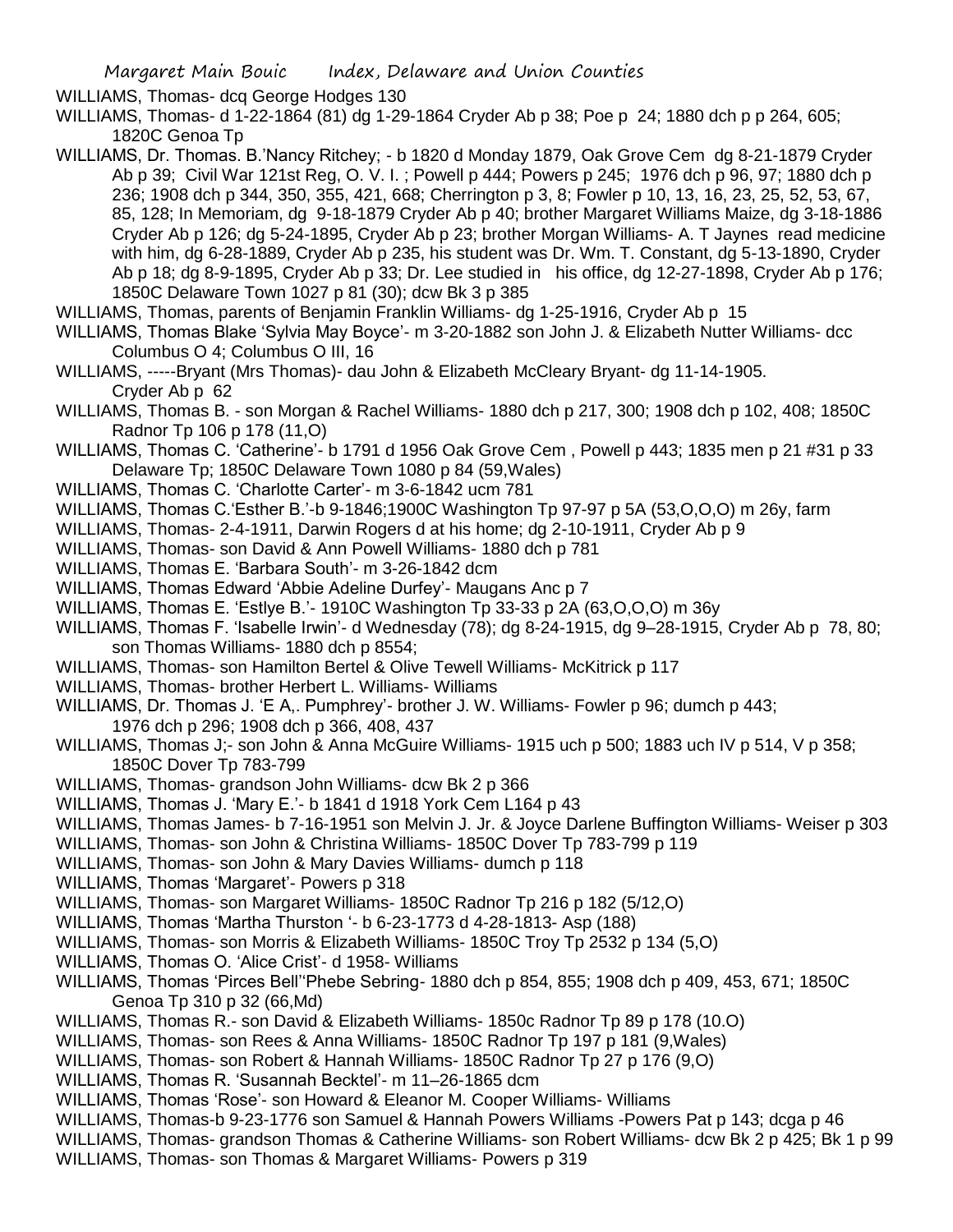- WILLIAMS, Thomas W.- In Memoriam y OWU Class of '72; dg 10-18-1872, Cryder Ab p 100
- WILLIAMS, Thomas W.- d 10-10-1872 (22y5m) Fancher Cem- son G. &. H.- Powell p 125
- WILLIAMS, Thomas W.- son Thomas O. & Alice Crist Williams- Williams
- WILLIAMS, Thomas- brother Wm. J. Williams- dg 10-26-1909, Cryder Ab p 68
- WILLIAMS, Dr,. T. P.- 1880 dch p 202
- WILLIAMS, Dr. T. J.- pallbearaer for Joseph Barnes Berry- dg 10-11-1907 Cryder Ab p 74; Sunbury p 143
- WILLIAMS, ---- (Mrs; T. J.)- dau David H. Kyle- dg 2-23-1912, Cryder Ab p 101
- WILLIAMS, —Potter (Mrs. Wesley )- dauThomas & Mary A. Hazlett Potter- dg 1-13-1888, Cryder Ab p 175
- WILLIAMS, T. W.- Williams 4 p 1
- WILLIAMS, Tillie- dau George & Olive Bird Williams- 1880C Washington Tp 89-93 p 101, (2,O,O,O)
- WILLIAMS, Tim- Powers p 124
- WILLIAMS, Tim- 1971 ucd
- WILLIAMS, Timley- brother Evan Williams- dg 8-11-1893 Cryder Ab p 129
- WILLIAMS, Timmy- b 1959 son Ed F. & Evelyn L. Williams- 1967 ucd
- WILLIAMS, Timothy- 1983 ucd
- WILLIAMS, Timothy- b 1962 son Conely I. & Inez Holbrook Williams- Williams 1967, 1973 ucd
- WILLIAMS, Timothy- b 1957/8 son Glen E. & Sarah E. Williams- 1959, 1067, 1971, 1973, 1975 ucd
- WILLIAMS, Timothy J; 'Margaret C. Kyle'- b 9-6-1844 son David & Elizabeth Lewis Williams-1883 uch V p 598, 604, 655; 1850C Radnor Tp 89 p 178 (5,O); 1880C Richwood 240-254 p B20 (35,O,Wales,Wales); 1900C Richwood 281-295 p 11A (55,O,Wales,Wales) m 30y coal & Grain merchant; 1910C Richwood 306-313 p 11B (64,O,O,Wales)
- WILLIAMS, Timothy Paul- son Roger Wayne Williams- Williams
- WILLIAMS, Timothy 'Tammi'- 1979. 1981. 1983 ucd
- WILLIAMS, Tina (Guisinger, Mrs Jim)- dau garland Elvin & Cynthia Mary McDuell Williams- Williams
- WILLIAMS, Tom 'Barbara A'- 1980- dcd
- WILLIAMS, Tommy 'Vada Milum'- Williams
- WILLIAMS, Toni (Mrs. Harley)- parents of Donaod Williams- Williams
- WILLIAMS, Tony- son Ronald O. & Jane Stewart Williams- Williams; 1980 dcd
- WILLIAMS, Tracey (Parrott, Mrs. Michael L.)- m 5-23-1977 ch Dr; Tennyson & Marianna Williams-Williams; 1961 (11), 1969; 1971 dcd
- WILLIAMS, Tracy- b 1965 ch Donald F. Williams- 1980 dcd
- WILLIAMS, Trenton 'Geraldine Oborn'- d 9-26-1981 (62) Grove Cem, Kenton- Williams
- WILLIAMS, Trinna Lou (Hyatt, Mrs. Stephen Douglas)- 10-17-1981 dau Gordon N Williams- Williams; 1980 dcd
- WILLIAMS, Troy 'Dorothy'- 1969, 1980 dcd
- WILLIAMS, Tryphena Maine (Mrs. John)- b 5-8-1767 dau Amos & Abigail Brown Maine- Asp 166
- WILLIAMS, Ty (2 ½- 1972) son Reginald W. & Joyce A. Oehler Williams- Williams
- WILLIAMS, Una V. Hewitt (Mrs Alfred F)- b 12-1-1919 m 6-29-1903 dau Horace H. & Jane Evans Hewitt- dcc David Williams 3
- WILLIAMS, Vada Milum (O'Dell, Mrs. Ralph)(Mrs Tommy)- d 10-9-1982 (65) bur Wheelersburg- Williams
- WILLIAMS, Vance D.- d 9-16-1878 (23y8d) Fancher Cem- Powell p 128
- WILLIAMS, Velda E. (Mrs; Donald R.)- 1961 dcd
- WILLIAMS, Vera Jean Hagelgans (Mrs Paul R. Jr.)- dau Walter & Marian Smith Hagelgans- dpc p 94 Pabst 6 p 103; dcq Marian Smith Hagelgans 1
- WILLIAMS, Verda Henry (Borchers, Mrs )(Mrs. Russell)- b 6-3-1914 Morrow Co d 2-8-2006 (91) dau John Wesley & Hazel Wood Henry- Williamsl school teacher
- WILLIAMS, Vergil- d 1875, twin bro of Victor Williams- son William L & Lucinda Phelps Williams- dg 7-28-1903 Cryder Ab p 193
- WILLIAMS, Verlinda (McLeod, Mrs Joseph R.)- m10-3-1830; dcga p 52
- WILLIAMS, Verna (Wright, Mrs. Eugene)- dau Vernon & Helen Yoak Williams- Williams;
- 1985 uch p 150
- WILLIAMS, Vernon 'Helen Yoak'- Williams
- WILLIAMS, Veronica (Mrs. Charles)- Williams; 1980 dcd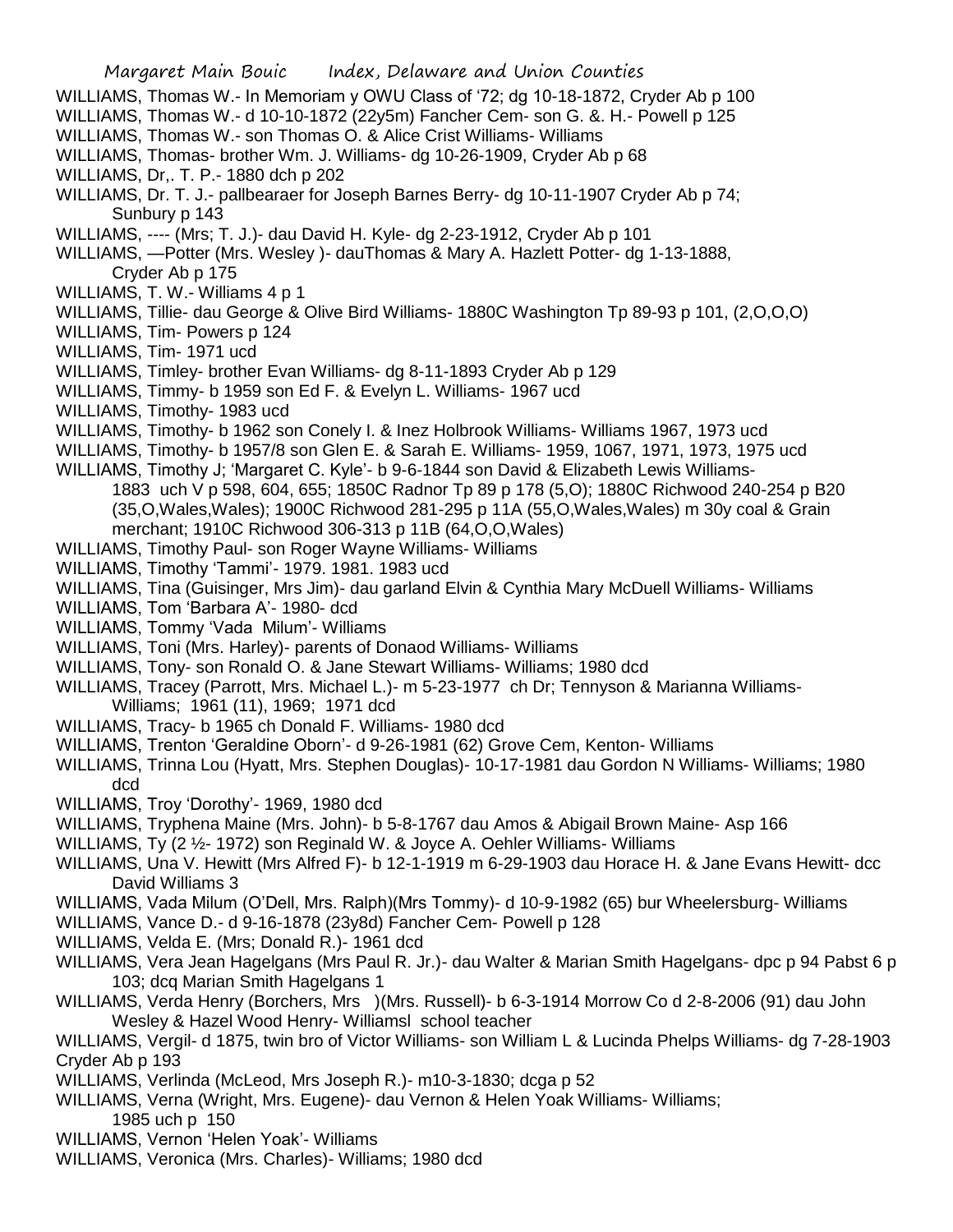- WILLIAMS, Vertie Hobert (Mrs. Lewis)- b 2-1875 1915 uch p 677; 1900C Dover Tp 130-133 p A6 (25,O,O,O) m 8y, 2 ch
- WILLIAMS, Vichi (Mrs. Mike)- Williams
- WILLIAMS, Vick- Pabst 8 p 72
- WILLIAMS, Vicki (Moseley, Mrs Frank) dau Garland Elvin & Cynthia Mary McDuell Williams- Williams
- WILLIAMS, Vicki- b 1963 dau Samuel K. & Nancy Williams- 1979, 1981, 1983 ucd
- WILLIAMS, Victor Arnold 'Priscilla Martin' m 9-12-1865 dcm d Saturday (64) dg 7-28-1903 Cryder Ab p 193; twin bro of Vergil Williams; son William L. & Lucinda Phelps Williams; 1908 dch p 626; 1850C Genoa To 306 p 32 (10,O)
- WILLIAMS, Victoria- dau Isaac N. & Louisa Williams-1880C Washington Tp 109–113 p 12 (12,O,O,O)
- WILLIAMS, Victoria Lea- b 9-24-1995 dau Gregory & Shelley Williams- Williams
- WILLIAMS, Victory- dau Isaac M. & Louisa A. Williams- 18709C Washington Tp 17-17 p 3 (2,O)
- WILLIAMS, Vienna (Denius, Mrs. Frankin Solomon)- b 11-7-1848 m 3-16-1870 d 5-12-1945 dau Joseph & Sarah Sinclair Williams- dcc Susan Cain Jackson 3
- WILLIAMS, Virgil D.- d 6-19-1875 (335-10-3) Curtis Cem, Powell p 109, son William D. & Lucinda Phelps Williams- 1880 dch p 288; 1908 dch p 409; 1850C Genoa Tp 306 p 32 (10,O)
- WILLIAMS, Virgil 'Emaline Cox'- m 5-7-1865 dcm
- WILLIAMS, Virgil- brother Lonnie Williams- Williams
- WILLIAMS, Virginia E.- dau Frank L. & Stella R. Kellar Williams- Williams; 1969, 1961, 1980 dcd
- WILLIAMS, Virginia- dau J. W. & Edna Earal White Williams- dg 8-11-1916, Cryder Ab p 81
- WILLIAMS, Virginia, Miss- attended funeral of Charles Elk- dg 11-29-1916 Cryder Ab p 108
- WILLIAMS, Virginia M. (Mrs. James A.)- 1979, 1981 ucd
- WILLIAMS, Virginia- dau Morton A. & Arlie May Thompson- Thompson p 3
- WILLIAMS, Virginia Talley (Mrs. David Lockwood)- b 7-30-1928 m 7-28-19510 Weiser p 685
- WILLIAMS, Vivian Louisa (Haarvey, Mrs. Herman Wallace)- b 8-3-1915 m 4-9-1936 Graham 127244, 132534
- WILLIAMS, Vorace- 1835 men p 11 100 o 14 Bennington Tp
- WILLIAMS, W.- CCC (Brown Tp): Pabst 7 p 61
- WILLIAMS, Waloace B.- 1969, 1971 dcd
- WILLIAMS, Wallace M.- b 7-12-1873 son Orlando J. & Antoinette Celestine Maine Williams- Asp 1844
- WILLIAMS, Walter- Nash p 172
- WILLIAMS, Walter- pallbearer for Edward Stanley Kursley- dg 9-23-1910, Cryder Ab p 159
- WILLIAMS, Walter E.,Sr 'Ruth Ward'- m 3-1918 d 3-25-1965 Williams; 1949 ucd
- WILLIAMS, Walter E. Jr. 'Ruth'- son Walter E. Sr. & Ruth Ward Williams- Williams
- WILLIAMS, Walter L. 'Amy J.'- 1867 ucd
- WILLIAMS, Walter 'Mary Ellen Wood'- Williams
- WILLIAMS, Walter R.- b 3-1884 son Thomas C. & Esther B. Williams- 1900C Washington Tp 97-97 p 5A  $(16, 0, 0, 0)$
- WILLIAMS, Walter Rollin 'Myrtle May Hosack'- d 8-6-1973- Williams
- WILLIAMS, Walter R. Jr. 'Helen Coons'- son Walter Rollin & Myrtle May Hosack Williams- Williams; 1967, 1971, 1973, 1975, 1979, 1981, 1983 ucd
- WILLIAMS, Dr. Walter Rollin, III- son Dr. Walter R. Jr. & Helen Coons Williams- Williams; Sunbury p 79, 143
- WILLIAMS, Walter Sherman- son Sherman F. & Mary E. Wickham Williams- dumch p 267; dg 12-14-1906, Cryder Ab p 139
- WILLIAMS, Wanda (Sandlin, Mrs. )- dau Omer P. & Helen L. Williams- Williams
- WILLIAMS, Warren H.- 1908 dch p 657
- WILLIAMS, Washington 'Melissa Thrasher'- m 2-23-1859 dcm son Andrew M. & Sarah Ann Williams- 1908 dch p 409; 1850C Oxford Tp 275 p 155 (11,O)
- WILLIAMS, Wava (Mrs. Harold)- Williams
- WILLIAMS, Wayne A.- 1969, 1980 dcd (Sunbury)
- WILLIAMS, Wayne A.- 1969 dcd (Powell)
- WILLIAMS, Wendy Karlene (Demchak, Mrs. Eric John)- m 4-20- dau Dean & Marsha Williams- Williams WILLIAMS, Wes- 1980 dcd
- WILLIAMS, Wesley W. 'Sarah Melissa Potter'- dg 3-15-1910. Cryder Ab p 106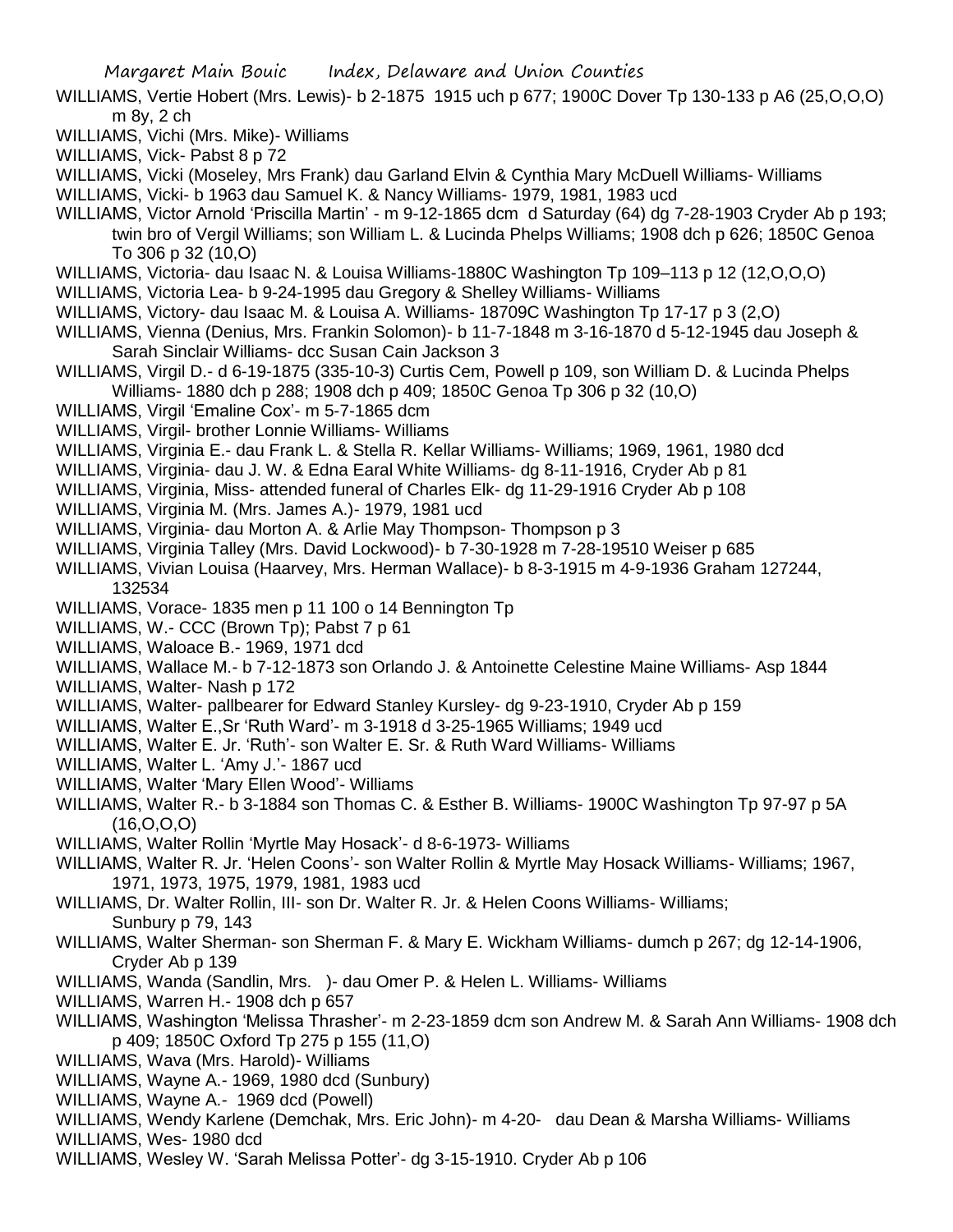- WILLIAMS, Westley- d Sunday (60) dropsy- dg 5-15-1891, Cryder Ab p 57
- WILLIAMS, Prof. W. G. 'Mary Davis'- Wright Professor of Greek; dg 4-3-1891, Cryder Ab p 51dg 1-19-1900. Cryder Ab p 4
- WILLIAMS, W. H,- parents of Corinne H. Williams- dg 11-21-1899 Cryder Ab p 225
- WILLIAMS, W. H.- brother Robert, margaret Charles, etc, dg 2-3-1915, Cryder Ab p 10
- WILLIAMS, Wilbert P.- b 1868 d 1906- Powell p 167
- WILLIAMS, Wilford F. 'Edith Anderson''Emma McIntire'- b 9-5-1913 d 3-14-1960 Oakdale Cem son Benjamin Williams- Williams
- WILLIAMS, Wilford, Jr.- son Wilford Williams, Sr.- Williams
- WILLIAMS, Willa (Mrs. Neel B.)- 1969, 1971 dcd
- WILLIAMS, Willard L. 'Anna White'- b 1-1867; 1915 uch p 677; 1870C Dover Tp 77-79 p 10 (3,O); 1880C
- Dover Tp 160-169 p 35 (13,O,O,O); 1900C Marysville 1st ward 270-276 p A12 (33,O,O,O)
- WILLIAMS, Willia D.- d 8-19-1873 (1m5d) Radnor Cem- Powell p 215
- WILLIAMS, William- 1835 men p 26 # 16 p 44 Genoa Tp; 1820C Genoa Tp; Pabst 5 p 11
- WILLIAMS, William- 1835 men p 28 # 104 p 47 Genoa Tp
- WILLIAMS, William- d 8-8-1864; 1883 uch IV p 469, 536
- WILLIAMS, William- hadc p 22 (1849 Concord Tp)
- WILLIAMS, William- Pabst 8 p 4
- WILLIAMS, William- dcw Bk 4 p 366 (38) witness
- WILLIAMS, William- 1840C Brown Tp (30-40)
- WILLIAMS, William- 1880 dch p 204
- WILLIAMS, William- Powers Pat p 140, 143
- WILLIAMS, William- York Pres. C 3, 4; unec I p 16
- WILLIAMS, , hadc p 28 (Harlem Tp 1849)
- WILLIAMS, William- Nash p 25, 27, 130, 172, 231
- WILLIAMS, William- d 11-18-1862 (75y) Curtis Cem, Powell p 112
- WILLIAMS, William A.- son Morgan & Rachel Williams- 1850C Radnor Tp 106 p 178 (14,O)
- WILLIAMS, William A.- b 12-1839 father of Carlisle O.-1900C Milford 116-126 p 5B (60,O,NJ,Vt) wid
- WILLIAMS, William 'Adelia'- b 8-1832 m 8y; 1900C Claibourne Tp 151-162 p 7A (67,O,O,O)
- WILLIAMS, William A. 'Amelia E. Curnell'- b 8-9-1911 d 8-11-1993 (82) Maple Grove Cem, N. Lewisburg, son John A. & Elizabeth Runyan Williams- Williams
- WILLIAMS, William- d Civil War- son Amos A. & Eleanor Stewart Williams- 1883 uch V p 455;
- 1850C Allen Tp 1517-1536 p 225 ( ); 18760C Allen Tp 813-822 p 112 (19,O)
- WILLIAMS, William Arnold "Bill" 'Grace L.'- b 12-7-1921 Dublin d 5-8-1994 (72) Greenmound Cem- son William E. & Alice L. Parker Williams- Williams
- WILLIAMS, Rev William Asbury 'Mary Elizabeth Lanning''Josephine Kays'- son Elam & Elizabeth Sarah McKitrick Williams- McKitrick ix, xi, 21, 25, 47, 48,59, 51, 52, 53, 54. 56. 62, 64, 65, 67, 71, 73, 82, 99, 100, 102, 103, 104, 107, 116, 117, 118. 119, 120, 121, 123, 124, 133, 167, 180, 181, 222, 259, 260, 313, 316, 363, 411. 480
- WILLIAMS, William A. 'Susan'- b 12-30-1839 Milford Cem,Section 5, Union Allen Cem p 63
- WILLIAMS, William 'Betty Dunbar' dcc Columbus O Williams 16; Columbus O. III 64
- WILLIAMS, William B.- father of David D. Williams- dg 6-11-1907, Cryder Ab p
- WILLIAMS, William B. 'Margaret Davies'- b 6-25/24-1806 Wales m 6-25-1834 d 6-21-1886 (80y27d) Radnor Cem- son John & Elizabeth Shoon Williams- dg 7-1-1886, dg 7-8-1886 Cryder Ab p 134, 135; dg 4-12- 1887, Cryder Ab p 155; Williams p 1; Powell p 223; Poe p 23; 1880 dch p 782, 783; 1908 dch p 599; dumch p 311; 1976 dch p 37, 38; dcq Ellis Gallant 10; 1835 men p 62 #114 p 116 Troy Tp; 1850C Troy Tp 2522 p 134 (44,Wales)
- WILLIAMS, William 'Carrie Evans.'- b 9-4-1850 m 3-27-1879 son William & Nancy Thomson Williams- 1883 uch V p 673; 1880C Washington Tp 143-149 p 16 (29,O,O,O)
- WILLIAMS, William- b 1-1863 brother Cassius Williams- 1900C Liberty Tp Un Co 207-211 p 10A (37,O,O,O) farm laborer
- WILLIAMS, William C.- 1880C Washington Tp 55-57 p 7 (28,O,O,Pa)
- WILLIAMS, William C.- son James & Mary Williams- 1870C Allen Tp 165-158 p 11 (7,O); 1880C Allen Tp 38-42 p 5 (17,O,O,O)
- WILLIAMS, William 'Clara J.'- b 1850 d 1916 Civil War; Powell p 373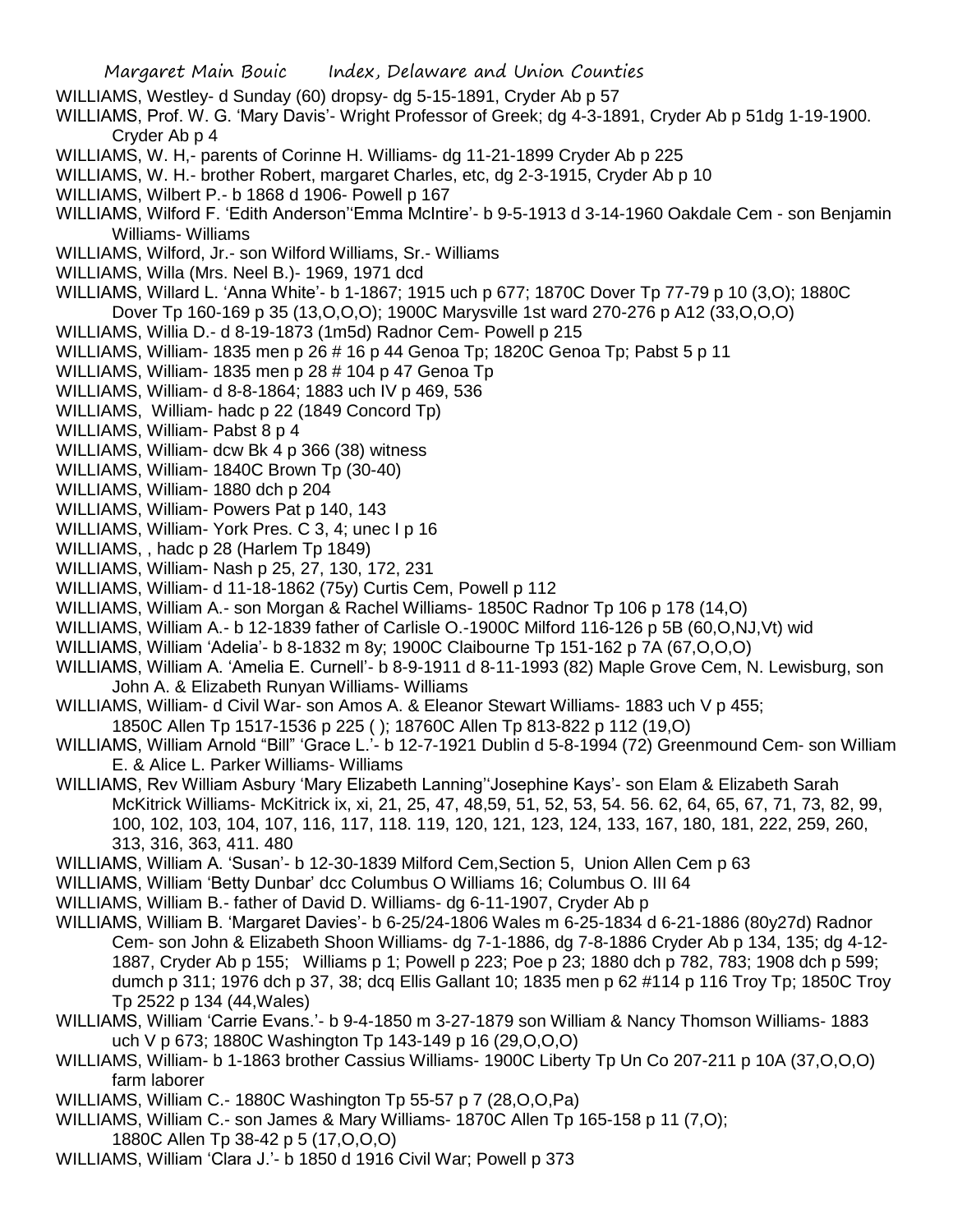- WILLIAMS, William C. 'Nancy A.' b 1 1852; 1900C Washington Tp 63-63 p 3B (48,O,O,O) m 13y, farmer; 1910C Washington Tp (58,O,O,O) m 22y, farmer
- WILLIAMS, William- father of Charles E. Williams- dg 4-1-1870, Cryder Ab p 79
- WILLIAMS, William- son Cyrus C. & Margaret Williams- dg 6-23-1911, Cryder Ab p 43
- WILLIAMS, William D. 'Gurnett B'- 1910C Claibourne Richwood 346-353 p 12B (34,NH,Pa,Pa) m 12y, minister, marble salesman
- WILLIAMS, William D. 'Josephine'- Williams, 1971, 1980 dcd
- WILLIAMS, William D. 'Margaret Gailey'- m 8-10-1865 dcm; 1908 dch p 409
- WILLIAMS, William-son David & Ann Powell Williams-1880 dch p 605, 781; 1908 dch p 445, 446, 453
- WILLIAMS, William- son David Williams- dg 8-21-1914 Cryder Ab p 143
- WILLIAMS, William E. 'Alice L. Parker'- parents of William Arnold Williams- Williams
- WILLIAMS, William E.- b 12-10-1871 son Daniel T. & Mary Starrick Williams- 1883 uch V p 673
- WILLIAMS, William E. 'Ella Ely'- b 4-27-1864 m 8-10-1890 d 8-14-1960 Greenlawm Cem, W. Mansfield- son Henry & Amanda Williams- Williams
- WILLIAMS, William- 1910C Marysville 4th ward 121-134 (33,O,US,Us) boarder, with Edward Tyrell, laborer, mill
- WILLIAMS, William- son Edward Williams- Nash p 131
- WILLIAMS, William 'Effie F. Price'- m 10-22-1877 ucm 6144 1880C Jackson tp 5-5 p 235C 27, (O,O,NY) blacksmith
- WILLIAMS, William F.- uncle of Caldwallader Anderson- dg 3-11-1875 Cryder Ab p 2
- WILLIAMS, William F. 'Lydia A. Cadwallader'- m 12-13-1853 dcn- parents of Mary E. & Grace Williams- dg 3- 11-1875, Cryder Ab p 2
- WILLIAMS, William G. 'Elizabeth Cunningham'- m 8-14-1856 dcm
- WILLIAMS, Prof Dr. Wm. G.- 'Mary Ann Davis''Delias A. Lathrop'- b 2-25-1822 m(1) 1847 (2) 1877 d 2-1902 dg 2-4-1902 Cryder Ab p 121, 122- son Samuel & Margaret Troutner Williams- dg 2-11-1859, Cryder Ab p 5; 1880 dch p 217, 240, 302, 364. 371, 374, 507, 555, 559, 649; dumch p 15-18, 418; 1908 dch p 156, 196, 201, 220, 284, 409, 637; 1976 dch p 202; Fowler p 55; Powers Pat p 285; ffd p 15; wsc Graham 32, 33, 44, 54, 62, father of Helen Williams Hamilton- dg 9-26-1905, Cryder Ab p 53; brotherin-law of Rev. Irwin House- dg 5-27-1875, Cryder Ab p 5; dg 4-9-1874 Cryder Ab p 115 ; dg 2-9-1872, Cryder Ab p 94; hadc p 66, 76; 1869 wsc p 2l; Pabst 6 p 4, 8 p 12; read Memoir at funeral of Josephine Root, dg 10-11-1895, Cryder Ab p 41, of Edward Thomson Nelson, dg 5-5-1899; pallbearer for Rev. Samuel Ashton Keen, D. D.- dg 11-15-1895, Cryder Ab p 46; conducted funeral of Mrs. Mary Mather- dg 7-14-1899. Cryder Ab p 76; dg 10-17-1911, Cryder Ab p 67. 68; dg 11–28-1913, Cryder Ab p 73; dcw Bl 4 p 196 (22); pallbearer for Rev. H. Van Deman- dg 5-24-1872m Cryder Ab p 97; 1850C Delaware Town 1129 p 86 (28,O)
- WILLIAMS, ----(Mrs. William G.)- 1908 dch p 169, 172; 1869 wsc; Pabst 8 p 21
- WILLIAMS, William G. 'Sarah'- Monnett p 2, 3; CCC (1875 Delaware Tp) 1850C Delaware Tp 1449 p 100 (49,Conn)
- WILLIAMS, William- b 1956 son Glen E. & Sarah E. Williams- 1959, 1967, 1971, 1973 ucd
- WILLIAMS, Lt. George Winchester- uccp p 46 Record Bk 2 p 14, 15 169, 172;
- WILLIAMS, William H..- 1870C Jackson Tp 151-143 p 21 (17,O) WILLIAMS, William H.- hmp p 150
- WILLIAMS, William H.- hjt picture p 121, 197; 1883 uch IV p 501
- WILLIAMS, William H.- d 3-27-1840 (82) Radnor Cem, Powell p 225
- WILLIAMS, Dr. William Harrison- Powers Pat p 179
- WILLIAMS, William H.- son Ebenezer P. & Mary Davis Williams- 1880 dch p 781; dg 8-14-1896 Cryder Ab p 80; 1880C Troy Tp 2521 p 134 (7,O)
- WILLIAMS, William H.- d 3-19-1850 (8y4m) Harlem Cem- Powell p 136- son John S. & P.
- WILLIAMS, William H. 'Phoebe Curry '- b 10-26-1842 m 6-10-1879 ucm 6497 ; 1915 uch p 328, 547; 1883 uch V p 305, 328; 1880C Jerome Tp 31-32 p 4 (39,O,Wales,Wales: 1900C Jerome Tp 212–221
	- (57,O,Wales,Wales)- m 21y; 1910C Jerome Tp 377-383 p 16B (67,O,Wales,Wales) m 30y
- WILLIAMS, William H. 'Reta'- 1971 dcd
- WILLIAMS, William H.- son Samuel E. & Miriam Brookins Williams- 1883 uch V p 513;
- 1860C Jackson Tp 1174-1186 p 155 (8,O)
- WILLIAMS, William 'Jane Evans'- m 3-12-1841 dcm
- WILLIAMS, William- son Jesse & Hannah Brint Williams- 1880C Jackson Tp 4-4 p 221B (17,O,O,O)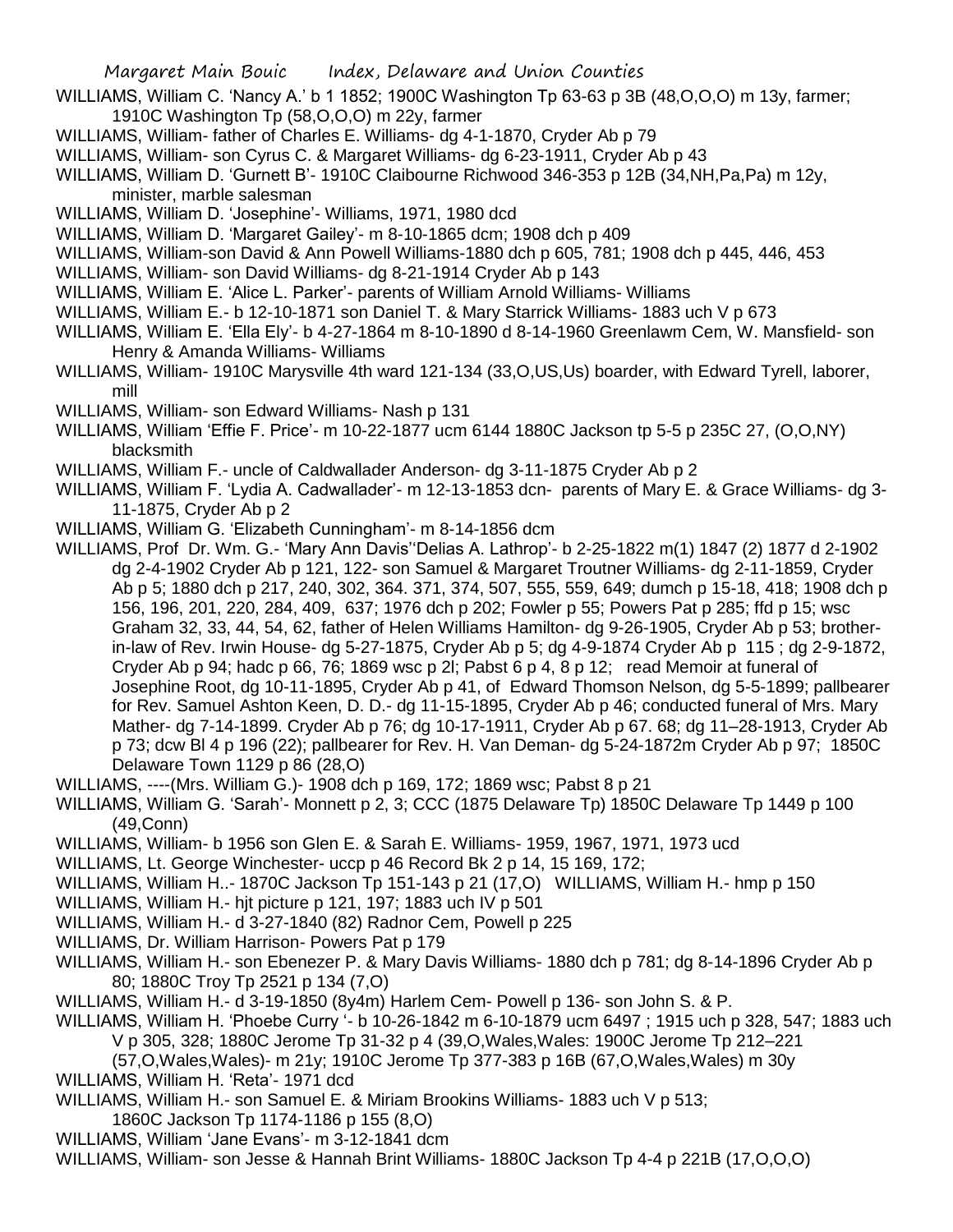WILLIAMS, William J. 'Lydia Ann Coonfare'- b 3-21-1819 m 2-6-1844 d 10-15-1909 son John & Mary Williamsdg 10-26-1909, Cryder Ab p 67; 1883 uch V p 441; hadc p 56; dcc Mary Myers Baker 26 1850C Troy Tp 2535 p 134 (35,Wales)

- WILLIAMS, William 'Joanna Loofbourrow''Sabina Sterns'- b 2-11-1809 Fairfield Co m(1) 1837 son Eli & Elizabeth Cretchfield Williams- 1880 dch p 816
- WILLIAMS, William- son John Williams- 1915 uch p 267, 462; 1883 uch V p 663
- WILLIAMS, William- dcw Bk 4 p 288 (31) witness for John Watters- p 148 (17) witness, p 418 (44) wit
- WILLIAMS, William- son John & Elizabeth E. Runyan Williams- Williams
- WILLIAMS, William- son J. W. & Edna Earl White Williams- dg 8-11-1911 Cryder Ab p 81
- WILLIAMS, William W. m(2) 1861 d (76) son William & Joanna Loofbourrow Williams- 1880 dch p 816; 1908
- dch p 117; Pabst 4 p 24; County Treasurer 1846-1852; dg 7–16-1885 Cryder Ab p 114
- WILLIAMS, William- brother John Williams- dcw Bk 3 p 43
- WILLIAMS, William K.- son Jesse & Elizabeth Williams- 1870C Washington Tp 58-55 p 8 (16,O)
- WILLIAMS, William L.- 1969, 1971 dcd
- WILLIAMS, William L.- son David & Elizabeth Williams- 1850C Radnor Tp 89 p 178 (14,O)
- WILLIAMS, William L. 'Sarah Jane'- d 6-10-1966 (89) bur Radnor- Williams
- WILLIAMS, William Lewis- son William & Eliza R. Lewis Williams- 1880 dch p 782; 1908 dch p 600; Williams p 3; Lewis p 4; dg 3-5-1907, Cryder Ab p 23
- WILLIAMS, William 'Lucinda'- Union Allen Tp Cem p 92
- WILLIAMS, ---- d 3-22-1858 Union Allen Tp Cem p 92 infant of William & Lucinda Williams
- WILLIAMS, William 'Lucinda Phelps'- 1908 dch p 626; hadc p 26; 1820C Radnor Top; 1850C Genoa Tp 306 p 32 (62,Pa)
- WILLIAMS, William 'Lucissa Powers'- Powers Pat p 179
- WILLIAMS, William- nephew of Lucius E. Williams- Williams
- WILLIAMS, William 'Lydia'- 1949 ucd
- WILLIAMS, William 'Margaret'- d 7-20-1825 (48y) Radnor Cem- Powell p 228
- WILLIAMS, ----- (Mrs. William)- d 3-14-1859 (40y8m27d) Old Eden Cem- Powell p 69
- WILLIAMS, William- d 8-20-1825 (12y) Radnor Cem, Powell p 228; son William & Margaret Williams
- WILLIAMS, William 'Martha P.'- 1883 uch V p 415, 416
- WILLIAMS, William 'Mary'- 1850C Genoa Tp 362 p 38 (48,Pa)
- WILLIAMS, William 'Mary Williams'- Williams
- WILLIAMS, William 'Mary Alice Cruikshank'- Newhouse p 72
- WILLIAMS, William M.- son Benjamin & Phebe Williams- 1908 dch p 409; 1850C Radnor Tp 15 p 175 (9,O)
- WILLIAMS, William Monroe'Myrtle Caskey'- Williams
- WILLIAMS, William 'Myrtle'- 1910C Claibourne Tp north precinct (28,O,O,O) m 5y, odd jobs
- WILLIAMS, William N. 'Hazel I.'- 1973, 1975 ucd
- WILLIAMS, William 'Nancy Thomson'- b 9-10-1819 d 3-12-1877- 1883 uch V p 663
- WILLIAMS, William O. d 6-17-1891 (21y) ; dg 7-3-1891 Cryder Ab p 62
- WILLIAMS, William Q.'Cenia L. Grandstaff'- m 8-14-1877 ucm 6105
- WILLIAMS, William R. 'Betty L.'- 1981, 1983 ucd
- WILLIAMS, William R.- son Rees & Ann Williams- 1850C Radnor Tp 197 p 181 (2,O)
- WILLIAMS, William- pallbearer for Ruby May Worline, a cousin- dg 3-12-1915, Cryder Ab p 26
- WILLIAMS, William S.- hmp p 39
- WILLIAMS, William S; 'Mary B'- b 5-31-1817 m 12-17-1840 d 6-7-1901 son Jesse & Lucy Denison Williamsdcc David Williams 16
- WILLIAMS, William T.- b Tr07 Tp[ 2-29-1872 d 9-11-1898 typhoid fever son David D. Williamsdg 9-16-1898, Cryder Ab p 167; dg 6-11-1907, Cryder Ab p 48
- WILLIAMS, William- d 7-2-1834 (1y4m) Radnor Cem, Powell p 213 son T. & C.
- WILLIAMS, William- d 6-24-1886 Cryder Ab p 134, father of W. W.
- WILLIAMS, William- son William B. & Margaret Davis Williams- 1880 dch p 783; Pabst 6 p 33; 1850C Troy Tp 2522 p 134 (15,O)
- WILLIAMS, William Jr.- son William H. Williams- 1971 dcd
- WILLIAMS, William- son William G. Williams- dg 2-4-1902 Cryder Ab p 122
- WILLIAMS, William W. 'Eliza R. Lewis'- b Troy Tp 8-25-1835 d 2-17-1907 Radnor Cem- son William B. & Margaret Davis Williams- 1880 dch p 782, 783; 1908 dch p 599, 828; Williams p 1